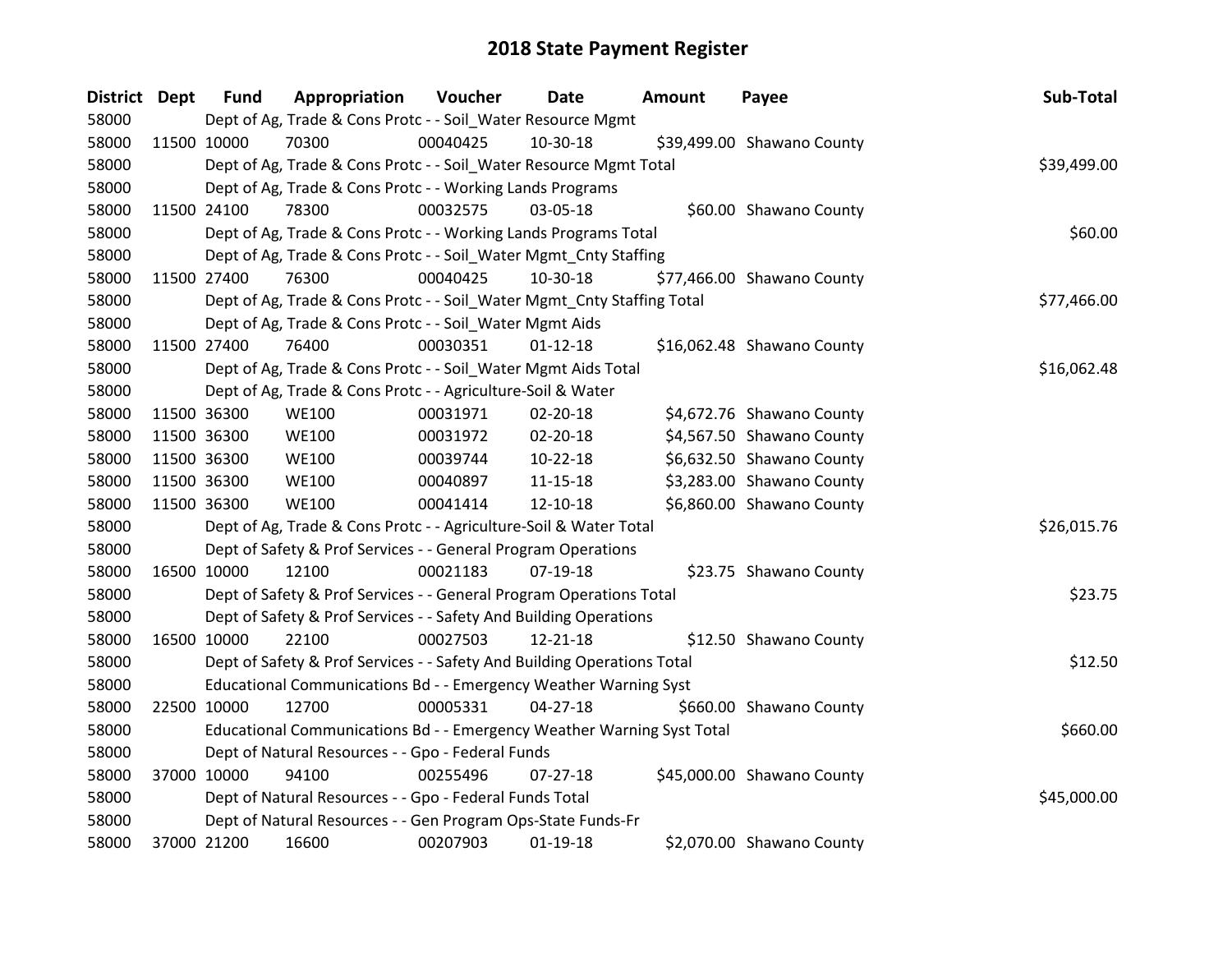| <b>District</b> | Dept | <b>Fund</b> | Appropriation                                                      | Voucher  | <b>Date</b>    | <b>Amount</b> | Payee                      | Sub-Total   |
|-----------------|------|-------------|--------------------------------------------------------------------|----------|----------------|---------------|----------------------------|-------------|
| 58000           |      |             | Dept of Natural Resources - - Gen Program Ops-State Funds-Fr Total |          |                |               |                            | \$2,070.00  |
| 58000           |      |             | Dept of Natural Resources - - General Program Operations --        |          |                |               |                            |             |
| 58000           |      | 37000 21200 | 25400                                                              | 00225956 | 04-09-18       |               | \$2,070.00 Shawano County  |             |
| 58000           |      | 37000 21200 | 25400                                                              | 00255046 | 07-24-18       |               | \$1,020.00 Shawano County  |             |
| 58000           |      | 37000 21200 | 25400                                                              | 00255062 | 07-24-18       |               | \$2.00 Shawano County      |             |
| 58000           |      | 37000 21200 | 25400                                                              | 00276748 | 11-01-18       |               | \$2.00 Shawano County      |             |
| 58000           |      | 37000 21200 | 25400                                                              | 00282820 | 12-06-18       |               | \$960.00 Shawano County    |             |
| 58000           |      | 37000 21200 | 25400                                                              | 00286783 | 12-28-18       |               | \$2,130.00 Shawano County  |             |
| 58000           |      |             | Dept of Natural Resources - - General Program Operations -- Total  |          |                |               |                            | \$6,184.00  |
| 58000           |      |             | Dept of Natural Resources - - Gpo -Federal Funds                   |          |                |               |                            |             |
| 58000           |      | 37000 21200 | 38100                                                              | 00222263 | 03-23-18       |               | \$2,453.21 Shawano County  |             |
| 58000           |      |             | Dept of Natural Resources - - Gpo -Federal Funds Total             |          |                |               |                            | \$2,453.21  |
| 58000           |      |             | Dept of Natural Resources - - Venison Processing                   |          |                |               |                            |             |
| 58000           |      | 37000 21200 | 54900                                                              | 00219194 | $03 - 12 - 18$ |               | \$1,820.00 Shawano County  |             |
| 58000           |      |             | Dept of Natural Resources - - Venison Processing Total             |          |                |               |                            | \$1,820.00  |
| 58000           |      |             | Dept of Natural Resources - - Enf A - Boating Enforcement          |          |                |               |                            |             |
| 58000           |      | 37000 21200 | 55000                                                              | 00222263 | 03-23-18       |               | \$5,382.52 Shawano County  |             |
| 58000           |      |             | Dept of Natural Resources - - Enf A - Boating Enforcement Total    |          |                |               |                            | \$5,382.52  |
| 58000           |      |             | Dept of Natural Resources - - Enf A - Atv & Utv Enforcement        |          |                |               |                            |             |
| 58000           |      | 37000 21200 | 55100                                                              | 00268024 | 09-27-18       |               | \$2,055.50 Shawano County  |             |
| 58000           |      | 37000 21200 | 55100                                                              | 00268560 | 09-27-18       |               | \$4,189.56 Shawano County  |             |
| 58000           |      |             | Dept of Natural Resources - - Enf A - Atv & Utv Enforcement Total  |          |                |               |                            | \$6,245.06  |
| 58000           |      |             | Dept of Natural Resources - - Wildlife Damage Claims & Abat        |          |                |               |                            |             |
| 58000           |      | 37000 21200 | 55300                                                              | 00219194 | $03-12-18$     |               | \$16,520.47 Shawano County |             |
| 58000           |      |             | Dept of Natural Resources - - Wildlife Damage Claims & Abat Total  |          |                |               |                            | \$16,520.47 |
| 58000           |      |             | Dept of Natural Resources - - Resaids - County Cons Aids           |          |                |               |                            |             |
| 58000           |      | 37000 21200 | 56300                                                              | 00273981 | $10-17-18$     |               | \$2,443.00 Shawano County  |             |
| 58000           |      |             | Dept of Natural Resources - - Resaids - County Cons Aids Total     |          |                |               |                            | \$2,443.00  |
| 58000           |      |             | Dept of Natural Resources - - Resaids - Forest Croplnd & Mfl       |          |                |               |                            |             |
| 58000           |      | 37000 21200 | 56600                                                              | 00267483 | 09-17-18       |               | \$39,736.36 Shawano County |             |
| 58000           |      |             | Dept of Natural Resources - - Resaids - Forest CropInd & Mfl Total |          |                |               |                            | \$39,736.36 |
| 58000           |      |             | Dept of Natural Resources - - Ra- Snowmobile Trail Areas           |          |                |               |                            |             |
| 58000           |      | 37000 21200 | 57500                                                              | 00207295 | $01 - 16 - 18$ |               | \$14,526.98 Shawano County |             |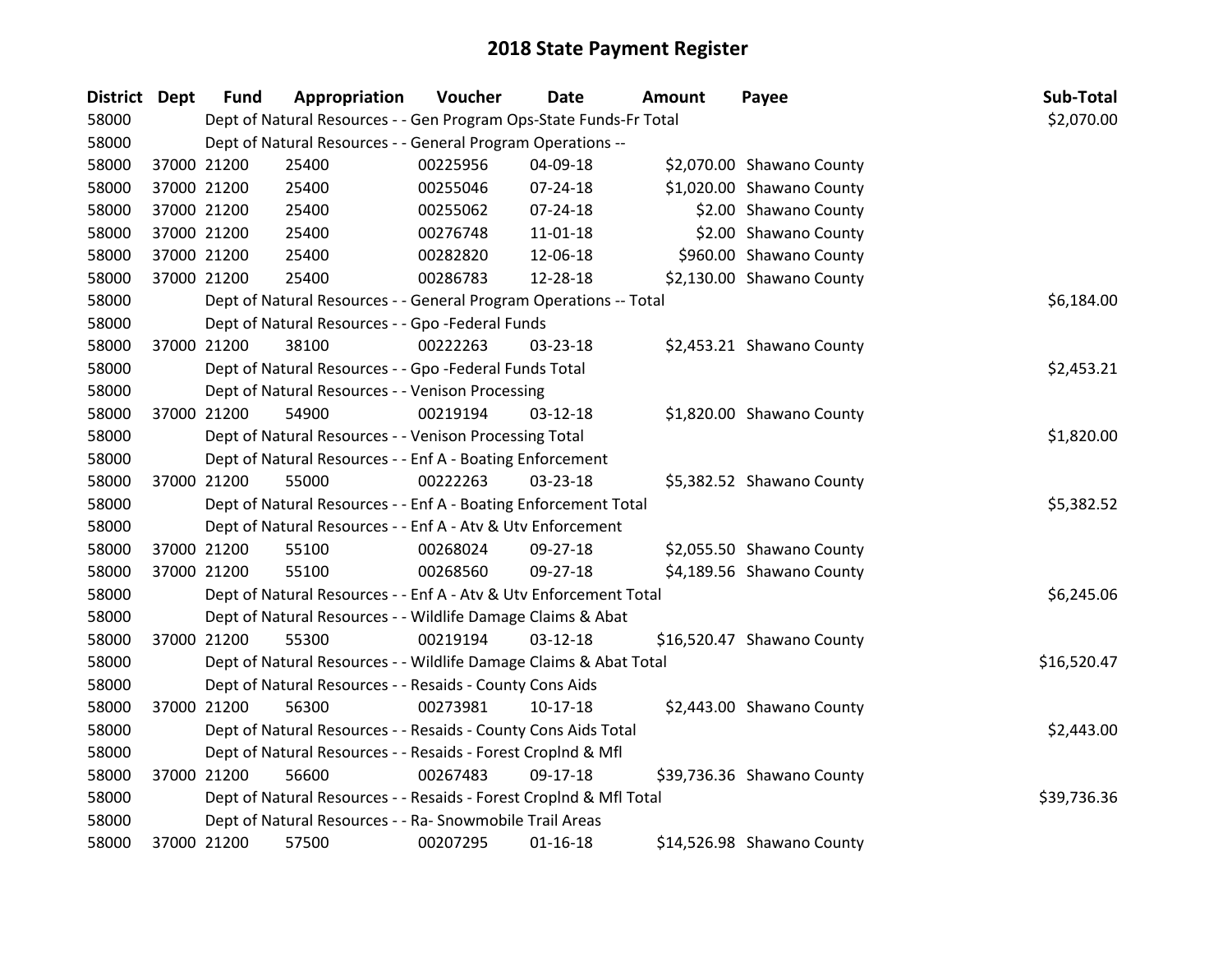| District Dept | <b>Fund</b> | Appropriation                                                      | Voucher  | <b>Date</b>    | <b>Amount</b> | Payee                       | Sub-Total    |
|---------------|-------------|--------------------------------------------------------------------|----------|----------------|---------------|-----------------------------|--------------|
| 58000         | 37000 21200 | 57500                                                              | 00267933 | 09-26-18       |               | \$125,338.92 Shawano County |              |
| 58000         |             | Dept of Natural Resources - - Ra- Snowmobile Trail Areas Total     |          |                |               |                             | \$139,865.90 |
| 58000         |             | Dept of Natural Resources - - Ra- Atv Prj Aids, Gas Tax Pymt       |          |                |               |                             |              |
| 58000         | 37000 21200 | 57600                                                              | 00267931 | 09-26-18       |               | \$51,383.75 Shawano County  |              |
| 58000         |             | Dept of Natural Resources - - Ra- Atv Prj Aids, Gas Tax Pymt Total |          |                |               |                             | \$51,383.75  |
| 58000         |             | Dept of Natural Resources - - Gpo-Environmental Fund               |          |                |               |                             |              |
| 58000         | 37000 27400 | 46100                                                              | 00258744 | 08-08-18       |               | \$30.00 Shawano County      |              |
| 58000         | 37000 27400 | 46100                                                              | 00258969 | 08-09-18       |               | \$30.00 Shawano County      |              |
| 58000         | 37000 27400 | 46100                                                              | 00269114 | 09-28-18       |               | \$30.00 Shawano County      |              |
| 58000         |             | Dept of Natural Resources - - Gpo-Environmental Fund Total         |          |                |               |                             | \$90.00      |
| 58000         |             | Dept of Natural Resources - - Land Acquisition                     |          |                |               |                             |              |
| 58000         | 37000 36300 | TA100                                                              | 00211325 | 02-02-18       |               | \$30.00 Shawano County      |              |
| 58000         | 37000 36300 | <b>TA100</b>                                                       | 00213392 | 02-09-18       |               | \$30.00 Shawano County      |              |
| 58000         | 37000 36300 | TA100                                                              | 00236119 | 05-16-18       |               | \$30.00 Shawano County      |              |
| 58000         | 37000 36300 | <b>TA100</b>                                                       | 00241762 | $06-11-18$     |               | \$30.00 Shawano County      |              |
| 58000         | 37000 36300 | <b>TA100</b>                                                       | 00249837 | $07-10-18$     |               | \$30.00 Shawano County      |              |
| 58000         | 37000 36300 | TA100                                                              | 00249840 | $07 - 11 - 18$ |               | \$30.00 Shawano County      |              |
| 58000         | 37000 36300 | <b>TA100</b>                                                       | 00259104 | 08-15-18       |               | \$30.00 Shawano County      |              |
| 58000         | 37000 36300 | <b>TA100</b>                                                       | 00259504 | 08-15-18       |               | \$30.00 Shawano County      |              |
| 58000         | 37000 36300 | TA100                                                              | 00265622 | 09-13-18       |               | \$7.00 Shawano County       |              |
| 58000         | 37000 36300 | TA100                                                              | 00274831 | 10-23-18       |               | \$391.80 Shawano County     |              |
| 58000         | 37000 36300 | <b>TA100</b>                                                       | 00283106 | 12-06-18       |               | \$30.00 Shawano County      |              |
| 58000         |             | Dept of Natural Resources - - Land Acquisition Total               |          |                |               |                             | \$668.80     |
| 58000         |             | Dept of Natural Resources - - Sp-Small Projects                    |          |                |               |                             |              |
| 58000         | 37000 36300 | <b>TA220</b>                                                       | 00201876 | 01-05-18       |               | \$567.23 Shawano County     |              |
| 58000         |             | Dept of Natural Resources - - Sp-Small Projects Total              |          |                |               |                             | \$567.23     |
| 58000         |             | Dept of Natural Resources - - Dnr-Nonpoint Source                  |          |                |               |                             |              |
| 58000         | 37000 36300 | TF100                                                              | 00222534 | 03-26-18       |               | \$129,616.67 Shawano County |              |
| 58000         |             | Dept of Natural Resources - - Dnr-Nonpoint Source Total            |          |                |               |                             | \$129,616.67 |
| 58000         |             | WI Dept of Transportation - - Eldly&Disa Co/Aid Sf                 |          |                |               |                             |              |
| 58000         | 39500 21100 | 16800                                                              | 00229672 | 03-14-18       |               | \$113,298.00 Shawano County |              |
| 58000         |             | WI Dept of Transportation - - Eldly&Disa Co/Aid Sf Total           |          |                |               |                             | \$113,298.00 |
| 58000         |             | WI Dept of Transportation - - Hwy Sfty Loc Aid Ffd                 |          |                |               |                             |              |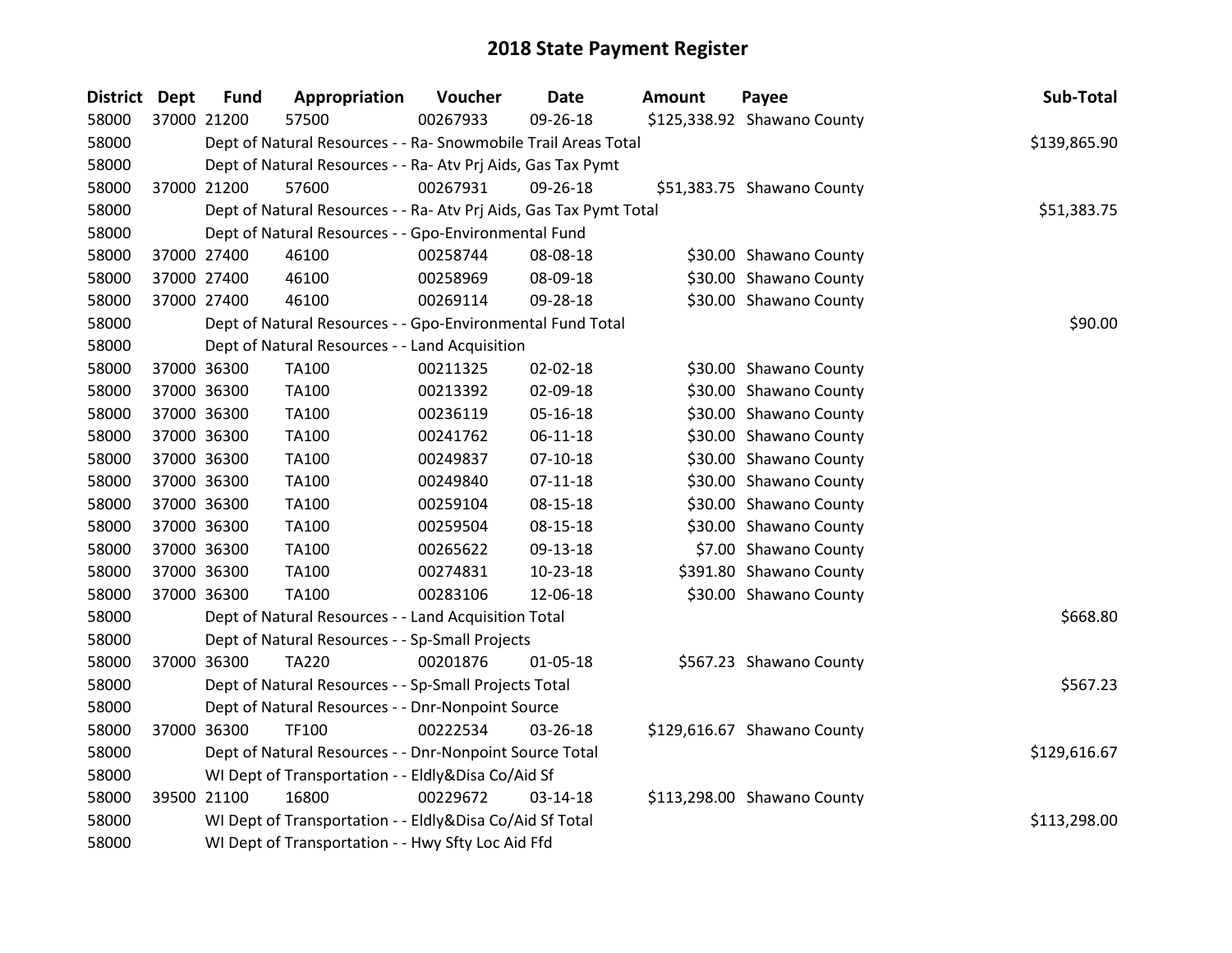| District Dept |             | <b>Fund</b> | Appropriation                                            | Voucher  | Date           | <b>Amount</b> | Payee                       | Sub-Total      |
|---------------|-------------|-------------|----------------------------------------------------------|----------|----------------|---------------|-----------------------------|----------------|
| 58000         | 39500 21100 |             | 18500                                                    | 00296392 | 09-26-18       |               | \$3,972.82 Shawano County   |                |
| 58000         |             |             | WI Dept of Transportation - - Hwy Sfty Loc Aid Ffd Total |          |                |               |                             | \$3,972.82     |
| 58000         |             |             | WI Dept of Transportation - - Trans Aids To Co.-Sf       |          |                |               |                             |                |
| 58000         | 39500 21100 |             | 19000                                                    | 00203670 | 01-02-18       |               | \$337,394.87 Shawano County |                |
| 58000         | 39500 21100 |             | 19000                                                    | 00267878 | 07-02-18       |               | \$674,789.74 Shawano County |                |
| 58000         | 39500 21100 |             | 19000                                                    | 00301930 | $10 - 01 - 18$ |               | \$337,394.87 Shawano County |                |
| 58000         |             |             | WI Dept of Transportation - - Trans Aids To Co.-Sf Total |          |                |               |                             | \$1,349,579.48 |
| 58000         |             |             | WI Dept of Transportation - - Loc Rd Imp Prg St Fd       |          |                |               |                             |                |
| 58000         | 39500 21100 |             | 27800                                                    | 00278526 | 07-25-18       |               | \$5,939.46 Shawano County   |                |
| 58000         | 39500 21100 |             | 27800                                                    | 00325276 | 11-20-18       |               | \$172,304.65 Shawano County |                |
| 58000         |             |             | WI Dept of Transportation - - Loc Rd Imp Prg St Fd Total |          |                |               |                             | \$178,244.11   |
| 58000         |             |             | WI Dept of Transportation - - St Hwy Rehab, Sf           |          |                |               |                             |                |
| 58000         | 39500 21100 |             | 36300                                                    | 00221632 | 02-13-18       |               | \$60.00 Shawano County      |                |
| 58000         | 39500 21100 |             | 36300                                                    | 00251331 | 05-08-18       |               | \$73.00 Shawano County      |                |
| 58000         | 39500 21100 |             | 36300                                                    | 00261905 | $06-11-18$     |               | \$240.00 Shawano County     |                |
| 58000         | 39500 21100 |             | 36300                                                    | 00275149 | 07-13-18       |               | \$3.00 Shawano County       |                |
| 58000         | 39500 21100 |             | 36300                                                    | 00290354 | 08-24-18       |               | \$135.57 Shawano County     |                |
| 58000         | 39500 21100 |             | 36300                                                    | 00296264 | 09-14-18       |               | \$30.00 Shawano County      |                |
| 58000         | 39500 21100 |             | 36300                                                    | 00306813 | 10-04-18       |               | \$368.87 Shawano County     |                |
| 58000         | 39500 21100 |             | 36300                                                    | 00308093 | 10-09-18       |               | \$47.61 Shawano County      |                |
| 58000         |             |             | WI Dept of Transportation - - St Hwy Rehab, Sf Total     |          |                |               |                             | \$958.05       |
| 58000         |             |             | WI Dept of Transportation - - Hwy Mgmt & Opers Sf        |          |                |               |                             |                |
| 58000         | 39500 21100 |             | 36500                                                    | 00215501 | $01 - 26 - 18$ |               | \$3,557.26 Shawano County   |                |
| 58000         | 39500 21100 |             | 36500                                                    | 00225935 | 02-28-18       |               | \$3,706.62 Shawano County   |                |
| 58000         | 39500 21100 |             | 36500                                                    | 00233713 | 03-23-18       |               | \$21,089.23 Shawano County  |                |
| 58000         | 39500 21100 |             | 36500                                                    | 00238646 | 04-04-18       |               | \$5,327.00 Shawano County   |                |
| 58000         | 39500 21100 |             | 36500                                                    | 00243065 | $04 - 18 - 18$ |               | \$1,647.80 Shawano County   |                |
| 58000         | 39500 21100 |             | 36500                                                    | 00255514 | 05-22-18       |               | \$3,084.73 Shawano County   |                |
| 58000         | 39500 21100 |             | 36500                                                    | 00267484 | 06-28-18       |               | \$6,367.58 Shawano County   |                |
| 58000         | 39500 21100 |             | 36500                                                    | 00282742 | 08-06-18       |               | \$1,309.91 Shawano County   |                |
| 58000         | 39500 21100 |             | 36500                                                    | 00290354 | 08-24-18       |               | \$2,718.52 Shawano County   |                |
| 58000         | 39500 21100 |             | 36500                                                    | 00306813 | 10-04-18       |               | \$46,696.10 Shawano County  |                |
| 58000         | 39500 21100 |             | 36500                                                    | 00308093 | 10-09-18       |               | \$61,715.12 Shawano County  |                |

| Amount | Payee                       | Sub-Total      |
|--------|-----------------------------|----------------|
|        | \$3,972.82 Shawano County   |                |
|        |                             | \$3,972.82     |
|        |                             |                |
|        | \$337,394.87 Shawano County |                |
|        | \$674,789.74 Shawano County |                |
|        | \$337,394.87 Shawano County |                |
|        |                             | \$1,349,579.48 |
|        |                             |                |
|        | \$5,939.46 Shawano County   |                |
|        | \$172,304.65 Shawano County |                |
|        |                             | \$178,244.11   |
|        | \$60.00 Shawano County      |                |
|        | \$73.00 Shawano County      |                |
|        | \$240.00 Shawano County     |                |
|        | \$3.00 Shawano County       |                |
|        | \$135.57 Shawano County     |                |
|        | \$30.00 Shawano County      |                |
|        | \$368.87 Shawano County     |                |
|        | \$47.61 Shawano County      |                |
|        |                             | \$958.05       |
|        |                             |                |
|        | \$3,557.26 Shawano County   |                |
|        | \$3,706.62 Shawano County   |                |
|        | \$21,089.23 Shawano County  |                |
|        | \$5,327.00 Shawano County   |                |
|        | \$1,647.80 Shawano County   |                |
|        | \$3,084.73 Shawano County   |                |
|        | \$6,367.58 Shawano County   |                |
|        | \$1,309.91 Shawano County   |                |
|        | \$2,718.52 Shawano County   |                |
|        | \$46,696.10 Shawano County  |                |
|        | \$61,715.12 Shawano County  |                |
|        |                             |                |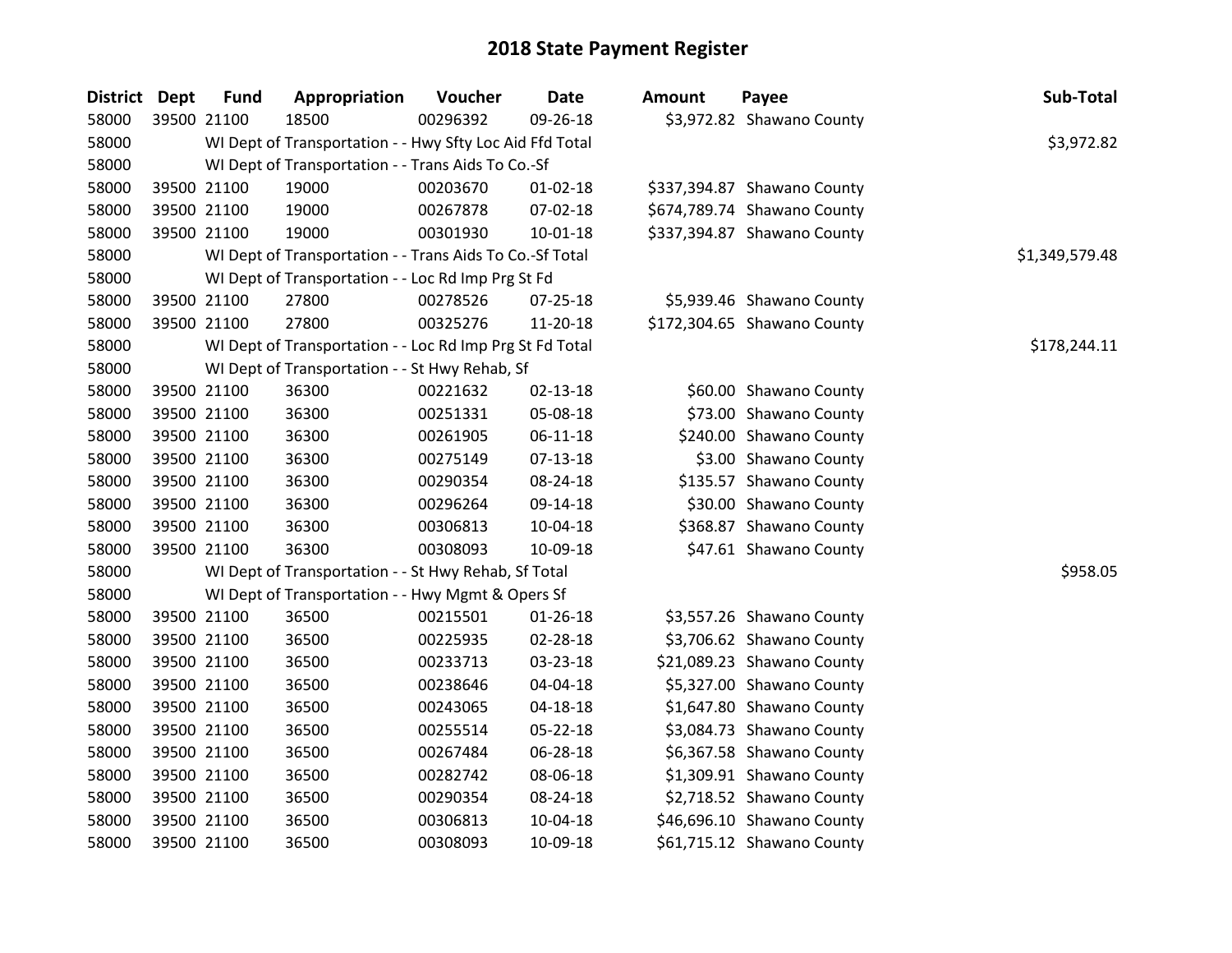| District Dept | <b>Fund</b> | Appropriation                                           | Voucher  | <b>Date</b>    | <b>Amount</b> | Payee                       | Sub-Total    |
|---------------|-------------|---------------------------------------------------------|----------|----------------|---------------|-----------------------------|--------------|
| 58000         | 39500 21100 | 36500                                                   | 00325352 | 11-23-18       |               | \$25,600.51 Shawano County  |              |
| 58000         | 39500 21100 | 36500                                                   | 00331762 | 12-14-18       |               | \$53,682.73 Shawano County  |              |
| 58000         |             | WI Dept of Transportation - - Hwy Mgmt & Opers Sf Total |          |                |               |                             | \$236,503.11 |
| 58000         |             | WI Dept of Transportation - - Routine Maint Sf          |          |                |               |                             |              |
| 58000         | 39500 21100 | 36800                                                   | 00212682 | $01 - 17 - 18$ |               | \$1,962.00 Shawano County   |              |
| 58000         | 39500 21100 | 36800                                                   | 00215501 | $01 - 26 - 18$ |               | \$116,805.22 Shawano County |              |
| 58000         | 39500 21100 | 36800                                                   | 00220869 | $02 - 12 - 18$ |               | \$1,962.00 Shawano County   |              |
| 58000         | 39500 21100 | 36800                                                   | 00225935 | 02-28-18       |               | \$237,256.83 Shawano County |              |
| 58000         | 39500 21100 | 36800                                                   | 00229896 | 03-13-18       |               | \$1,962.00 Shawano County   |              |
| 58000         | 39500 21100 | 36800                                                   | 00233713 | 03-23-18       |               | \$8,041.92 Shawano County   |              |
| 58000         | 39500 21100 | 36800                                                   | 00238646 | 04-04-18       |               | \$274,693.07 Shawano County |              |
| 58000         | 39500 21100 | 36800                                                   | 00239961 | 04-09-18       |               | \$1,962.00 Shawano County   |              |
| 58000         | 39500 21100 | 36800                                                   | 00243065 | 04-18-18       |               | \$263,024.87 Shawano County |              |
| 58000         | 39500 21100 | 36800                                                   | 00252220 | $05 - 11 - 18$ |               | \$1,962.00 Shawano County   |              |
| 58000         | 39500 21100 | 36800                                                   | 00255514 | 05-22-18       |               | \$151,085.65 Shawano County |              |
| 58000         | 39500 21100 | 36800                                                   | 00263276 | 06-14-18       |               | \$1,962.00 Shawano County   |              |
| 58000         | 39500 21100 | 36800                                                   | 00267484 | 06-28-18       |               | \$304,852.51 Shawano County |              |
| 58000         | 39500 21100 | 36800                                                   | 00276597 | 07-19-18       |               | \$1,962.00 Shawano County   |              |
| 58000         | 39500 21100 | 36800                                                   | 00278971 | 07-25-18       |               | \$55,834.32 Shawano County  |              |
| 58000         | 39500 21100 | 36800                                                   | 00282742 | 08-06-18       |               | \$186,994.77 Shawano County |              |
| 58000         | 39500 21100 | 36800                                                   | 00286966 | 08-16-18       |               | \$117,709.32 Shawano County |              |
| 58000         | 39500 21100 | 36800                                                   | 00288285 | 08-20-18       |               | \$1,962.00 Shawano County   |              |
| 58000         | 39500 21100 | 36800                                                   | 00290354 | 08-24-18       |               | \$126,724.05 Shawano County |              |
| 58000         | 39500 21100 | 36800                                                   | 00295945 | 09-13-18       |               | \$1,962.00 Shawano County   |              |
| 58000         | 39500 21100 | 36800                                                   | 00306813 | 10-04-18       |               | \$14,212.77 Shawano County  |              |
| 58000         | 39500 21100 | 36800                                                   | 00308093 | 10-09-18       |               | \$92,096.44 Shawano County  |              |
| 58000         | 39500 21100 | 36800                                                   | 00312308 | $10 - 18 - 18$ |               | \$767.14 Shawano County     |              |
| 58000         | 39500 21100 | 36800                                                   | 00325352 | 11-23-18       |               | \$22,828.06 Shawano County  |              |
| 58000         | 39500 21100 | 36800                                                   | 00326620 | 11-26-18       |               | \$1,394.97 Shawano County   |              |
| 58000         | 39500 21100 | 36800                                                   | 00326901 | 11-27-18       |               | \$1,962.00 Shawano County   |              |
| 58000         | 39500 21100 | 36800                                                   | 00328034 | 12-03-18       |               | \$1,962.00 Shawano County   |              |
| 58000         | 39500 21100 | 36800                                                   | 00330819 | 12-27-18       |               | \$1,962.00 Shawano County   |              |
| 58000         | 39500 21100 | 36800                                                   | 00331762 | 12-14-18       |               | \$21,736.03 Shawano County  |              |
|               |             |                                                         |          |                |               |                             |              |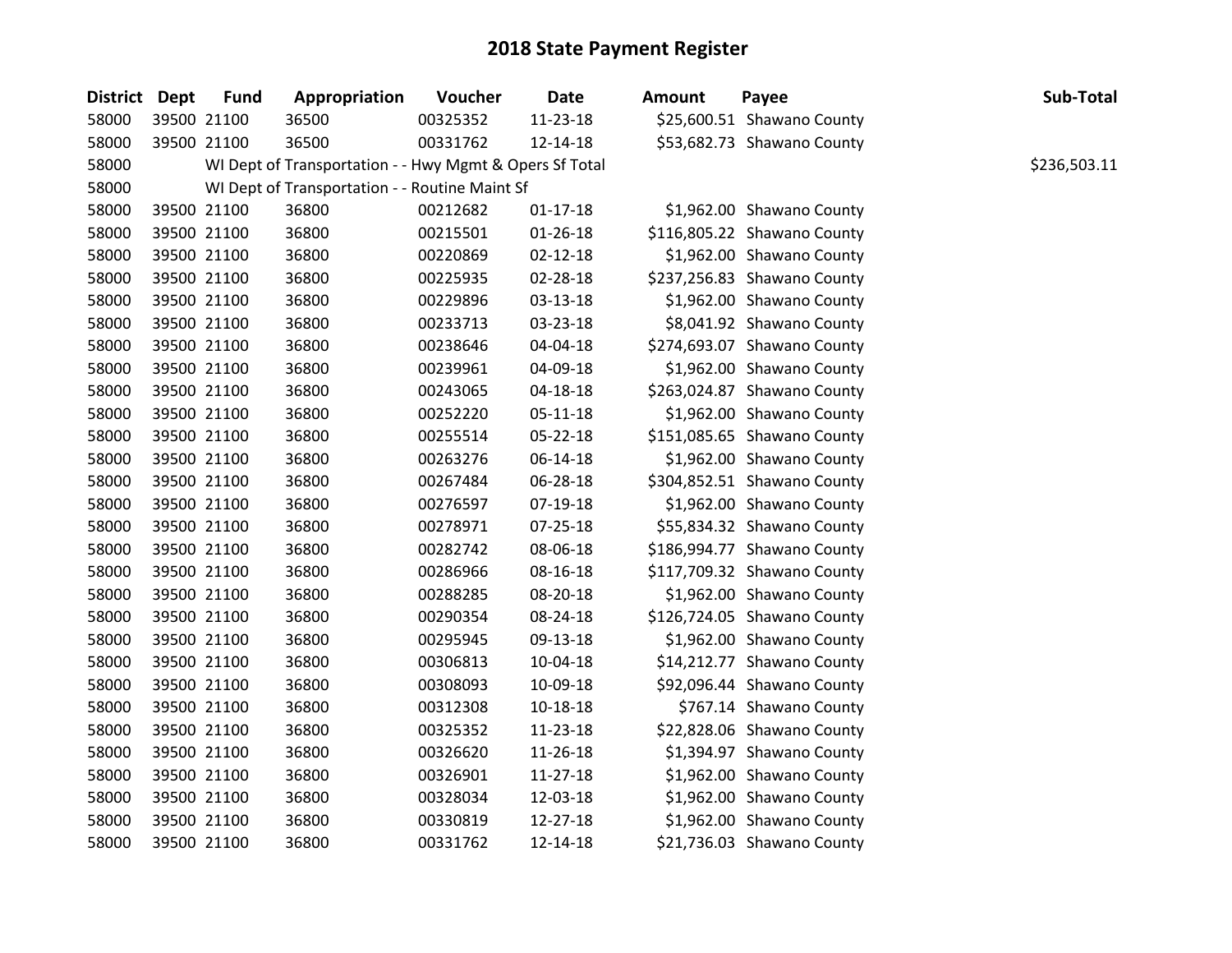| District Dept |             | <b>Fund</b> | Appropriation                                                      | Voucher  | <b>Date</b>    | Amount | Payee                     | Sub-Total      |
|---------------|-------------|-------------|--------------------------------------------------------------------|----------|----------------|--------|---------------------------|----------------|
| 58000         |             |             | WI Dept of Transportation - - Routine Maint Sf Total               |          |                |        |                           | \$2,019,601.94 |
| 58000         |             |             | WI Dept of Transportation - - Hwy Mgmt & Opers Lf                  |          |                |        |                           |                |
| 58000         |             | 39500 21100 | 37500                                                              | 00308093 | 10-09-18       |        | \$204.19 Shawano County   |                |
| 58000         |             |             | WI Dept of Transportation - - Hwy Mgmt & Opers Lf Total            |          |                |        |                           | \$204.19       |
| 58000         |             |             | WI Dept of Transportation - - St Hwy Rehab Fed Fd                  |          |                |        |                           |                |
| 58000         |             | 39500 21100 | 38300                                                              | 00290354 | 08-24-18       |        | \$542.26 Shawano County   |                |
| 58000         |             | 39500 21100 | 38300                                                              | 00306813 | 10-04-18       |        | \$1,475.48 Shawano County |                |
| 58000         |             | 39500 21100 | 38300                                                              | 00308093 | 10-09-18       |        | \$190.42 Shawano County   |                |
| 58000         |             |             | WI Dept of Transportation - - St Hwy Rehab Fed Fd Total            |          |                |        |                           | \$2,208.16     |
| 58000         |             |             | WI Dept of Transportation - - Veh Insp, Trf EnfSf                  |          |                |        |                           |                |
| 58000         |             | 39500 21100 | 56400                                                              | 00216333 | 01-30-18       |        | \$156.12 Shawano County   |                |
| 58000         |             | 39500 21100 | 56400                                                              | 00233870 | 03-27-18       |        | \$236.77 Shawano County   |                |
| 58000         |             | 39500 21100 | 56400                                                              | 00261378 | 06-08-18       |        | \$109.20 Shawano County   |                |
| 58000         |             | 39500 21100 | 56400                                                              | 00263768 | 06-15-18       |        | \$202.26 Shawano County   |                |
| 58000         |             |             | WI Dept of Transportation - - Veh Insp, Trf Enf Sf Total           | \$704.35 |                |        |                           |                |
| 58000         |             |             | Department of Corrections - - Purchased Services For Offende       |          |                |        |                           |                |
| 58000         |             | 41000 10000 | 11100                                                              | 00183672 | $01 - 22 - 18$ |        | \$1,470.00 Shawano County |                |
| 58000         | 41000 10000 |             | 11100                                                              | 00193040 | 03-05-18       |        | \$230.00 Shawano County   |                |
| 58000         |             | 41000 10000 | 11100                                                              | 00199618 | 04-03-18       |        | \$1,890.00 Shawano County |                |
| 58000         |             | 41000 10000 | 11100                                                              | 00200260 | 04-06-18       |        | \$1,470.00 Shawano County |                |
| 58000         |             | 41000 10000 | 11100                                                              | 00203286 | 04-19-18       |        | \$3,150.00 Shawano County |                |
| 58000         | 41000 10000 |             | 11100                                                              | 00208252 | 05-11-18       |        | \$1,680.00 Shawano County |                |
| 58000         | 41000 10000 |             | 11100                                                              | 00218190 | 06-26-18       |        | \$1,680.00 Shawano County |                |
| 58000         |             | 41000 10000 | 11100                                                              | 00222157 | $07-13-18$     |        | \$1,890.00 Shawano County |                |
| 58000         |             | 41000 10000 | 11100                                                              | 00229193 | 08-16-18       |        | \$2,730.00 Shawano County |                |
| 58000         |             | 41000 10000 | 11100                                                              | 00247245 | 11-08-18       |        | \$2,730.00 Shawano County |                |
| 58000         | 41000 10000 |             | 11100                                                              | 00247253 | 11-08-18       |        | \$2,100.00 Shawano County |                |
| 58000         | 41000 10000 |             | 11100                                                              | 00247695 | 11-09-18       |        | \$4,880.00 Shawano County |                |
| 58000         | 41000 10000 |             | 11100                                                              | 00255391 | 12-18-18       |        | \$3,040.00 Shawano County |                |
| 58000         |             |             | Department of Corrections - - Purchased Services For Offende Total |          |                |        |                           | \$28,940.00    |
| 58000         |             |             | Department of Corrections - - Corrections Contracts And Agre       |          |                |        |                           |                |
| 58000         |             | 41000 10000 | 11400                                                              | 00192066 | 03-01-18       |        | \$2,727.38 Shawano County |                |
| 58000         |             | 41000 10000 | 11400                                                              | 00195057 | 03-14-18       |        | \$2,881.76 Shawano County |                |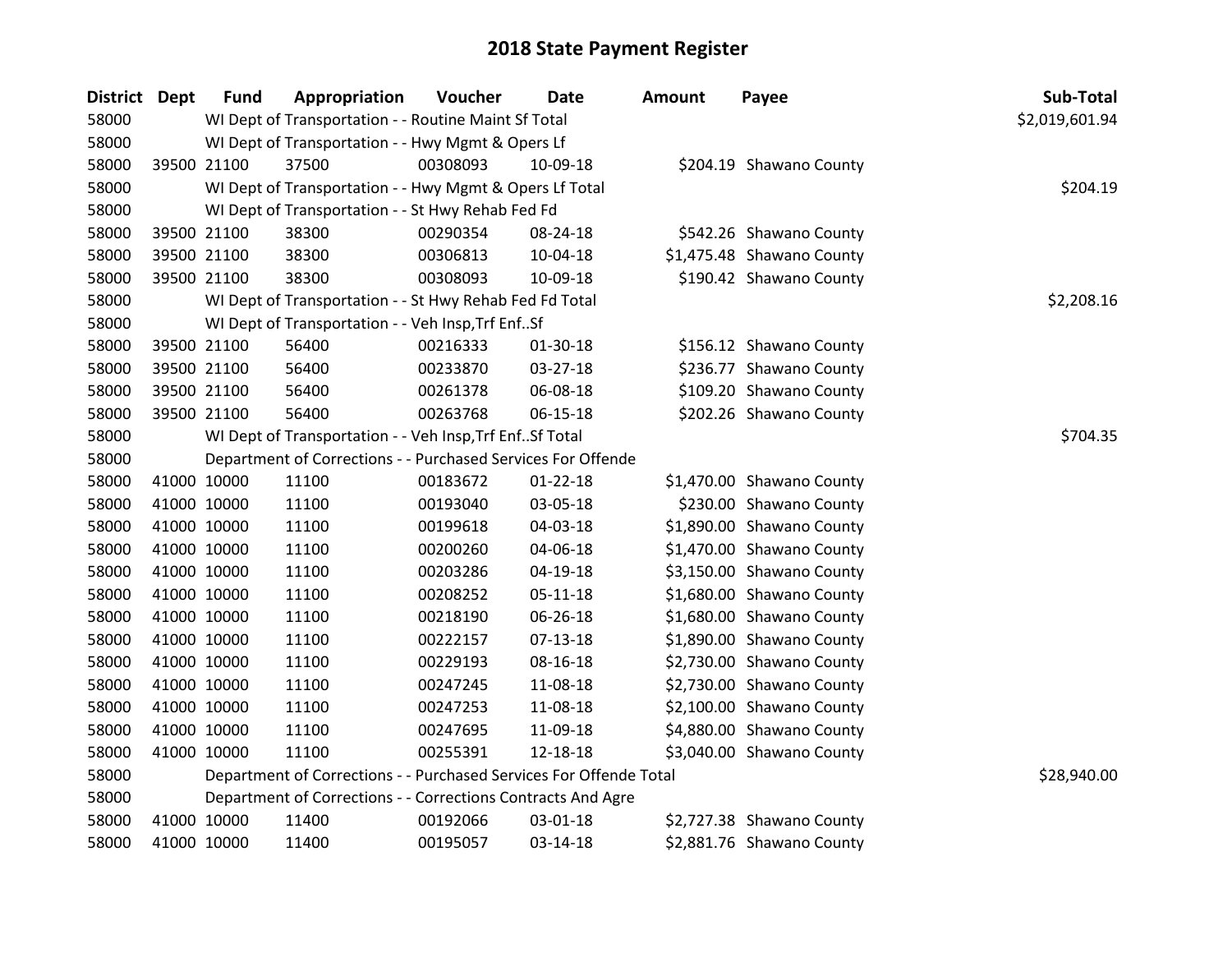| District Dept |             | <b>Fund</b> | Appropriation                                                      | Voucher  | <b>Date</b>    | <b>Amount</b> | Payee                                                                                                         | Sub-Total      |
|---------------|-------------|-------------|--------------------------------------------------------------------|----------|----------------|---------------|---------------------------------------------------------------------------------------------------------------|----------------|
| 58000         | 41000 10000 |             | 11400                                                              | 00205739 | 05-03-18       |               | \$4,682.86 Shawano County                                                                                     |                |
| 58000         | 41000 10000 |             | 11400                                                              | 00212411 | 06-01-18       |               | \$7,255.86 Shawano County                                                                                     |                |
| 58000         | 41000 10000 |             | 11400                                                              | 00216792 | 06-21-18       |               | \$3,241.98 Shawano County                                                                                     |                |
| 58000         | 41000 10000 |             | 11400                                                              | 00222238 | $07 - 17 - 18$ |               | \$5,454.76 Shawano County                                                                                     |                |
| 58000         |             | 41000 10000 | 11400                                                              | 00232107 | 08-31-18       |               | \$4,734.32 Shawano County                                                                                     |                |
| 58000         | 41000 10000 |             | 11400                                                              | 00237144 | 10-05-18       |               | \$5,146.00 Shawano County                                                                                     |                |
| 58000         | 41000 10000 |             | 11400                                                              | 00245271 | 10-29-18       |               | \$6,689.80 Shawano County                                                                                     |                |
| 58000         | 41000 10000 |             | 11400                                                              | 00251876 | 11-29-18       |               | \$7,152.94 Shawano County                                                                                     |                |
| 58000         | 41000 10000 |             | 11400                                                              | 00256798 | 12-26-18       |               | \$3,447.82 Shawano County                                                                                     |                |
| 58000         |             |             | Department of Corrections - - Corrections Contracts And Agre Total |          |                |               |                                                                                                               | \$53,415.48    |
| 58000         |             |             |                                                                    |          |                |               | Department of Corrections - - Reimbursing Counties For Probation, Extended Supervision And Parole Holds       |                |
| 58000         | 41000 10000 |             | 11600                                                              | 00246221 | $11-02-18$     |               | \$23,101.20 Shawano County                                                                                    |                |
| 58000         |             |             |                                                                    |          |                |               | Department of Corrections - - Reimbursing Counties For Probation, Extended Supervision And Parole Holds Total | \$23,101.20    |
| 58000         |             |             | Department of Corrections - - Probation, Parole And Extended       |          |                |               |                                                                                                               |                |
| 58000         | 41000 10000 |             | 18700                                                              | 00246221 | $11-02-18$     |               | \$1,738.80 Shawano County                                                                                     |                |
| 58000         |             |             | Department of Corrections - - Probation, Parole And Extended Total |          |                |               |                                                                                                               | \$1,738.80     |
| 58000         |             |             | Department of Health Services - - State/Federal Aids               |          |                |               |                                                                                                               |                |
| 58000         | 43500 10000 |             | 00000                                                              | 90808    | $01 - 02 - 18$ |               | \$123,902.00 Shawano County                                                                                   |                |
| 58000         | 43500 10000 |             | 00000                                                              | 90809    | 02-01-18       |               | \$21,400.00 Shawano County                                                                                    |                |
| 58000         |             | 43500 10000 | 00000                                                              | 90810    | 03-01-18       |               | \$170,905.00 Shawano County                                                                                   |                |
| 58000         | 43500 10000 |             | 00000                                                              | 90811    | 03-02-18       |               | \$4,753.00 Shawano County                                                                                     |                |
| 58000         | 43500 10000 |             | 00000                                                              | 90812    | 04-02-18       |               | \$179,399.00 Shawano County                                                                                   |                |
| 58000         | 43500 10000 |             | 00000                                                              | 90813    | 05-01-18       |               | \$63,313.00 Shawano County                                                                                    |                |
| 58000         | 43500 10000 |             | 00000                                                              | 90814    | 06-01-18       |               | \$193,282.00 Shawano County                                                                                   |                |
| 58000         | 43500 10000 |             | 00000                                                              | 90815    | $06 - 12 - 18$ |               | \$25,217.00 Shawano County                                                                                    |                |
| 58000         | 43500 10000 |             | 00000                                                              | 90900    | 07-02-18       |               | \$143,081.00 Shawano County                                                                                   |                |
| 58000         |             | 43500 10000 | 00000                                                              | 90901    | 08-01-18       |               | \$145,280.00 Shawano County                                                                                   |                |
| 58000         | 43500 10000 |             | 00000                                                              | 90902    | 09-04-18       |               | \$95,723.00 Shawano County                                                                                    |                |
| 58000         | 43500 10000 |             | 00000                                                              | 90903    | 10-01-18       |               | \$109,719.00 Shawano County                                                                                   |                |
| 58000         | 43500 10000 |             | 00000                                                              | 90904    | 11-01-18       |               | \$422,424.00 Shawano County                                                                                   |                |
| 58000         | 43500 10000 |             | 00000                                                              | 90905    | 12-03-18       |               | \$156,254.00 Shawano County                                                                                   |                |
| 58000         |             |             | Department of Health Services - - State/Federal Aids Total         |          |                |               |                                                                                                               | \$1,854,652.00 |

Department of Health Services - - General Program Operations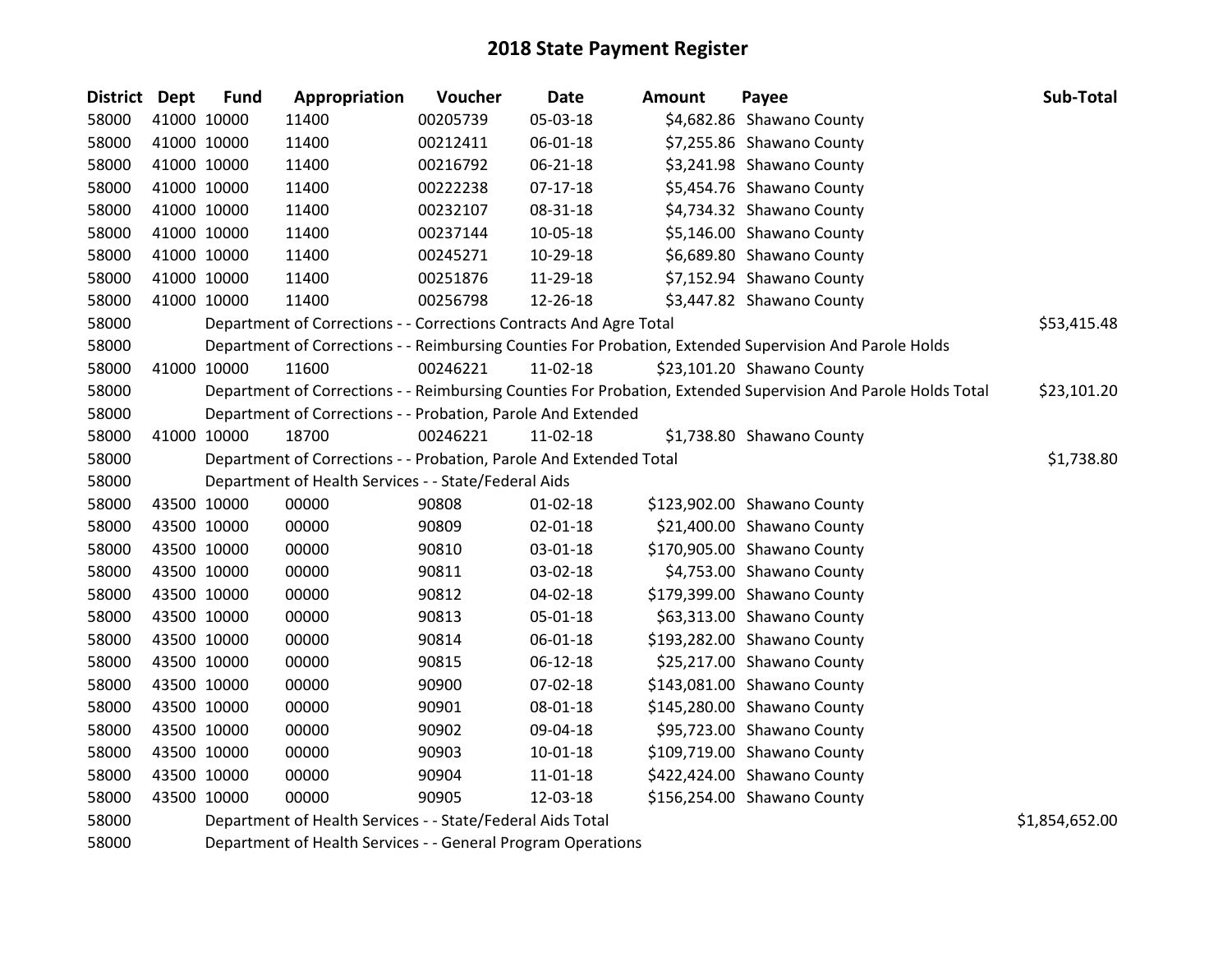| District Dept |             | <b>Fund</b> | Appropriation                                                          | Voucher  | <b>Date</b>    | <b>Amount</b> | Payee                   | Sub-Total |
|---------------|-------------|-------------|------------------------------------------------------------------------|----------|----------------|---------------|-------------------------|-----------|
| 58000         | 43500 10000 |             | 40100                                                                  | 00194007 | 03-22-18       |               | \$1.00 Shawano County   |           |
| 58000         | 43500 10000 |             | 40100                                                                  | 00194008 | 03-22-18       |               | \$15.00 Shawano County  |           |
| 58000         | 43500 10000 |             | 40100                                                                  | 00194009 | 03-22-18       |               | \$15.00 Shawano County  |           |
| 58000         | 43500 10000 |             | 40100                                                                  | 00194011 | 03-22-18       |               | \$1.50 Shawano County   |           |
| 58000         | 43500 10000 |             | 40100                                                                  | 00213652 | 06-21-18       |               | \$1.50 Shawano County   |           |
| 58000         | 43500 10000 |             | 40100                                                                  | 00228708 | 08-29-18       |               | \$1.50 Shawano County   |           |
| 58000         | 43500 10000 |             | 40100                                                                  | 00231871 | 09-12-18       |               | \$1.00 Shawano County   |           |
| 58000         | 43500 10000 |             | 40100                                                                  | 00231872 | 09-12-18       |               | \$15.00 Shawano County  |           |
| 58000         | 43500 10000 |             | 40100                                                                  | 00231876 | 09-12-18       |               | \$15.00 Shawano County  |           |
| 58000         | 43500 10000 |             | 40100                                                                  | 00242523 | $10 - 31 - 18$ |               | \$1.00 Shawano County   |           |
| 58000         |             |             | Department of Health Services - - General Program Operations Total     |          |                |               |                         | \$67.50   |
| 58000         |             |             | Department of Health Services - - Medical Assistance State Admin       |          |                |               |                         |           |
| 58000         | 43500 10000 |             | 44000                                                                  | 00194007 | 03-22-18       |               | \$1.00 Shawano County   |           |
| 58000         | 43500 10000 |             | 44000                                                                  | 00194008 | 03-22-18       |               | \$15.00 Shawano County  |           |
| 58000         | 43500 10000 |             | 44000                                                                  | 00194009 | 03-22-18       |               | \$15.00 Shawano County  |           |
| 58000         | 43500 10000 |             | 44000                                                                  | 00194011 | 03-22-18       |               | \$1.50 Shawano County   |           |
| 58000         | 43500 10000 |             | 44000                                                                  | 00213652 | 06-21-18       |               | \$1.50 Shawano County   |           |
| 58000         | 43500 10000 |             | 44000                                                                  | 00228708 | 08-29-18       |               | \$1.50 Shawano County   |           |
| 58000         | 43500 10000 |             | 44000                                                                  | 00231871 | 09-12-18       |               | \$1.00 Shawano County   |           |
| 58000         | 43500 10000 |             | 44000                                                                  | 00231872 | 09-12-18       |               | \$15.00 Shawano County  |           |
| 58000         | 43500 10000 |             | 44000                                                                  | 00231876 | 09-12-18       |               | \$15.00 Shawano County  |           |
| 58000         | 43500 10000 |             | 44000                                                                  | 00242523 | $10 - 31 - 18$ |               | \$1.00 Shawano County   |           |
| 58000         |             |             | Department of Health Services - - Medical Assistance State Admin Total |          |                |               |                         | \$67.50   |
| 58000         |             |             | Dept of Children and Families - - Milw Child Welfare Svc Collect       |          |                |               |                         |           |
| 58000         | 43700 10000 |             | 12200                                                                  | 00033588 | 02-02-18       |               | \$13.75 Shawano County  |           |
| 58000         |             |             | Dept of Children and Families - - Milw Child Welfare Svc Collect Total |          |                |               |                         | \$13.75   |
| 58000         |             |             | Dept of Children and Families - - Fees For Administrative Servic       |          |                |               |                         |           |
| 58000         | 43700 10000 |             | 23100                                                                  | 00033823 | $01 - 19 - 18$ |               | \$75.00 Shawano County  |           |
| 58000         | 43700 10000 |             | 23100                                                                  | 00038283 | 04-18-18       |               | \$30.00 Shawano County  |           |
| 58000         | 43700 10000 |             | 23100                                                                  | 00042345 | $07-17-18$     |               | \$110.00 Shawano County |           |
| 58000         | 43700 10000 |             | 23100                                                                  | 00045811 | 10-18-18       |               | \$25.00 Shawano County  |           |
| 58000         |             |             | Dept of Children and Families - - Fees For Administrative Servic Total |          |                |               |                         | \$240.00  |
| 58000         |             |             | Dept of Children and Families - - General Aids                         |          |                |               |                         |           |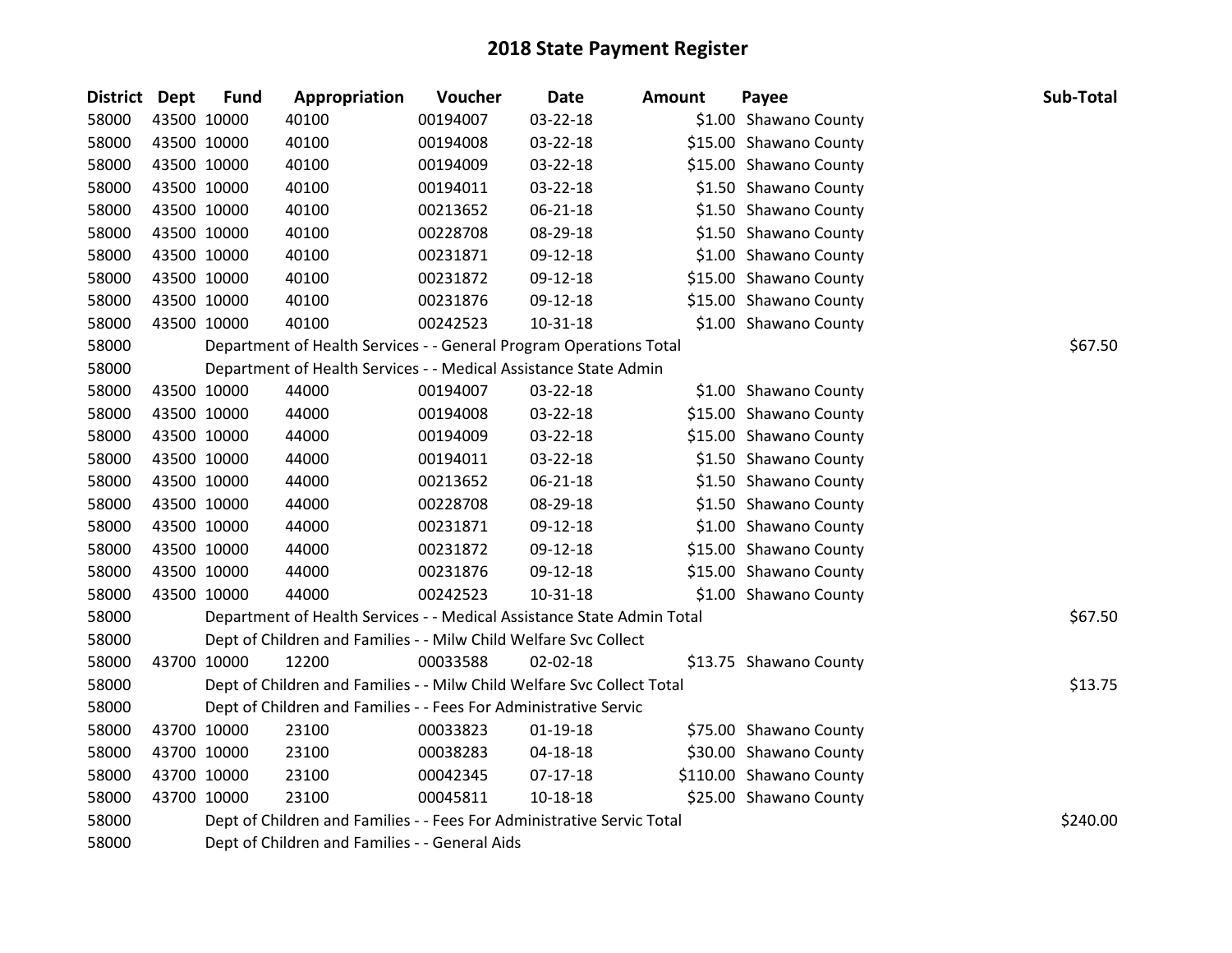| District Dept |             | <b>Fund</b> | Appropriation                                        | <b>Voucher</b> | <b>Date</b>    | <b>Amount</b> | Payee                       | Sub-Total      |
|---------------|-------------|-------------|------------------------------------------------------|----------------|----------------|---------------|-----------------------------|----------------|
| 58000         | 43700 10000 |             | 99000                                                | 00033220       | 01-05-18       |               | \$68,467.82 Shawano County  |                |
| 58000         |             | 43700 10000 | 99000                                                | 00034139       | 01-30-18       |               | \$76,647.73 Shawano County  |                |
| 58000         |             | 43700 10000 | 99000                                                | 00034332       | 02-05-18       |               | \$62,161.12 Shawano County  |                |
| 58000         |             | 43700 10000 | 99000                                                | 00034413       | 02-06-18       |               | \$1,004.40 Shawano County   |                |
| 58000         | 43700 10000 |             | 99000                                                | 00034879       | $02 - 21 - 18$ |               | \$100.20 Shawano County     |                |
| 58000         |             | 43700 10000 | 99000                                                | 00035032       | 02-21-18       |               | \$118.80 Shawano County     |                |
| 58000         |             | 43700 10000 | 99000                                                | 00035135       | $02 - 21 - 18$ |               | \$789.83 Shawano County     |                |
| 58000         |             | 43700 10000 | 99000                                                | 00035265       | $02 - 22 - 18$ |               | \$20,334.78 Shawano County  |                |
| 58000         |             | 43700 10000 | 99000                                                | 00035665       | 03-05-18       |               | \$58,028.25 Shawano County  |                |
| 58000         | 43700 10000 |             | 99000                                                | 00036859       | 03-27-18       |               | \$100,847.89 Shawano County |                |
| 58000         | 43700 10000 |             | 99000                                                | 00037592       | 04-05-18       |               | \$123,592.49 Shawano County |                |
| 58000         |             | 43700 10000 | 99000                                                | 00038830       | 04-30-18       |               | \$77,890.21 Shawano County  |                |
| 58000         |             | 43700 10000 | 99000                                                | 00039207       | 05-07-18       |               | \$105,600.88 Shawano County |                |
| 58000         |             | 43700 10000 | 99000                                                | 00040627       | 06-05-18       |               | \$57,840.95 Shawano County  |                |
| 58000         | 43700 10000 |             | 99000                                                | 00041563       | 06-27-18       |               | \$29,319.62 Shawano County  |                |
| 58000         | 43700 10000 |             | 99000                                                | 00041808       | 07-05-18       |               | \$68,911.86 Shawano County  |                |
| 58000         |             | 43700 10000 | 99000                                                | 00042822       | 07-31-18       |               | \$70,311.37 Shawano County  |                |
| 58000         |             | 43700 10000 | 99000                                                | 00043028       | 08-03-18       |               | \$2,293.00 Shawano County   |                |
| 58000         |             | 43700 10000 | 99000                                                | 00043118       | 08-06-18       |               | \$72,738.61 Shawano County  |                |
| 58000         |             | 43700 10000 | 99000                                                | 00043996       | 08-29-18       |               | \$247,133.14 Shawano County |                |
| 58000         | 43700 10000 |             | 99000                                                | 00044081       | 08-30-18       |               | \$23,557.00 Shawano County  |                |
| 58000         |             | 43700 10000 | 99000                                                | 00044189       | 09-05-18       |               | \$136,199.76 Shawano County |                |
| 58000         |             | 43700 10000 | 99000                                                | 00045398       | 10-05-18       |               | \$116,696.16 Shawano County |                |
| 58000         |             | 43700 10000 | 99000                                                | 00046219       | 10-30-18       |               | \$68,316.10 Shawano County  |                |
| 58000         | 43700 10000 |             | 99000                                                | 00046533       | 11-05-18       |               | \$119,331.96 Shawano County |                |
| 58000         | 43700 10000 |             | 99000                                                | 00047590       | 12-05-18       |               | \$85,379.91 Shawano County  |                |
| 58000         |             | 43700 10000 | 99000                                                | 00048193       | 12-27-18       |               | \$21,561.86 Shawano County  |                |
| 58000         |             |             | Dept of Children and Families - - General Aids Total |                |                |               |                             | \$1,815,175.70 |
| 58000         |             |             | Dept of Workforce Development - - Ui Admin Fed       |                |                |               |                             |                |
| 58000         |             | 44500 10000 | 15100                                                | 00142161       | 01-03-18       |               | \$30.00 Shawano County      |                |
| 58000         | 44500 10000 |             | 15100                                                | 00146842       | 02-02-18       |               | \$45.00 Shawano County      |                |
| 58000         |             | 44500 10000 | 15100                                                | 00152427       | 03-02-18       |               | \$50.00 Shawano County      |                |
| 58000         |             | 44500 10000 | 15100                                                | 00157738       | 04-03-18       |               | \$40.00 Shawano County      |                |
|               |             |             |                                                      |                |                |               |                             |                |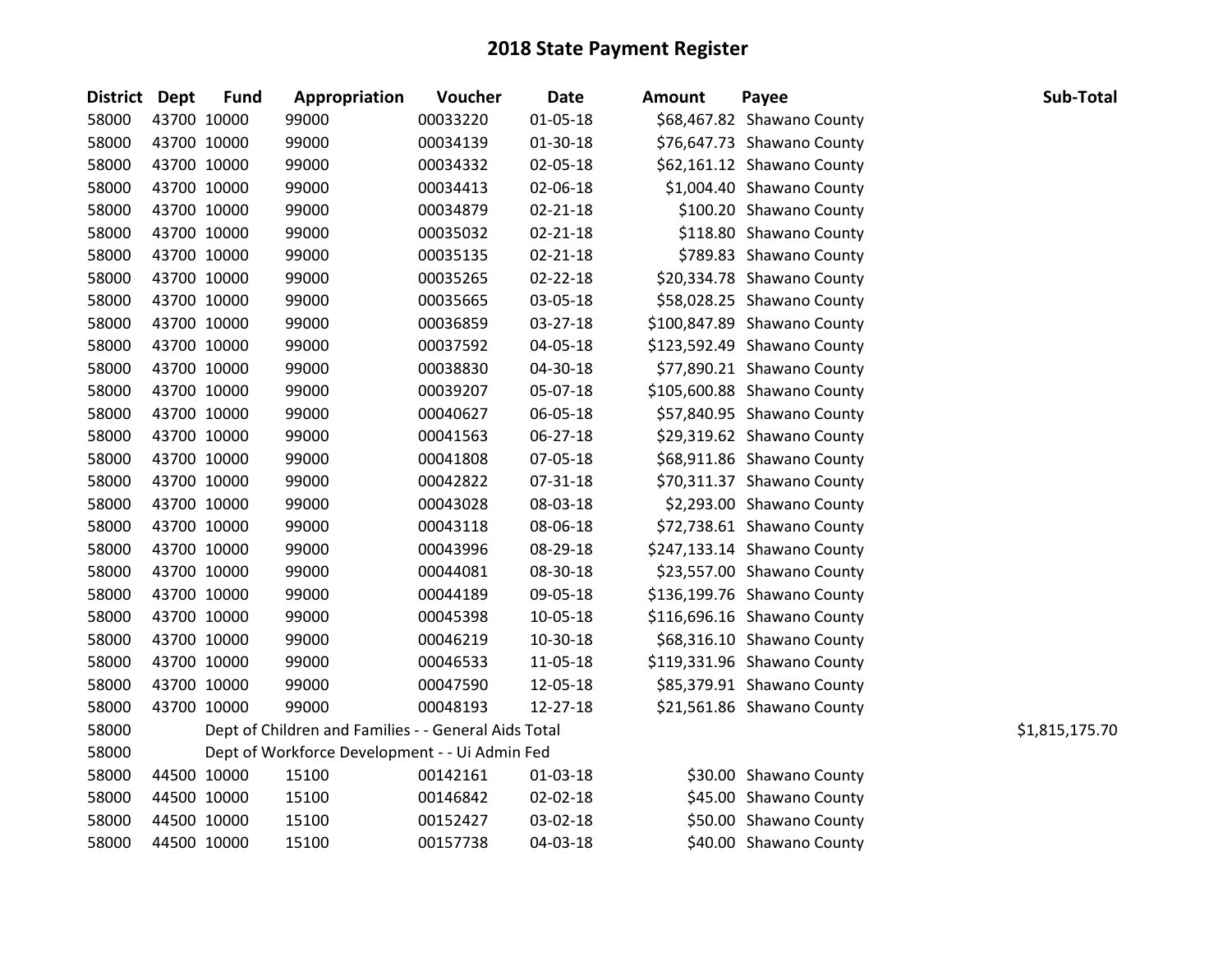| District Dept |             | <b>Fund</b> | Appropriation                                                         | Voucher  | <b>Date</b>    | <b>Amount</b> | Payee                      | Sub-Total   |
|---------------|-------------|-------------|-----------------------------------------------------------------------|----------|----------------|---------------|----------------------------|-------------|
| 58000         | 44500 10000 |             | 15100                                                                 | 00163057 | 05-02-18       |               | \$20.00 Shawano County     |             |
| 58000         | 44500 10000 |             | 15100                                                                 | 00168133 | 06-04-18       |               | \$5.00 Shawano County      |             |
| 58000         | 44500 10000 |             | 15100                                                                 | 00173135 | 07-03-18       |               | \$60.00 Shawano County     |             |
| 58000         | 44500 10000 |             | 15100                                                                 | 00178381 | 08-02-18       |               | \$25.00 Shawano County     |             |
| 58000         | 44500 10000 |             | 15100                                                                 | 00183438 | 09-05-18       |               | \$30.00 Shawano County     |             |
| 58000         | 44500 10000 |             | 15100                                                                 | 00188585 | $10-02-18$     |               | \$25.00 Shawano County     |             |
| 58000         | 44500 10000 |             | 15100                                                                 | 00194647 | 11-02-18       |               | \$15.00 Shawano County     |             |
| 58000         | 44500 10000 |             | 15100                                                                 | 00199629 | 12-04-18       |               | \$10.00 Shawano County     |             |
| 58000         |             |             | Dept of Workforce Development - - Ui Admin Fed Total                  |          |                |               |                            | \$355.00    |
| 58000         |             |             | Dept of Workforce Development - - Wc Ops Uninsured Emplyr Admin       |          |                |               |                            |             |
| 58000         | 44500 22700 |             | 17700                                                                 | 00150163 | 02-20-18       |               | \$5.00 Shawano County      |             |
| 58000         | 44500 22700 |             | 17700                                                                 | 00150165 | 02-20-18       |               | \$35.00 Shawano County     |             |
| 58000         | 44500 22700 |             | 17700                                                                 | 00195371 | 11-07-18       |               | \$30.00 Shawano County     |             |
| 58000         | 44500 22700 |             | 17700                                                                 | 00195378 | 11-07-18       |               | \$15.00 Shawano County     |             |
| 58000         |             |             | Dept of Workforce Development - - Wc Ops Uninsured Emplyr Admin Total |          |                |               |                            | \$85.00     |
| 58000         |             |             | Department of Justice - - Crime Laboratories, Dna                     |          |                |               |                            |             |
| 58000         | 45500 10000 |             | 22100                                                                 | 00049029 | 07-19-18       |               | \$3,790.00 Shawano County  |             |
| 58000         |             |             | Department of Justice - - Crime Laboratories, Dna Total               |          |                |               |                            | \$3,790.00  |
| 58000         |             |             | Department of Justice - - County Law Enforcement Service              |          |                |               |                            |             |
| 58000         | 45500 10000 |             | 22600                                                                 | 00040144 | 01-08-18       |               | \$29,974.00 Shawano County |             |
| 58000         |             |             | Department of Justice - - County Law Enforcement Service Total        |          |                |               |                            | \$29,974.00 |
| 58000         |             |             | Department of Justice - - Law Enforcement Train, Local                |          |                |               |                            |             |
| 58000         | 45500 10000 |             | 23100                                                                 | 00053701 | 10-18-18       |               | \$11,040.00 Shawano County |             |
| 58000         |             |             | Department of Justice - - Law Enforcement Train, Local Total          |          |                |               |                            | \$11,040.00 |
| 58000         |             |             | Department of Justice - - Federal Aid, Local Assistance               |          |                |               |                            |             |
| 58000         | 45500 10000 |             | 25100                                                                 | 00040528 | $01 - 18 - 18$ |               | \$2,442.60 Shawano County  |             |
| 58000         | 45500 10000 |             | 25100                                                                 | 00041311 | 02-01-18       |               | \$1,360.22 Shawano County  |             |
| 58000         | 45500 10000 |             | 25100                                                                 | 00042984 | 03-08-18       |               | \$1,924.20 Shawano County  |             |
| 58000         | 45500 10000 |             | 25100                                                                 | 00044282 | 04-06-18       |               | \$1,235.72 Shawano County  |             |
| 58000         | 45500 10000 |             | 25100                                                                 | 00047526 | 06-25-18       |               | \$350.08 Shawano County    |             |
| 58000         | 45500 10000 |             | 25100                                                                 | 00048441 | 07-09-18       |               | \$87.52 Shawano County     |             |
| 58000         | 45500 10000 |             | 25100                                                                 | 00049722 | 08-02-18       |               | \$2,107.96 Shawano County  |             |
| 58000         | 45500 10000 |             | 25100                                                                 | 00052153 | 09-25-18       |               | \$481.36 Shawano County    |             |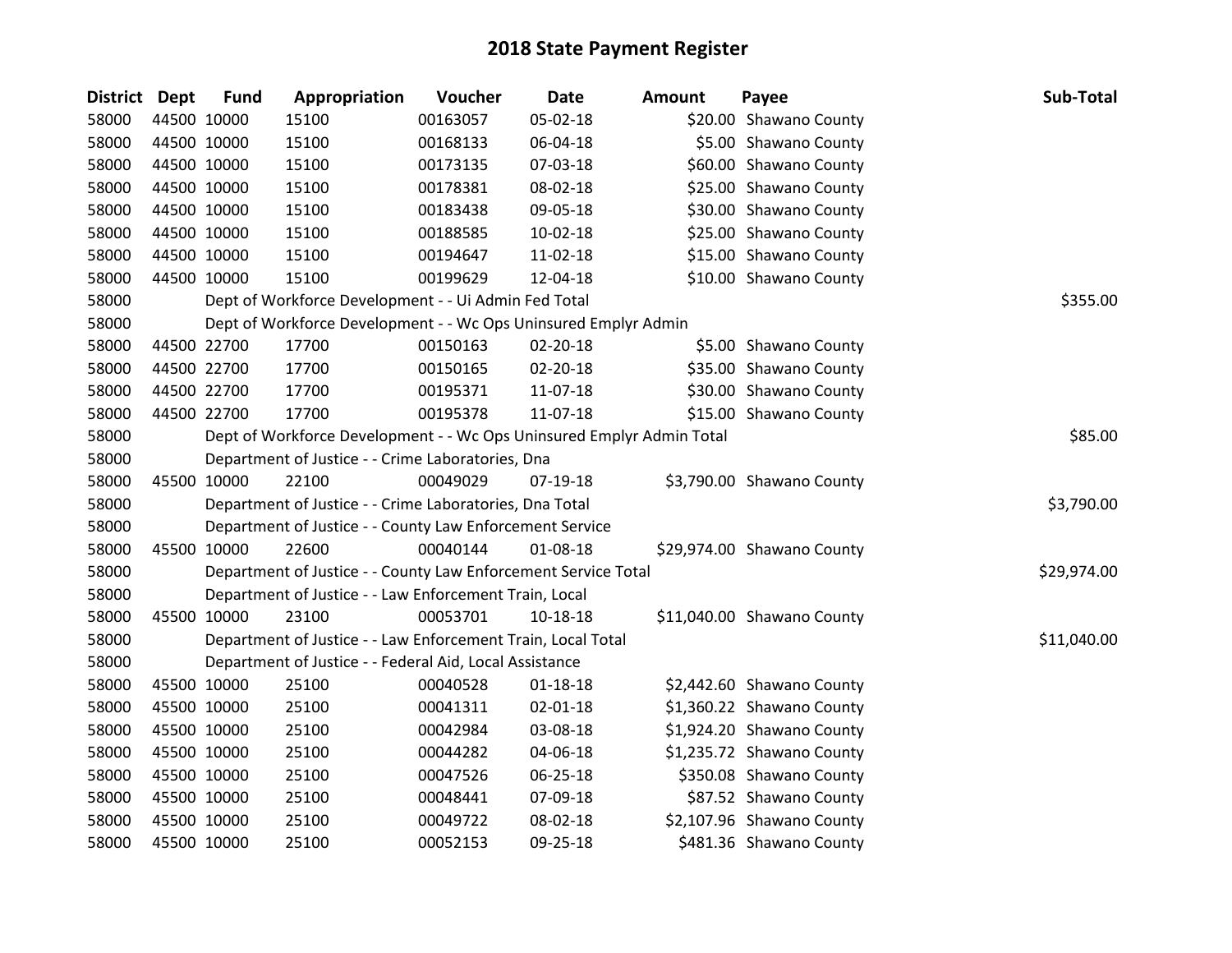| District Dept |             | <b>Fund</b> | Appropriation                                                           | Voucher  | Date           | <b>Amount</b> | Payee                      | Sub-Total   |
|---------------|-------------|-------------|-------------------------------------------------------------------------|----------|----------------|---------------|----------------------------|-------------|
| 58000         | 45500 10000 |             | 25100                                                                   | 00056063 | 11-30-18       |               | \$175.04 Shawano County    |             |
| 58000         |             | 45500 10000 | 25100                                                                   | 00057587 | 12-27-18       |               | \$295.38 Shawano County    |             |
| 58000         |             |             | Department of Justice - - Federal Aid, Local Assistance Total           |          |                |               |                            | \$10,460.08 |
| 58000         |             |             | Department of Justice - - County-Tribal Programs, Local                 |          |                |               |                            |             |
| 58000         |             | 45500 10000 | 26300                                                                   | 00040159 | 01-08-18       |               | \$19,011.00 Shawano County |             |
| 58000         |             |             | Department of Justice - - County-Tribal Programs, Local Total           |          |                |               |                            | \$19,011.00 |
| 58000         |             |             | Department of Justice - - Internet Crimes Against Childr                |          |                |               |                            |             |
| 58000         |             | 45500 10000 | 28400                                                                   | 00040901 | $01 - 25 - 18$ |               | \$4,676.90 Shawano County  |             |
| 58000         |             | 45500 10000 | 28400                                                                   | 00048682 | $07-13-18$     |               | \$1,407.48 Shawano County  |             |
| 58000         |             |             | Department of Justice - - Internet Crimes Against Childr Total          |          |                |               |                            | \$6,084.38  |
| 58000         |             |             | Department of Justice - - Crime Victim Witness Assist                   |          |                |               |                            |             |
| 58000         |             | 45500 10000 | 53200                                                                   | 00043079 | 03-06-18       |               | \$28,963.20 Shawano County |             |
| 58000         |             | 45500 10000 | 53200                                                                   | 00049138 | 07-19-18       |               | \$26,660.61 Shawano County |             |
| 58000         |             |             | Department of Justice - - Crime Victim Witness Assist Total             |          |                |               |                            | \$55,623.81 |
| 58000         |             |             | Department of Military Affairs - - Emergency Response Equipment         |          |                |               |                            |             |
| 58000         |             | 46500 10000 | 30800                                                                   | 00037828 | $01 - 25 - 18$ |               | \$619.77 Shawano County    |             |
| 58000         |             |             | Department of Military Affairs - - Emergency Response Equipment Total   |          |                |               |                            | \$619.77    |
| 58000         |             |             | Department of Military Affairs - - Local Emer Planning Grants           |          |                |               |                            |             |
| 58000         |             | 46500 10000 | 33700                                                                   | 00038437 | 01-30-18       |               | \$5,597.98 Shawano County  |             |
| 58000         |             | 46500 10000 | 33700                                                                   | 00045745 | $07 - 02 - 18$ |               | \$5,947.43 Shawano County  |             |
| 58000         |             |             | Department of Military Affairs - - Local Emer Planning Grants Total     |          |                |               |                            | \$11,545.41 |
| 58000         |             |             | Department of Military Affairs - - Federal Aid, Local Assistance        |          |                |               |                            |             |
| 58000         |             | 46500 10000 | 34200                                                                   | 00038108 | $01 - 30 - 18$ |               | \$21,490.83 Shawano County |             |
| 58000         |             | 46500 10000 | 34200                                                                   | 00048220 | 08-29-18       |               | \$21,379.17 Shawano County |             |
| 58000         |             | 46500 10000 | 34200                                                                   | 00052993 | 12-13-18       |               | \$1,093.20 Shawano County  |             |
| 58000         |             |             | Department of Military Affairs - - Federal Aid, Local Assistance Total  |          |                |               |                            | \$43,963.20 |
| 58000         |             |             | Department of Military Affairs - - Federal Aid, Homeland Security       |          |                |               |                            |             |
| 58000         |             | 46500 10000 | 35000                                                                   | 00048675 | 09-07-18       |               | \$1,155.20 Shawano County  |             |
| 58000         |             |             | Department of Military Affairs - - Federal Aid, Homeland Security Total |          |                |               |                            | \$1,155.20  |
| 58000         |             |             | Department of Veterans Affairs - - Grants To Counties                   |          |                |               |                            |             |
| 58000         |             | 48500 15200 | 12700                                                                   | 00043067 | $02 - 16 - 18$ |               | \$1,000.00 Shawano County  |             |
| 58000         |             |             | Department of Veterans Affairs - - Grants To Counties Total             |          |                |               |                            | \$1,000.00  |
| 58000         |             |             | Department of Veterans Affairs - - County Grants                        |          |                |               |                            |             |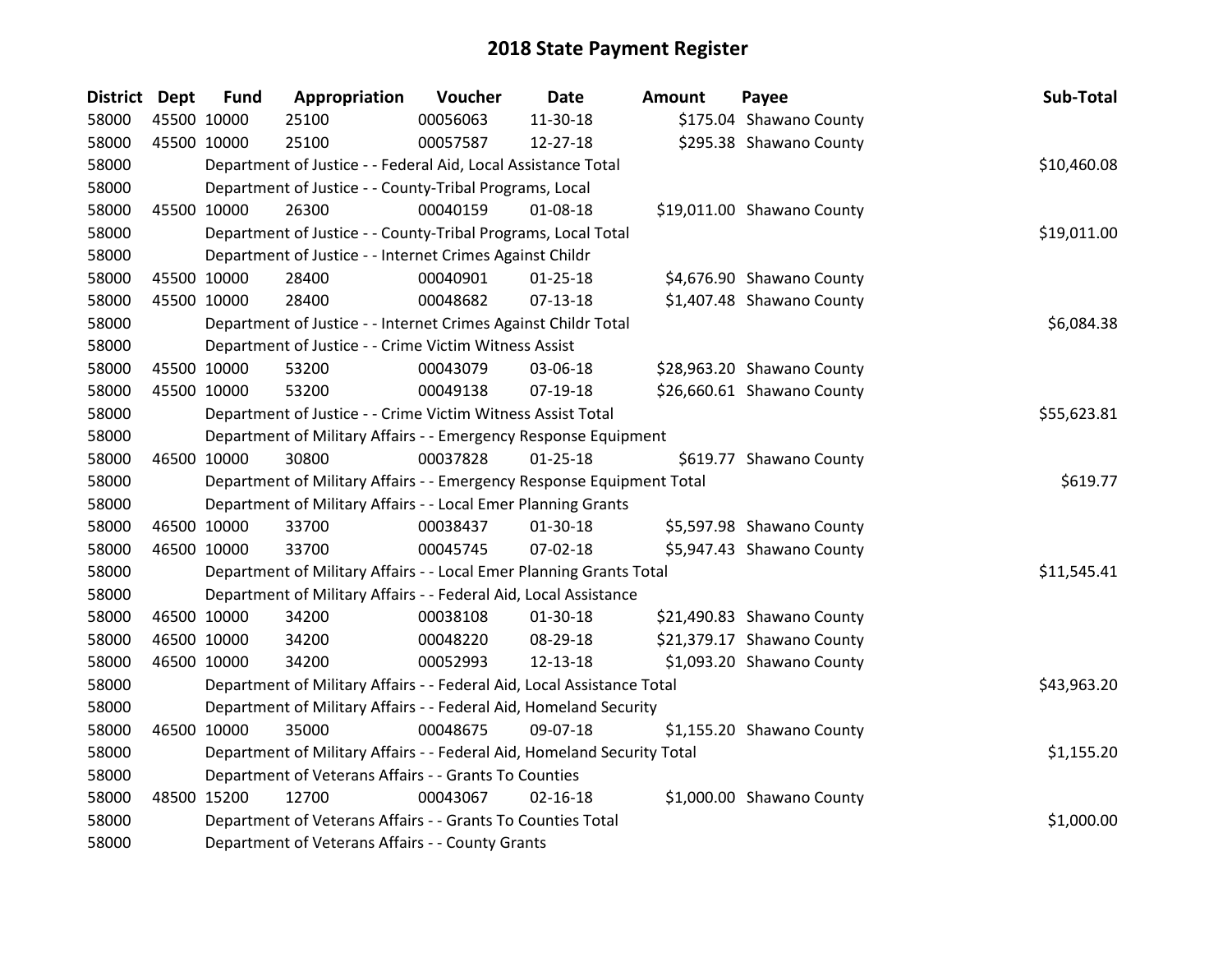| <b>District</b> | <b>Dept</b> | <b>Fund</b> | Appropriation                                                        | Voucher  | <b>Date</b>    | <b>Amount</b> | Payee                     | Sub-Total   |
|-----------------|-------------|-------------|----------------------------------------------------------------------|----------|----------------|---------------|---------------------------|-------------|
| 58000           |             | 48500 58200 | 26700                                                                | 00043067 | $02 - 16 - 18$ |               | \$4,500.00 Shawano County |             |
| 58000           |             |             | Department of Veterans Affairs - - County Grants Total               |          |                |               |                           | \$4,500.00  |
| 58000           |             |             | Department of Veterans Affairs - - County Grants                     |          |                |               |                           |             |
| 58000           |             | 48500 58300 | 37000                                                                | 00043067 | $02 - 16 - 18$ |               | \$4,500.00 Shawano County |             |
| 58000           |             |             | Department of Veterans Affairs - - County Grants Total               |          |                |               |                           | \$4,500.00  |
| 58000           |             |             | Department of Administration - - Federal Aid, Local Assistance       |          |                |               |                           |             |
| 58000           |             | 50500 10000 | 15500                                                                | 00071345 | $01-29-18$     |               | \$6,071.02 Shawano County |             |
| 58000           |             | 50500 10000 | 15500                                                                | 00073908 | 02-28-18       |               | \$3,471.23 Shawano County |             |
| 58000           |             | 50500 10000 | 15500                                                                | 00076265 | 03-28-18       |               | \$6,806.14 Shawano County |             |
| 58000           |             | 50500 10000 | 15500                                                                | 00079091 | 04-30-18       |               | \$4,772.21 Shawano County |             |
| 58000           |             | 50500 10000 | 15500                                                                | 00081326 | 05-29-18       |               | \$1,359.53 Shawano County |             |
| 58000           |             | 50500 10000 | 15500                                                                | 00083955 | 06-28-18       |               | \$1,913.63 Shawano County |             |
| 58000           |             | 50500 10000 | 15500                                                                | 00085805 | 07-30-18       |               | \$6,359.54 Shawano County |             |
| 58000           |             | 50500 10000 | 15500                                                                | 00087433 | 08-28-18       |               | \$1,451.65 Shawano County |             |
| 58000           |             | 50500 10000 | 15500                                                                | 00089325 | 09-28-18       |               | \$1,359.74 Shawano County |             |
| 58000           |             | 50500 10000 | 15500                                                                | 00092888 | 11-28-18       |               | \$5,606.00 Shawano County |             |
| 58000           |             | 50500 10000 | 15500                                                                | 00092889 | 11-28-18       |               | \$5,857.43 Shawano County |             |
| 58000           |             |             | Department of Administration - - Federal Aid, Local Assistance Total |          |                |               |                           | \$45,028.12 |
| 58000           |             |             | Department of Administration - - Low-Income Assistance Grants        |          |                |               |                           |             |
| 58000           |             | 50500 23500 | 37100                                                                | 00071345 | 01-29-18       |               | \$541.66 Shawano County   |             |
| 58000           |             | 50500 23500 | 37100                                                                | 00073908 | 02-28-18       |               | \$384.06 Shawano County   |             |
| 58000           |             | 50500 23500 | 37100                                                                | 00076265 | 03-28-18       |               | \$814.96 Shawano County   |             |
| 58000           |             | 50500 23500 | 37100                                                                | 00079091 | 04-30-18       |               | \$1,126.41 Shawano County |             |
| 58000           |             | 50500 23500 | 37100                                                                | 00081326 | 05-29-18       |               | \$4,574.65 Shawano County |             |
| 58000           |             | 50500 23500 | 37100                                                                | 00083955 | 06-28-18       |               | \$5,517.52 Shawano County |             |
| 58000           |             | 50500 23500 | 37100                                                                | 00085805 | 07-30-18       |               | \$5,187.70 Shawano County |             |
| 58000           |             | 50500 23500 | 37100                                                                | 00087433 | 08-28-18       |               | \$4,390.73 Shawano County |             |
| 58000           |             | 50500 23500 | 37100                                                                | 00089325 | 09-28-18       |               | \$4,445.85 Shawano County |             |
| 58000           |             | 50500 23500 | 37100                                                                | 00092888 | 11-28-18       |               | \$2,893.79 Shawano County |             |
| 58000           |             | 50500 23500 | 37100                                                                | 00092889 | 11-28-18       |               | \$708.14 Shawano County   |             |
| 58000           |             |             | Department of Administration - - Low-Income Assistance Grants Total  |          |                |               |                           | \$30,585.47 |
| 58000           |             |             | Department of Administration - - Land Information Program; Loca      |          |                |               |                           |             |
| 58000           |             | 50500 26900 | 17300                                                                | 00073072 | $02 - 22 - 18$ |               | \$1,000.00 Shawano County |             |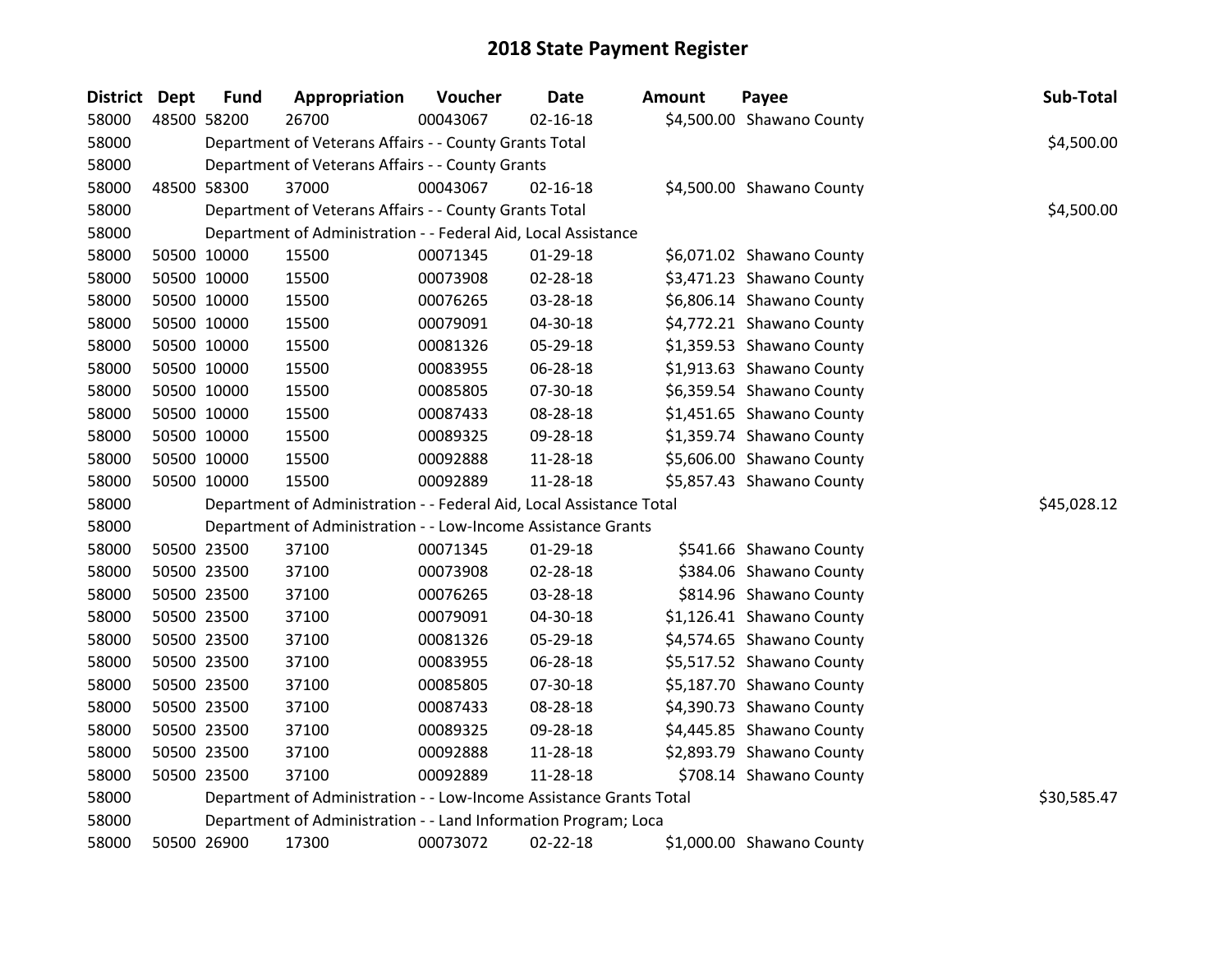| District Dept |             | <b>Fund</b> | Appropriation                                                          | Voucher  | <b>Date</b>    | <b>Amount</b> | Payee                      | Sub-Total   |
|---------------|-------------|-------------|------------------------------------------------------------------------|----------|----------------|---------------|----------------------------|-------------|
| 58000         | 50500 26900 |             | 17300                                                                  | 00075543 | 03-20-18       |               | \$32,696.00 Shawano County |             |
| 58000         |             | 50500 26900 | 17300                                                                  | 00078070 | 04-20-18       |               | \$25,000.00 Shawano County |             |
| 58000         |             |             | Department of Administration - - Land Information Program; Loca Total  |          |                |               |                            | \$58,696.00 |
| 58000         |             |             | Commissioners of Public Lands - - Trust Lands And Investments --       |          |                |               |                            |             |
| 58000         |             | 50700 10000 | 12800                                                                  | 00001954 | 07-05-18       |               | \$30.00 Shawano County     |             |
| 58000         |             |             | Commissioners of Public Lands - - Trust Lands And Investments -- Total |          |                |               |                            | \$30.00     |
| 58000         |             |             | Public Defender Board - - Trial Representation                         |          |                |               |                            |             |
| 58000         |             | 55000 10000 | 10300                                                                  | 00126506 | $02 - 01 - 18$ |               | \$10.00 Shawano County     |             |
| 58000         |             | 55000 10000 | 10300                                                                  | 00131073 | 03-23-18       |               | \$3.75 Shawano County      |             |
| 58000         |             | 55000 10000 | 10300                                                                  | 00169250 | 11-23-18       |               | \$3.18 Shawano County      |             |
| 58000         |             |             | Public Defender Board - - Trial Representation Total                   |          |                |               |                            | \$16.93     |
| 58000         |             |             | Public Defender Board - - Private Bar Reimbursement                    |          |                |               |                            |             |
| 58000         |             | 55000 10000 | 10400                                                                  | 00138548 | $04 - 27 - 18$ |               | \$20.00 Shawano County     |             |
| 58000         |             |             | Public Defender Board - - Private Bar Reimbursement Total              |          |                |               |                            | \$20.00     |
| 58000         |             |             | Public Defender Board - - Transcript, Discovery And Int                |          |                |               |                            |             |
| 58000         |             | 55000 10000 | 10600                                                                  | 00123485 | 01-09-18       |               | \$542.80 Shawano County    |             |
| 58000         |             | 55000 10000 | 10600                                                                  | 00123994 | $01 - 16 - 18$ |               | \$3.75 Shawano County      |             |
| 58000         |             | 55000 10000 | 10600                                                                  | 00127104 | 02-05-18       |               | \$785.40 Shawano County    |             |
| 58000         |             | 55000 10000 | 10600                                                                  | 00127105 | 02-05-18       |               | \$19.40 Shawano County     |             |
| 58000         |             | 55000 10000 | 10600                                                                  | 00134015 | 03-26-18       |               | \$892.80 Shawano County    |             |
| 58000         |             | 55000 10000 | 10600                                                                  | 00135562 | 04-04-18       |               | \$746.60 Shawano County    |             |
| 58000         |             | 55000 10000 | 10600                                                                  | 00139658 | 04-30-18       |               | \$431.60 Shawano County    |             |
| 58000         |             | 55000 10000 | 10600                                                                  | 00139659 | 04-30-18       |               | \$3.84 Shawano County      |             |
| 58000         | 55000 10000 |             | 10600                                                                  | 00143574 | 05-23-18       |               | \$772.60 Shawano County    |             |
| 58000         |             | 55000 10000 | 10600                                                                  | 00147993 | 06-22-18       |               | \$891.80 Shawano County    |             |
| 58000         |             | 55000 10000 | 10600                                                                  | 00150684 | $07-10-18$     |               | \$3.80 Shawano County      |             |
| 58000         |             | 55000 10000 | 10600                                                                  | 00152573 | $07-19-18$     |               | \$13.00 Shawano County     |             |
| 58000         |             | 55000 10000 | 10600                                                                  | 00153005 | 07-23-18       |               | \$888.20 Shawano County    |             |
| 58000         |             | 55000 10000 | 10600                                                                  | 00159555 | 09-04-18       |               | \$431.60 Shawano County    |             |
| 58000         |             | 55000 10000 | 10600                                                                  | 00162906 | 09-26-18       |               | \$1,133.60 Shawano County  |             |
| 58000         |             | 55000 10000 | 10600                                                                  | 00167510 | 11-07-18       |               | \$3.00 Shawano County      |             |
| 58000         |             | 55000 10000 | 10600                                                                  | 00168521 | $11 - 16 - 18$ |               | \$747.40 Shawano County    |             |
| 58000         |             | 55000 10000 | 10600                                                                  | 00171549 | 12-06-18       |               | \$667.80 Shawano County    |             |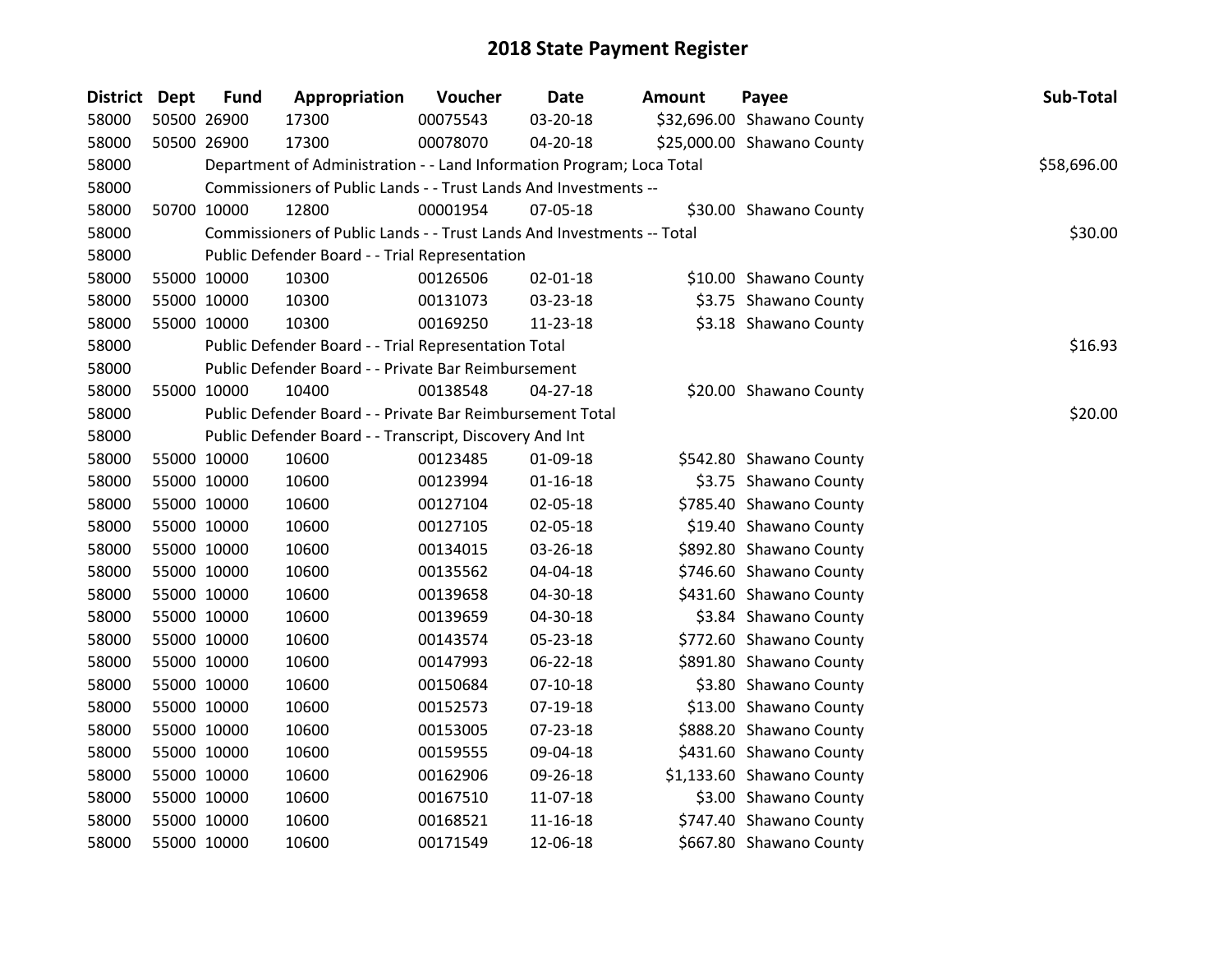| District Dept | <b>Fund</b> | Appropriation                                                    | Voucher  | <b>Date</b>    | <b>Amount</b> | Payee                         | Sub-Total      |
|---------------|-------------|------------------------------------------------------------------|----------|----------------|---------------|-------------------------------|----------------|
| 58000         | 55000 10000 | 10600                                                            | 00171596 | 12-06-18       |               | \$5.00 Shawano County         |                |
| 58000         |             | Public Defender Board - - Transcript, Discovery And Int Total    |          |                |               |                               | \$8,983.99     |
| 58000         |             | Department of Revenue - - General Program Operations             |          |                |               |                               |                |
| 58000         | 56600 10000 | 10100                                                            | 00082609 | 02-01-18       |               | \$520.00 Shawano County       |                |
| 58000         | 56600 10000 | 10100                                                            | 00094096 | $04 - 12 - 18$ |               | \$210.50 Shawano County       |                |
| 58000         | 56600 10000 | 10100                                                            | 00098956 | 05-23-18       |               | \$210.50 Shawano County       |                |
| 58000         | 56600 10000 | 10100                                                            | 00106789 | 08-08-18       |               | \$440.00 Shawano County       |                |
| 58000         | 56600 10000 | 10100                                                            | 00111406 | 10-05-18       |               | \$421.00 Shawano County       |                |
| 58000         | 56600 10000 | 10100                                                            | 00112089 | 10-10-18       |               | \$210.50 Shawano County       |                |
| 58000         | 56600 10000 | 10100                                                            | 00115979 | 11-30-18       |               | \$210.50 Shawano County       |                |
| 58000         |             | Department of Revenue - - General Program Operations Total       |          |                |               |                               | \$2,223.00     |
| 58000         |             | Circuit Courts - - Circuit Court Costs                           |          |                |               |                               |                |
| 58000         | 62500 10000 | 10500                                                            | 00000524 | 01-09-18       |               | \$72,913.00 Shawano County    |                |
| 58000         | 62500 10000 | 10500                                                            | 00000739 | 05-01-18       |               | \$573.07 Shawano County       |                |
| 58000         | 62500 10000 | 10500                                                            | 00000997 | 08-24-18       |               | \$116,661.06 Shawano County   |                |
| 58000         | 62500 10000 | 10500                                                            | 00001030 | 09-07-18       |               | \$197.12 Shawano County       |                |
| 58000         |             | Circuit Courts - - Circuit Court Costs Total                     |          |                |               |                               | \$190,344.25   |
| 58000         |             | Circuit Courts - - Court Interpreters                            |          |                |               |                               |                |
| 58000         | 62500 10000 | 12100                                                            | 00000582 | 02-01-18       |               | \$604.84 Shawano County       |                |
| 58000         |             | Circuit Courts - - Court Interpreters Total                      |          |                |               |                               | \$604.84       |
| 58000         |             | Shared Revenue and Tax Relief - - County And Municipal Aid       |          |                |               |                               |                |
| 58000         | 83500 10000 | 10500                                                            | 00034162 | 07-23-18       |               | \$164,128.56 Shawano County   |                |
| 58000         | 83500 10000 | 10500                                                            | 00037048 | 11-19-18       |               | \$930,061.87 Shawano County   |                |
| 58000         |             | Shared Revenue and Tax Relief - - County And Municipal Aid Total |          |                |               |                               | \$1,094,190.43 |
| 58000         |             | Shared Revenue and Tax Relief - - Exempt Computer Aid            |          |                |               |                               |                |
| 58000         | 83500 10000 | 10900                                                            | 00029927 | $07 - 23 - 18$ |               | \$19,561.39 Shawano County    |                |
| 58000         |             | Shared Revenue and Tax Relief - - Exempt Computer Aid Total      |          |                |               |                               | \$19,561.39    |
| 58000         |             | Shared Revenue and Tax Relief - - Utility Aid                    |          |                |               |                               |                |
| 58000         | 83500 10000 | 11000                                                            | 00034162 | 07-23-18       |               | \$28,551.66 Shawano County    |                |
| 58000         | 83500 10000 | 11000                                                            | 00037048 | 11-19-18       |               | \$175,194.61 Shawano County   |                |
| 58000         |             | Shared Revenue and Tax Relief - - Utility Aid Total              |          |                |               |                               | \$203,746.27   |
| 58000         |             | Shared Revenue and Tax Relief - - School Lvy Tx/First Dollar Cr  |          |                |               |                               |                |
| 58000         | 83500 10000 | 30200                                                            | 00029688 | 07-23-18       |               | \$1,092,627.12 Shawano County |                |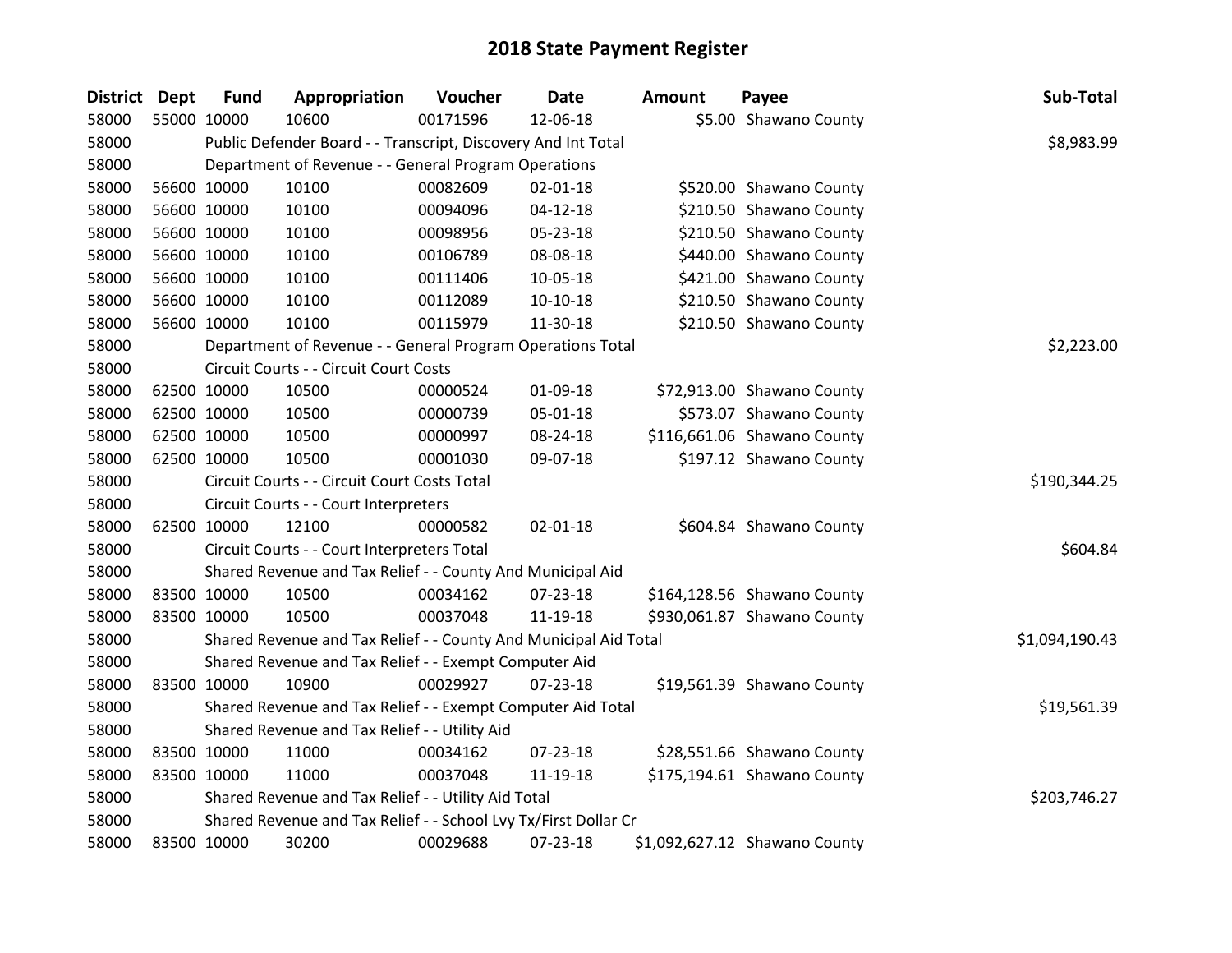| District Dept      | <b>Fund</b> | Appropriation                                                         | <b>Voucher</b> | Date           | <b>Amount</b> | Pavee                         | Sub-Total       |
|--------------------|-------------|-----------------------------------------------------------------------|----------------|----------------|---------------|-------------------------------|-----------------|
| 58000              | 83500 10000 | 30200                                                                 | 00029836       | $07 - 23 - 18$ |               | \$4,720,484.81 Shawano County |                 |
| 58000              |             | Shared Revenue and Tax Relief - - School Lvy Tx/First Dollar Cr Total |                |                |               |                               | \$5,813,111.93  |
| 58000              |             | Shared Revenue and Tax Relief - - Lottery & Gaming Credit             |                |                |               |                               |                 |
| 58000              | 83500 52100 | 36300                                                                 | 00027203       | 03-26-18       |               | \$1,072,772.53 Shawano County |                 |
| 58000              |             | Shared Revenue and Tax Relief - - Lottery & Gaming Credit Total       |                |                |               |                               | \$1,072,772.53  |
| <b>58000 Total</b> |             |                                                                       |                |                |               |                               | \$17,036,154.60 |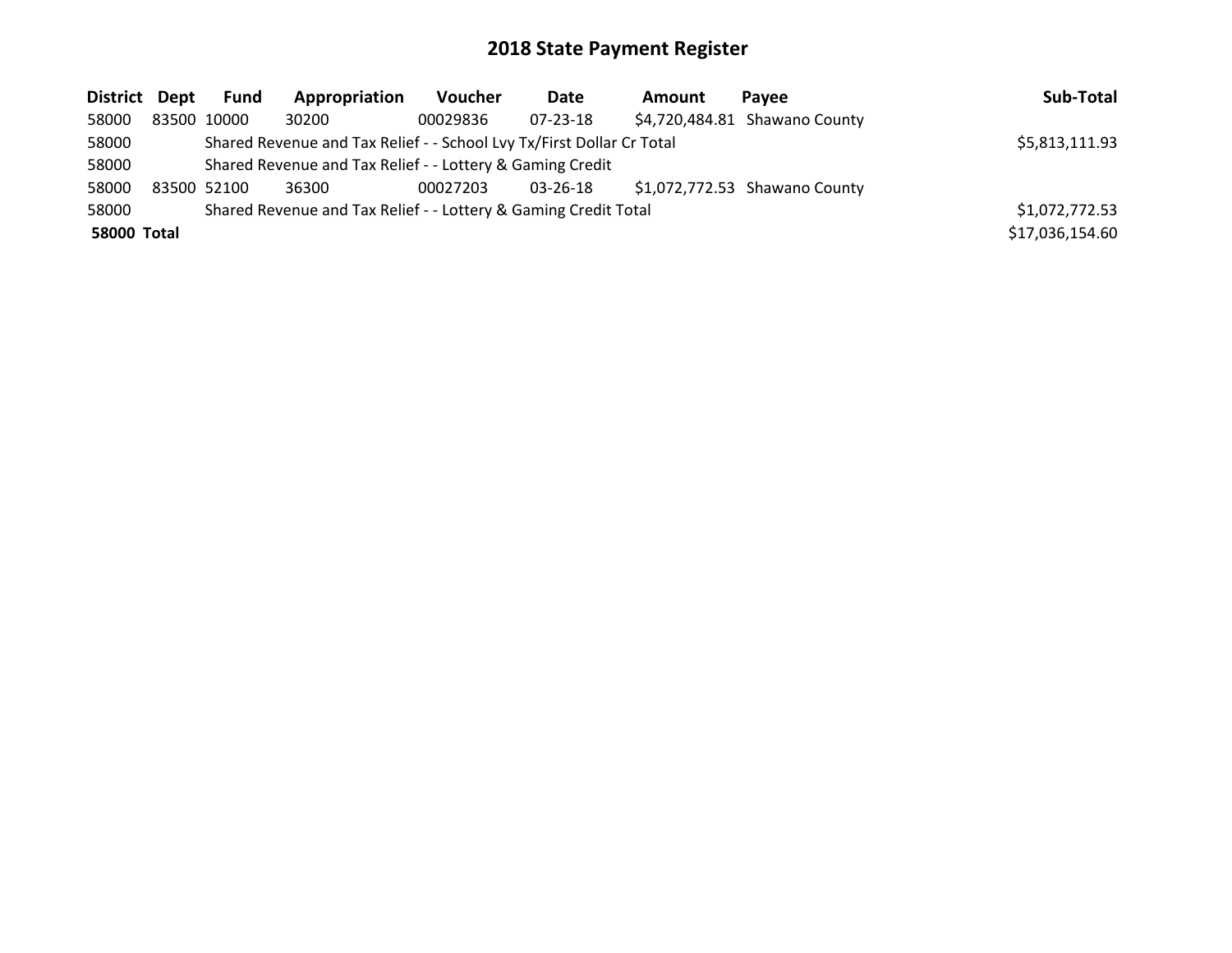| District Dept |             | <b>Fund</b> | Appropriation                                                      | Voucher  | Date           | <b>Amount</b> | Payee                     | Sub-Total    |  |  |
|---------------|-------------|-------------|--------------------------------------------------------------------|----------|----------------|---------------|---------------------------|--------------|--|--|
| 58002         |             |             | Dept of Safety & Prof Services - - Fire Dues Distribution          |          |                |               |                           |              |  |  |
| 58002         | 16500 10000 |             | 22500                                                              | 00022493 | 07-25-18       |               | \$1,943.79 Town Of Almon  |              |  |  |
| 58002         |             |             | Dept of Safety & Prof Services - - Fire Dues Distribution Total    |          |                |               |                           | \$1,943.79   |  |  |
| 58002         |             |             | Dept of Natural Resources - - Aids In Lieu Of Taxes - Gener        |          |                |               |                           |              |  |  |
| 58002         |             | 37000 10000 | 50300                                                              | 00212473 | 02-06-18       |               | \$517.07 Town Of Almon    |              |  |  |
| 58002         | 37000 10000 |             | 50300                                                              | 00212474 | 02-06-18       |               | \$384.08 Town Of Almon    |              |  |  |
| 58002         |             |             | Dept of Natural Resources - - Aids In Lieu Of Taxes - Gener Total  |          |                |               |                           | \$901.15     |  |  |
| 58002         |             |             | Dept of Natural Resources - - Resaids - Cnty Forst, CI & Mfl       |          |                |               |                           |              |  |  |
| 58002         | 37000 21200 |             | 57100                                                              | 00248135 | 06-28-18       |               | \$1,054.43 Town Of Almon  |              |  |  |
| 58002         |             |             | Dept of Natural Resources - - Resaids - Cnty Forst, CI & Mfl Total |          |                |               |                           | \$1,054.43   |  |  |
| 58002         |             |             | Dept of Natural Resources - - Aids In Lieu Of Taxes - Sum S        |          |                |               |                           |              |  |  |
| 58002         |             | 37000 21200 | 57900                                                              | 00229451 | 04-20-18       |               | \$6.37 Town Of Almon      |              |  |  |
| 58002         |             |             | Dept of Natural Resources - - Aids In Lieu Of Taxes - Sum S Total  |          |                |               |                           | \$6.37       |  |  |
| 58002         |             |             | Dept of Natural Resources - - Fin Asst For Responsible Units       |          |                |               |                           |              |  |  |
| 58002         | 37000 27400 |             | 67000                                                              | 00235644 | $05 - 11 - 18$ |               | \$689.45 Town Of Almon    |              |  |  |
| 58002         |             |             | Dept of Natural Resources - - Fin Asst For Responsible Units Total |          |                |               |                           | \$689.45     |  |  |
| 58002         |             |             | WI Dept of Transportation - - Trns Aids To Mnc.-Sf                 |          |                |               |                           |              |  |  |
| 58002         |             | 39500 21100 | 19100                                                              | 00205149 | $01 - 02 - 18$ |               | \$29,103.99 Town Of Almon |              |  |  |
| 58002         |             | 39500 21100 | 19100                                                              | 00235657 | $04 - 02 - 18$ |               | \$29,103.99 Town Of Almon |              |  |  |
| 58002         |             | 39500 21100 | 19100                                                              | 00269356 | 07-02-18       |               | \$29,103.99 Town Of Almon |              |  |  |
| 58002         |             | 39500 21100 | 19100                                                              | 00303408 | $10-01-18$     |               | \$29,104.00 Town Of Almon |              |  |  |
| 58002         |             |             | WI Dept of Transportation - - Trns Aids To Mnc.-Sf Total           |          |                |               |                           | \$116,415.97 |  |  |
| 58002         |             |             | Shared Revenue and Tax Relief - - County And Municipal Aid         |          |                |               |                           |              |  |  |
| 58002         |             | 83500 10000 | 10500                                                              | 00034126 | 07-23-18       |               | \$4,109.09 Town Of Almon  |              |  |  |
| 58002         | 83500 10000 |             | 10500                                                              | 00037012 | 11-19-18       |               | \$23,284.83 Town Of Almon |              |  |  |
| 58002         |             |             | Shared Revenue and Tax Relief - - County And Municipal Aid Total   |          |                |               |                           | \$27,393.92  |  |  |
| 58002         |             |             | Shared Revenue and Tax Relief - - Exempt Computer Aid              |          |                |               |                           |              |  |  |
| 58002         | 83500 10000 |             | 10900                                                              | 00031309 | $07 - 23 - 18$ |               | \$2.03 Town Of Almon      |              |  |  |
| 58002         |             |             | Shared Revenue and Tax Relief - - Exempt Computer Aid Total        |          |                |               |                           | \$2.03       |  |  |
| 58002         |             |             | Shared Revenue and Tax Relief - - Utility Aid                      |          |                |               |                           |              |  |  |
| 58002         | 83500 10000 |             | 11000                                                              | 00034126 | 07-23-18       |               | \$342.76 Town Of Almon    |              |  |  |
| 58002         | 83500 10000 |             | 11000                                                              | 00037012 | 11-19-18       |               | \$7,402.16 Town Of Almon  |              |  |  |
| 58002         |             |             | Shared Revenue and Tax Relief - - Utility Aid Total                |          |                |               |                           | \$7,744.92   |  |  |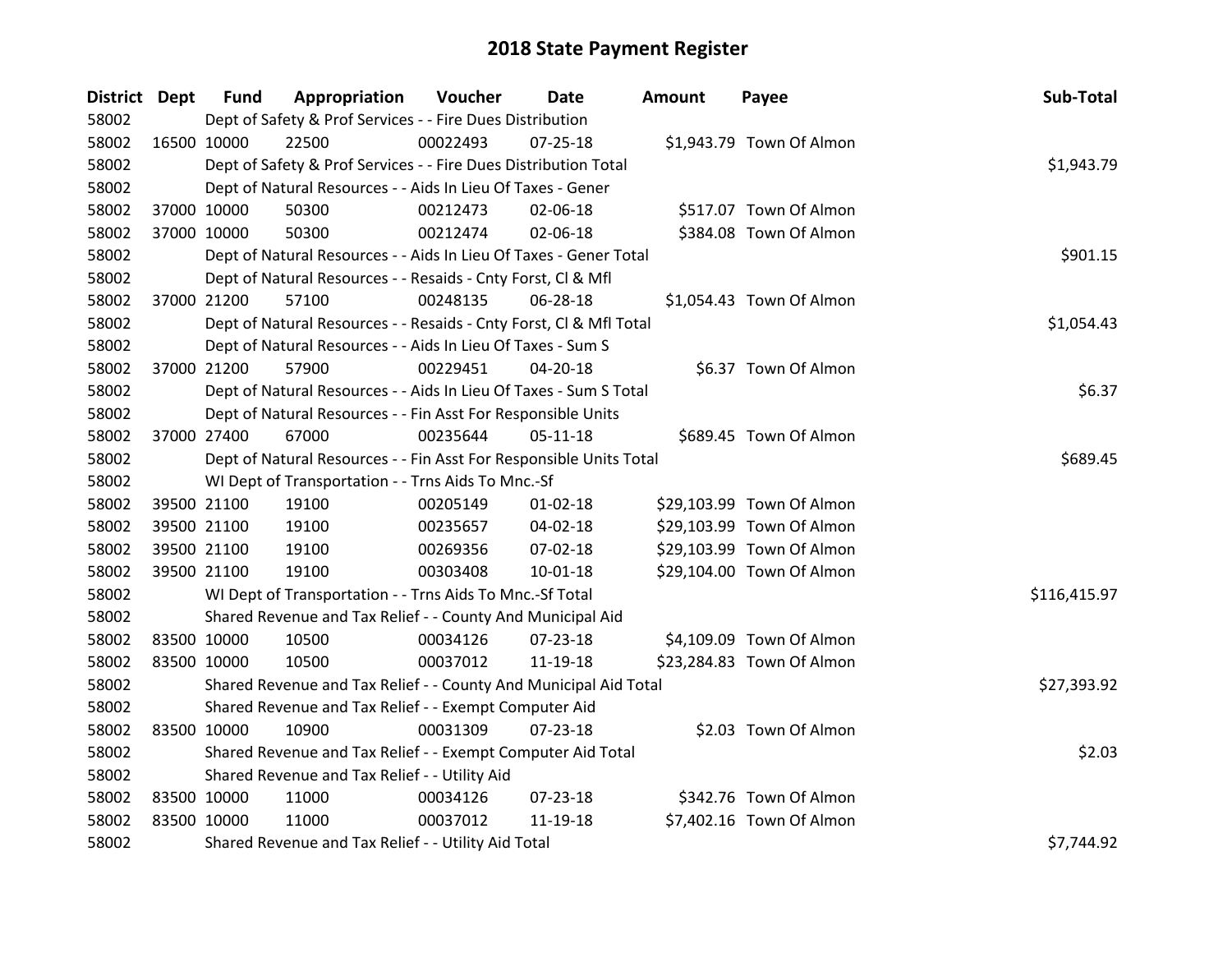|             | District Dept Fund Appropriation | Voucher | <b>Date</b> | Amount | Payee | Sub-Total    |
|-------------|----------------------------------|---------|-------------|--------|-------|--------------|
| 58002 Total |                                  |         |             |        |       | \$156,152.03 |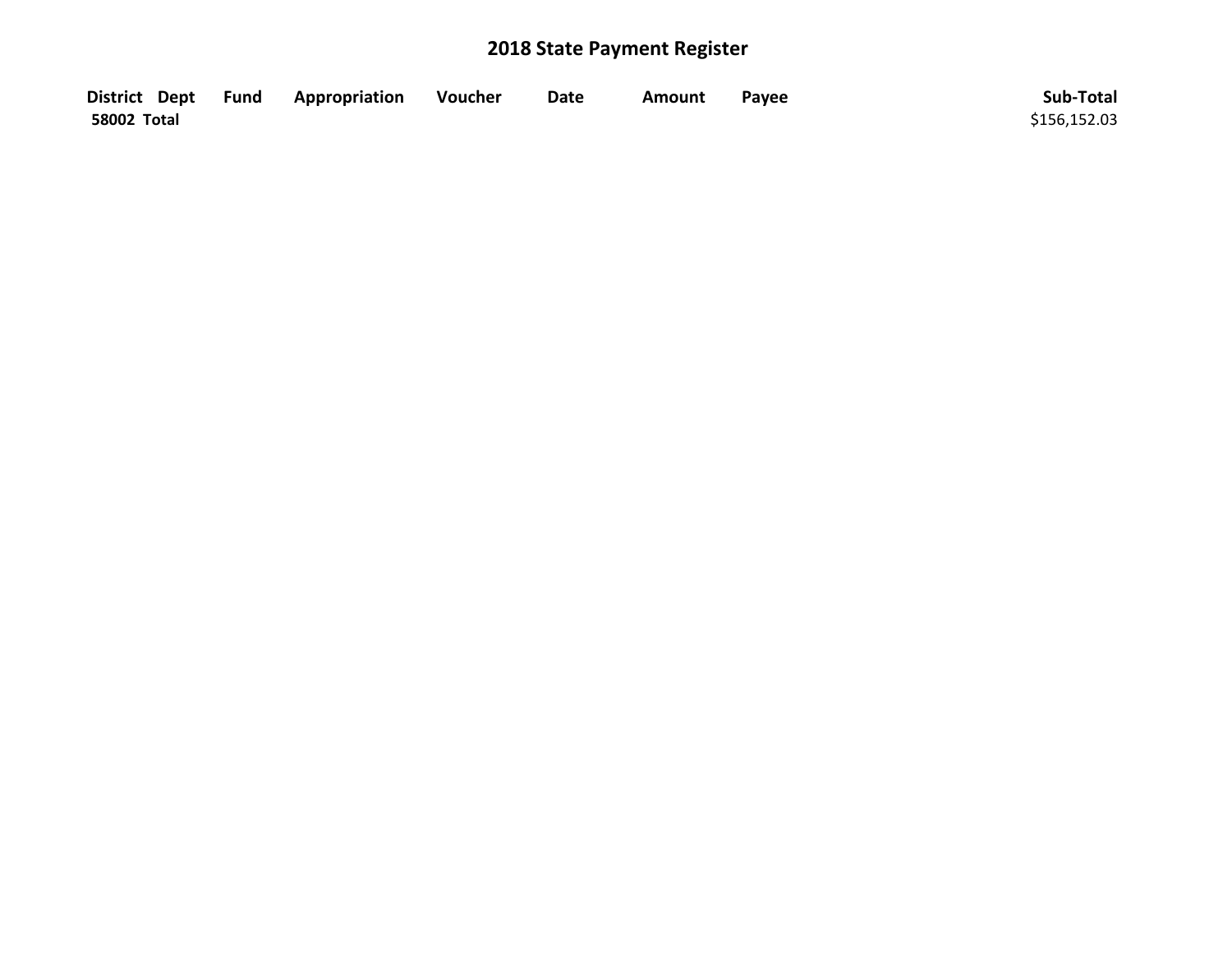| District Dept      |             | <b>Fund</b> | Appropriation                                                        | Voucher  | Date           | <b>Amount</b> | Payee                        | Sub-Total    |
|--------------------|-------------|-------------|----------------------------------------------------------------------|----------|----------------|---------------|------------------------------|--------------|
| 58004              |             |             | Dept of Safety & Prof Services - - Fire Dues Distribution            |          |                |               |                              |              |
| 58004              | 16500 10000 |             | 22500                                                                | 00022494 | $07 - 25 - 18$ |               | \$5,646.63 Town Of Angelica  |              |
| 58004              |             |             | Dept of Safety & Prof Services - - Fire Dues Distribution Total      |          |                |               |                              | \$5,646.63   |
| 58004              |             |             | Dept of Natural Resources - - Aids In Lieu Of Taxes - Gener          |          |                |               |                              |              |
| 58004              | 37000 10000 |             | 50300                                                                | 00212447 | 02-06-18       |               | \$818.49 Town Of Angelica    |              |
| 58004              |             |             | Dept of Natural Resources - - Aids In Lieu Of Taxes - Gener Total    |          | \$818.49       |               |                              |              |
| 58004              |             |             | Dept of Natural Resources - - Resaids - Cnty Forst, Cl & Mfl         |          |                |               |                              |              |
| 58004              | 37000 21200 |             | 57100                                                                | 00248136 | 06-28-18       |               | \$162.10 Town Of Angelica    |              |
| 58004              |             |             | Dept of Natural Resources - - Resaids - Cnty Forst, CI & Mfl Total   |          |                |               |                              | \$162.10     |
| 58004              |             |             | Dept of Natural Resources - - Fin Asst For Responsible Units         |          |                |               |                              |              |
| 58004              | 37000 27400 |             | 67000                                                                | 00235684 | $05-11-18$     |               | \$6,536.34 Town Of Angelica  |              |
| 58004              |             |             | Dept of Natural Resources - - Fin Asst For Responsible Units Total   |          |                |               |                              | \$6,536.34   |
| 58004              |             |             | WI Dept of Transportation - - Trns Aids To Mnc.-Sf                   |          |                |               |                              |              |
| 58004              | 39500 21100 |             | 19100                                                                | 00205150 | $01 - 02 - 18$ |               | \$36,342.66 Town Of Angelica |              |
| 58004              | 39500 21100 |             | 19100                                                                | 00235658 | 04-02-18       |               | \$36,342.66 Town Of Angelica |              |
| 58004              | 39500 21100 |             | 19100                                                                | 00269357 | 07-02-18       |               | \$36,342.66 Town Of Angelica |              |
| 58004              | 39500 21100 |             | 19100                                                                | 00303409 | $10 - 01 - 18$ |               | \$36,342.67 Town Of Angelica |              |
| 58004              |             |             | WI Dept of Transportation - - Trns Aids To Mnc.-Sf Total             |          |                |               |                              | \$145,370.65 |
| 58004              |             |             | Department of Administration - - Hv Trans Ln Annual Impact Fee       |          |                |               |                              |              |
| 58004              | 50500 10000 |             | 17400                                                                | 00078651 | 05-01-18       |               | \$80,673.00 Town Of Angelica |              |
| 58004              |             |             | Department of Administration - - Hv Trans Ln Annual Impact Fee Total |          |                |               |                              | \$80,673.00  |
| 58004              |             |             | Shared Revenue and Tax Relief - - County And Municipal Aid           |          |                |               |                              |              |
| 58004              | 83500 10000 |             | 10500                                                                | 00034127 | $07 - 23 - 18$ |               | \$8,495.97 Town Of Angelica  |              |
| 58004              | 83500 10000 |             | 10500                                                                | 00037013 | 11-19-18       |               | \$48,143.86 Town Of Angelica |              |
| 58004              |             |             | Shared Revenue and Tax Relief - - County And Municipal Aid Total     |          |                |               |                              | \$56,639.83  |
| 58004              |             |             | Shared Revenue and Tax Relief - - Exempt Computer Aid                |          |                |               |                              |              |
| 58004              | 83500 10000 |             | 10900                                                                | 00031310 | $07 - 23 - 18$ |               | \$213.09 Town Of Angelica    |              |
| 58004              |             |             | Shared Revenue and Tax Relief - - Exempt Computer Aid Total          |          |                |               |                              | \$213.09     |
| 58004              |             |             | Shared Revenue and Tax Relief - - Utility Aid                        |          |                |               |                              |              |
| 58004              | 83500 10000 |             | 11000                                                                | 00034127 | $07 - 23 - 18$ |               | \$235.59 Town Of Angelica    |              |
| 58004              | 83500 10000 |             | 11000                                                                | 00037013 | 11-19-18       |               | \$1,380.98 Town Of Angelica  |              |
| 58004              |             |             | Shared Revenue and Tax Relief - - Utility Aid Total                  |          |                |               |                              | \$1,616.57   |
| <b>58004 Total</b> |             |             |                                                                      |          |                |               |                              | \$297,676.70 |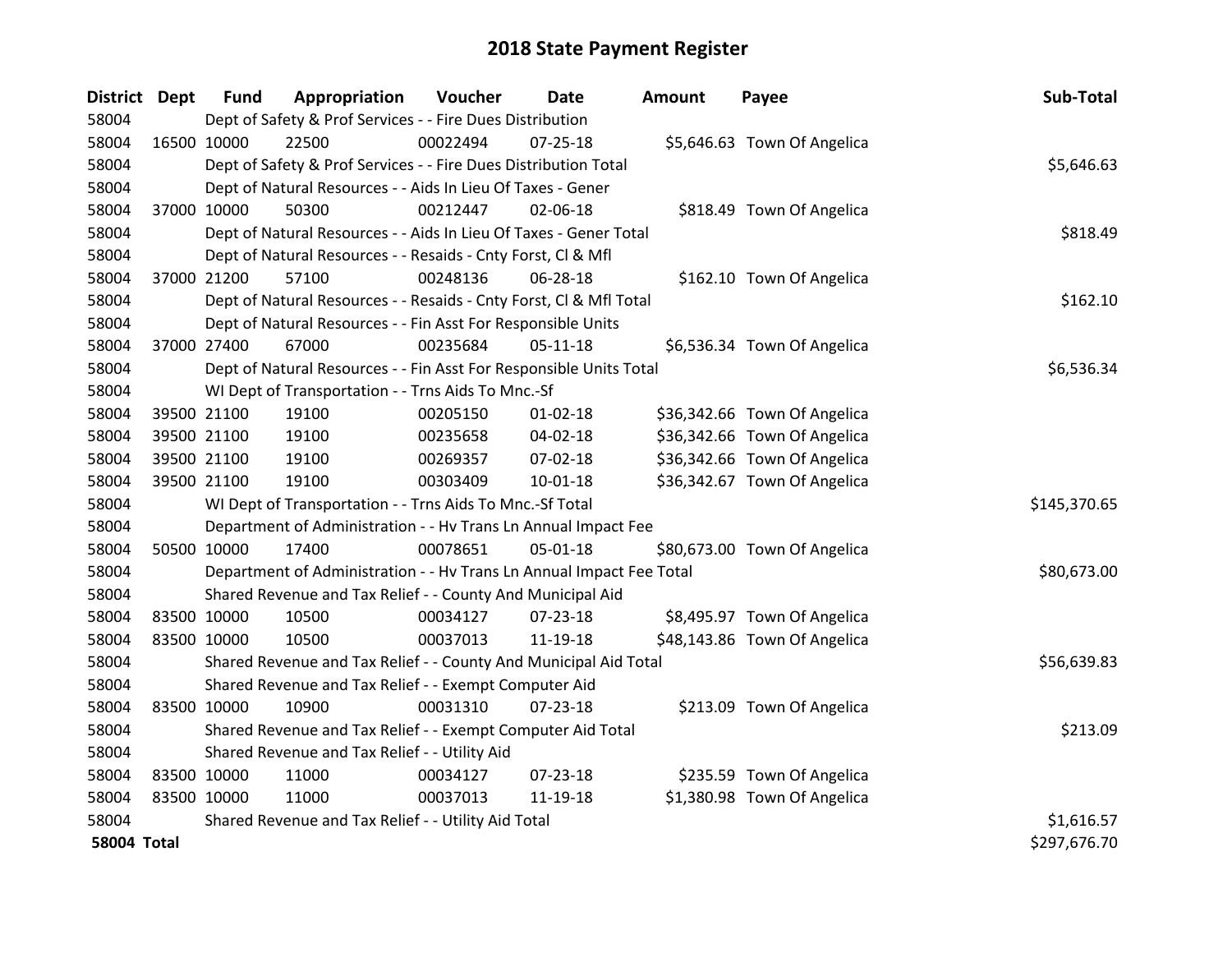| <b>District</b>    | Dept        | <b>Fund</b> | Appropriation                                                      | Voucher  | Date           | <b>Amount</b> | Payee                     | Sub-Total    |
|--------------------|-------------|-------------|--------------------------------------------------------------------|----------|----------------|---------------|---------------------------|--------------|
| 58006              |             |             | Dept of Safety & Prof Services - - Fire Dues Distribution          |          |                |               |                           |              |
| 58006              |             | 16500 10000 | 22500                                                              | 00022495 | $07 - 25 - 18$ |               | \$1,390.96 Town Of Aniwa  |              |
| 58006              |             |             | Dept of Safety & Prof Services - - Fire Dues Distribution Total    |          |                |               |                           | \$1,390.96   |
| 58006              |             |             | Dept of Natural Resources - - Aids In Lieu Of Taxes - Gener        |          |                |               |                           |              |
| 58006              | 37000       | 10000       | 50300                                                              | 00212509 | 02-06-18       |               | \$292.84 Town Of Aniwa    |              |
| 58006              | 37000 10000 |             | 50300                                                              | 00229658 | 04-20-18       |               | \$52.42 Town Of Aniwa     |              |
| 58006              |             |             | Dept of Natural Resources - - Aids In Lieu Of Taxes - Gener Total  |          |                |               |                           | \$345.26     |
| 58006              |             |             | Dept of Natural Resources - - Resaids - Cnty Forst, CI & Mfl       |          |                |               |                           |              |
| 58006              | 37000       | 21200       | 57100                                                              | 00248137 | 06-28-18       |               | \$1,131.58 Town Of Aniwa  |              |
| 58006              |             |             | Dept of Natural Resources - - Resaids - Cnty Forst, Cl & Mfl Total |          |                |               |                           | \$1,131.58   |
| 58006              |             |             | WI Dept of Transportation - - Trns Aids To Mnc.-Sf                 |          |                |               |                           |              |
| 58006              |             | 39500 21100 | 19100                                                              | 00205151 | $01 - 02 - 18$ |               | \$23,143.43 Town Of Aniwa |              |
| 58006              |             | 39500 21100 | 19100                                                              | 00235659 | 04-02-18       |               | \$23,143.43 Town Of Aniwa |              |
| 58006              |             | 39500 21100 | 19100                                                              | 00269358 | 07-02-18       |               | \$23,143.43 Town Of Aniwa |              |
| 58006              |             | 39500 21100 | 19100                                                              | 00303410 | 10-01-18       |               | \$23,143.46 Town Of Aniwa |              |
| 58006              |             |             | WI Dept of Transportation - - Trns Aids To Mnc.-Sf Total           |          |                |               |                           | \$92,573.75  |
| 58006              |             |             | Shared Revenue and Tax Relief - - County And Municipal Aid         |          |                |               |                           |              |
| 58006              | 83500 10000 |             | 10500                                                              | 00034128 | 07-23-18       |               | \$6,653.02 Town Of Aniwa  |              |
| 58006              | 83500 10000 |             | 10500                                                              | 00037014 | 11-19-18       |               | \$37,700.43 Town Of Aniwa |              |
| 58006              |             |             | Shared Revenue and Tax Relief - - County And Municipal Aid Total   |          |                |               |                           | \$44,353.45  |
| 58006              |             |             | Shared Revenue and Tax Relief - - Exempt Computer Aid              |          |                |               |                           |              |
| 58006              | 83500 10000 |             | 10900                                                              | 00031311 | $07 - 23 - 18$ |               | \$11.16 Town Of Aniwa     |              |
| 58006              |             |             | Shared Revenue and Tax Relief - - Exempt Computer Aid Total        |          |                |               |                           | \$11.16      |
| <b>58006 Total</b> |             |             |                                                                    |          |                |               |                           | \$139,806.16 |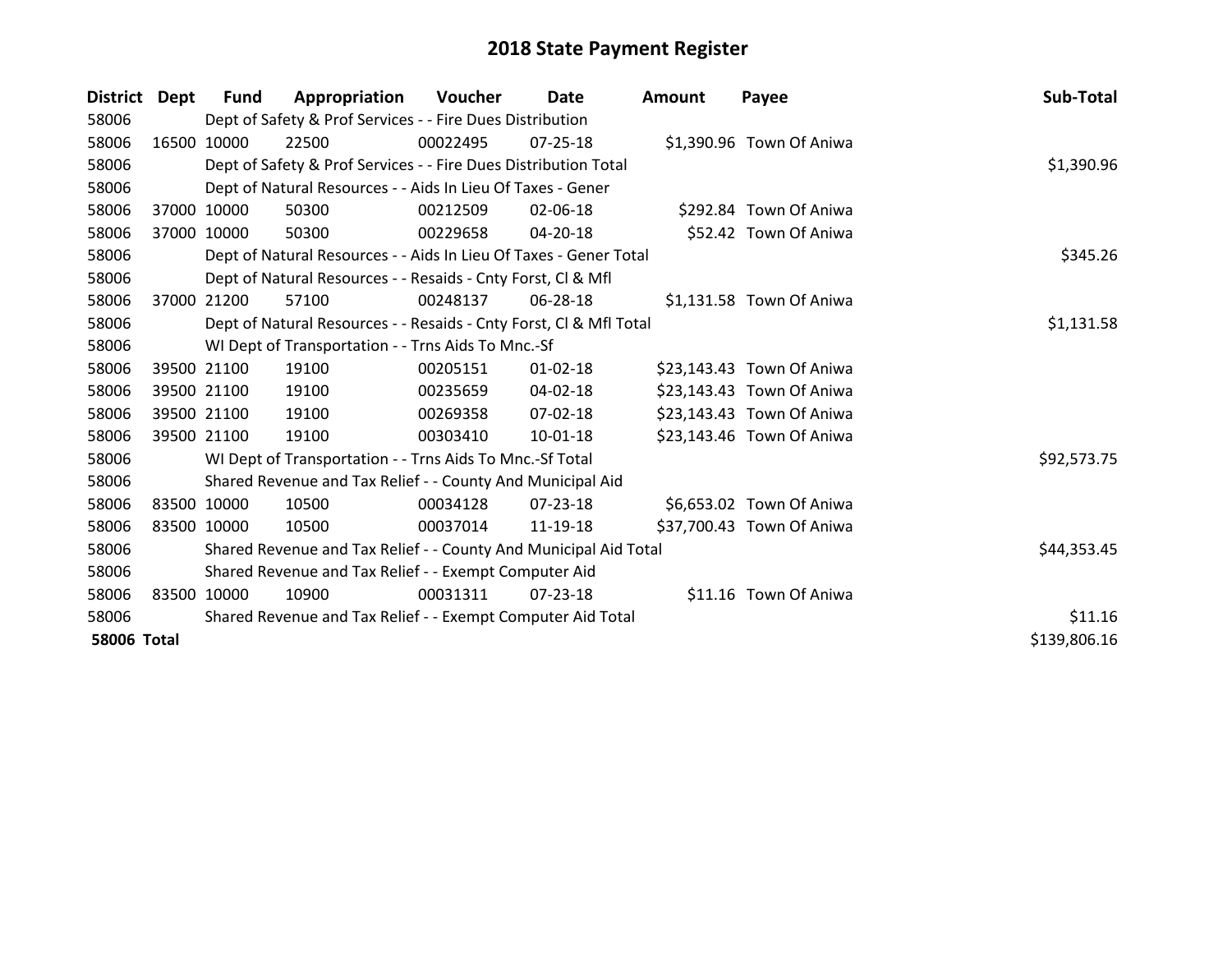| <b>District</b>    | Dept  | Fund        | Appropriation                                                      | Voucher  | Date           | <b>Amount</b> | Payee                        | Sub-Total    |
|--------------------|-------|-------------|--------------------------------------------------------------------|----------|----------------|---------------|------------------------------|--------------|
| 58008              |       |             | Dept of Safety & Prof Services - - Fire Dues Distribution          |          |                |               |                              |              |
| 58008              | 16500 | 10000       | 22500                                                              | 00022496 | $07 - 24 - 18$ |               | \$268.58 Town Of Bartelme    |              |
| 58008              |       |             | Dept of Safety & Prof Services - - Fire Dues Distribution Total    |          |                |               |                              | \$268.58     |
| 58008              |       |             | Dept of Natural Resources - - Aids In Lieu Of Taxes - Gener        |          |                |               |                              |              |
| 58008              | 37000 | 10000       | 50300                                                              | 00212470 | 02-06-18       |               | \$694.70 Town Of Bartelme    |              |
| 58008              | 37000 | 10000       | 50300                                                              | 00229444 | 04-20-18       |               | \$21.00 Town Of Bartelme     |              |
| 58008              |       |             | Dept of Natural Resources - - Aids In Lieu Of Taxes - Gener Total  |          | \$715.70       |               |                              |              |
| 58008              |       |             | Dept of Natural Resources - - Resaids - Cnty Forst, Cl & Mfl       |          |                |               |                              |              |
| 58008              | 37000 | 21200       | 57100                                                              | 00248138 | 06-28-18       |               | \$821.63 Town Of Bartelme    |              |
| 58008              |       |             | Dept of Natural Resources - - Resaids - Cnty Forst, CI & Mfl Total |          |                |               |                              | \$821.63     |
| 58008              |       |             | WI Dept of Transportation - - Trns Aids To Mnc.-Sf                 |          |                |               |                              |              |
| 58008              |       | 39500 21100 | 19100                                                              | 00205152 | $01 - 02 - 18$ |               | \$11,500.50 Town Of Bartelme |              |
| 58008              |       | 39500 21100 | 19100                                                              | 00235660 | 04-02-18       |               | \$11,500.50 Town Of Bartelme |              |
| 58008              |       | 39500 21100 | 19100                                                              | 00269359 | 07-02-18       |               | \$11,500.50 Town Of Bartelme |              |
| 58008              |       | 39500 21100 | 19100                                                              | 00303411 | 10-01-18       |               | \$11,500.50 Town Of Bartelme |              |
| 58008              |       |             | WI Dept of Transportation - - Trns Aids To Mnc.-Sf Total           |          |                |               |                              | \$46,002.00  |
| 58008              |       |             | Shared Revenue and Tax Relief - - County And Municipal Aid         |          |                |               |                              |              |
| 58008              |       | 83500 10000 | 10500                                                              | 00034129 | 07-23-18       |               | \$8,601.64 Town Of Bartelme  |              |
| 58008              |       | 83500 10000 | 10500                                                              | 00037015 | 11-19-18       |               | \$48,742.60 Town Of Bartelme |              |
| 58008              |       |             | Shared Revenue and Tax Relief - - County And Municipal Aid Total   |          |                |               |                              | \$57,344.24  |
| <b>58008 Total</b> |       |             |                                                                    |          |                |               |                              | \$105,152.15 |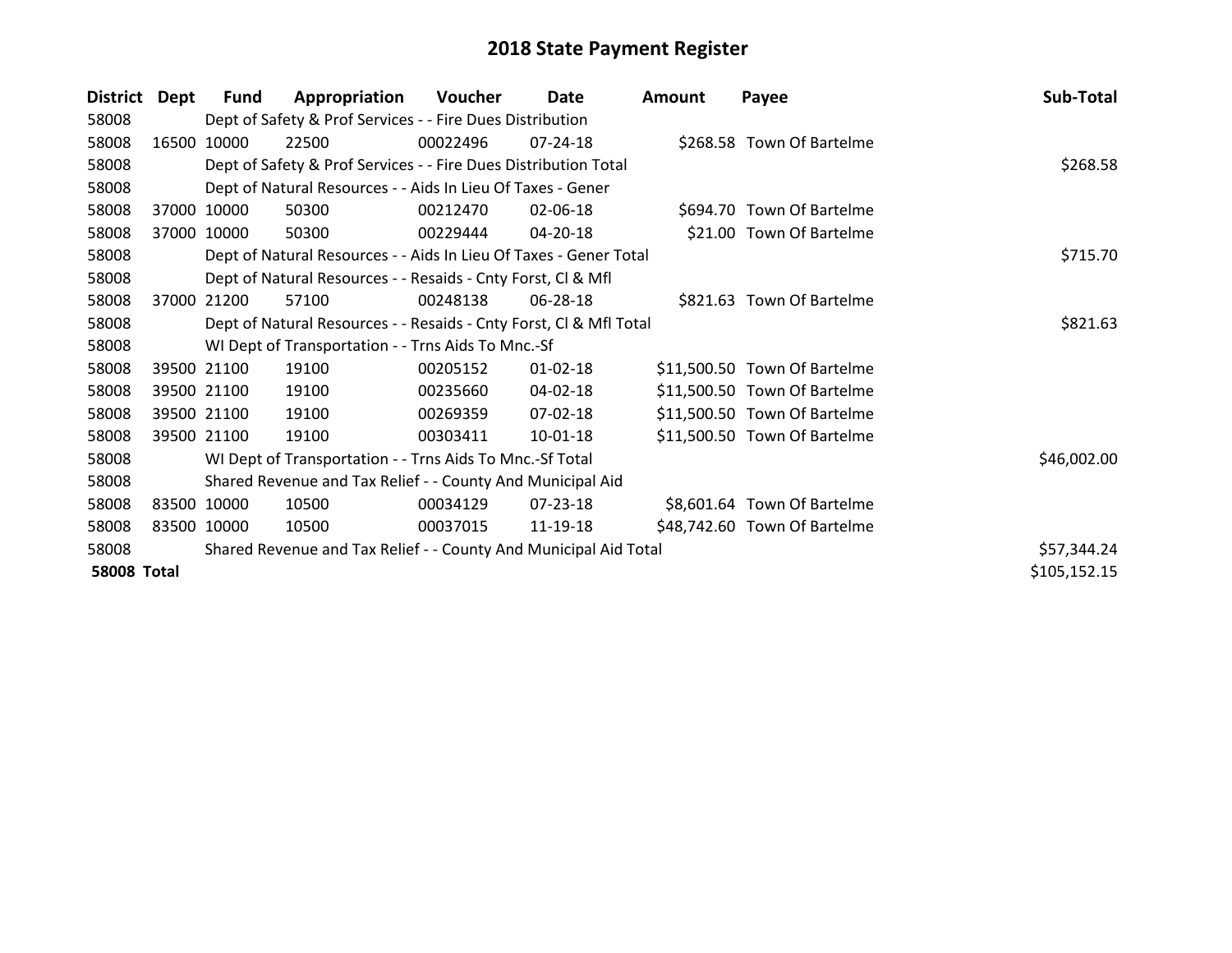| District Dept      |             | <b>Fund</b> | Appropriation                                                        | Voucher  | Date           | <b>Amount</b> | Payee                            | Sub-Total    |
|--------------------|-------------|-------------|----------------------------------------------------------------------|----------|----------------|---------------|----------------------------------|--------------|
| 58010              |             |             | Dept of Safety & Prof Services - - Fire Dues Distribution            |          |                |               |                                  |              |
| 58010              | 16500 10000 |             | 22500                                                                | 00022497 | 07-25-18       |               | \$7,408.44 Town Of Belle Plaine  |              |
| 58010              |             |             | Dept of Safety & Prof Services - - Fire Dues Distribution Total      |          |                |               |                                  | \$7,408.44   |
| 58010              |             |             | Dept of Natural Resources - - Resaids - Cnty Forst, CI & Mfl         |          |                |               |                                  |              |
| 58010              |             | 37000 21200 | 57100                                                                | 00248139 | 06-28-18       |               | \$530.61 Town Of Belle Plaine    |              |
| 58010              |             |             | Dept of Natural Resources - - Resaids - Cnty Forst, Cl & Mfl Total   |          | \$530.61       |               |                                  |              |
| 58010              |             |             | Dept of Natural Resources - - Fin Asst For Responsible Units         |          |                |               |                                  |              |
| 58010              | 37000 27400 |             | 67000                                                                | 00235888 | $05 - 11 - 18$ |               | \$6,384.91 Town Of Belle Plaine  |              |
| 58010              |             |             | Dept of Natural Resources - - Fin Asst For Responsible Units Total   |          |                |               |                                  | \$6,384.91   |
| 58010              |             |             | WI Dept of Transportation - - Trns Aids To Mnc.-Sf                   |          |                |               |                                  |              |
| 58010              |             | 39500 21100 | 19100                                                                | 00205153 | $01 - 02 - 18$ |               | \$39,508.08 Town Of Belle Plaine |              |
| 58010              |             | 39500 21100 | 19100                                                                | 00235661 | 04-02-18       |               | \$39,508.08 Town Of Belle Plaine |              |
| 58010              |             | 39500 21100 | 19100                                                                | 00269360 | 07-02-18       |               | \$39,508.08 Town Of Belle Plaine |              |
| 58010              |             | 39500 21100 | 19100                                                                | 00303412 | 10-01-18       |               | \$39,508.11 Town Of Belle Plaine |              |
| 58010              |             |             | WI Dept of Transportation - - Trns Aids To Mnc.-Sf Total             |          |                |               |                                  | \$158,032.35 |
| 58010              |             |             | Department of Administration - - Hv Trans Ln Annual Impact Fee       |          |                |               |                                  |              |
| 58010              | 50500 10000 |             | 17400                                                                | 00078773 | 05-01-18       |               | \$20,363.00 Town Of Belle Plaine |              |
| 58010              | 50500 10000 |             | 17400                                                                | 00078774 | 05-01-18       |               | \$68,602.00 Town Of Belle Plaine |              |
| 58010              |             |             | Department of Administration - - Hv Trans Ln Annual Impact Fee Total |          |                |               |                                  | \$88,965.00  |
| 58010              |             |             | Shared Revenue and Tax Relief - - County And Municipal Aid           |          |                |               |                                  |              |
| 58010              | 83500 10000 |             | 10500                                                                | 00034130 | 07-23-18       |               | \$5,204.52 Town Of Belle Plaine  |              |
| 58010              | 83500 10000 |             | 10500                                                                | 00037016 | 11-19-18       |               | \$29,492.26 Town Of Belle Plaine |              |
| 58010              |             |             | Shared Revenue and Tax Relief - - County And Municipal Aid Total     |          |                |               |                                  | \$34,696.78  |
| 58010              |             |             | Shared Revenue and Tax Relief - - Exempt Computer Aid                |          |                |               |                                  |              |
| 58010              | 83500 10000 |             | 10900                                                                | 00031312 | $07 - 23 - 18$ |               | \$133.94 Town Of Belle Plaine    |              |
| 58010              |             |             | Shared Revenue and Tax Relief - - Exempt Computer Aid Total          |          |                |               |                                  | \$133.94     |
| 58010              |             |             | Shared Revenue and Tax Relief - - Utility Aid                        |          |                |               |                                  |              |
| 58010              | 83500 10000 |             | 11000                                                                | 00034130 | 07-23-18       |               | \$6,082.08 Town Of Belle Plaine  |              |
| 58010              | 83500 10000 |             | 11000                                                                | 00037016 | 11-19-18       |               | \$34,345.18 Town Of Belle Plaine |              |
| 58010              |             |             | Shared Revenue and Tax Relief - - Utility Aid Total                  |          |                |               |                                  | \$40,427.26  |
| <b>58010 Total</b> |             |             |                                                                      |          |                |               |                                  | \$336,579.29 |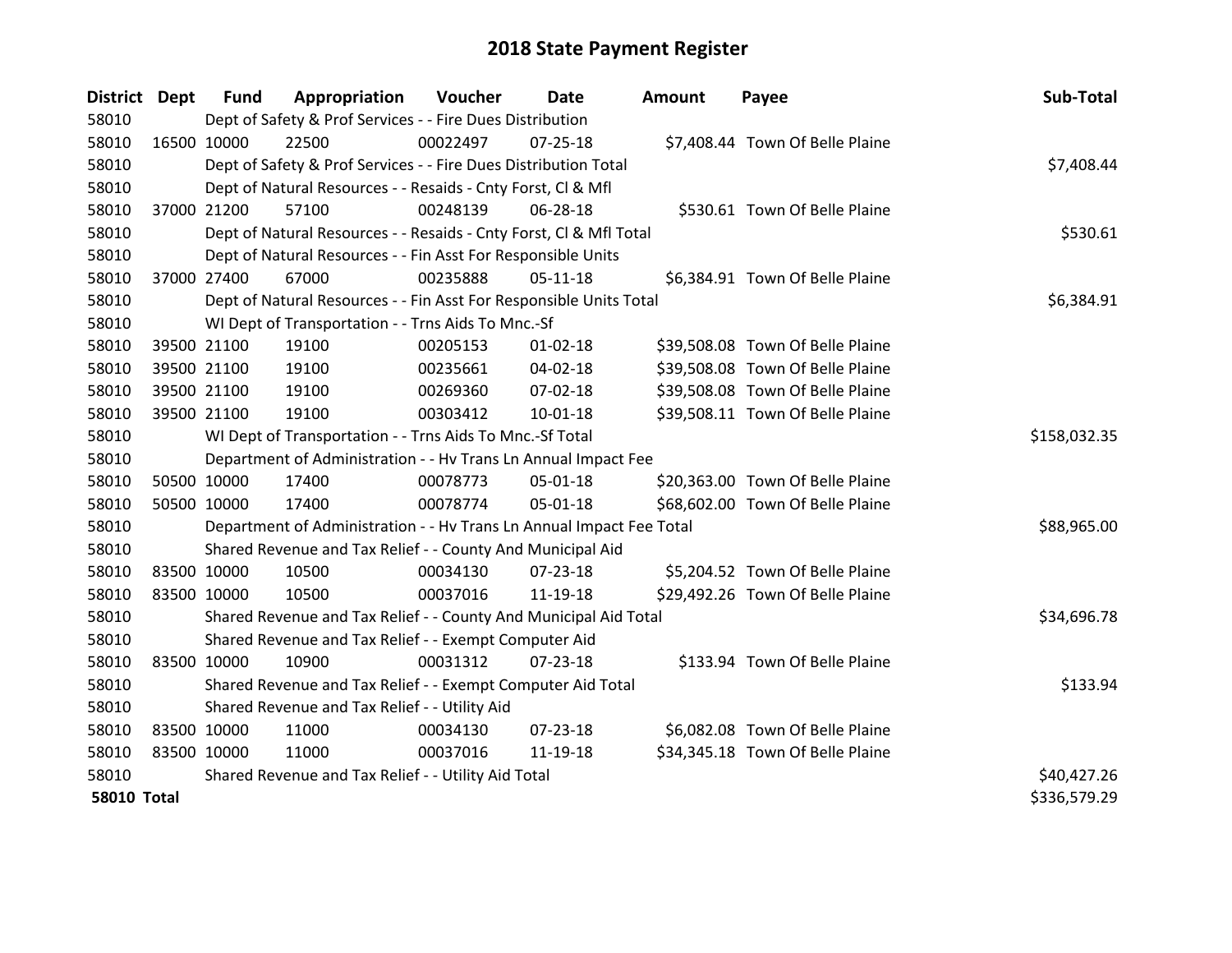| District Dept      |             | <b>Fund</b> | Appropriation                                                      | Voucher  | Date           | <b>Amount</b> | Payee                          | Sub-Total    |
|--------------------|-------------|-------------|--------------------------------------------------------------------|----------|----------------|---------------|--------------------------------|--------------|
| 58012              |             |             | Dept of Safety & Prof Services - - Fire Dues Distribution          |          |                |               |                                |              |
| 58012              | 16500 10000 |             | 22500                                                              | 00022498 | 07-25-18       |               | \$1,724.51 Town Of Birnamwood  |              |
| 58012              |             |             | Dept of Safety & Prof Services - - Fire Dues Distribution Total    |          |                |               |                                | \$1,724.51   |
| 58012              |             |             | Dept of Natural Resources - - Aids In Lieu Of Taxes - Gener        |          |                |               |                                |              |
| 58012              |             | 37000 10000 | 50300                                                              | 00212411 | 02-06-18       |               | \$493.83 Town Of Birnamwood    |              |
| 58012              |             |             | Dept of Natural Resources - - Aids In Lieu Of Taxes - Gener Total  |          |                |               |                                | \$493.83     |
| 58012              |             |             | Dept of Natural Resources - - Resaids - Cnty Forst, CI & Mfl       |          |                |               |                                |              |
| 58012              | 37000       | 21200       | 57100                                                              | 00248140 | 06-28-18       |               | \$653.91 Town Of Birnamwood    |              |
| 58012              |             |             | Dept of Natural Resources - - Resaids - Cnty Forst, Cl & Mfl Total |          |                |               |                                | \$653.91     |
| 58012              |             |             | Dept of Natural Resources - - Fin Asst For Responsible Units       |          |                |               |                                |              |
| 58012              |             | 37000 27400 | 67000                                                              | 00235517 | $05-11-18$     |               | \$333.63 Town Of Birnamwood    |              |
| 58012              |             |             | Dept of Natural Resources - - Fin Asst For Responsible Units Total |          |                |               |                                | \$333.63     |
| 58012              |             |             | WI Dept of Transportation - - Trns Aids To Mnc.-Sf                 |          |                |               |                                |              |
| 58012              |             | 39500 21100 | 19100                                                              | 00205154 | $01 - 02 - 18$ |               | \$25,741.47 Town Of Birnamwood |              |
| 58012              | 39500 21100 |             | 19100                                                              | 00235662 | $04 - 02 - 18$ |               | \$25,741.47 Town Of Birnamwood |              |
| 58012              |             | 39500 21100 | 19100                                                              | 00269361 | 07-02-18       |               | \$25,741.47 Town Of Birnamwood |              |
| 58012              |             | 39500 21100 | 19100                                                              | 00303413 | 10-01-18       |               | \$25,741.49 Town Of Birnamwood |              |
| 58012              |             |             | WI Dept of Transportation - - Trns Aids To Mnc.-Sf Total           |          |                |               |                                | \$102,965.90 |
| 58012              |             |             | Shared Revenue and Tax Relief - - County And Municipal Aid         |          |                |               |                                |              |
| 58012              | 83500 10000 |             | 10500                                                              | 00034131 | 07-23-18       |               | \$7,180.58 Town Of Birnamwood  |              |
| 58012              | 83500 10000 |             | 10500                                                              | 00037017 | 11-19-18       |               | \$40,689.94 Town Of Birnamwood |              |
| 58012              |             |             | Shared Revenue and Tax Relief - - County And Municipal Aid Total   |          |                |               |                                | \$47,870.52  |
| 58012              |             |             | Shared Revenue and Tax Relief - - Exempt Computer Aid              |          |                |               |                                |              |
| 58012              | 83500 10000 |             | 10900                                                              | 00031313 | 07-23-18       |               | \$1.01 Town Of Birnamwood      |              |
| 58012              |             |             | Shared Revenue and Tax Relief - - Exempt Computer Aid Total        | \$1.01   |                |               |                                |              |
| <b>58012 Total</b> |             |             |                                                                    |          |                |               |                                | \$154,043.31 |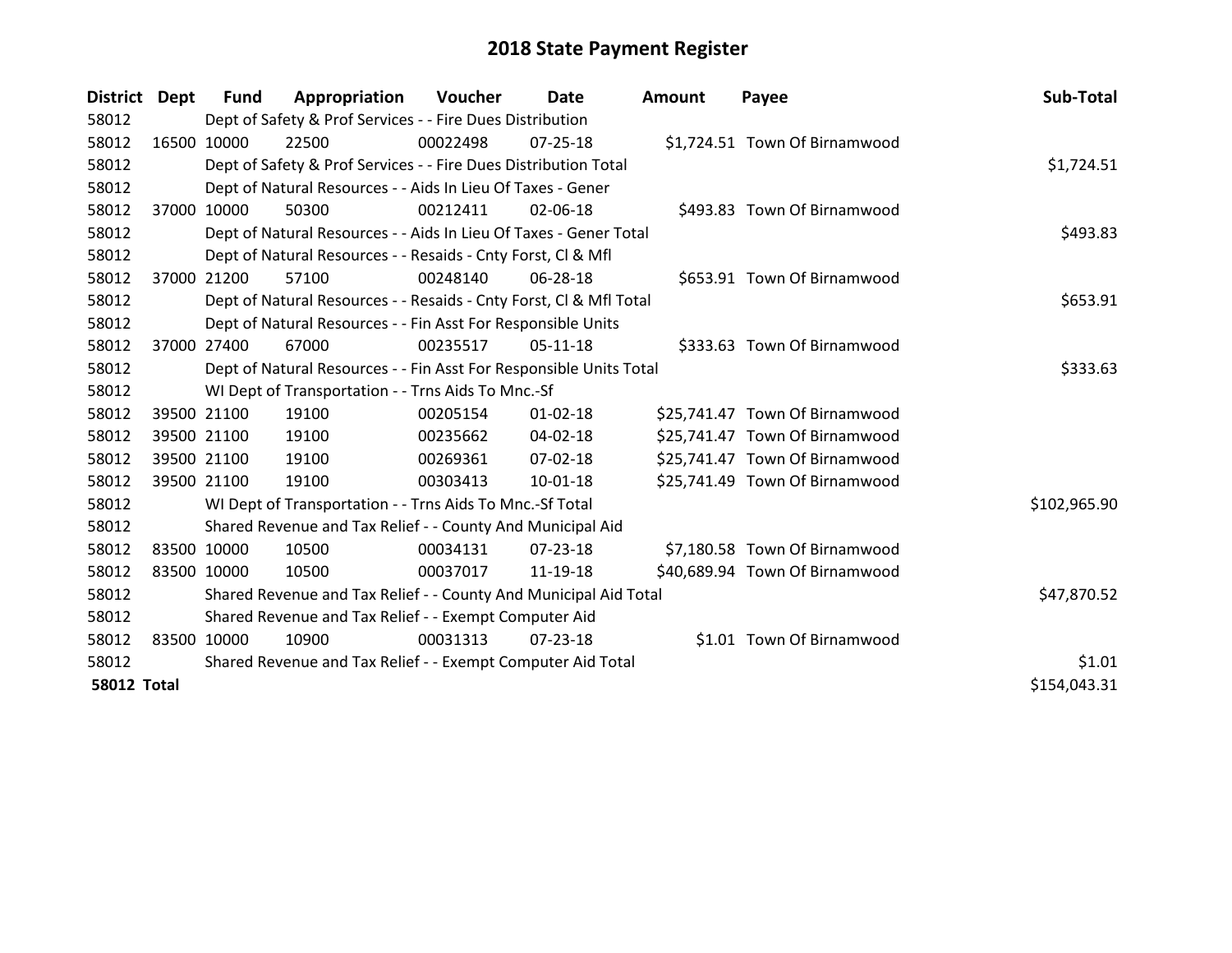| District Dept      |             | <b>Fund</b> | Appropriation                                                        | <b>Voucher</b> | Date           | <b>Amount</b> | Payee                         | Sub-Total    |
|--------------------|-------------|-------------|----------------------------------------------------------------------|----------------|----------------|---------------|-------------------------------|--------------|
| 58014              |             |             | Dept of Safety & Prof Services - - Fire Dues Distribution            |                |                |               |                               |              |
| 58014              | 16500 10000 |             | 22500                                                                | 00022499       | $07 - 25 - 18$ |               | \$1,466.73 Town Of Fairbanks  |              |
| 58014              |             |             | Dept of Safety & Prof Services - - Fire Dues Distribution Total      |                |                |               |                               | \$1,466.73   |
| 58014              |             |             | Dept of Natural Resources - - Aids In Lieu Of Taxes - Gener          |                |                |               |                               |              |
| 58014              |             | 37000 10000 | 50300                                                                | 00212523       | 02-06-18       |               | \$577.01 Town Of Fairbanks    |              |
| 58014              |             |             | Dept of Natural Resources - - Aids In Lieu Of Taxes - Gener Total    |                |                |               |                               | \$577.01     |
| 58014              |             |             | Dept of Natural Resources - - Resaids - Cnty Forst, Cl & Mfl         |                |                |               |                               |              |
| 58014              | 37000 21200 |             | 57100                                                                | 00248141       | 06-28-18       |               | \$1,286.81 Town Of Fairbanks  |              |
| 58014              |             |             | Dept of Natural Resources - - Resaids - Cnty Forst, CI & Mfl Total   |                |                |               |                               | \$1,286.81   |
| 58014              |             |             | Dept of Natural Resources - - Fin Asst For Responsible Units         |                |                |               |                               |              |
| 58014              | 37000 27400 |             | 67000                                                                | 00235954       | $05-11-18$     |               | \$1,638.82 Town Of Fairbanks  |              |
| 58014              |             |             | Dept of Natural Resources - - Fin Asst For Responsible Units Total   |                |                |               |                               | \$1,638.82   |
| 58014              |             |             | WI Dept of Transportation - - Trns Aids To Mnc.-Sf                   |                |                |               |                               |              |
| 58014              | 39500 21100 |             | 19100                                                                | 00205155       | $01 - 02 - 18$ |               | \$23,209.13 Town Of Fairbanks |              |
| 58014              | 39500 21100 |             | 19100                                                                | 00235663       | 04-02-18       |               | \$23,209.13 Town Of Fairbanks |              |
| 58014              | 39500 21100 |             | 19100                                                                | 00269362       | 07-02-18       |               | \$23,209.13 Town Of Fairbanks |              |
| 58014              | 39500 21100 |             | 19100                                                                | 00303414       | $10-01-18$     |               | \$23,209.15 Town Of Fairbanks |              |
| 58014              |             |             | WI Dept of Transportation - - Trns Aids To Mnc.-Sf Total             |                |                |               |                               | \$92,836.54  |
| 58014              |             |             | Department of Administration - - Hv Trans Ln Annual Impact Fee       |                |                |               |                               |              |
| 58014              | 50500 10000 |             | 17400                                                                | 00078686       | 05-01-18       |               | \$36,443.00 Town Of Fairbanks |              |
| 58014              |             |             | Department of Administration - - Hv Trans Ln Annual Impact Fee Total |                |                |               |                               | \$36,443.00  |
| 58014              |             |             | Shared Revenue and Tax Relief - - County And Municipal Aid           |                |                |               |                               |              |
| 58014              | 83500 10000 |             | 10500                                                                | 00034132       | 07-23-18       |               | \$5,470.13 Town Of Fairbanks  |              |
| 58014              | 83500 10000 |             | 10500                                                                | 00037018       | 11-19-18       |               | \$30,997.41 Town Of Fairbanks |              |
| 58014              |             |             | Shared Revenue and Tax Relief - - County And Municipal Aid Total     |                |                |               |                               | \$36,467.54  |
| 58014              |             |             | Shared Revenue and Tax Relief - - Exempt Computer Aid                |                |                |               |                               |              |
| 58014              | 83500 10000 |             | 10900                                                                | 00031314       | $07 - 23 - 18$ |               | \$1.01 Town Of Fairbanks      |              |
| 58014              |             |             | Shared Revenue and Tax Relief - - Exempt Computer Aid Total          |                |                |               |                               | \$1.01       |
| <b>58014 Total</b> |             |             |                                                                      |                |                |               |                               | \$170,717.46 |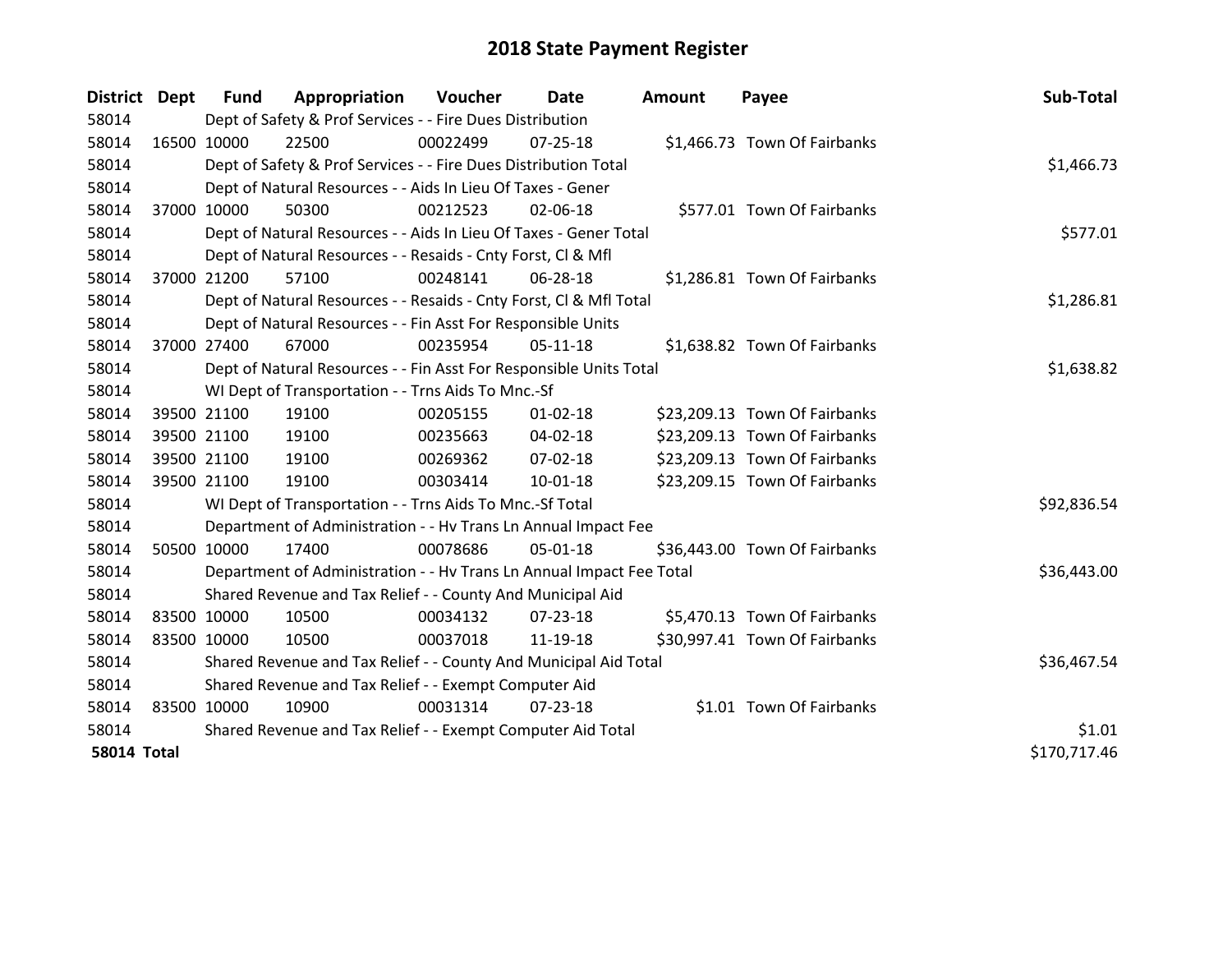| District           | Dept  | Fund        | Appropriation                                                      | Voucher  | Date           | Amount | Payee                        | Sub-Total   |
|--------------------|-------|-------------|--------------------------------------------------------------------|----------|----------------|--------|------------------------------|-------------|
| 58016              |       |             | Dept of Safety & Prof Services - - Fire Dues Distribution          |          |                |        |                              |             |
| 58016              |       | 16500 10000 | 22500                                                              | 00022500 | $07 - 24 - 18$ |        | \$932.79 Town Of Germania    |             |
| 58016              |       |             | Dept of Safety & Prof Services - - Fire Dues Distribution Total    |          |                |        |                              | \$932.79    |
| 58016              |       |             | Dept of Natural Resources - - Resaids - Cnty Forst, CI & Mfl       |          |                |        |                              |             |
| 58016              | 37000 | 21200       | 57100                                                              | 00248142 | 06-28-18       |        | \$1,805.77 Town Of Germania  |             |
| 58016              |       |             | Dept of Natural Resources - - Resaids - Cnty Forst, CI & Mfl Total |          |                |        |                              | \$1,805.77  |
| 58016              |       |             | Dept of Natural Resources - - Fin Asst For Responsible Units       |          |                |        |                              |             |
| 58016              | 37000 | 27400       | 67000                                                              | 00235360 | $05-11-18$     |        | \$192.57 Town Of Germania    |             |
| 58016              |       |             | Dept of Natural Resources - - Fin Asst For Responsible Units Total |          | \$192.57       |        |                              |             |
| 58016              |       |             | WI Dept of Transportation - - Trns Aids To Mnc.-Sf                 |          |                |        |                              |             |
| 58016              |       | 39500 21100 | 19100                                                              | 00205156 | $01 - 02 - 18$ |        | \$19,094.08 Town Of Germania |             |
| 58016              |       | 39500 21100 | 19100                                                              | 00235664 | 04-02-18       |        | \$19,094.08 Town Of Germania |             |
| 58016              |       | 39500 21100 | 19100                                                              | 00269363 | 07-02-18       |        | \$19,094.08 Town Of Germania |             |
| 58016              |       | 39500 21100 | 19100                                                              | 00303415 | $10 - 01 - 18$ |        | \$19,094.09 Town Of Germania |             |
| 58016              |       |             | WI Dept of Transportation - - Trns Aids To Mnc.-Sf Total           |          |                |        |                              | \$76,376.33 |
| 58016              |       |             | Shared Revenue and Tax Relief - - County And Municipal Aid         |          |                |        |                              |             |
| 58016              |       | 83500 10000 | 10500                                                              | 00034133 | $07 - 23 - 18$ |        | \$1,724.91 Town Of Germania  |             |
| 58016              |       | 83500 10000 | 10500                                                              | 00037019 | 11-19-18       |        | \$9,774.48 Town Of Germania  |             |
| 58016              |       |             | Shared Revenue and Tax Relief - - County And Municipal Aid Total   |          |                |        |                              | \$11,499.39 |
| 58016              |       |             | Shared Revenue and Tax Relief - - Utility Aid                      |          |                |        |                              |             |
| 58016              |       | 83500 10000 | 11000                                                              | 00034133 | $07 - 23 - 18$ |        | \$0.05 Town Of Germania      |             |
| 58016              |       | 83500 10000 | 11000                                                              | 00037019 | 11-19-18       |        | \$0.20 Town Of Germania      |             |
| 58016              |       |             | Shared Revenue and Tax Relief - - Utility Aid Total                |          |                |        |                              | \$0.25      |
| <b>58016 Total</b> |       |             |                                                                    |          |                |        |                              | \$90,807.10 |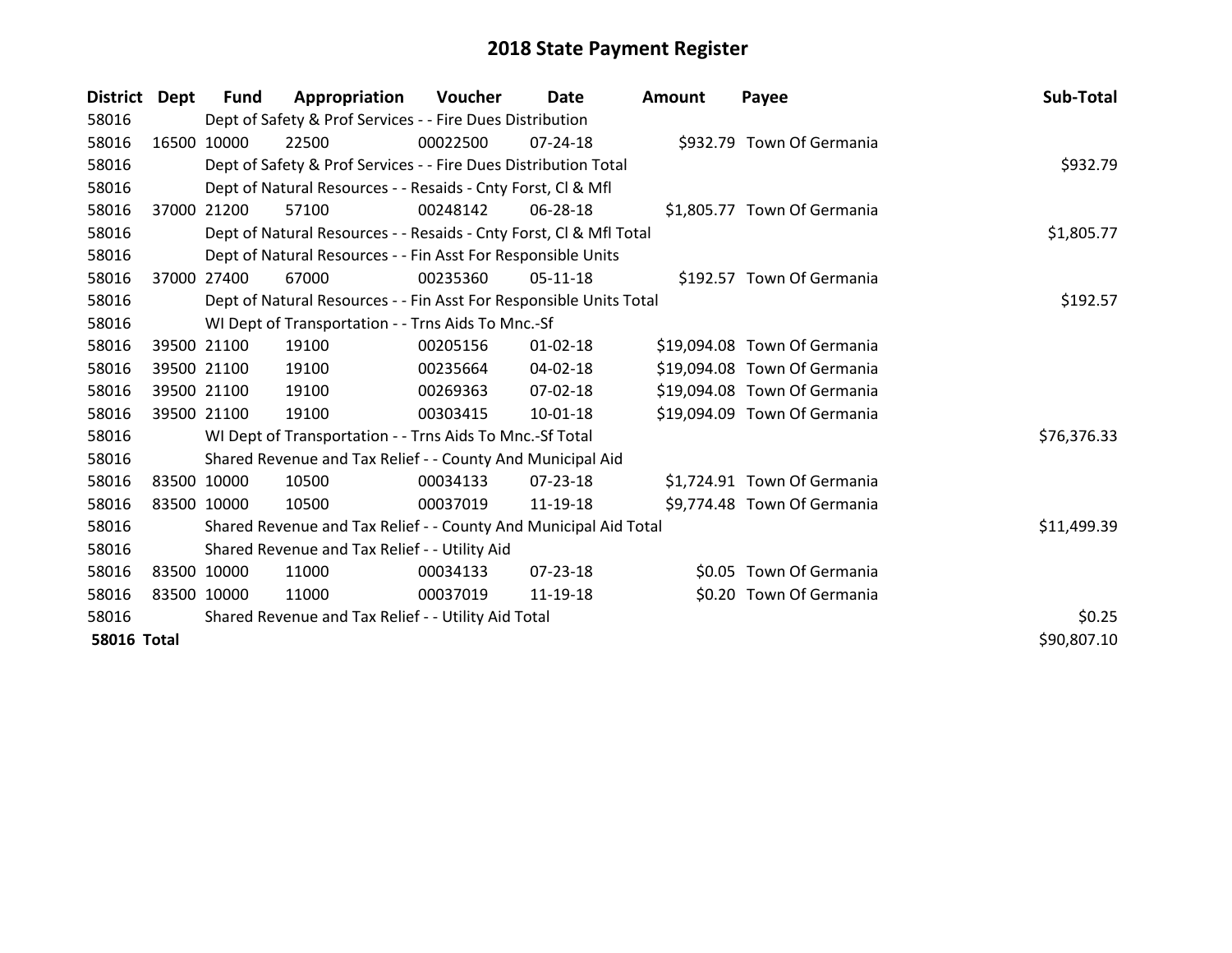| <b>District</b>    | Dept        | <b>Fund</b>                                                 | Appropriation                                                        | Voucher  | Date           | <b>Amount</b> | Payee                     | Sub-Total    |
|--------------------|-------------|-------------------------------------------------------------|----------------------------------------------------------------------|----------|----------------|---------------|---------------------------|--------------|
| 58018              |             |                                                             | Dept of Safety & Prof Services - - Fire Dues Distribution            |          |                |               |                           |              |
| 58018              | 16500 10000 |                                                             | 22500                                                                | 00022501 | $07 - 25 - 18$ |               | \$2,399.91 Town Of Grant  |              |
| 58018              |             |                                                             | Dept of Safety & Prof Services - - Fire Dues Distribution Total      |          |                |               |                           | \$2,399.91   |
| 58018              |             |                                                             | Dept of Natural Resources - - Resaids - Cnty Forst, CI & Mfl         |          |                |               |                           |              |
| 58018              | 37000 21200 |                                                             | 57100                                                                | 00248143 | 06-28-18       |               | \$855.75 Town Of Grant    |              |
| 58018              |             |                                                             | Dept of Natural Resources - - Resaids - Cnty Forst, Cl & Mfl Total   |          | \$855.75       |               |                           |              |
| 58018              |             |                                                             | Dept of Natural Resources - - Fin Asst For Responsible Units         |          |                |               |                           |              |
| 58018              | 37000 27400 |                                                             | 67000                                                                | 00235242 | 05-11-18       |               | \$613.37 Town Of Grant    |              |
| 58018              |             |                                                             | Dept of Natural Resources - - Fin Asst For Responsible Units Total   |          |                |               |                           | \$613.37     |
| 58018              |             |                                                             | WI Dept of Transportation - - Trns Aids To Mnc.-Sf                   |          |                |               |                           |              |
| 58018              |             | 39500 21100                                                 | 19100                                                                | 00205157 | $01 - 02 - 18$ |               | \$30,364.19 Town Of Grant |              |
| 58018              | 39500 21100 |                                                             | 19100                                                                | 00235665 | 04-02-18       |               | \$30,364.19 Town Of Grant |              |
| 58018              |             | 39500 21100                                                 | 19100                                                                | 00269364 | 07-02-18       |               | \$30,364.19 Town Of Grant |              |
| 58018              | 39500 21100 |                                                             | 19100                                                                | 00303416 | 10-01-18       |               | \$30,364.19 Town Of Grant |              |
| 58018              |             |                                                             | WI Dept of Transportation - - Trns Aids To Mnc.-Sf Total             |          |                |               |                           | \$121,456.76 |
| 58018              |             |                                                             | Department of Administration - - Hv Trans Ln Annual Impact Fee       |          |                |               |                           |              |
| 58018              | 50500 10000 |                                                             | 17400                                                                | 00078715 | 05-01-18       |               | \$40,194.00 Town Of Grant |              |
| 58018              |             |                                                             | Department of Administration - - Hv Trans Ln Annual Impact Fee Total |          |                |               |                           | \$40,194.00  |
| 58018              |             |                                                             | Shared Revenue and Tax Relief - - County And Municipal Aid           |          |                |               |                           |              |
| 58018              | 83500 10000 |                                                             | 10500                                                                | 00034134 | $07 - 23 - 18$ |               | \$6,440.50 Town Of Grant  |              |
| 58018              | 83500 10000 |                                                             | 10500                                                                | 00037020 | 11-19-18       |               | \$36,497.94 Town Of Grant |              |
| 58018              |             |                                                             | Shared Revenue and Tax Relief - - County And Municipal Aid Total     |          |                |               |                           | \$42,938.44  |
| 58018              |             |                                                             | Shared Revenue and Tax Relief - - Exempt Computer Aid                |          |                |               |                           |              |
| 58018              | 83500       | 10000                                                       | 10900                                                                | 00031315 | $07 - 23 - 18$ |               | \$120.75 Town Of Grant    |              |
| 58018              |             | Shared Revenue and Tax Relief - - Exempt Computer Aid Total |                                                                      | \$120.75 |                |               |                           |              |
| <b>58018 Total</b> |             |                                                             |                                                                      |          |                |               |                           | \$208,578.98 |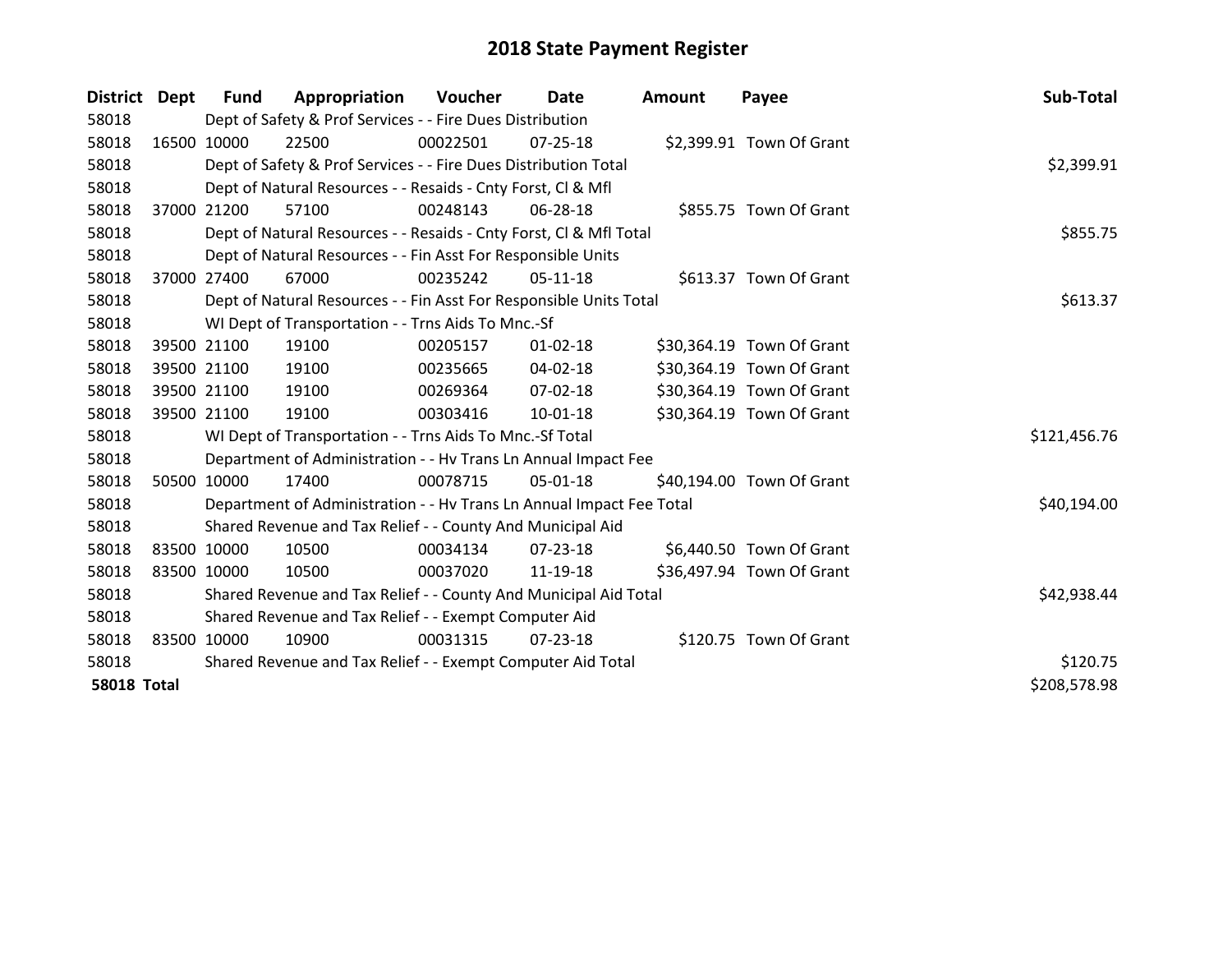| District Dept |             | <b>Fund</b>                                   | Appropriation                                                        | Voucher  | Date           | <b>Amount</b> | Payee                            | Sub-Total    |  |
|---------------|-------------|-----------------------------------------------|----------------------------------------------------------------------|----------|----------------|---------------|----------------------------------|--------------|--|
| 58020         |             |                                               | Dept of Safety & Prof Services - - Fire Dues Distribution            |          |                |               |                                  |              |  |
| 58020         | 16500 10000 |                                               | 22500                                                                | 00022502 | $07 - 26 - 18$ |               | \$2,759.70 Town Of Green Valley  |              |  |
| 58020         |             |                                               | Dept of Safety & Prof Services - - Fire Dues Distribution Total      |          |                |               |                                  | \$2,759.70   |  |
| 58020         |             |                                               | Dept of Natural Resources - - Aids In Lieu Of Taxes - Gener          |          |                |               |                                  |              |  |
| 58020         |             | 37000 10000                                   | 50300                                                                | 00212461 | 02-06-18       |               | \$113.93 Town Of Green Valley    |              |  |
| 58020         |             |                                               | Dept of Natural Resources - - Aids In Lieu Of Taxes - Gener Total    |          |                |               |                                  | \$113.93     |  |
| 58020         |             |                                               | Dept of Natural Resources - - Resaids - Cnty Forst, Cl & Mfl         |          |                |               |                                  |              |  |
| 58020         |             | 37000 21200                                   | 57100                                                                | 00248144 | 06-28-18       |               | \$378.54 Town Of Green Valley    |              |  |
| 58020         |             |                                               | Dept of Natural Resources - - Resaids - Cnty Forst, Cl & Mfl Total   |          |                |               |                                  | \$378.54     |  |
| 58020         |             |                                               | Dept of Natural Resources - - Fin Asst For Responsible Units         |          |                |               |                                  |              |  |
| 58020         |             | 37000 27400                                   | 67000                                                                | 00235810 | $05-11-18$     |               | \$4,494.39 Town Of Green Valley  |              |  |
| 58020         |             |                                               | Dept of Natural Resources - - Fin Asst For Responsible Units Total   |          |                |               |                                  | \$4,494.39   |  |
| 58020         |             |                                               | WI Dept of Transportation - - Trns Aids To Mnc.-Sf                   |          |                |               |                                  |              |  |
| 58020         | 39500 21100 |                                               | 19100                                                                | 00205158 | $01 - 02 - 18$ |               | \$30,232.79 Town Of Green Valley |              |  |
| 58020         |             | 39500 21100                                   | 19100                                                                | 00235666 | 04-02-18       |               | \$30,232.79 Town Of Green Valley |              |  |
| 58020         |             | 39500 21100                                   | 19100                                                                | 00269365 | 07-02-18       |               | \$30,232.79 Town Of Green Valley |              |  |
| 58020         |             | 39500 21100                                   | 19100                                                                | 00303417 | $10 - 01 - 18$ |               | \$30,232.81 Town Of Green Valley |              |  |
| 58020         |             |                                               | WI Dept of Transportation - - Trns Aids To Mnc.-Sf Total             |          |                |               |                                  | \$120,931.18 |  |
| 58020         |             |                                               | Department of Administration - - Hv Trans Ln Annual Impact Fee       |          |                |               |                                  |              |  |
| 58020         | 50500 10000 |                                               | 17400                                                                | 00078660 | $05 - 01 - 18$ |               | \$46,069.00 Town Of Green Valley |              |  |
| 58020         | 50500 10000 |                                               | 17400                                                                | 00078661 | $05 - 01 - 18$ |               | \$80,777.00 Town Of Green Valley |              |  |
| 58020         |             |                                               | Department of Administration - - Hv Trans Ln Annual Impact Fee Total |          |                |               |                                  | \$126,846.00 |  |
| 58020         |             |                                               | Shared Revenue and Tax Relief - - County And Municipal Aid           |          |                |               |                                  |              |  |
| 58020         | 83500 10000 |                                               | 10500                                                                | 00034135 | 07-23-18       |               | \$5,408.37 Town Of Green Valley  |              |  |
| 58020         | 83500 10000 |                                               | 10500                                                                | 00037021 | 11-19-18       |               | \$30,647.42 Town Of Green Valley |              |  |
| 58020         |             |                                               | Shared Revenue and Tax Relief - - County And Municipal Aid Total     |          |                |               |                                  | \$36,055.79  |  |
| 58020         |             |                                               | Shared Revenue and Tax Relief - - Exempt Computer Aid                |          |                |               |                                  |              |  |
| 58020         | 83500 10000 |                                               | 10900                                                                | 00031316 | $07 - 23 - 18$ |               | \$17.25 Town Of Green Valley     |              |  |
| 58020         |             |                                               | Shared Revenue and Tax Relief - - Exempt Computer Aid Total          |          |                |               |                                  | \$17.25      |  |
| 58020         |             | Shared Revenue and Tax Relief - - Utility Aid |                                                                      |          |                |               |                                  |              |  |
| 58020         | 83500 10000 |                                               | 11000                                                                | 00034135 | $07 - 23 - 18$ |               | \$83.68 Town Of Green Valley     |              |  |
| 58020         | 83500 10000 |                                               | 11000                                                                | 00037021 | 11-19-18       |               | \$471.91 Town Of Green Valley    |              |  |
| 58020         |             |                                               | Shared Revenue and Tax Relief - - Utility Aid Total                  |          |                |               |                                  | \$555.59     |  |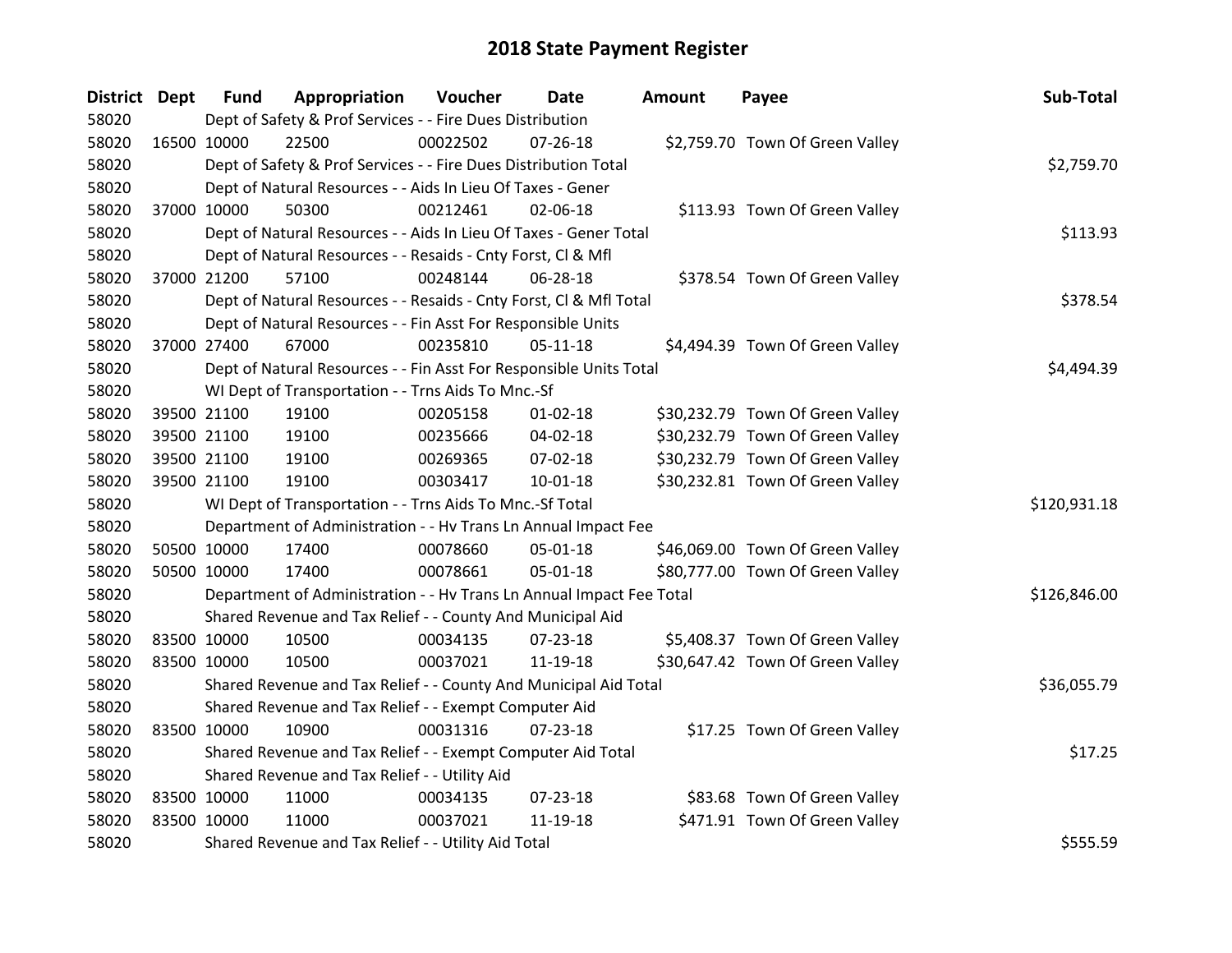|             | District Dept Fund Appropriation | Voucher | <b>Date</b> | Amount | Payee | Sub-Total    |
|-------------|----------------------------------|---------|-------------|--------|-------|--------------|
| 58020 Total |                                  |         |             |        |       | \$292,152.37 |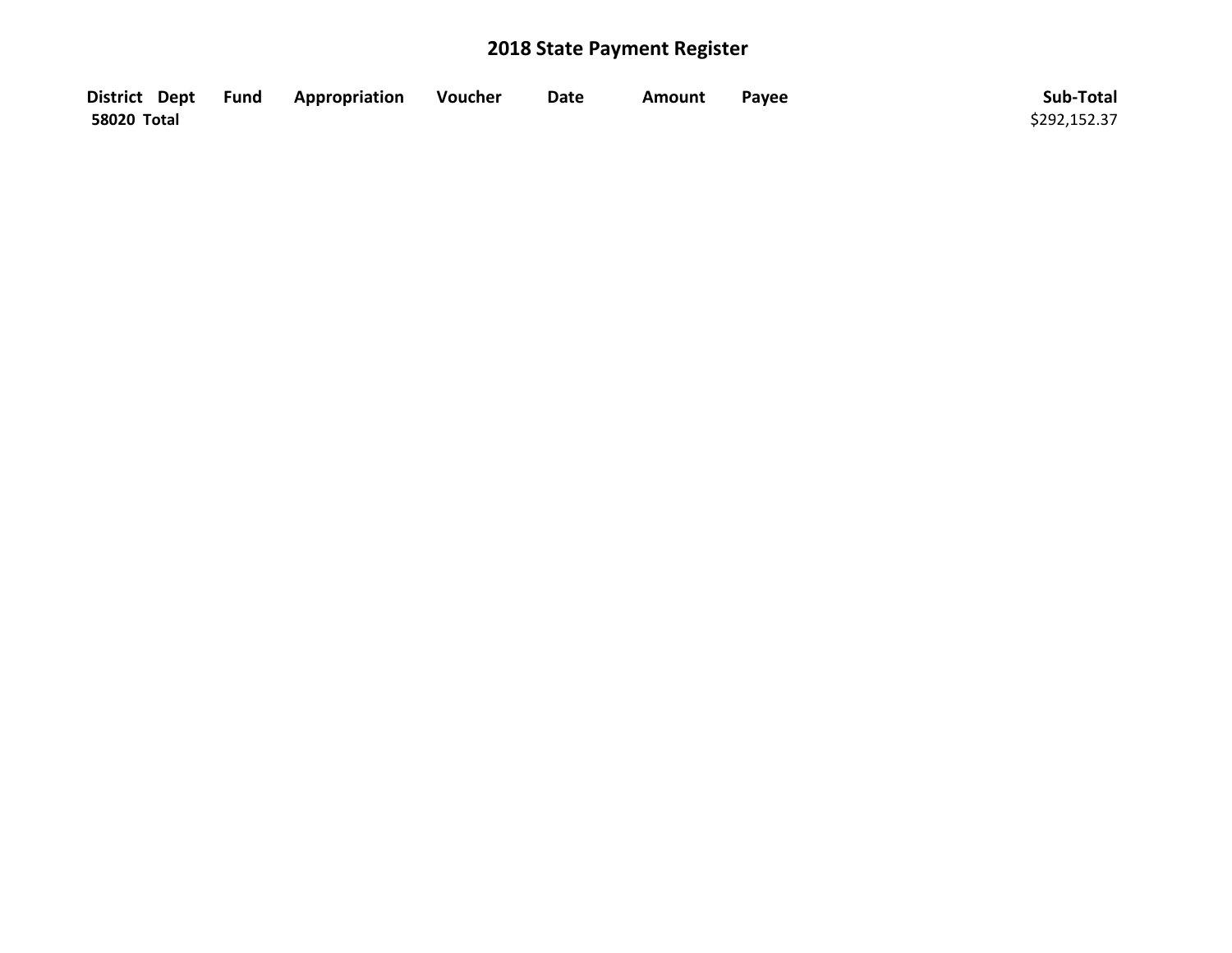| District Dept |             | <b>Fund</b> | Appropriation                                                       | Voucher  | Date           | Amount | Payee                        | Sub-Total    |
|---------------|-------------|-------------|---------------------------------------------------------------------|----------|----------------|--------|------------------------------|--------------|
| 58022         |             |             | Dept of Safety & Prof Services - - Fire Dues Distribution           |          |                |        |                              |              |
| 58022         | 16500 10000 |             | 22500                                                               | 00022503 | 07-25-18       |        | \$2,547.94 Town Of Hartland  |              |
| 58022         |             |             | Dept of Safety & Prof Services - - Fire Dues Distribution Total     |          |                |        |                              | \$2,547.94   |
| 58022         |             |             | Dept of Natural Resources - - Aids In Lieu Of Taxes - Gener         |          |                |        |                              |              |
| 58022         | 37000 10000 |             | 50300                                                               | 00212502 | 02-06-18       |        | \$306.44 Town Of Hartland    |              |
| 58022         | 37000 10000 |             | 50300                                                               | 00229628 | 04-20-18       |        | \$357.65 Town Of Hartland    |              |
| 58022         |             |             | Dept of Natural Resources - - Aids In Lieu Of Taxes - Gener Total   |          |                |        |                              | \$664.09     |
| 58022         |             |             | Dept of Natural Resources - - Resaids - Cnty Forst, Cl & Mfl        |          |                |        |                              |              |
| 58022         |             | 37000 21200 | 57100                                                               | 00248145 | 06-28-18       |        | \$227.28 Town Of Hartland    |              |
| 58022         |             |             | Dept of Natural Resources - - Resaids - Cnty Forst, CI & Mfl Total  |          |                |        |                              | \$227.28     |
| 58022         |             |             | Dept of Natural Resources - - Aids In Lieu Of Taxes - Sum S         |          |                |        |                              |              |
| 58022         |             | 37000 21200 | 57900                                                               | 00229629 | 04-20-18       |        | \$20.78 Town Of Hartland     |              |
| 58022         |             |             | Dept of Natural Resources - - Aids In Lieu Of Taxes - Sum S Total   |          |                |        |                              | \$20.78      |
| 58022         |             |             | Dept of Natural Resources - - Fin Asst For Responsible Units        |          |                |        |                              |              |
| 58022         | 37000 27400 |             | 67000                                                               | 00235164 | $05 - 11 - 18$ |        | \$1,738.67 Town Of Hartland  |              |
| 58022         |             |             | Dept of Natural Resources - - Fin Asst For Responsible Units Total  |          |                |        |                              | \$1,738.67   |
| 58022         |             |             | WI Dept of Transportation - - Trns Aids To Mnc.-Sf                  |          |                |        |                              |              |
| 58022         |             | 39500 21100 | 19100                                                               | 00205159 | $01 - 02 - 18$ |        | \$31,994.68 Town Of Hartland |              |
| 58022         |             | 39500 21100 | 19100                                                               | 00235667 | 04-02-18       |        | \$31,994.68 Town Of Hartland |              |
| 58022         |             | 39500 21100 | 19100                                                               | 00269366 | 07-02-18       |        | \$31,994.68 Town Of Hartland |              |
| 58022         | 39500 21100 |             | 19100                                                               | 00303418 | $10 - 01 - 18$ |        | \$31,994.69 Town Of Hartland |              |
| 58022         |             |             | WI Dept of Transportation - - Trns Aids To Mnc.-Sf Total            |          |                |        |                              | \$127,978.73 |
| 58022         |             |             | Department of Military Affairs - - Major Disaster Assist; Pif       |          |                |        |                              |              |
| 58022         | 46500 27200 |             | 36500                                                               | 00048077 | 08-27-18       |        | \$12,575.50 Town Of Hartland |              |
| 58022         |             |             | Department of Military Affairs - - Major Disaster Assist; Pif Total |          |                |        |                              | \$12,575.50  |
| 58022         |             |             | Shared Revenue and Tax Relief - - County And Municipal Aid          |          |                |        |                              |              |
| 58022         | 83500 10000 |             | 10500                                                               | 00034136 | 07-23-18       |        | \$7,991.71 Town Of Hartland  |              |
| 58022         | 83500 10000 |             | 10500                                                               | 00037022 | 11-19-18       |        | \$45,286.38 Town Of Hartland |              |
| 58022         |             |             | Shared Revenue and Tax Relief - - County And Municipal Aid Total    |          |                |        |                              | \$53,278.09  |
| 58022         |             |             | Shared Revenue and Tax Relief - - Exempt Computer Aid               |          |                |        |                              |              |
| 58022         | 83500 10000 |             | 10900                                                               | 00031317 | $07 - 23 - 18$ |        | \$84.22 Town Of Hartland     |              |
| 58022         |             |             | Shared Revenue and Tax Relief - - Exempt Computer Aid Total         |          |                |        |                              | \$84.22      |
| 58022         |             |             | Shared Revenue and Tax Relief - - Utility Aid                       |          |                |        |                              |              |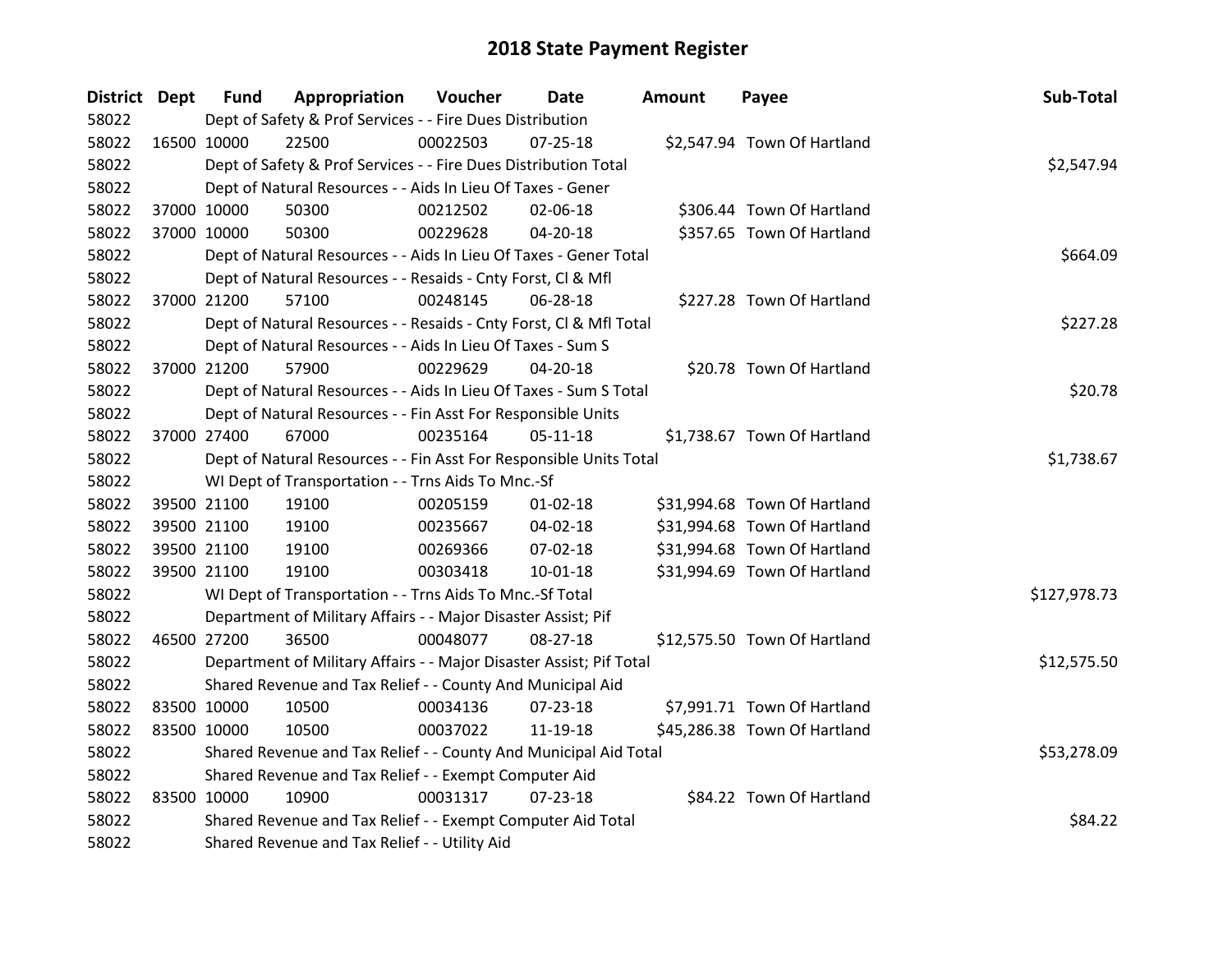|                   | District Dept Fund | Appropriation                                       | Voucher  | Date     | Amount | Pavee                     | Sub-Total    |
|-------------------|--------------------|-----------------------------------------------------|----------|----------|--------|---------------------------|--------------|
| 58022 83500 10000 |                    | 11000                                               | 00034136 | 07-23-18 |        | \$21.13 Town Of Hartland  |              |
| 58022             | 83500 10000        | 11000                                               | 00037022 | 11-19-18 |        | \$119.07 Town Of Hartland |              |
| 58022             |                    | Shared Revenue and Tax Relief - - Utility Aid Total |          |          |        |                           | \$140.20     |
| 58022 Total       |                    |                                                     |          |          |        |                           | \$199,255.50 |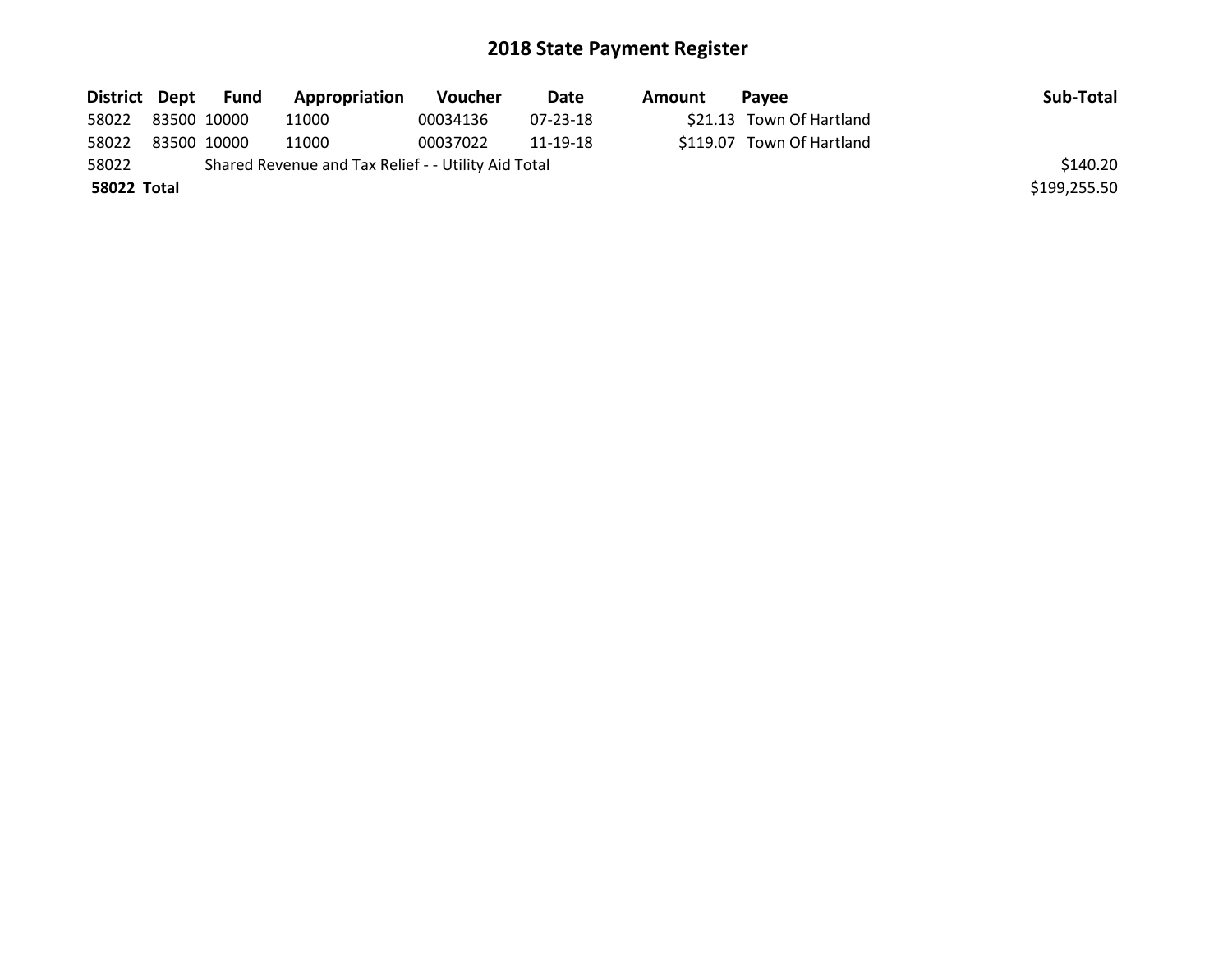| <b>District</b>    | Dept        | <b>Fund</b> | Appropriation                                                      | <b>Voucher</b> | <b>Date</b>    | <b>Amount</b> | Payee                      | Sub-Total    |
|--------------------|-------------|-------------|--------------------------------------------------------------------|----------------|----------------|---------------|----------------------------|--------------|
| 58024              |             |             | Dept of Safety & Prof Services - - Fire Dues Distribution          |                |                |               |                            |              |
| 58024              |             | 16500 10000 | 22500                                                              | 00022504       | $07 - 25 - 18$ |               | \$1,738.69 Town Of Herman  |              |
| 58024              |             |             | Dept of Safety & Prof Services - - Fire Dues Distribution Total    |                |                |               |                            | \$1,738.69   |
| 58024              |             |             | Dept of Natural Resources - - Aids In Lieu Of Taxes - Gener        |                |                |               |                            |              |
| 58024              | 37000       | 10000       | 50300                                                              | 00212466       | 02-06-18       |               | \$584.00 Town Of Herman    |              |
| 58024              |             | 37000 10000 | 50300                                                              | 00229430       | 04-20-18       |               | \$155.85 Town Of Herman    |              |
| 58024              |             |             | Dept of Natural Resources - - Aids In Lieu Of Taxes - Gener Total  |                |                |               |                            | \$739.85     |
| 58024              |             |             | Dept of Natural Resources - - Resaids - Cnty Forst, Cl & Mfl       |                |                |               |                            |              |
| 58024              | 37000       | 21200       | 57100                                                              | 00248146       | 06-28-18       |               | \$708.03 Town Of Herman    |              |
| 58024              |             |             | Dept of Natural Resources - - Resaids - Cnty Forst, Cl & Mfl Total |                |                |               |                            | \$708.03     |
| 58024              |             |             | Dept of Natural Resources - - Fin Asst For Responsible Units       |                |                |               |                            |              |
| 58024              |             | 37000 27400 | 67000                                                              | 00235309       | 05-11-18       |               | \$486.57 Town Of Herman    |              |
| 58024              |             |             | Dept of Natural Resources - - Fin Asst For Responsible Units Total |                |                |               |                            | \$486.57     |
| 58024              |             |             | WI Dept of Transportation - - Trns Aids To Mnc.-Sf                 |                |                |               |                            |              |
| 58024              |             | 39500 21100 | 19100                                                              | 00205160       | $01 - 02 - 18$ |               | \$23,233.02 Town Of Herman |              |
| 58024              |             | 39500 21100 | 19100                                                              | 00235668       | 04-02-18       |               | \$23,233.02 Town Of Herman |              |
| 58024              |             | 39500 21100 | 19100                                                              | 00269367       | 07-02-18       |               | \$23,233.02 Town Of Herman |              |
| 58024              |             | 39500 21100 | 19100                                                              | 00303419       | $10 - 01 - 18$ |               | \$23,233.04 Town Of Herman |              |
| 58024              |             |             | WI Dept of Transportation - - Trns Aids To Mnc.-Sf Total           |                |                |               |                            | \$92,932.10  |
| 58024              |             |             | Shared Revenue and Tax Relief - - County And Municipal Aid         |                |                |               |                            |              |
| 58024              | 83500 10000 |             | 10500                                                              | 00034137       | 07-23-18       |               | \$8,622.35 Town Of Herman  |              |
| 58024              |             | 83500 10000 | 10500                                                              | 00037023       | 11-19-18       |               | \$48,859.98 Town Of Herman |              |
| 58024              |             |             | Shared Revenue and Tax Relief - - County And Municipal Aid Total   |                |                |               |                            | \$57,482.33  |
| <b>58024 Total</b> |             |             |                                                                    |                |                |               |                            | \$154,087.57 |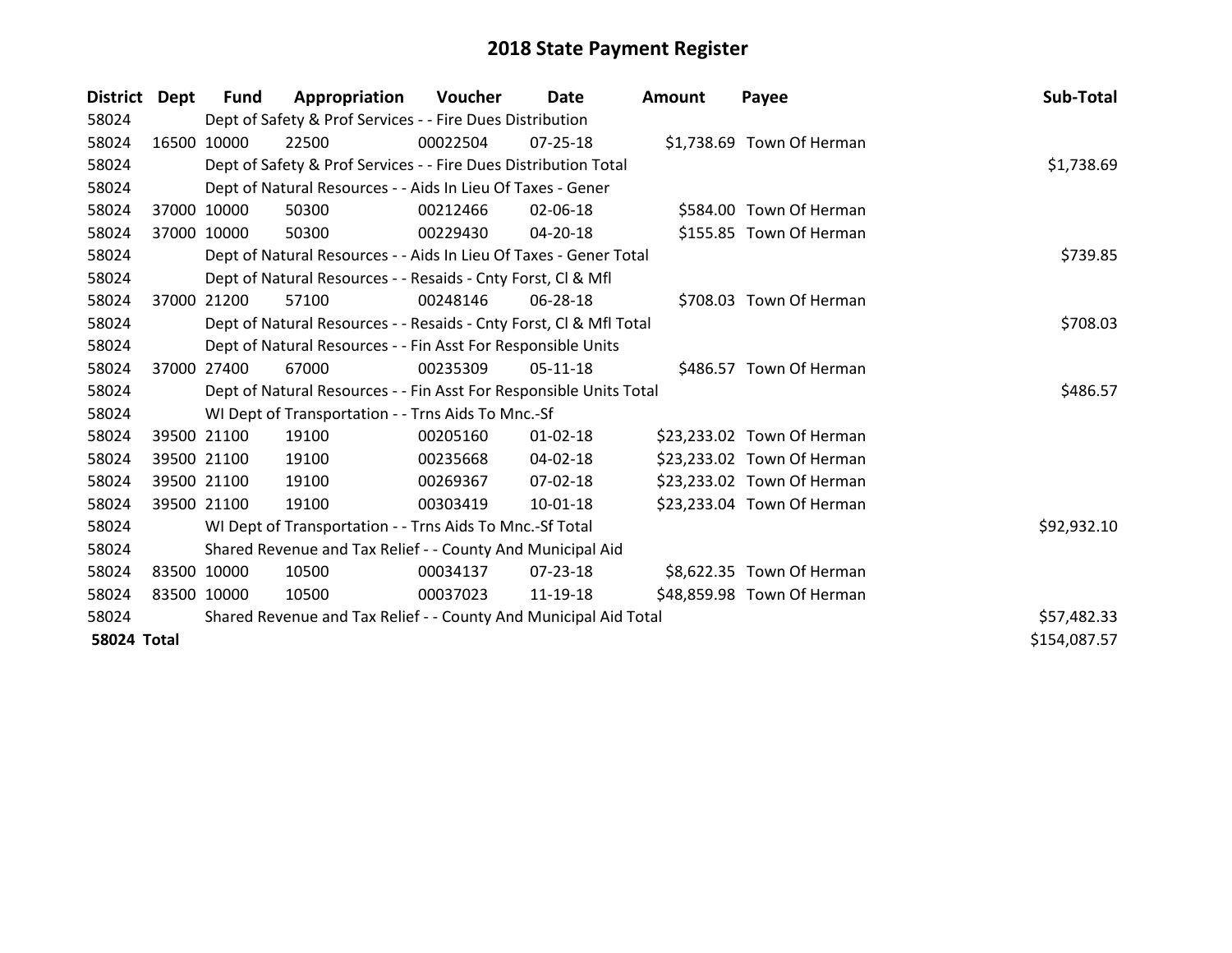| District Dept      | <b>Fund</b> | Appropriation                                                      | Voucher    | Date           | <b>Amount</b> | Payee                        | Sub-Total    |
|--------------------|-------------|--------------------------------------------------------------------|------------|----------------|---------------|------------------------------|--------------|
| 58026              |             | Dept of Safety & Prof Services - - Fire Dues Distribution          |            |                |               |                              |              |
| 58026              | 16500 10000 | 22500                                                              | 00022505   | $07 - 25 - 18$ |               | \$1,471.87 Town Of Hutchins  |              |
| 58026              |             | Dept of Safety & Prof Services - - Fire Dues Distribution Total    |            |                |               |                              | \$1,471.87   |
| 58026              |             | Dept of Natural Resources - - Resaids - Cnty Forst, CI & Mfl       |            |                |               |                              |              |
| 58026              | 37000 21200 | 57100                                                              | 00248147   | 06-28-18       |               | \$1,036.70 Town Of Hutchins  |              |
| 58026              |             | Dept of Natural Resources - - Resaids - Cnty Forst, Cl & Mfl Total |            |                |               |                              | \$1,036.70   |
| 58026              |             | Dept of Natural Resources - - Fin Asst For Responsible Units       |            |                |               |                              |              |
| 58026              | 37000 27400 | 67000                                                              | 00235079   | $05-11-18$     |               | \$1,987.51 Town Of Hutchins  |              |
| 58026              |             | Dept of Natural Resources - - Fin Asst For Responsible Units Total |            |                |               |                              | \$1,987.51   |
| 58026              |             | WI Dept of Transportation - - Trns Aids To Mnc.-Sf                 |            |                |               |                              |              |
| 58026              | 39500 21100 | 19100                                                              | 00205161   | $01 - 02 - 18$ |               | \$24,664.80 Town Of Hutchins |              |
| 58026              | 39500 21100 | 19100                                                              | 00235669   | 04-02-18       |               | \$24,664.80 Town Of Hutchins |              |
| 58026              | 39500 21100 | 19100                                                              | 00269368   | 07-02-18       |               | \$24,664.80 Town Of Hutchins |              |
| 58026              | 39500 21100 | 19100                                                              | 00303420   | $10-01-18$     |               | \$24,664.82 Town Of Hutchins |              |
| 58026              |             | WI Dept of Transportation - - Trns Aids To Mnc.-Sf Total           |            |                |               |                              | \$98,659.22  |
| 58026              |             | Shared Revenue and Tax Relief - - County And Municipal Aid         |            |                |               |                              |              |
| 58026              | 83500 10000 | 10500                                                              | 00034138   | 07-23-18       |               | \$8,549.39 Town Of Hutchins  |              |
| 58026              | 83500 10000 | 10500                                                              | 00037024   | 11-19-18       |               | \$48,446.56 Town Of Hutchins |              |
| 58026              |             | Shared Revenue and Tax Relief - - County And Municipal Aid Total   |            |                |               |                              | \$56,995.95  |
| 58026              |             | Shared Revenue and Tax Relief - - Exempt Computer Aid              |            |                |               |                              |              |
| 58026              | 83500 10000 | 10900                                                              | 00031318   | 07-23-18       |               | \$1.01 Town Of Hutchins      |              |
| 58026              |             | Shared Revenue and Tax Relief - - Exempt Computer Aid Total        |            |                |               |                              | \$1.01       |
| 58026              |             | Shared Revenue and Tax Relief - - Utility Aid                      |            |                |               |                              |              |
| 58026              | 83500 10000 | 11000                                                              | 00034138   | $07 - 23 - 18$ |               | \$787.07 Town Of Hutchins    |              |
| 58026              | 83500 10000 | 11000                                                              | 00037024   | 11-19-18       |               | \$4,496.28 Town Of Hutchins  |              |
| 58026              |             | Shared Revenue and Tax Relief - - Utility Aid Total                | \$5,283.35 |                |               |                              |              |
| <b>58026 Total</b> |             |                                                                    |            |                |               |                              | \$165,435.61 |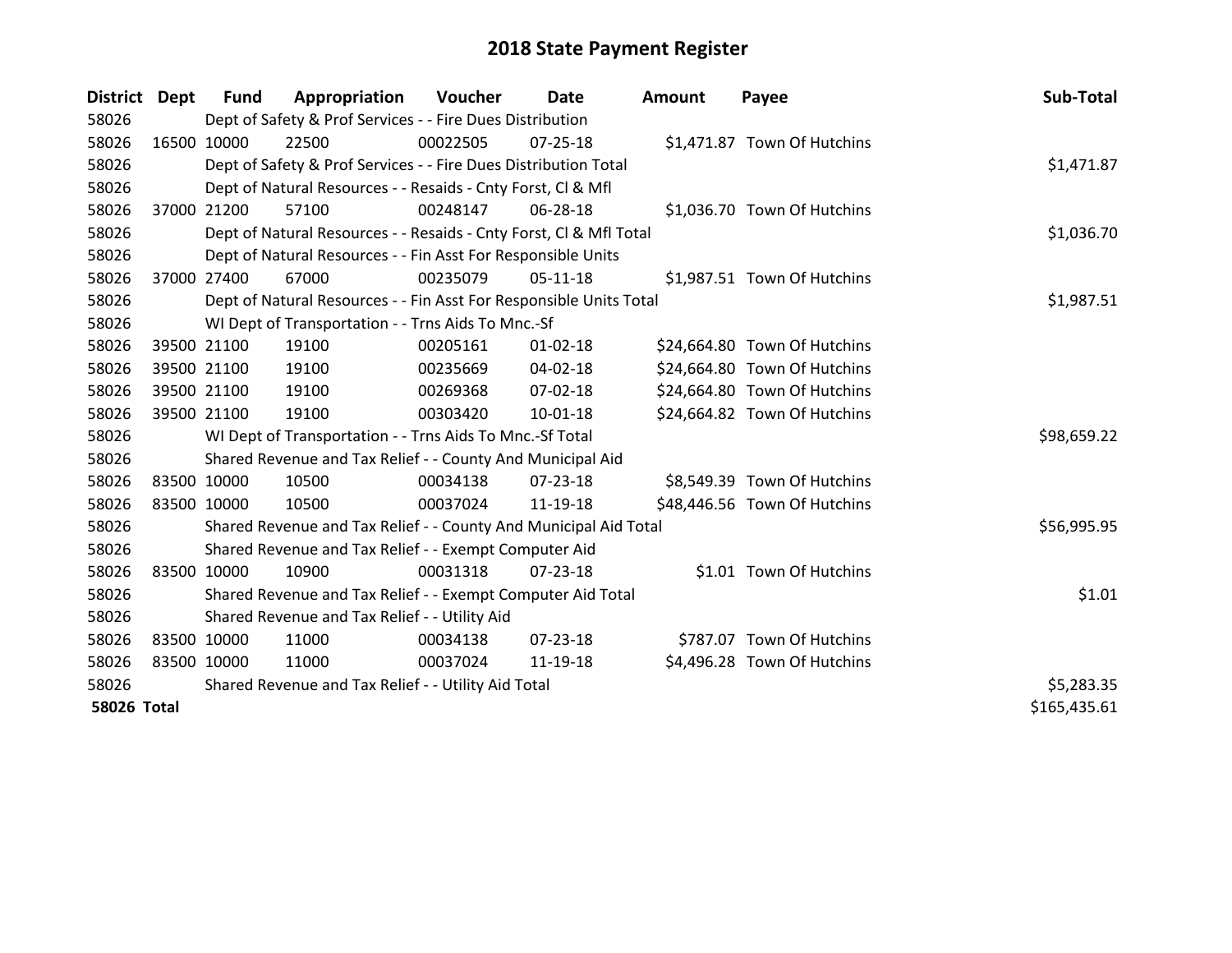| District Dept |             | <b>Fund</b> | Appropriation                                                        | Voucher  | Date           | <b>Amount</b> | Payee                      | Sub-Total    |
|---------------|-------------|-------------|----------------------------------------------------------------------|----------|----------------|---------------|----------------------------|--------------|
| 58028         |             |             | Dept of Safety & Prof Services - - Fire Dues Distribution            |          |                |               |                            |              |
| 58028         | 16500 10000 |             | 22500                                                                | 00022506 | 07-24-18       |               | \$3,788.18 Town Of Lessor  |              |
| 58028         |             |             | Dept of Safety & Prof Services - - Fire Dues Distribution Total      |          |                |               |                            | \$3,788.18   |
| 58028         |             |             | Dept of Natural Resources - - Aids In Lieu Of Taxes - Gener          |          |                |               |                            |              |
| 58028         | 37000 10000 |             | 50300                                                                | 00212481 | 02-06-18       |               | \$297.61 Town Of Lessor    |              |
| 58028         | 37000 10000 |             | 50300                                                                | 00229474 | 04-20-18       |               | \$82.30 Town Of Lessor     |              |
| 58028         |             |             | Dept of Natural Resources - - Aids In Lieu Of Taxes - Gener Total    |          |                |               |                            | \$379.91     |
| 58028         |             |             | Dept of Natural Resources - - Resaids - Cnty Forst, CI & Mfl         |          |                |               |                            |              |
| 58028         | 37000 21200 |             | 57100                                                                | 00248148 | 06-28-18       |               | \$334.15 Town Of Lessor    |              |
| 58028         |             |             | Dept of Natural Resources - - Resaids - Cnty Forst, CI & Mfl Total   |          |                |               |                            | \$334.15     |
| 58028         |             |             | Dept of Natural Resources - - Aids In Lieu Of Taxes - Sum S          |          |                |               |                            |              |
| 58028         | 37000 21200 |             | 57900                                                                | 00229473 | 04-20-18       |               | \$4.81 Town Of Lessor      |              |
| 58028         |             |             | Dept of Natural Resources - - Aids In Lieu Of Taxes - Sum S Total    |          |                |               |                            | \$4.81       |
| 58028         |             |             | Dept of Natural Resources - - Fin Asst For Responsible Units         |          |                |               |                            |              |
| 58028         | 37000 27400 |             | 67000                                                                | 00235931 | $05-11-18$     |               | \$1,725.20 Town Of Lessor  |              |
| 58028         |             |             | Dept of Natural Resources - - Fin Asst For Responsible Units Total   |          |                |               |                            | \$1,725.20   |
| 58028         |             |             | WI Dept of Transportation - - Trns Aids To Mnc.-Sf                   |          |                |               |                            |              |
| 58028         | 39500 21100 |             | 19100                                                                | 00205162 | $01 - 02 - 18$ |               | \$32,012.60 Town Of Lessor |              |
| 58028         | 39500 21100 |             | 19100                                                                | 00235670 | 04-02-18       |               | \$32,012.60 Town Of Lessor |              |
| 58028         | 39500 21100 |             | 19100                                                                | 00269369 | 07-02-18       |               | \$32,012.60 Town Of Lessor |              |
| 58028         | 39500 21100 |             | 19100                                                                | 00303421 | $10 - 01 - 18$ |               | \$32,012.60 Town Of Lessor |              |
| 58028         |             |             | WI Dept of Transportation - - Trns Aids To Mnc.-Sf Total             |          |                |               |                            | \$128,050.40 |
| 58028         |             |             | Department of Administration - - Hv Trans Ln Annual Impact Fee       |          |                |               |                            |              |
| 58028         | 50500 10000 |             | 17400                                                                | 00078668 | 05-01-18       |               | \$17,262.00 Town Of Lessor |              |
| 58028         |             |             | Department of Administration - - Hv Trans Ln Annual Impact Fee Total |          |                |               |                            | \$17,262.00  |
| 58028         |             |             | Shared Revenue and Tax Relief - - County And Municipal Aid           |          |                |               |                            |              |
| 58028         | 83500 10000 |             | 10500                                                                | 00034139 | $07 - 23 - 18$ |               | \$4,616.73 Town Of Lessor  |              |
| 58028         | 83500 10000 |             | 10500                                                                | 00037025 | 11-19-18       |               | \$26,161.50 Town Of Lessor |              |
| 58028         |             |             | Shared Revenue and Tax Relief - - County And Municipal Aid Total     |          |                |               |                            | \$30,778.23  |
| 58028         |             |             | Shared Revenue and Tax Relief - - Exempt Computer Aid                |          |                |               |                            |              |
| 58028         | 83500 10000 |             | 10900                                                                | 00031319 | $07 - 23 - 18$ |               | \$7.10 Town Of Lessor      |              |
| 58028         |             |             | Shared Revenue and Tax Relief - - Exempt Computer Aid Total          |          |                |               |                            | \$7.10       |
| 58028         |             |             | Shared Revenue and Tax Relief - - Utility Aid                        |          |                |               |                            |              |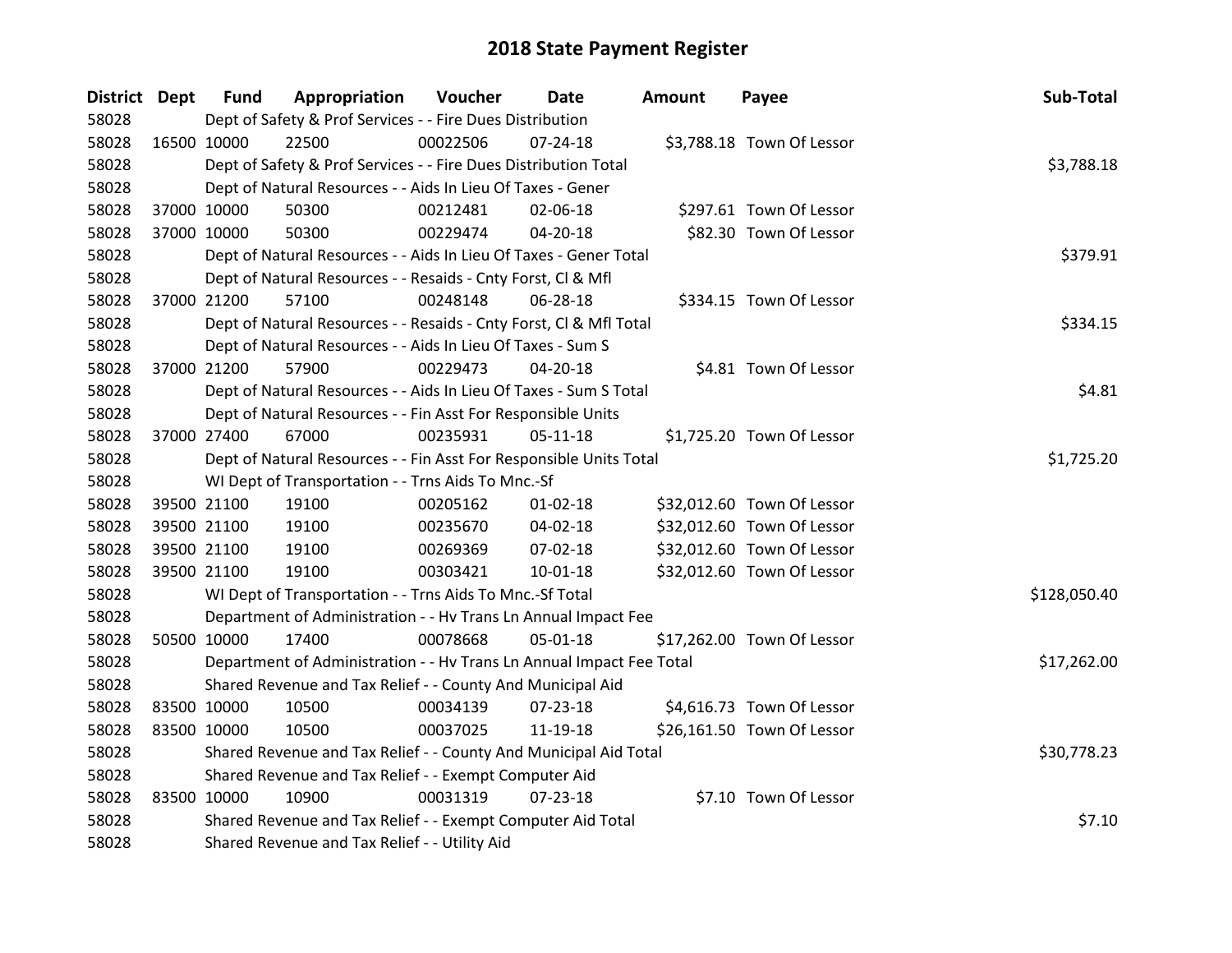|             | District Dept Fund | <b>Appropriation</b>                                | <b>Voucher</b> | Date     | Amount | Pavee                     | Sub-Total    |
|-------------|--------------------|-----------------------------------------------------|----------------|----------|--------|---------------------------|--------------|
| 58028       | 83500 10000        | 11000                                               | 00034139       | 07-23-18 |        | \$298.41 Town Of Lessor   |              |
| 58028       | 83500 10000        | 11000                                               | 00037025       | 11-19-18 |        | \$1,727.48 Town Of Lessor |              |
| 58028       |                    | Shared Revenue and Tax Relief - - Utility Aid Total |                |          |        |                           | \$2,025.89   |
| 58028 Total |                    |                                                     |                |          |        |                           | \$184,355.87 |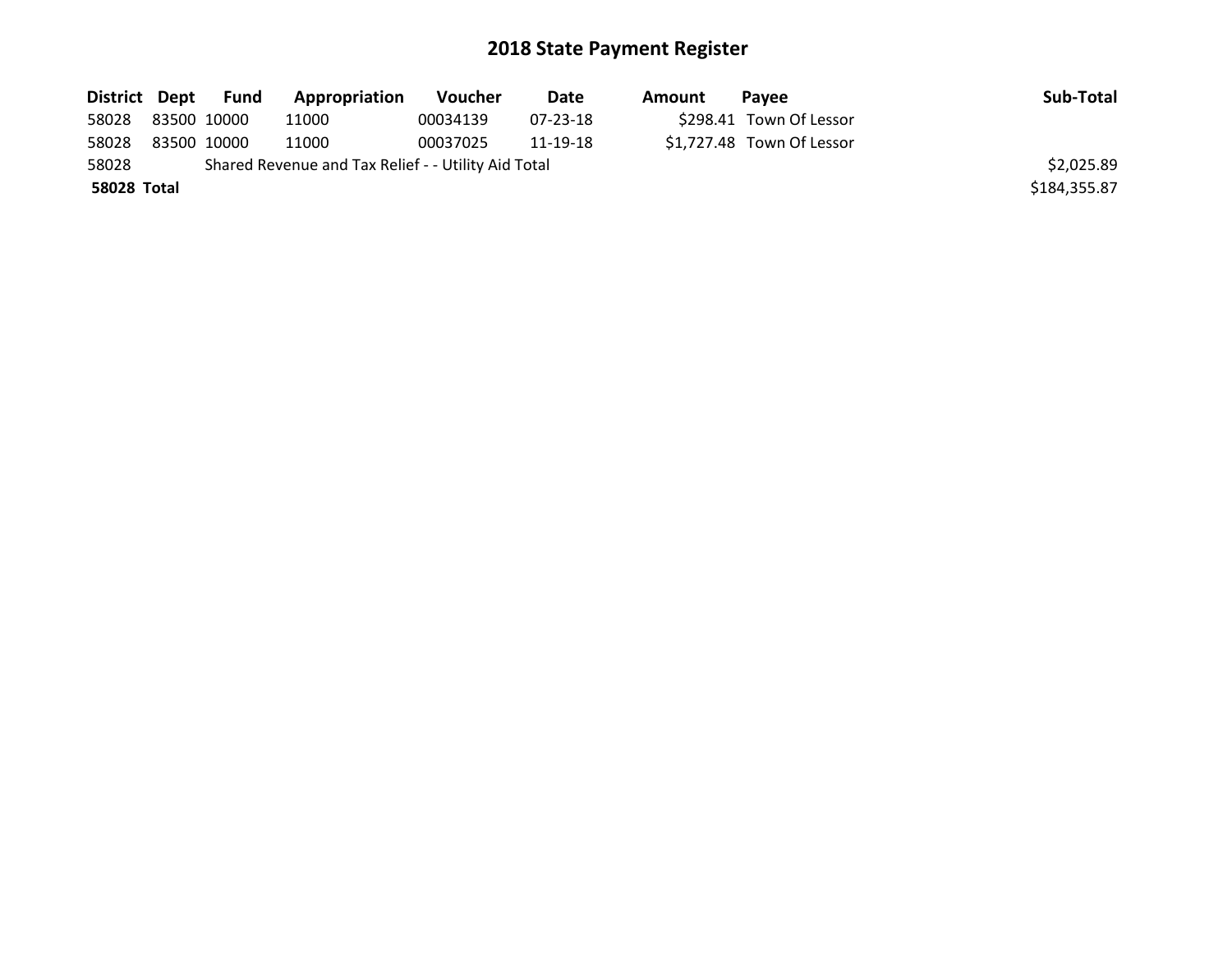| District           | Dept        | <b>Fund</b>                                         | Appropriation                                                        | Voucher  | Date           | <b>Amount</b> | Payee                            | Sub-Total    |
|--------------------|-------------|-----------------------------------------------------|----------------------------------------------------------------------|----------|----------------|---------------|----------------------------------|--------------|
| 58030              |             |                                                     | Dept of Safety & Prof Services - - Fire Dues Distribution            |          |                |               |                                  |              |
| 58030              | 16500 10000 |                                                     | 22500                                                                | 00022507 | $07 - 25 - 18$ |               | \$2,520.16 Town Of Maple Grove   |              |
| 58030              |             |                                                     | Dept of Safety & Prof Services - - Fire Dues Distribution Total      |          |                |               |                                  | \$2,520.16   |
| 58030              |             |                                                     | Dept of Natural Resources - - Resaids - Cnty Forst, CI & Mfl         |          |                |               |                                  |              |
| 58030              | 37000 21200 |                                                     | 57100                                                                | 00248149 | 06-28-18       |               | \$39.40 Town Of Maple Grove      |              |
| 58030              |             |                                                     | Dept of Natural Resources - - Resaids - Cnty Forst, CI & Mfl Total   |          |                |               |                                  | \$39.40      |
| 58030              |             |                                                     | Dept of Natural Resources - - Fin Asst For Responsible Units         |          |                |               |                                  |              |
| 58030              | 37000 27400 |                                                     | 67000                                                                | 00235020 | $05-11-18$     |               | \$3,214.74 Town Of Maple Grove   |              |
| 58030              |             |                                                     | Dept of Natural Resources - - Fin Asst For Responsible Units Total   |          | \$3,214.74     |               |                                  |              |
| 58030              |             |                                                     | WI Dept of Transportation - - Trns Aids To Mnc.-Sf                   |          |                |               |                                  |              |
| 58030              |             | 39500 21100                                         | 19100                                                                | 00205163 | $01 - 02 - 18$ |               | \$32,872.64 Town Of Maple Grove  |              |
| 58030              |             | 39500 21100                                         | 19100                                                                | 00235671 | 04-02-18       |               | \$32,872.64 Town Of Maple Grove  |              |
| 58030              |             | 39500 21100                                         | 19100                                                                | 00269370 | 07-02-18       |               | \$32,872.64 Town Of Maple Grove  |              |
| 58030              | 39500 21100 |                                                     | 19100                                                                | 00303422 | $10 - 01 - 18$ |               | \$32,872.64 Town Of Maple Grove  |              |
| 58030              |             |                                                     | WI Dept of Transportation - - Trns Aids To Mnc.-Sf Total             |          |                |               |                                  | \$131,490.56 |
| 58030              |             |                                                     | Department of Administration - - Hv Trans Ln Annual Impact Fee       |          |                |               |                                  |              |
| 58030              | 50500 10000 |                                                     | 17400                                                                | 00078682 | 05-01-18       |               | \$102,637.00 Town Of Maple Grove |              |
| 58030              |             |                                                     | Department of Administration - - Hv Trans Ln Annual Impact Fee Total |          |                |               |                                  | \$102,637.00 |
| 58030              |             |                                                     | Shared Revenue and Tax Relief - - County And Municipal Aid           |          |                |               |                                  |              |
| 58030              | 83500 10000 |                                                     | 10500                                                                | 00034140 | $07 - 23 - 18$ |               | \$9,349.91 Town Of Maple Grove   |              |
| 58030              | 83500 10000 |                                                     | 10500                                                                | 00037026 | 11-19-18       |               | \$52,982.79 Town Of Maple Grove  |              |
| 58030              |             |                                                     | Shared Revenue and Tax Relief - - County And Municipal Aid Total     |          |                |               |                                  | \$62,332.70  |
| 58030              |             |                                                     | Shared Revenue and Tax Relief - - Exempt Computer Aid                |          |                |               |                                  |              |
| 58030              | 83500 10000 |                                                     | 10900                                                                | 00031320 | $07 - 23 - 18$ |               | \$31.46 Town Of Maple Grove      |              |
| 58030              |             |                                                     | Shared Revenue and Tax Relief - - Exempt Computer Aid Total          |          |                |               |                                  | \$31.46      |
| 58030              |             |                                                     | Shared Revenue and Tax Relief - - Utility Aid                        |          |                |               |                                  |              |
| 58030              | 83500 10000 |                                                     | 11000                                                                | 00034140 | $07 - 23 - 18$ |               | \$451.86 Town Of Maple Grove     |              |
| 58030              | 83500 10000 |                                                     | 11000                                                                | 00037026 | 11-19-18       |               | \$2,619.11 Town Of Maple Grove   |              |
| 58030              |             | Shared Revenue and Tax Relief - - Utility Aid Total | \$3,070.97                                                           |          |                |               |                                  |              |
| <b>58030 Total</b> |             |                                                     |                                                                      |          |                |               |                                  | \$305,336.99 |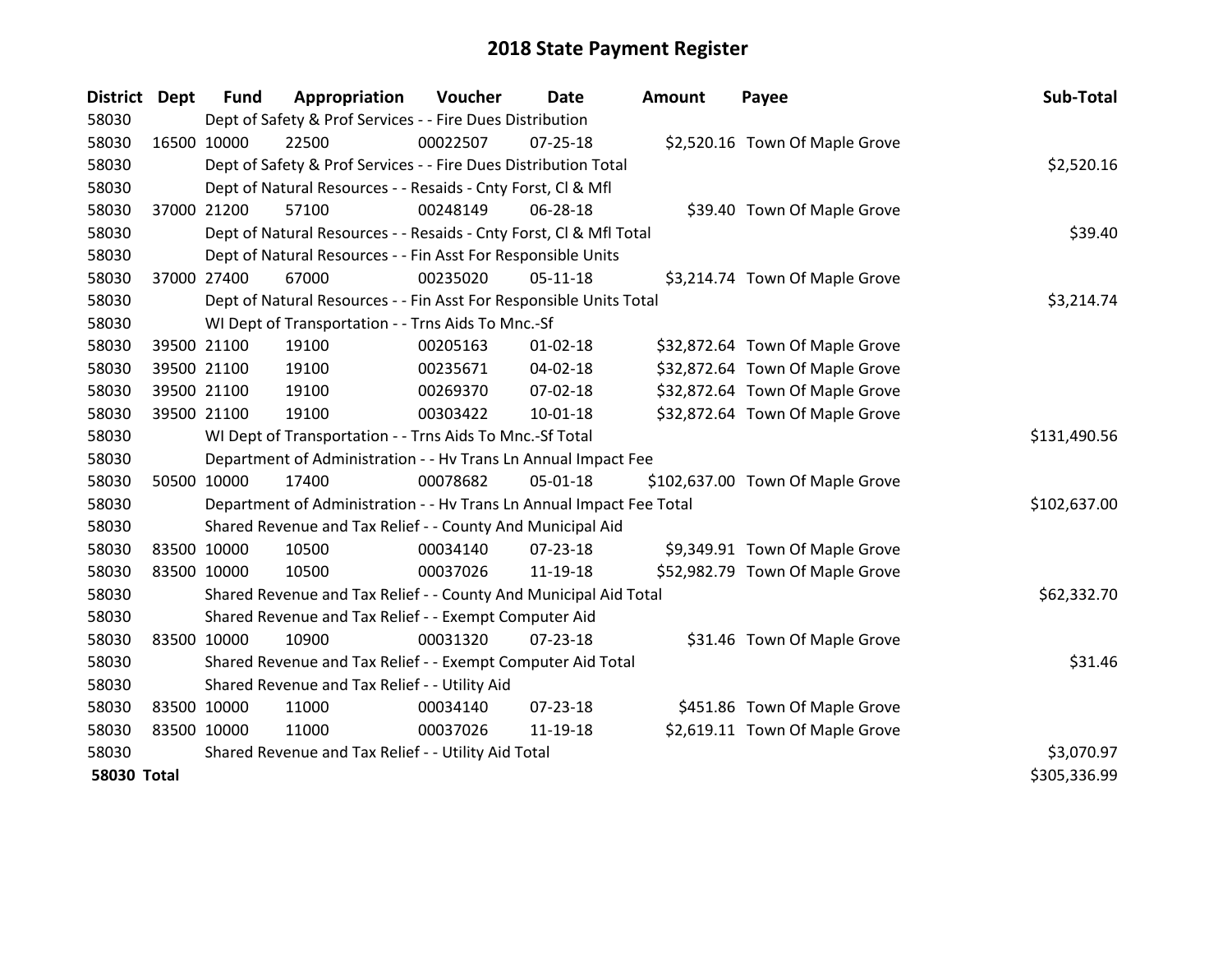| District Dept      |             | <b>Fund</b> | Appropriation                                                        | Voucher  | Date           | <b>Amount</b> | Payee                      | Sub-Total    |
|--------------------|-------------|-------------|----------------------------------------------------------------------|----------|----------------|---------------|----------------------------|--------------|
| 58032              |             |             | Dept of Safety & Prof Services - - Fire Dues Distribution            |          |                |               |                            |              |
| 58032              |             | 16500 10000 | 22500                                                                | 00022508 | 07-25-18       |               | \$1,250.95 Town Of Morris  |              |
| 58032              |             |             | Dept of Safety & Prof Services - - Fire Dues Distribution Total      |          |                |               |                            | \$1,250.95   |
| 58032              |             |             | Dept of Natural Resources - - Aids In Lieu Of Taxes - Gener          |          |                |               |                            |              |
| 58032              |             | 37000 10000 | 50300                                                                | 00212469 | 02-06-18       |               | \$56.00 Town Of Morris     |              |
| 58032              |             |             | Dept of Natural Resources - - Aids In Lieu Of Taxes - Gener Total    | \$56.00  |                |               |                            |              |
| 58032              |             |             | Dept of Natural Resources - - Resaids - Cnty Forst, Cl & Mfl         |          |                |               |                            |              |
| 58032              |             | 37000 21200 | 57100                                                                | 00248150 | 06-28-18       |               | \$2,027.54 Town Of Morris  |              |
| 58032              |             |             | Dept of Natural Resources - - Resaids - Cnty Forst, CI & Mfl Total   |          |                |               |                            | \$2,027.54   |
| 58032              |             |             | Dept of Natural Resources - - Fin Asst For Responsible Units         |          |                |               |                            |              |
| 58032              |             | 37000 27400 | 67000                                                                | 00235933 | $05-11-18$     |               | \$551.56 Town Of Morris    |              |
| 58032              |             |             | Dept of Natural Resources - - Fin Asst For Responsible Units Total   |          |                |               |                            | \$551.56     |
| 58032              |             |             | WI Dept of Transportation - - Trns Aids To Mnc.-Sf                   |          |                |               |                            |              |
| 58032              |             | 39500 21100 | 19100                                                                | 00205164 | $01 - 02 - 18$ |               | \$23,549.56 Town Of Morris |              |
| 58032              |             | 39500 21100 | 19100                                                                | 00235672 | 04-02-18       |               | \$23,549.56 Town Of Morris |              |
| 58032              |             | 39500 21100 | 19100                                                                | 00269371 | $07 - 02 - 18$ |               | \$23,549.56 Town Of Morris |              |
| 58032              |             | 39500 21100 | 19100                                                                | 00303423 | $10 - 01 - 18$ |               | \$23,549.59 Town Of Morris |              |
| 58032              |             |             | WI Dept of Transportation - - Trns Aids To Mnc.-Sf Total             |          |                |               |                            | \$94,198.27  |
| 58032              |             |             | Department of Administration - - Hv Trans Ln Annual Impact Fee       |          |                |               |                            |              |
| 58032              | 50500 10000 |             | 17400                                                                | 00078664 | 05-01-18       |               | \$5,324.00 Town Of Morris  |              |
| 58032              |             |             | Department of Administration - - Hv Trans Ln Annual Impact Fee Total |          |                |               |                            | \$5,324.00   |
| 58032              |             |             | Department of Revenue - - Payments For Municipal Svcs                |          |                |               |                            |              |
| 58032              |             | 56600 10000 | 50100                                                                | 00026921 | $01 - 31 - 18$ |               | \$51.67 Town Of Morris     |              |
| 58032              |             |             | Department of Revenue - - Payments For Municipal Svcs Total          |          |                |               |                            | \$51.67      |
| 58032              |             |             | Shared Revenue and Tax Relief - - County And Municipal Aid           |          |                |               |                            |              |
| 58032              | 83500 10000 |             | 10500                                                                | 00034141 | 07-23-18       |               | \$3,322.97 Town Of Morris  |              |
| 58032              | 83500 10000 |             | 10500                                                                | 00037027 | 11-19-18       |               | \$18,830.16 Town Of Morris |              |
| 58032              |             |             | Shared Revenue and Tax Relief - - County And Municipal Aid Total     |          |                |               |                            | \$22,153.13  |
| <b>58032 Total</b> |             |             |                                                                      |          |                |               |                            | \$125,613.12 |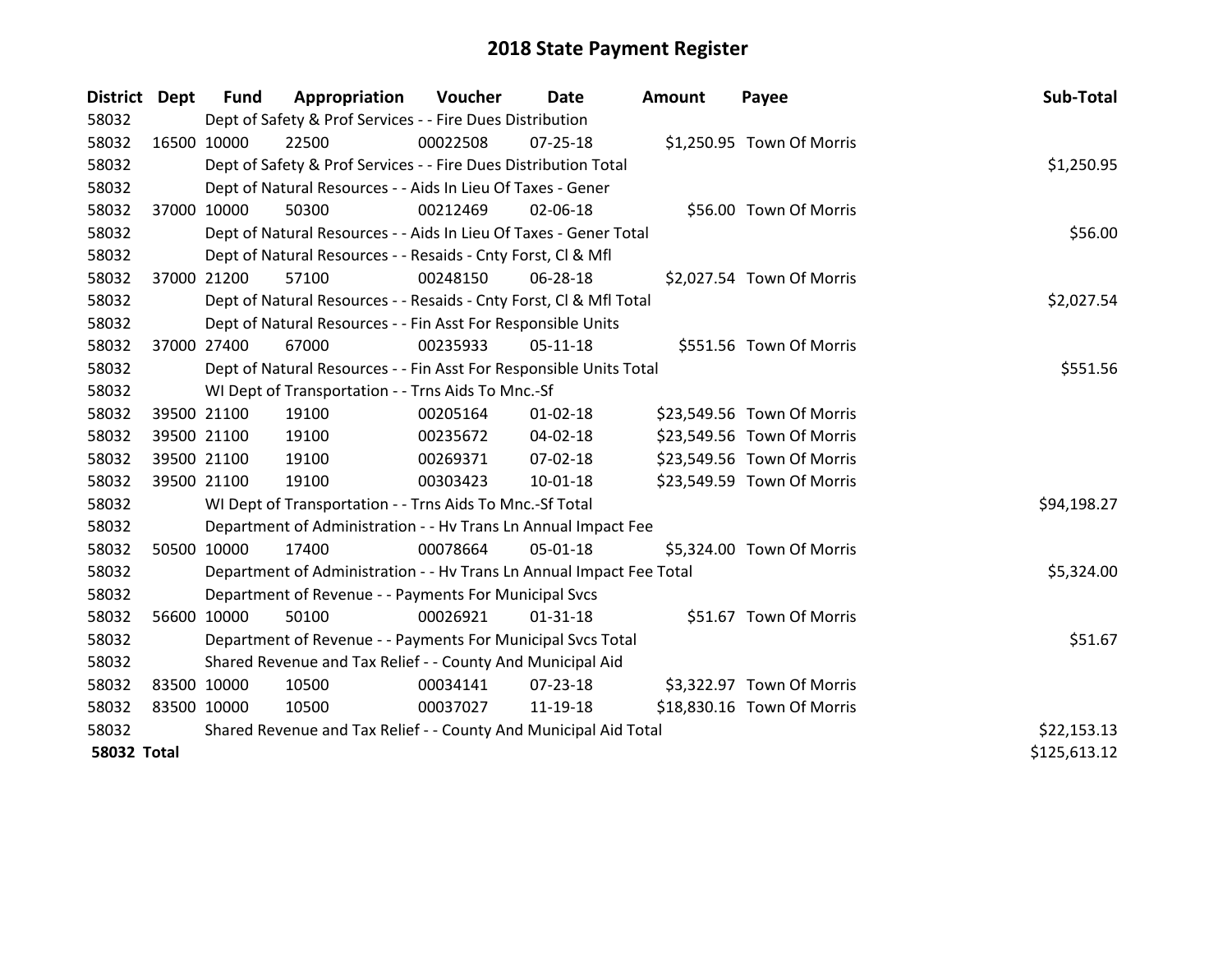| District Dept |             | <b>Fund</b> | Appropriation                                                      | Voucher  | Date           | <b>Amount</b> | Payee                        | Sub-Total   |
|---------------|-------------|-------------|--------------------------------------------------------------------|----------|----------------|---------------|------------------------------|-------------|
| 58034         |             |             | Dept of Safety & Prof Services - - Fire Dues Distribution          |          |                |               |                              |             |
| 58034         | 16500 10000 |             | 22500                                                              | 00022509 | $07 - 25 - 18$ |               | \$1,373.77 Town Of Navarino  |             |
| 58034         |             |             | Dept of Safety & Prof Services - - Fire Dues Distribution Total    |          |                |               |                              | \$1,373.77  |
| 58034         |             |             | Dept of Natural Resources - - Aids In Lieu Of Taxes - Gener        |          |                |               |                              |             |
| 58034         |             | 37000 10000 | 50300                                                              | 00212493 | 02-06-18       |               | \$9,755.37 Town Of Navarino  |             |
| 58034         |             | 37000 10000 | 50300                                                              | 00229566 | $04 - 20 - 18$ |               | \$3,768.04 Town Of Navarino  |             |
| 58034         |             |             | Dept of Natural Resources - - Aids In Lieu Of Taxes - Gener Total  |          |                |               |                              | \$13,523.41 |
| 58034         |             |             | Dept of Natural Resources - - Resaids - Cnty Forst, Cl & Mfl       |          |                |               |                              |             |
| 58034         |             | 37000 21200 | 57100                                                              | 00248151 | 06-28-18       |               | \$666.17 Town Of Navarino    |             |
| 58034         |             |             | Dept of Natural Resources - - Resaids - Cnty Forst, CI & Mfl Total |          |                |               |                              | \$666.17    |
| 58034         |             |             | Dept of Natural Resources - - Aids In Lieu Of Taxes - Sum S        |          |                |               |                              |             |
| 58034         |             | 37000 21200 | 57900                                                              | 00229565 | $04 - 20 - 18$ |               | \$4,962.70 Town Of Navarino  |             |
| 58034         |             |             | Dept of Natural Resources - - Aids In Lieu Of Taxes - Sum S Total  |          |                |               |                              | \$4,962.70  |
| 58034         |             |             | Dept of Natural Resources - - Resource Maint Develop Sp Frst       |          |                |               |                              |             |
| 58034         |             | 37000 21200 | 77900                                                              | 00251786 | 07-13-18       |               | \$77,728.00 Town Of Navarino |             |
| 58034         |             | 37000 21200 | 77900                                                              | 00268849 | 09-27-18       |               | \$11,267.00 Town Of Navarino |             |
| 58034         |             |             | Dept of Natural Resources - - Resource Maint Develop Sp Frst Total |          |                |               |                              | \$88,995.00 |
| 58034         |             |             | Dept of Natural Resources - - Fin Asst For Responsible Units       |          |                |               |                              |             |
| 58034         | 37000 27400 |             | 67000                                                              | 00235616 | $05 - 11 - 18$ |               | \$1,238.63 Town Of Navarino  |             |
| 58034         |             |             | Dept of Natural Resources - - Fin Asst For Responsible Units Total |          |                |               |                              | \$1,238.63  |
| 58034         |             |             | WI Dept of Transportation - - Trns Aids To Mnc.-Sf                 |          |                |               |                              |             |
| 58034         |             | 39500 21100 | 19100                                                              | 00205165 | $01 - 02 - 18$ |               | \$13,957.73 Town Of Navarino |             |
| 58034         |             | 39500 21100 | 19100                                                              | 00235673 | 04-02-18       |               | \$13,957.73 Town Of Navarino |             |
| 58034         |             | 39500 21100 | 19100                                                              | 00269372 | 07-02-18       |               | \$13,957.73 Town Of Navarino |             |
| 58034         |             | 39500 21100 | 19100                                                              | 00303424 | $10 - 01 - 18$ |               | \$13,957.74 Town Of Navarino |             |
| 58034         |             |             | WI Dept of Transportation - - Trns Aids To Mnc.-Sf Total           |          |                |               |                              | \$55,830.93 |
| 58034         |             |             | Department of Revenue - - Payments For Municipal Svcs              |          |                |               |                              |             |
| 58034         |             | 56600 10000 | 50100                                                              | 00026922 | $01 - 31 - 18$ |               | \$55.44 Town Of Navarino     |             |
| 58034         |             |             | Department of Revenue - - Payments For Municipal Svcs Total        |          |                |               |                              | \$55.44     |
| 58034         |             |             | Shared Revenue and Tax Relief - - County And Municipal Aid         |          |                |               |                              |             |
| 58034         | 83500 10000 |             | 10500                                                              | 00034142 | 07-23-18       |               | \$3,604.05 Town Of Navarino  |             |
| 58034         | 83500 10000 |             | 10500                                                              | 00037028 | 11-19-18       |               | \$20,422.93 Town Of Navarino |             |
| 58034         |             |             | Shared Revenue and Tax Relief - - County And Municipal Aid Total   |          |                |               |                              | \$24,026.98 |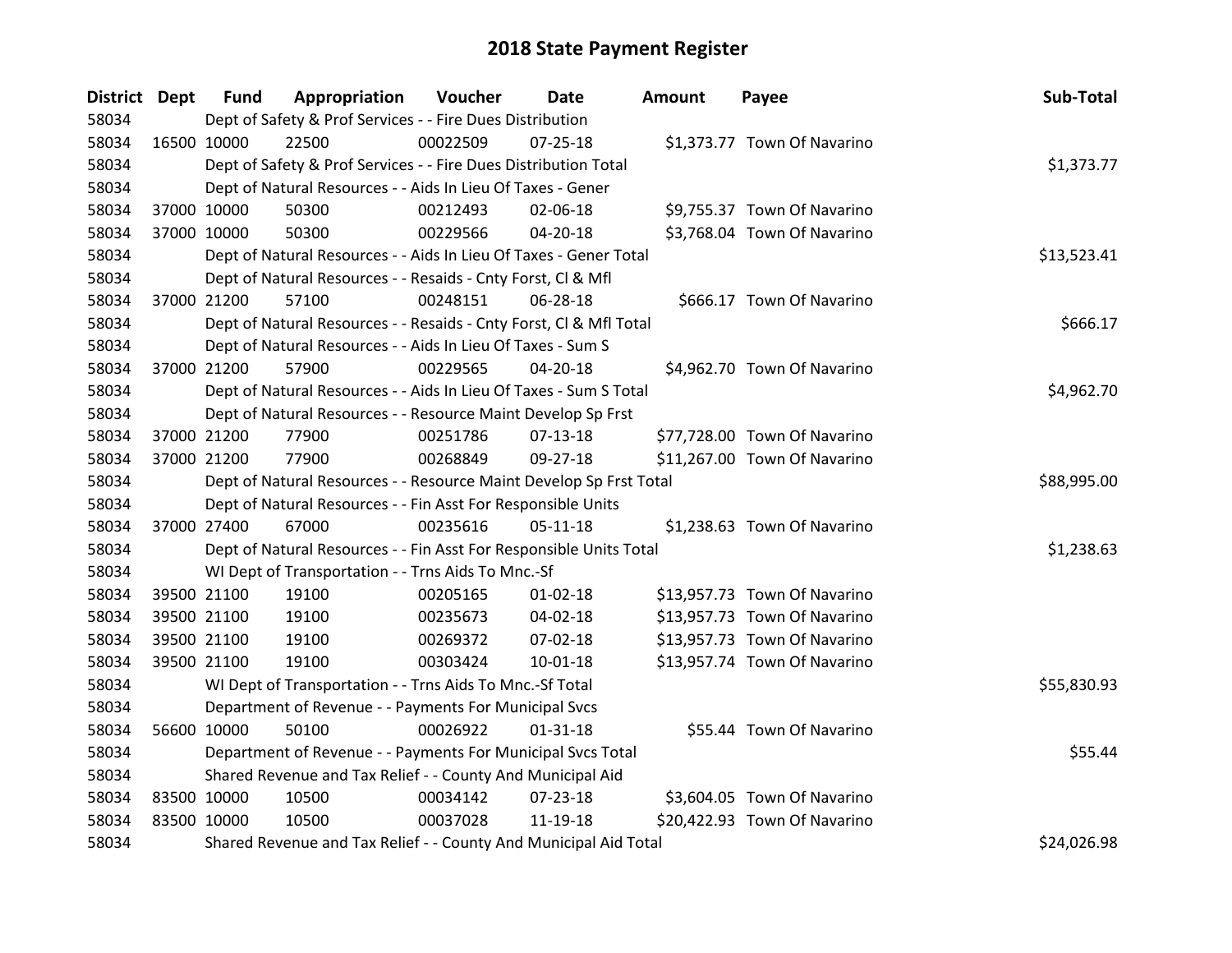| District Dept |             | Fund | Appropriation                                               | Voucher  | Date     | Amount | Pavee                   | Sub-Total    |
|---------------|-------------|------|-------------------------------------------------------------|----------|----------|--------|-------------------------|--------------|
| 58034         |             |      | Shared Revenue and Tax Relief - - Exempt Computer Aid       |          |          |        |                         |              |
| 58034         | 83500 10000 |      | 10900                                                       | 00031321 | 07-23-18 |        | \$2.03 Town Of Navarino |              |
| 58034         |             |      | Shared Revenue and Tax Relief - - Exempt Computer Aid Total |          |          |        |                         | \$2.03       |
| 58034 Total   |             |      |                                                             |          |          |        |                         | \$190,675.06 |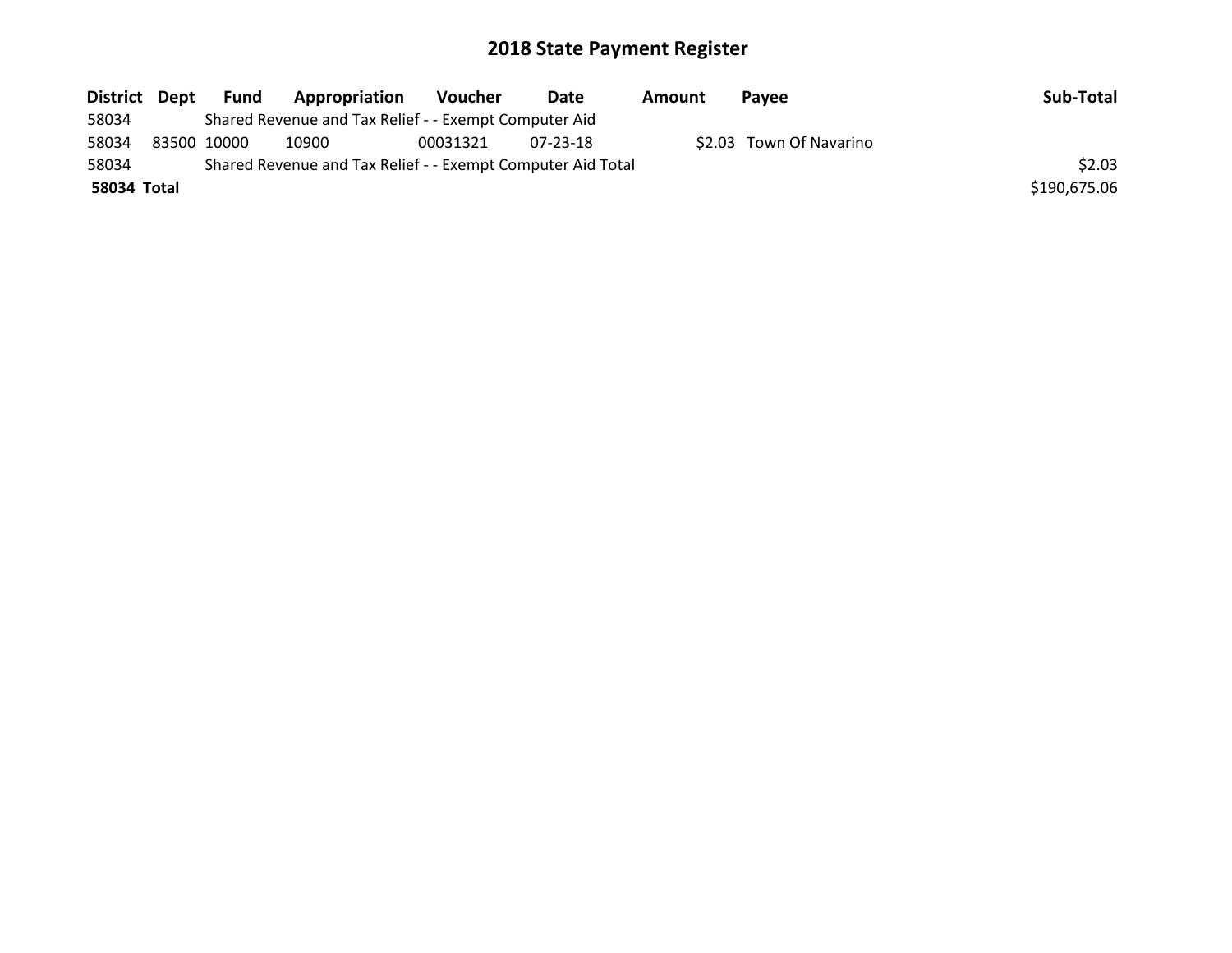| District Dept |             | <b>Fund</b>                                                     | Appropriation                                                        | Voucher  | Date           | <b>Amount</b> | Payee                     | Sub-Total    |
|---------------|-------------|-----------------------------------------------------------------|----------------------------------------------------------------------|----------|----------------|---------------|---------------------------|--------------|
| 58036         |             |                                                                 | Dept of Safety & Prof Services - - Fire Dues Distribution            |          |                |               |                           |              |
| 58036         | 16500 10000 |                                                                 | 22500                                                                | 00022510 | 07-26-18       |               | \$2,659.75 Town Of Pella  |              |
| 58036         |             | Dept of Safety & Prof Services - - Fire Dues Distribution Total | \$2,659.75                                                           |          |                |               |                           |              |
| 58036         |             |                                                                 | Dept of Natural Resources - - Aids In Lieu Of Taxes - Gener          |          |                |               |                           |              |
| 58036         | 37000 10000 |                                                                 | 50300                                                                | 00212506 | 02-06-18       |               | \$3,823.65 Town Of Pella  |              |
| 58036         |             |                                                                 | Dept of Natural Resources - - Aids In Lieu Of Taxes - Gener Total    |          |                |               |                           | \$3,823.65   |
| 58036         |             |                                                                 | Dept of Natural Resources - - Resaids - Cnty Forst, Cl & Mfl         |          |                |               |                           |              |
| 58036         |             | 37000 21200                                                     | 57100                                                                | 00248152 | 06-28-18       |               | \$604.93 Town Of Pella    |              |
| 58036         |             |                                                                 | Dept of Natural Resources - - Resaids - Cnty Forst, CI & Mfl Total   |          |                |               |                           | \$604.93     |
| 58036         |             |                                                                 | Dept of Natural Resources - - Fin Asst For Responsible Units         |          |                |               |                           |              |
| 58036         |             | 37000 27400                                                     | 67000                                                                | 00235000 | $05-11-18$     |               | \$821.00 Town Of Pella    |              |
| 58036         |             |                                                                 | Dept of Natural Resources - - Fin Asst For Responsible Units Total   |          |                |               |                           | \$821.00     |
| 58036         |             |                                                                 | WI Dept of Transportation - - Trns Aids To Mnc.-Sf                   |          |                |               |                           |              |
| 58036         |             | 39500 21100                                                     | 19100                                                                | 00205166 | 01-02-18       |               | \$31,528.82 Town Of Pella |              |
| 58036         |             | 39500 21100                                                     | 19100                                                                | 00235674 | 04-02-18       |               | \$31,528.82 Town Of Pella |              |
| 58036         |             | 39500 21100                                                     | 19100                                                                | 00269373 | 07-02-18       |               | \$31,528.82 Town Of Pella |              |
| 58036         |             | 39500 21100                                                     | 19100                                                                | 00303425 | $10 - 01 - 18$ |               | \$31,528.85 Town Of Pella |              |
| 58036         |             |                                                                 | WI Dept of Transportation - - Trns Aids To Mnc.-Sf Total             |          |                |               |                           | \$126,115.31 |
| 58036         |             |                                                                 | Department of Military Affairs - - Major Disaster Assist; Pif        |          |                |               |                           |              |
| 58036         | 46500 27200 |                                                                 | 36500                                                                | 00047299 | 08-03-18       |               | \$6,871.60 Town Of Pella  |              |
| 58036         |             |                                                                 | Department of Military Affairs - - Major Disaster Assist; Pif Total  |          |                |               |                           | \$6,871.60   |
| 58036         |             |                                                                 | Department of Administration - - Hv Trans Ln Annual Impact Fee       |          |                |               |                           |              |
| 58036         |             | 50500 10000                                                     | 17400                                                                | 00078677 | 05-01-18       |               | \$39,011.00 Town Of Pella |              |
| 58036         |             |                                                                 | Department of Administration - - Hv Trans Ln Annual Impact Fee Total |          |                |               |                           | \$39,011.00  |
| 58036         |             |                                                                 | Shared Revenue and Tax Relief - - County And Municipal Aid           |          |                |               |                           |              |
| 58036         | 83500 10000 |                                                                 | 10500                                                                | 00034143 | 07-23-18       |               | \$6,407.03 Town Of Pella  |              |
| 58036         | 83500 10000 |                                                                 | 10500                                                                | 00037029 | 11-19-18       |               | \$36,306.51 Town Of Pella |              |
| 58036         |             |                                                                 | Shared Revenue and Tax Relief - - County And Municipal Aid Total     |          |                |               |                           | \$42,713.54  |
| 58036         |             |                                                                 | Shared Revenue and Tax Relief - - Exempt Computer Aid                |          |                |               |                           |              |
| 58036         | 83500 10000 |                                                                 | 10900                                                                | 00031322 | 07-23-18       |               | \$5.07 Town Of Pella      |              |
| 58036         |             |                                                                 | Shared Revenue and Tax Relief - - Exempt Computer Aid Total          |          |                |               |                           | \$5.07       |
| 58036         |             |                                                                 | Shared Revenue and Tax Relief - - Utility Aid                        |          |                |               |                           |              |
| 58036         | 83500 10000 |                                                                 | 11000                                                                | 00034143 | 07-23-18       |               | \$1,309.50 Town Of Pella  |              |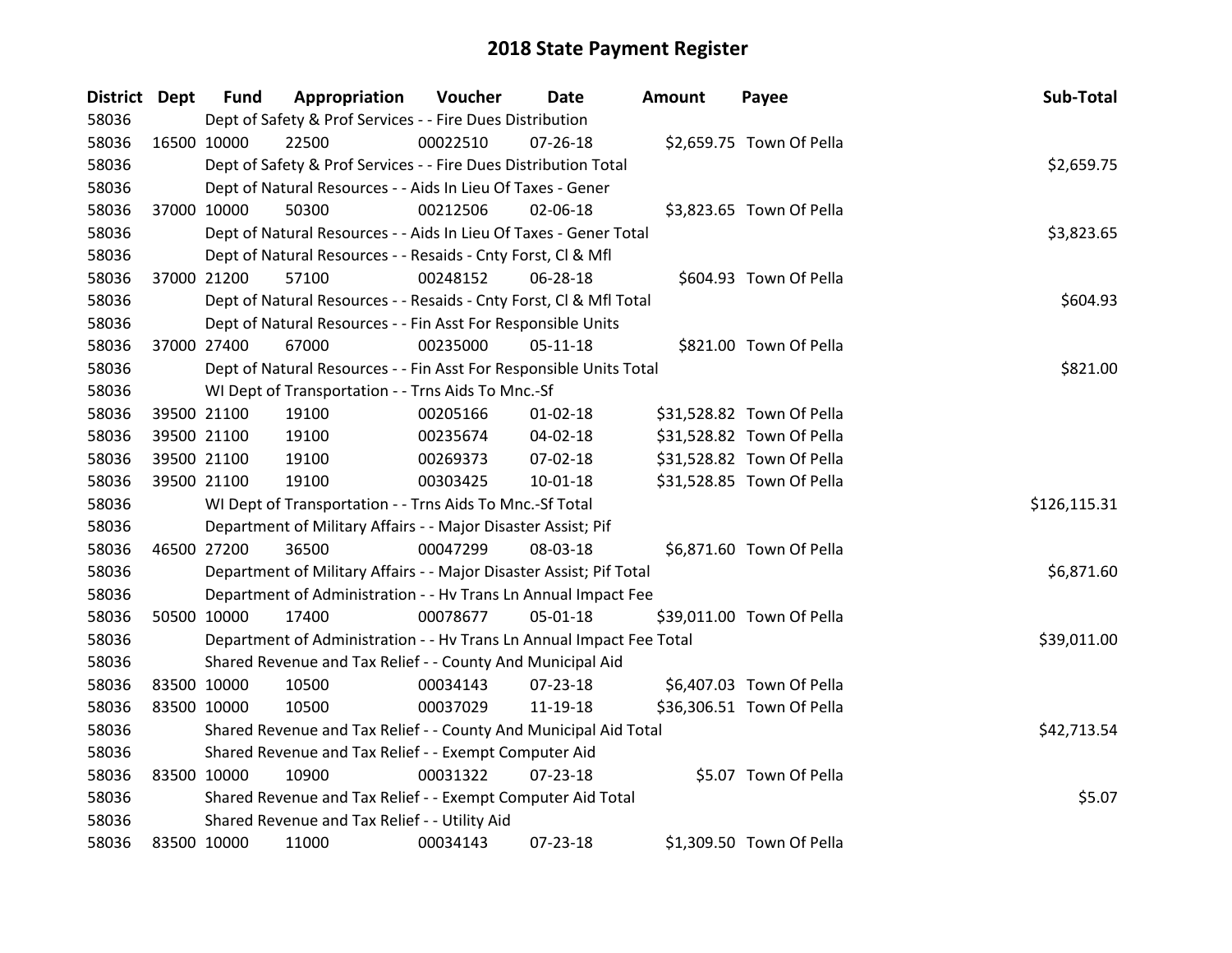|             | District Dept Fund | Appropriation                                       | Voucher  | Date     | Amount | <b>Pavee</b>             | Sub-Total    |
|-------------|--------------------|-----------------------------------------------------|----------|----------|--------|--------------------------|--------------|
| 58036       | 83500 10000        | 11000                                               | 00037029 | 11-19-18 |        | \$7,444.37 Town Of Pella |              |
| 58036       |                    | Shared Revenue and Tax Relief - - Utility Aid Total |          |          |        |                          | \$8,753.87   |
| 58036 Total |                    |                                                     |          |          |        |                          | \$231,379.72 |
|             |                    |                                                     |          |          |        |                          |              |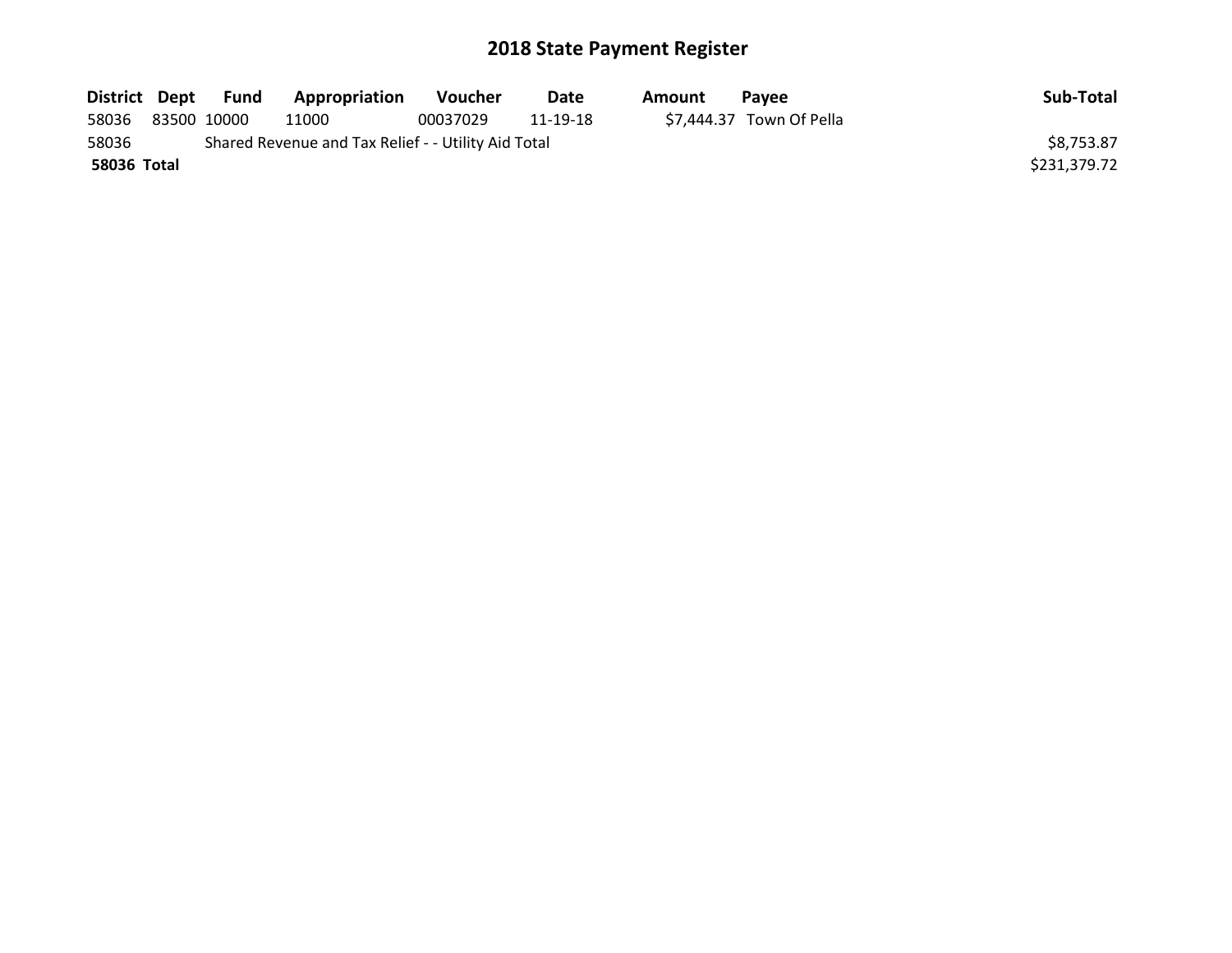| District           | <b>Dept</b> | <b>Fund</b>                                   | Appropriation                                                      | Voucher  | Date           | Amount | Payee                           | Sub-Total    |
|--------------------|-------------|-----------------------------------------------|--------------------------------------------------------------------|----------|----------------|--------|---------------------------------|--------------|
| 58038              |             |                                               | Dept of Safety & Prof Services - - Fire Dues Distribution          |          |                |        |                                 |              |
| 58038              |             | 16500 10000                                   | 22500                                                              | 00022511 | $07 - 25 - 18$ |        | \$2,137.60 Town Of Red Springs  |              |
| 58038              |             |                                               | Dept of Safety & Prof Services - - Fire Dues Distribution Total    |          |                |        |                                 | \$2,137.60   |
| 58038              |             |                                               | Dept of Natural Resources - - Resaids - Cnty Forst, CI & Mfl       |          |                |        |                                 |              |
| 58038              |             | 37000 21200                                   | 57100                                                              | 00248153 | 06-28-18       |        | \$793.68 Town Of Red Springs    |              |
| 58038              |             |                                               | Dept of Natural Resources - - Resaids - Cnty Forst, Cl & Mfl Total | \$793.68 |                |        |                                 |              |
| 58038              |             |                                               | Dept of Natural Resources - - Fin Asst For Responsible Units       |          |                |        |                                 |              |
| 58038              |             | 37000 27400                                   | 67000                                                              | 00235926 | $05-11-18$     |        | \$783.75 Town Of Red Springs    |              |
| 58038              |             |                                               | Dept of Natural Resources - - Fin Asst For Responsible Units Total |          |                |        |                                 | \$783.75     |
| 58038              |             |                                               | WI Dept of Transportation - - Trns Aids To Mnc.-Sf                 |          |                |        |                                 |              |
| 58038              |             | 39500 21100                                   | 19100                                                              | 00205167 | $01 - 02 - 18$ |        | \$18,502.80 Town Of Red Springs |              |
| 58038              |             | 39500 21100                                   | 19100                                                              | 00235675 | 04-02-18       |        | \$18,502.80 Town Of Red Springs |              |
| 58038              |             | 39500 21100                                   | 19100                                                              | 00269374 | 07-02-18       |        | \$18,502.80 Town Of Red Springs |              |
| 58038              |             | 39500 21100                                   | 19100                                                              | 00303426 | $10 - 01 - 18$ |        | \$18,502.82 Town Of Red Springs |              |
| 58038              |             |                                               | WI Dept of Transportation - - Trns Aids To Mnc.-Sf Total           |          |                |        |                                 | \$74,011.22  |
| 58038              |             |                                               | Shared Revenue and Tax Relief - - County And Municipal Aid         |          |                |        |                                 |              |
| 58038              |             | 83500 10000                                   | 10500                                                              | 00034144 | $07 - 23 - 18$ |        | \$3,396.98 Town Of Red Springs  |              |
| 58038              |             | 83500 10000                                   | 10500                                                              | 00037030 | 11-19-18       |        | \$19,249.58 Town Of Red Springs |              |
| 58038              |             |                                               | Shared Revenue and Tax Relief - - County And Municipal Aid Total   |          |                |        |                                 | \$22,646.56  |
| 58038              |             |                                               | Shared Revenue and Tax Relief - - Exempt Computer Aid              |          |                |        |                                 |              |
| 58038              |             | 83500 10000                                   | 10900                                                              | 00031323 | 07-23-18       |        | \$2.03 Town Of Red Springs      |              |
| 58038              |             |                                               | Shared Revenue and Tax Relief - - Exempt Computer Aid Total        |          |                |        |                                 | \$2.03       |
| 58038              |             | Shared Revenue and Tax Relief - - Utility Aid |                                                                    |          |                |        |                                 |              |
| 58038              |             | 83500 10000                                   | 11000                                                              | 00034144 | $07 - 23 - 18$ |        | \$1.22 Town Of Red Springs      |              |
| 58038              |             | 83500 10000                                   | 11000                                                              | 00037030 | 11-19-18       |        | \$6.81 Town Of Red Springs      |              |
| 58038              |             |                                               | Shared Revenue and Tax Relief - - Utility Aid Total                |          |                |        |                                 | \$8.03       |
| <b>58038 Total</b> |             |                                               |                                                                    |          |                |        |                                 | \$100,382.87 |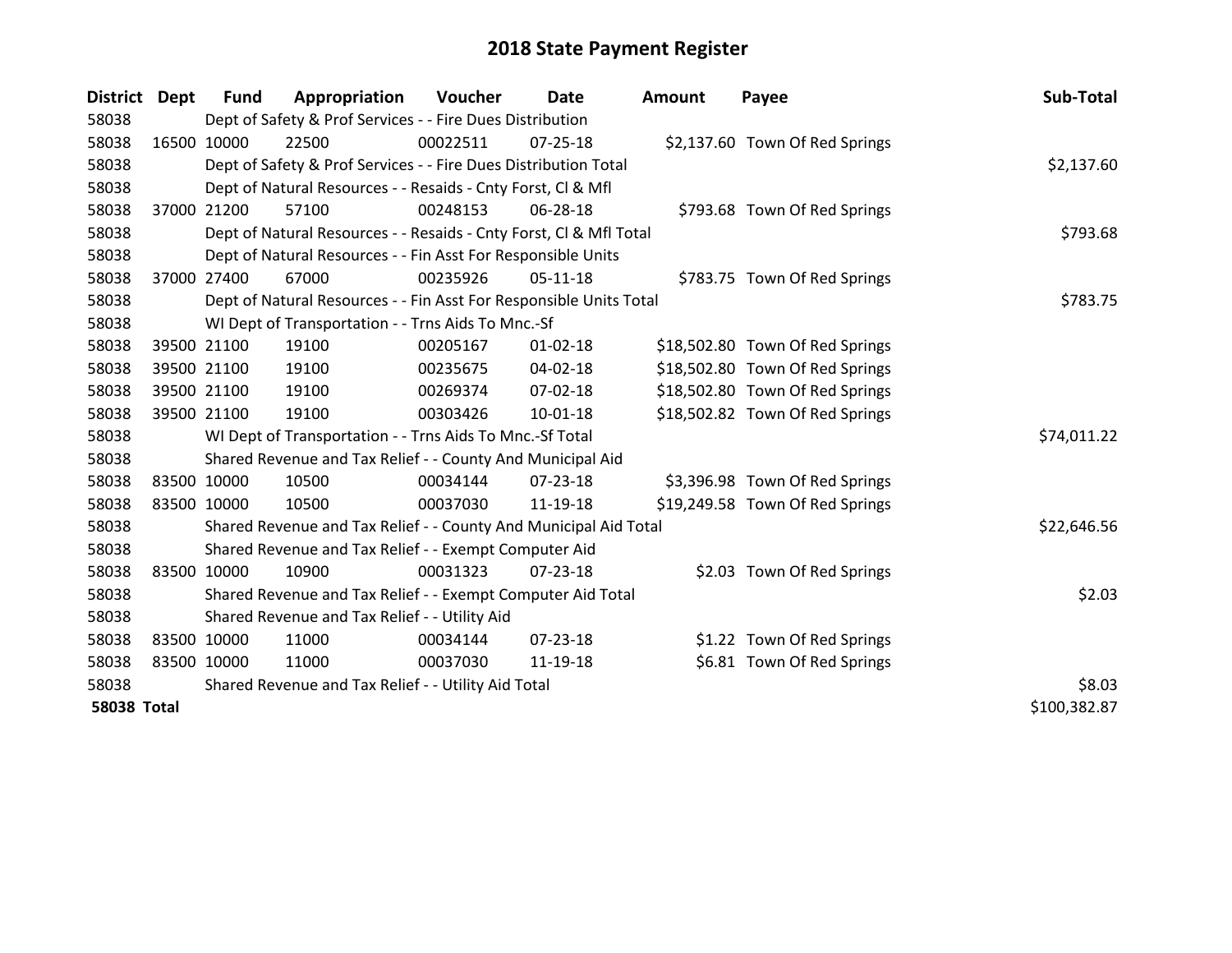| District Dept      |             | <b>Fund</b>                                               | Appropriation                                                      | Voucher  | Date           | <b>Amount</b> | Payee                        | Sub-Total    |
|--------------------|-------------|-----------------------------------------------------------|--------------------------------------------------------------------|----------|----------------|---------------|------------------------------|--------------|
| 58040              |             |                                                           | Dept of Safety & Prof Services - - Fire Dues Distribution          |          |                |               |                              |              |
| 58040              | 16500 10000 |                                                           | 22500                                                              | 00022512 | $07 - 25 - 18$ |               | \$6,382.92 Town Of Richmond  |              |
| 58040              |             |                                                           | Dept of Safety & Prof Services - - Fire Dues Distribution Total    |          |                |               |                              | \$6,382.92   |
| 58040              |             |                                                           | Dept of Natural Resources - - Aids In Lieu Of Taxes - Gener        |          |                |               |                              |              |
| 58040              | 37000 10000 |                                                           | 50300                                                              | 00212587 | 02-06-18       |               | \$11,516.24 Town Of Richmond |              |
| 58040              |             |                                                           | Dept of Natural Resources - - Aids In Lieu Of Taxes - Gener Total  |          |                |               |                              | \$11,516.24  |
| 58040              |             |                                                           | Dept of Natural Resources - - Resaids - Cnty Forst, Cl & Mfl       |          |                |               |                              |              |
| 58040              | 37000 21200 |                                                           | 57100                                                              | 00248154 | 06-28-18       |               | \$488.60 Town Of Richmond    |              |
| 58040              |             |                                                           | Dept of Natural Resources - - Resaids - Cnty Forst, CI & Mfl Total |          |                |               |                              | \$488.60     |
| 58040              |             |                                                           | Dept of Natural Resources - - Fin Asst For Responsible Units       |          |                |               |                              |              |
| 58040              | 37000 27400 |                                                           | 67000                                                              | 00235708 | $05-11-18$     |               | \$2,478.84 Town Of Richmond  |              |
| 58040              |             |                                                           | Dept of Natural Resources - - Fin Asst For Responsible Units Total |          |                |               |                              | \$2,478.84   |
| 58040              |             |                                                           | WI Dept of Transportation - - Trns Aids To Mnc.-Sf                 |          |                |               |                              |              |
| 58040              |             | 39500 21100                                               | 19100                                                              | 00205168 | $01 - 02 - 18$ |               | \$33,923.80 Town Of Richmond |              |
| 58040              |             | 39500 21100                                               | 19100                                                              | 00235676 | 04-02-18       |               | \$33,923.80 Town Of Richmond |              |
| 58040              |             | 39500 21100                                               | 19100                                                              | 00269375 | 07-02-18       |               | \$33,923.80 Town Of Richmond |              |
| 58040              | 39500 21100 |                                                           | 19100                                                              | 00303427 | $10 - 01 - 18$ |               | \$33,923.80 Town Of Richmond |              |
| 58040              |             |                                                           | WI Dept of Transportation - - Trns Aids To Mnc.-Sf Total           |          |                |               |                              | \$135,695.20 |
| 58040              |             |                                                           | Shared Revenue and Tax Relief - - County And Municipal Aid         |          |                |               |                              |              |
| 58040              | 83500 10000 |                                                           | 10500                                                              | 00034145 | 07-23-18       |               | \$6,055.25 Town Of Richmond  |              |
| 58040              | 83500 10000 |                                                           | 10500                                                              | 00037031 | 11-19-18       |               | \$34,313.07 Town Of Richmond |              |
| 58040              |             |                                                           | Shared Revenue and Tax Relief - - County And Municipal Aid Total   |          |                |               |                              | \$40,368.32  |
| 58040              |             |                                                           | Shared Revenue and Tax Relief - - Exempt Computer Aid              |          |                |               |                              |              |
| 58040              | 83500 10000 |                                                           | 10900                                                              | 00031324 | $07 - 23 - 18$ |               | \$1,095.88 Town Of Richmond  |              |
| 58040              |             |                                                           | Shared Revenue and Tax Relief - - Exempt Computer Aid Total        |          |                |               |                              | \$1,095.88   |
| 58040              |             |                                                           | Shared Revenue and Tax Relief - - Utility Aid                      |          |                |               |                              |              |
| 58040              | 83500 10000 |                                                           | 11000                                                              | 00034145 | 07-23-18       |               | \$965.39 Town Of Richmond    |              |
| 58040              | 83500 10000 |                                                           | 11000                                                              | 00037031 | 11-19-18       |               | \$5,497.01 Town Of Richmond  |              |
| 58040              |             |                                                           | Shared Revenue and Tax Relief - - Utility Aid Total                |          |                |               |                              | \$6,462.40   |
| 58040              |             | Shared Revenue and Tax Relief - - Lottery & Gaming Credit |                                                                    |          |                |               |                              |              |
| 58040              | 83500 52100 |                                                           | 36300                                                              | 00027615 | 03-26-18       |               | \$6,704.80 Town Of Richmond  |              |
| 58040              |             |                                                           | Shared Revenue and Tax Relief - - Lottery & Gaming Credit Total    |          |                |               |                              | \$6,704.80   |
| <b>58040 Total</b> |             |                                                           |                                                                    |          |                |               |                              | \$211,193.20 |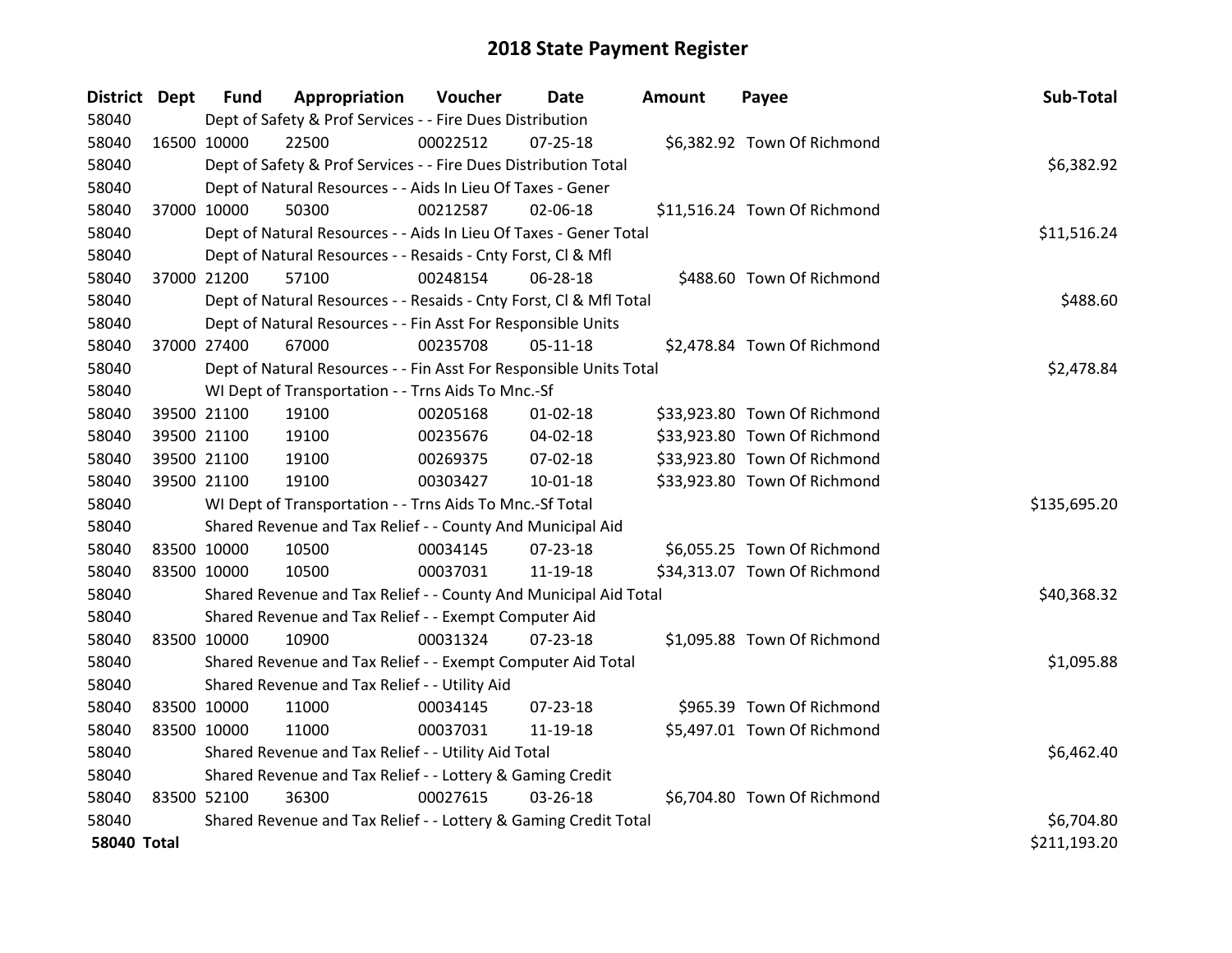| District Dept      |             | <b>Fund</b>                                                     | Appropriation                                                      | Voucher  | <b>Date</b>    | <b>Amount</b> | Payee                      | Sub-Total    |
|--------------------|-------------|-----------------------------------------------------------------|--------------------------------------------------------------------|----------|----------------|---------------|----------------------------|--------------|
| 58042              |             |                                                                 | Dept of Safety & Prof Services - - Fire Dues Distribution          |          |                |               |                            |              |
| 58042              | 16500 10000 |                                                                 | 22500                                                              | 00022513 | 07-25-18       |               | \$1,444.67 Town Of Seneca  |              |
| 58042              |             |                                                                 | Dept of Safety & Prof Services - - Fire Dues Distribution Total    |          |                |               |                            | \$1,444.67   |
| 58042              |             |                                                                 | Dept of Natural Resources - - Aids In Lieu Of Taxes - Gener        |          |                |               |                            |              |
| 58042              | 37000 10000 |                                                                 | 50300                                                              | 00212514 | 02-06-18       |               | \$10.67 Town Of Seneca     |              |
| 58042              |             |                                                                 | Dept of Natural Resources - - Aids In Lieu Of Taxes - Gener Total  |          |                |               |                            | \$10.67      |
| 58042              |             |                                                                 | Dept of Natural Resources - - Resaids - Cnty Forst, Cl & Mfl       |          |                |               |                            |              |
| 58042              |             | 37000 21200                                                     | 57100                                                              | 00248155 | 06-28-18       |               | \$1,532.16 Town Of Seneca  |              |
| 58042              |             |                                                                 | Dept of Natural Resources - - Resaids - Cnty Forst, Cl & Mfl Total |          |                |               |                            | \$1,532.16   |
| 58042              |             |                                                                 | Dept of Natural Resources - - Fin Asst For Responsible Units       |          |                |               |                            |              |
| 58042              | 37000 27400 |                                                                 | 67000                                                              | 00235336 | $05-11-18$     |               | \$310.65 Town Of Seneca    |              |
| 58042              |             |                                                                 | Dept of Natural Resources - - Fin Asst For Responsible Units Total |          |                |               |                            | \$310.65     |
| 58042              |             |                                                                 | WI Dept of Transportation - - Trns Aids To Mnc.-Sf                 |          |                |               |                            |              |
| 58042              |             | 39500 21100                                                     | 19100                                                              | 00205169 | $01 - 02 - 18$ |               | \$20,414.00 Town Of Seneca |              |
| 58042              |             | 39500 21100                                                     | 19100                                                              | 00235677 | 04-02-18       |               | \$20,414.00 Town Of Seneca |              |
| 58042              |             | 39500 21100                                                     | 19100                                                              | 00269376 | 07-02-18       |               | \$20,414.00 Town Of Seneca |              |
| 58042              | 39500 21100 |                                                                 | 19100                                                              | 00303428 | $10 - 01 - 18$ |               | \$20,414.02 Town Of Seneca |              |
| 58042              |             |                                                                 | WI Dept of Transportation - - Trns Aids To Mnc.-Sf Total           |          |                |               |                            | \$81,656.02  |
| 58042              |             |                                                                 | WI Dept of Transportation - - Loc Rd Imp Prg St Fd                 |          |                |               |                            |              |
| 58042              | 39500 21100 |                                                                 | 27800                                                              | 00321127 | 11-07-18       |               | \$35,371.33 Town Of Seneca |              |
| 58042              |             |                                                                 | WI Dept of Transportation - - Loc Rd Imp Prg St Fd Total           |          |                |               |                            | \$35,371.33  |
| 58042              |             |                                                                 | Shared Revenue and Tax Relief - - County And Municipal Aid         |          |                |               |                            |              |
| 58042              | 83500 10000 |                                                                 | 10500                                                              | 00034146 | 07-23-18       |               | \$3,378.21 Town Of Seneca  |              |
| 58042              | 83500 10000 |                                                                 | 10500                                                              | 00037032 | 11-19-18       |               | \$19,244.84 Town Of Seneca |              |
| 58042              |             |                                                                 | Shared Revenue and Tax Relief - - County And Municipal Aid Total   |          |                |               |                            | \$22,623.05  |
| 58042              |             |                                                                 | Shared Revenue and Tax Relief - - Exempt Computer Aid              |          |                |               |                            |              |
| 58042              | 83500 10000 |                                                                 | 10900                                                              | 00031325 | $07 - 23 - 18$ |               | \$7.10 Town Of Seneca      |              |
| 58042              |             |                                                                 | Shared Revenue and Tax Relief - - Exempt Computer Aid Total        |          |                |               |                            | \$7.10       |
| 58042              |             |                                                                 | Shared Revenue and Tax Relief - - Lottery & Gaming Credit          |          |                |               |                            |              |
| 58042              | 83500 52100 |                                                                 | 36300                                                              | 00027616 | 03-26-18       |               | \$666.58 Town Of Seneca    |              |
| 58042              |             | Shared Revenue and Tax Relief - - Lottery & Gaming Credit Total | \$666.58                                                           |          |                |               |                            |              |
| <b>58042 Total</b> |             |                                                                 |                                                                    |          |                |               |                            | \$143,622.23 |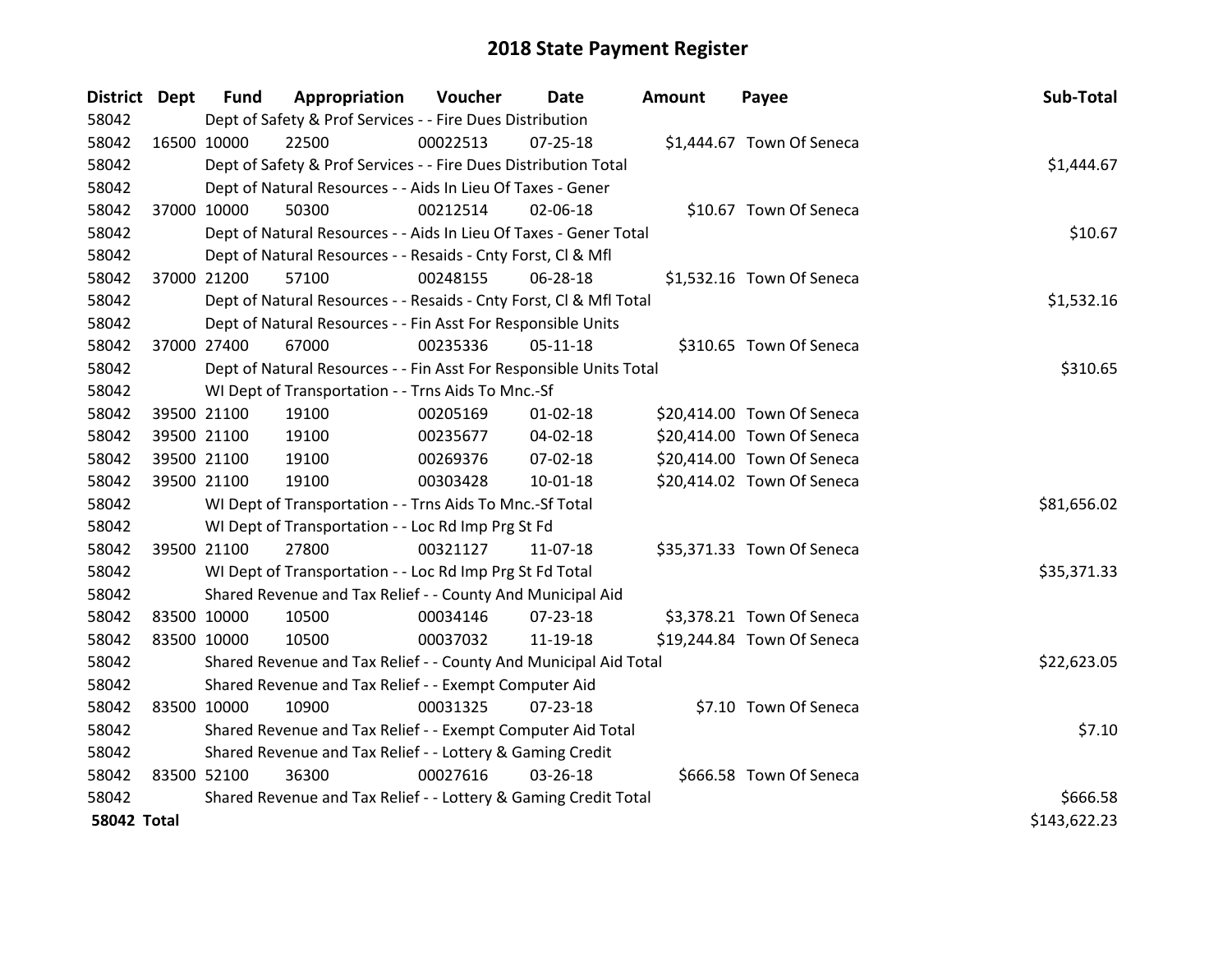| District Dept |             | <b>Fund</b> | Appropriation                                                        | Voucher  | Date           | <b>Amount</b> | Payee                          | Sub-Total    |
|---------------|-------------|-------------|----------------------------------------------------------------------|----------|----------------|---------------|--------------------------------|--------------|
| 58044         |             |             | Dept of Safety & Prof Services - - Fire Dues Distribution            |          |                |               |                                |              |
| 58044         | 16500 10000 |             | 22500                                                                | 00022514 | $07 - 25 - 18$ |               | \$6,760.52 Town Of Washington  |              |
| 58044         |             |             | Dept of Safety & Prof Services - - Fire Dues Distribution Total      |          |                |               |                                | \$6,760.52   |
| 58044         |             |             | Dept of Natural Resources - - Aids In Lieu Of Taxes - Gener          |          |                |               |                                |              |
| 58044         | 37000 10000 |             | 50300                                                                | 00212429 | 02-06-18       |               | \$825.46 Town Of Washington    |              |
| 58044         |             | 37000 10000 | 50300                                                                | 00212430 | 02-06-18       |               | \$170.28 Town Of Washington    |              |
| 58044         | 37000 10000 |             | 50300                                                                | 00229227 | $04 - 20 - 18$ |               | \$10.69 Town Of Washington     |              |
| 58044         |             |             | Dept of Natural Resources - - Aids In Lieu Of Taxes - Gener Total    |          |                |               |                                | \$1,006.43   |
| 58044         |             |             | Dept of Natural Resources - - Resaids - Cnty Forst, Cl & Mfl         |          |                |               |                                |              |
| 58044         | 37000 21200 |             | 57100                                                                | 00248156 | 06-28-18       |               | \$493.74 Town Of Washington    |              |
| 58044         |             |             | Dept of Natural Resources - - Resaids - Cnty Forst, CI & Mfl Total   |          |                |               |                                | \$493.74     |
| 58044         |             |             | Dept of Natural Resources - - Fin Asst For Responsible Units         |          |                |               |                                |              |
| 58044         |             | 37000 27400 | 67000                                                                | 00235988 | $05 - 11 - 18$ |               | \$1,565.52 Town Of Washington  |              |
| 58044         |             |             | Dept of Natural Resources - - Fin Asst For Responsible Units Total   |          |                |               |                                | \$1,565.52   |
| 58044         |             |             | WI Dept of Transportation - - Trns Aids To Mnc.-Sf                   |          |                |               |                                |              |
| 58044         |             | 39500 21100 | 19100                                                                | 00205170 | $01 - 02 - 18$ |               | \$30,632.95 Town Of Washington |              |
| 58044         |             | 39500 21100 | 19100                                                                | 00235678 | 04-02-18       |               | \$30,632.95 Town Of Washington |              |
| 58044         | 39500 21100 |             | 19100                                                                | 00269377 | 07-02-18       |               | \$30,632.95 Town Of Washington |              |
| 58044         |             | 39500 21100 | 19100                                                                | 00303429 | $10 - 01 - 18$ |               | \$30,632.96 Town Of Washington |              |
| 58044         |             |             | WI Dept of Transportation - - Trns Aids To Mnc.-Sf Total             |          |                |               |                                | \$122,531.81 |
| 58044         |             |             | Department of Administration - - Hv Trans Ln Annual Impact Fee       |          |                |               |                                |              |
| 58044         | 50500 10000 |             | 17400                                                                | 00078643 | $05 - 01 - 18$ |               | \$58,025.00 Town Of Washington |              |
| 58044         |             |             | Department of Administration - - Hv Trans Ln Annual Impact Fee Total |          |                |               |                                | \$58,025.00  |
| 58044         |             |             | Shared Revenue and Tax Relief - - County And Municipal Aid           |          |                |               |                                |              |
| 58044         | 83500 10000 |             | 10500                                                                | 00034147 | 07-23-18       |               | \$3,504.81 Town Of Washington  |              |
| 58044         | 83500 10000 |             | 10500                                                                | 00037033 | 11-19-18       |               | \$19,860.58 Town Of Washington |              |
| 58044         |             |             | Shared Revenue and Tax Relief - - County And Municipal Aid Total     |          |                |               |                                | \$23,365.39  |
| 58044         |             |             | Shared Revenue and Tax Relief - - Exempt Computer Aid                |          |                |               |                                |              |
| 58044         | 83500 10000 |             | 10900                                                                | 00031326 | $07 - 23 - 18$ |               | \$7.10 Town Of Washington      |              |
| 58044         |             |             | Shared Revenue and Tax Relief - - Exempt Computer Aid Total          |          |                |               |                                | \$7.10       |
| 58044         |             |             | Shared Revenue and Tax Relief - - Utility Aid                        |          |                |               |                                |              |
| 58044         | 83500 10000 |             | 11000                                                                | 00034147 | $07 - 23 - 18$ |               | \$1,225.44 Town Of Washington  |              |
| 58044         | 83500 10000 |             | 11000                                                                | 00037033 | 11-19-18       |               | \$7,627.67 Town Of Washington  |              |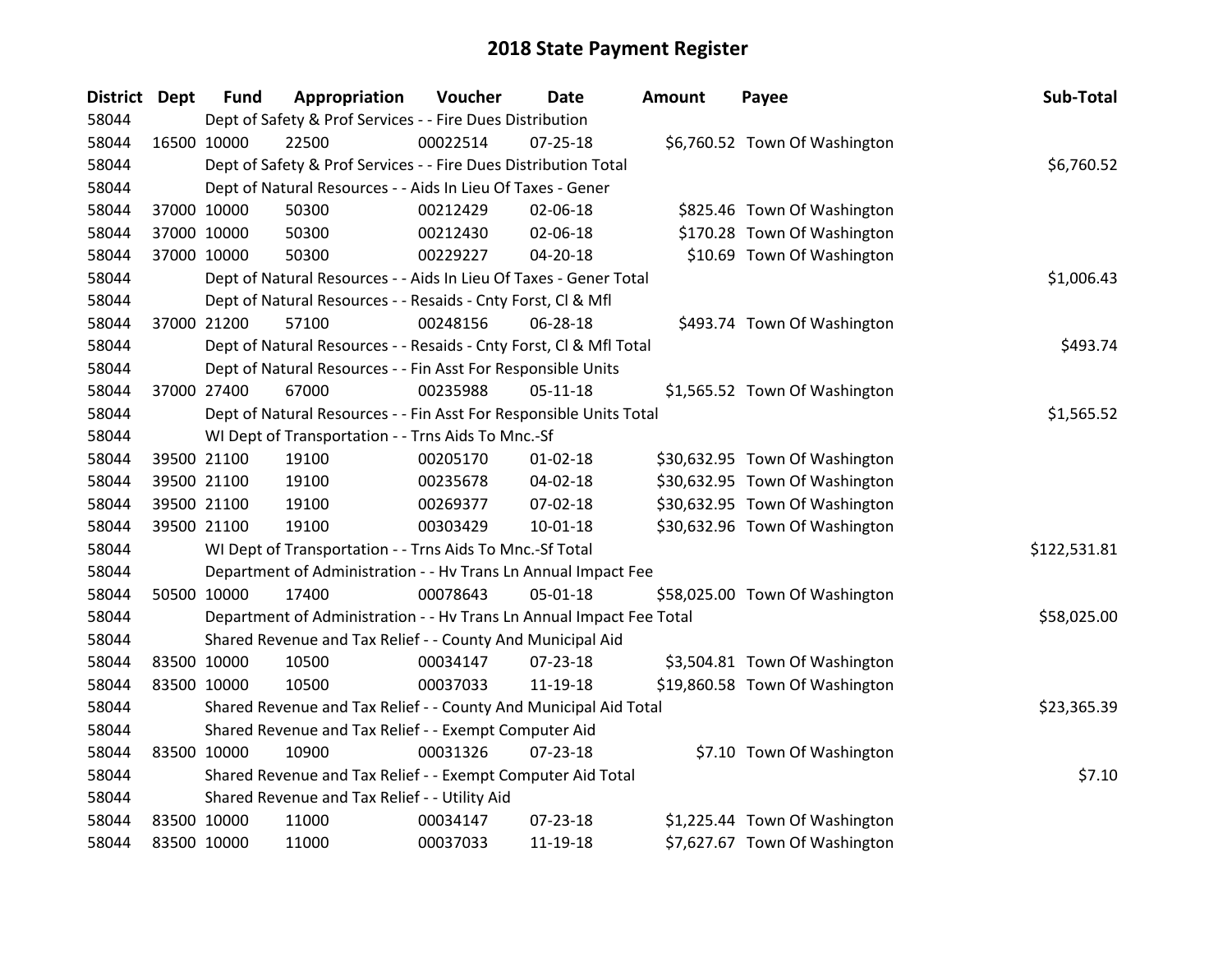| District Dept      |             | Fund | Appropriation                                                   | <b>Voucher</b> | Date           | Amount | <b>Pavee</b>                  | Sub-Total    |
|--------------------|-------------|------|-----------------------------------------------------------------|----------------|----------------|--------|-------------------------------|--------------|
| 58044              |             |      | Shared Revenue and Tax Relief - - Utility Aid Total             |                |                |        |                               | \$8,853.11   |
| 58044              |             |      | Shared Revenue and Tax Relief - - Lottery & Gaming Credit       |                |                |        |                               |              |
| 58044              | 83500 52100 |      | 36300                                                           | 00027617       | $03 - 26 - 18$ |        | \$4,144.78 Town Of Washington |              |
| 58044              | 83500 52100 |      | 36300                                                           | 00029008       | 06-18-18       |        | \$4,041.84 Town Of Washington |              |
| 58044              |             |      | Shared Revenue and Tax Relief - - Lottery & Gaming Credit Total |                |                |        |                               | \$8,186.62   |
| <b>58044 Total</b> |             |      |                                                                 |                |                |        |                               | \$230,795.24 |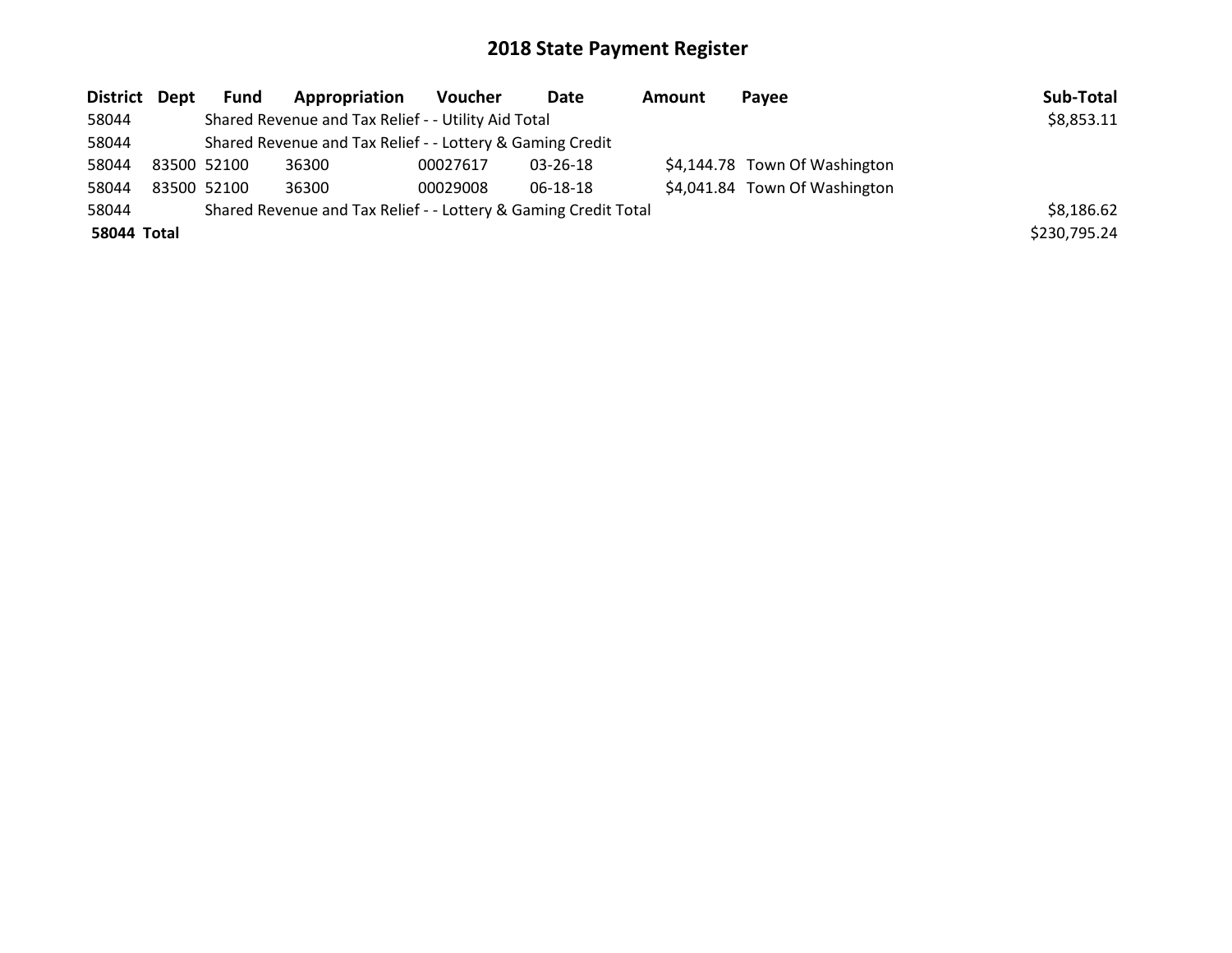| District Dept |             | <b>Fund</b> | Appropriation                                                        | Voucher  | Date           | <b>Amount</b> | Payee                         | Sub-Total   |
|---------------|-------------|-------------|----------------------------------------------------------------------|----------|----------------|---------------|-------------------------------|-------------|
| 58046         |             |             | Dept of Safety & Prof Services - - Fire Dues Distribution            |          |                |               |                               |             |
| 58046         | 16500 10000 |             | 22500                                                                | 00017963 | $07 - 02 - 18$ |               | \$3,287.02 Town Of Waukechon  |             |
| 58046         |             |             | Dept of Safety & Prof Services - - Fire Dues Distribution Total      |          |                |               |                               | \$3,287.02  |
| 58046         |             |             | Dept of Natural Resources - - Aids In Lieu Of Taxes - Gener          |          |                |               |                               |             |
| 58046         | 37000 10000 |             | 50300                                                                | 00212669 | 02-05-18       |               | \$7,420.64 Town Of Waukechon  |             |
| 58046         |             | 37000 10000 | 50300                                                                | 00212670 | 02-05-18       |               | \$11,884.35 Town Of Waukechon |             |
| 58046         |             | 37000 10000 | 50300                                                                | 00230636 | $04 - 20 - 18$ |               | \$519.32 Town Of Waukechon    |             |
| 58046         |             |             | Dept of Natural Resources - - Aids In Lieu Of Taxes - Gener Total    |          | \$19,824.31    |               |                               |             |
| 58046         |             |             | Dept of Natural Resources - - Resaids - Cnty Forst, Cl & Mfl         |          |                |               |                               |             |
| 58046         | 37000 21200 |             | 57100                                                                | 00248157 | 06-28-18       |               | \$283.00 Town Of Waukechon    |             |
| 58046         |             |             | Dept of Natural Resources - - Resaids - Cnty Forst, Cl & Mfl Total   |          |                |               |                               | \$283.00    |
| 58046         |             |             | Dept of Natural Resources - - Aids In Lieu Of Taxes - Sum S          |          |                |               |                               |             |
| 58046         |             | 37000 21200 | 57900                                                                | 00230637 | 04-20-18       |               | \$1,274.50 Town Of Waukechon  |             |
| 58046         |             |             | Dept of Natural Resources - - Aids In Lieu Of Taxes - Sum S Total    |          |                |               |                               | \$1,274.50  |
| 58046         |             |             | Dept of Natural Resources - - Fin Asst For Responsible Units         |          |                |               |                               |             |
| 58046         |             | 37000 27400 | 67000                                                                | 00235791 | $05-11-18$     |               | \$1,050.81 Town Of Waukechon  |             |
| 58046         |             |             | Dept of Natural Resources - - Fin Asst For Responsible Units Total   |          |                |               |                               | \$1,050.81  |
| 58046         |             |             | WI Dept of Transportation - - Trns Aids To Mnc.-Sf                   |          |                |               |                               |             |
| 58046         |             | 39500 21100 | 19100                                                                | 00205171 | $01 - 02 - 18$ |               | \$23,842.22 Town Of Waukechon |             |
| 58046         |             | 39500 21100 | 19100                                                                | 00235679 | 04-02-18       |               | \$23,842.22 Town Of Waukechon |             |
| 58046         |             | 39500 21100 | 19100                                                                | 00269378 | 07-02-18       |               | \$23,842.22 Town Of Waukechon |             |
| 58046         | 39500 21100 |             | 19100                                                                | 00303430 | 10-01-18       |               | \$23,842.22 Town Of Waukechon |             |
| 58046         |             |             | WI Dept of Transportation - - Trns Aids To Mnc.-Sf Total             |          |                |               |                               | \$95,368.88 |
| 58046         |             |             | Department of Administration - - Hv Trans Ln Annual Impact Fee       |          |                |               |                               |             |
| 58046         | 50500 10000 |             | 17400                                                                | 00078775 | 05-01-18       |               | \$33,639.00 Town Of Waukechon |             |
| 58046         |             |             | Department of Administration - - Hv Trans Ln Annual Impact Fee Total |          |                |               |                               | \$33,639.00 |
| 58046         |             |             | Shared Revenue and Tax Relief - - County And Municipal Aid           |          |                |               |                               |             |
| 58046         | 83500 10000 |             | 10500                                                                | 00034148 | $07 - 23 - 18$ |               | \$4,836.10 Town Of Waukechon  |             |
| 58046         | 83500 10000 |             | 10500                                                                | 00037034 | 11-19-18       |               | \$27,404.57 Town Of Waukechon |             |
| 58046         |             |             | Shared Revenue and Tax Relief - - County And Municipal Aid Total     |          |                |               |                               | \$32,240.67 |
| 58046         |             |             | Shared Revenue and Tax Relief - - Exempt Computer Aid                |          |                |               |                               |             |
| 58046         | 83500 10000 |             | 10900                                                                | 00031327 | $07 - 23 - 18$ |               | \$37.54 Town Of Waukechon     |             |
| 58046         |             |             | Shared Revenue and Tax Relief - - Exempt Computer Aid Total          |          |                |               |                               | \$37.54     |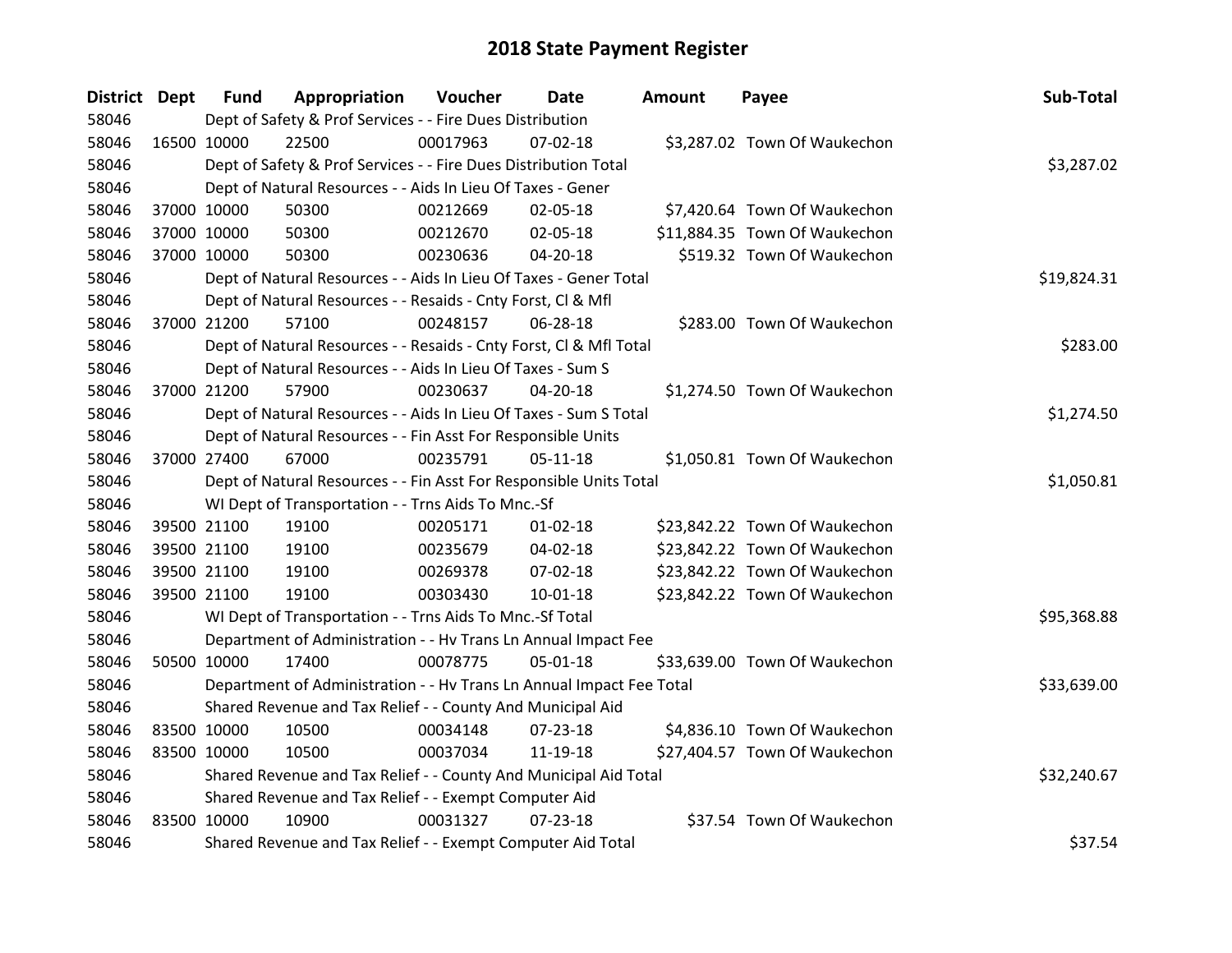| District Dept | Fund        | <b>Appropriation</b>                                | Voucher  | Date     | Amount | Pavee                        | Sub-Total    |
|---------------|-------------|-----------------------------------------------------|----------|----------|--------|------------------------------|--------------|
| 58046         |             | Shared Revenue and Tax Relief - - Utility Aid       |          |          |        |                              |              |
| 58046         | 83500 10000 | 11000                                               | 00034148 | 07-23-18 |        | \$292.20 Town Of Waukechon   |              |
| 58046         | 83500 10000 | 11000                                               | 00037034 | 11-19-18 |        | \$1,675.91 Town Of Waukechon |              |
| 58046         |             | Shared Revenue and Tax Relief - - Utility Aid Total |          |          |        |                              | \$1,968.11   |
| 58046 Total   |             |                                                     |          |          |        |                              | \$188,973.84 |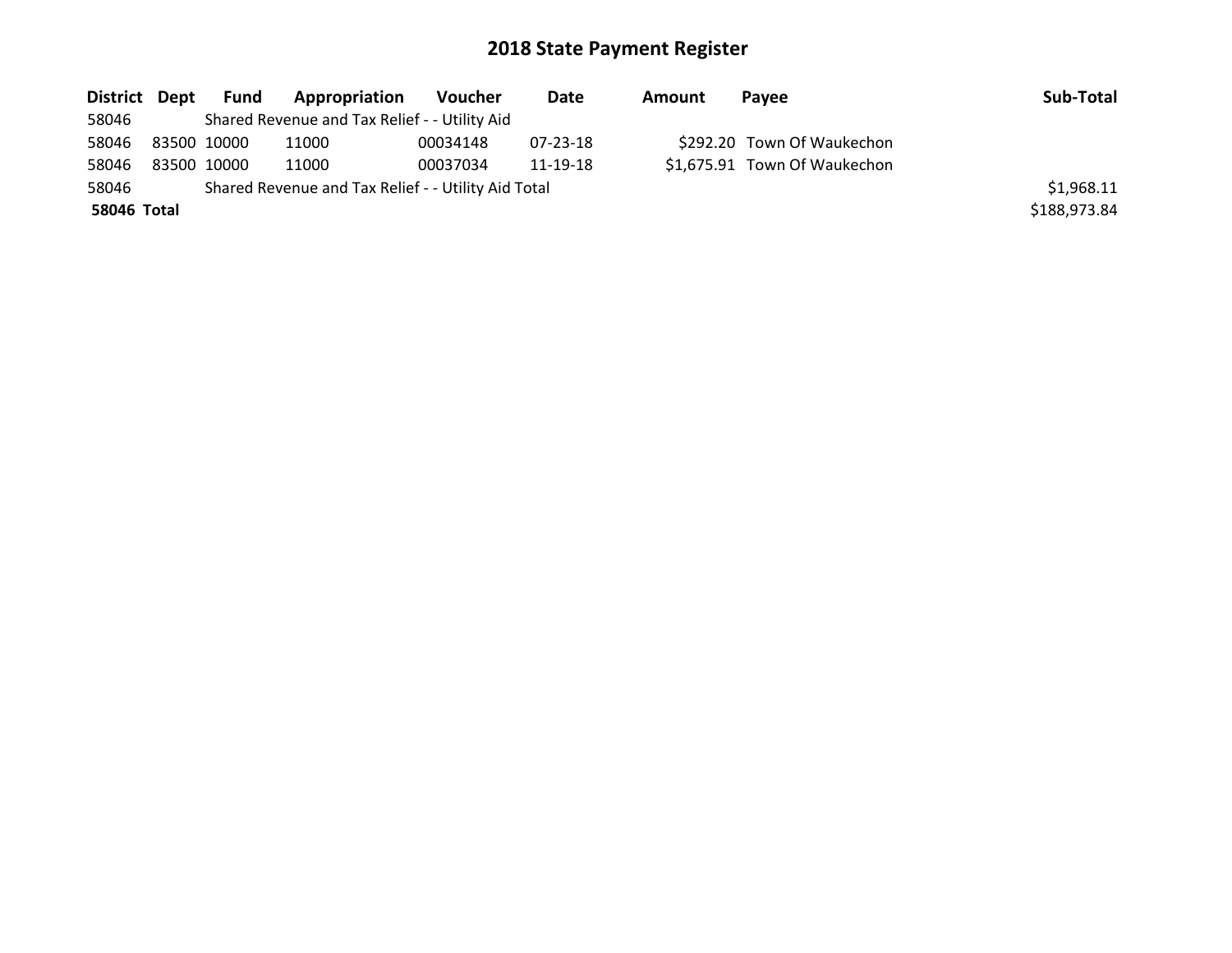| District Dept |             | <b>Fund</b> | Appropriation                                                      | Voucher  | Date           | <b>Amount</b> | Payee                       | Sub-Total    |
|---------------|-------------|-------------|--------------------------------------------------------------------|----------|----------------|---------------|-----------------------------|--------------|
| 58048         |             |             | Dept of Safety & Prof Services - - Fire Dues Distribution          |          |                |               |                             |              |
| 58048         | 16500 10000 |             | 22500                                                              | 00022515 | $07 - 25 - 18$ |               | \$12,887.82 Town Of Wescott |              |
| 58048         |             |             | Dept of Safety & Prof Services - - Fire Dues Distribution Total    |          |                |               |                             | \$12,887.82  |
| 58048         |             |             | Dept of Natural Resources - - Aids In Lieu Of Taxes - Gener        |          |                |               |                             |              |
| 58048         | 37000 10000 |             | 50300                                                              | 00212630 | 02-06-18       |               | \$3,424.22 Town Of Wescott  |              |
| 58048         | 37000 10000 |             | 50300                                                              | 00212631 | 02-06-18       |               | \$1,000.05 Town Of Wescott  |              |
| 58048         | 37000 10000 |             | 50300                                                              | 00230387 | 04-20-18       |               | \$117.84 Town Of Wescott    |              |
| 58048         |             |             | Dept of Natural Resources - - Aids In Lieu Of Taxes - Gener Total  |          |                |               |                             | \$4,542.11   |
| 58048         |             |             | Dept of Natural Resources - - Resaids - Cnty Forst, CI & Mfl       |          |                |               |                             |              |
| 58048         | 37000 21200 |             | 57100                                                              | 00248158 | 06-28-18       |               | \$356.43 Town Of Wescott    |              |
| 58048         |             |             | Dept of Natural Resources - - Resaids - Cnty Forst, Cl & Mfl Total |          |                |               |                             | \$356.43     |
| 58048         |             |             | Dept of Natural Resources - - Aids In Lieu Of Taxes - Sum S        |          |                |               |                             |              |
| 58048         | 37000 21200 |             | 57900                                                              | 00230388 | $04 - 20 - 18$ |               | \$0.10 Town Of Wescott      |              |
| 58048         |             |             | Dept of Natural Resources - - Aids In Lieu Of Taxes - Sum S Total  |          |                |               |                             | \$0.10       |
| 58048         |             |             | Dept of Natural Resources - - Fin Asst For Responsible Units       |          |                |               |                             |              |
| 58048         | 37000 27400 |             | 67000                                                              | 00234992 | $05-11-18$     |               | \$13,603.49 Town Of Wescott |              |
| 58048         |             |             | Dept of Natural Resources - - Fin Asst For Responsible Units Total |          |                |               |                             | \$13,603.49  |
| 58048         |             |             | WI Dept of Transportation - - Trns Aids To Mnc.-Sf                 |          |                |               |                             |              |
| 58048         | 39500 21100 |             | 19100                                                              | 00205172 | $01 - 02 - 18$ |               | \$36,384.47 Town Of Wescott |              |
| 58048         |             | 39500 21100 | 19100                                                              | 00235680 | 04-02-18       |               | \$36,384.47 Town Of Wescott |              |
| 58048         |             | 39500 21100 | 19100                                                              | 00269379 | 07-02-18       |               | \$36,384.47 Town Of Wescott |              |
| 58048         | 39500 21100 |             | 19100                                                              | 00303431 | $10 - 01 - 18$ |               | \$36,384.47 Town Of Wescott |              |
| 58048         |             |             | WI Dept of Transportation - - Trns Aids To Mnc.-Sf Total           |          |                |               |                             | \$145,537.88 |
| 58048         |             |             | WI Dept of Transportation - - Loc Rd Imp Prg St Fd                 |          |                |               |                             |              |
| 58048         | 39500 21100 |             | 27800                                                              | 00328118 | 12-03-18       |               | \$30,210.60 Town Of Wescott |              |
| 58048         |             |             | WI Dept of Transportation - - Loc Rd Imp Prg St Fd Total           |          |                |               |                             | \$30,210.60  |
| 58048         |             |             | Shared Revenue and Tax Relief - - County And Municipal Aid         |          |                |               |                             |              |
| 58048         | 83500 10000 |             | 10500                                                              | 00034149 | 07-23-18       |               | \$6,156.23 Town Of Wescott  |              |
| 58048         | 83500 10000 |             | 10500                                                              | 00037035 | 11-19-18       |               | \$34,885.31 Town Of Wescott |              |
| 58048         |             |             | Shared Revenue and Tax Relief - - County And Municipal Aid Total   |          |                |               |                             | \$41,041.54  |
| 58048         |             |             | Shared Revenue and Tax Relief - - Exempt Computer Aid              |          |                |               |                             |              |
| 58048         | 83500 10000 |             | 10900                                                              | 00031328 | $07 - 23 - 18$ |               | \$292.23 Town Of Wescott    |              |
| 58048         |             |             | Shared Revenue and Tax Relief - - Exempt Computer Aid Total        |          |                |               |                             | \$292.23     |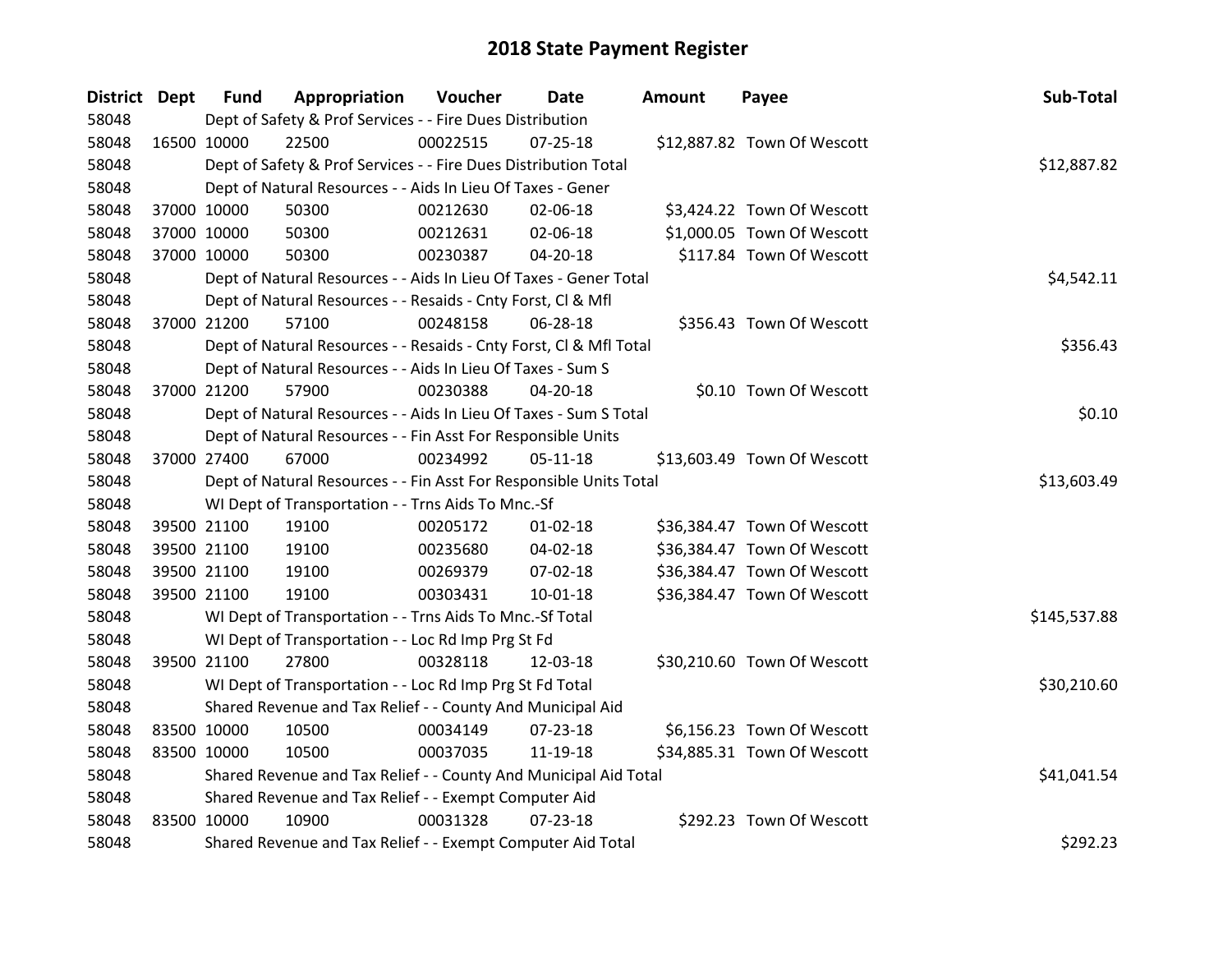| District Dept      |             | <b>Fund</b>                                         | Appropriation                                                   | <b>Voucher</b> | Date           | Amount | Payee                      | Sub-Total    |
|--------------------|-------------|-----------------------------------------------------|-----------------------------------------------------------------|----------------|----------------|--------|----------------------------|--------------|
| 58048              |             |                                                     | Shared Revenue and Tax Relief - - Utility Aid                   |                |                |        |                            |              |
| 58048              | 83500 10000 |                                                     | 11000                                                           | 00034149       | 07-23-18       |        | \$411.26 Town Of Wescott   |              |
| 58048              | 83500 10000 |                                                     | 11000                                                           | 00037035       | 11-19-18       |        | \$3,307.98 Town Of Wescott |              |
| 58048              |             | Shared Revenue and Tax Relief - - Utility Aid Total |                                                                 | \$3,719.24     |                |        |                            |              |
| 58048              |             |                                                     | Shared Revenue and Tax Relief - - Lottery & Gaming Credit       |                |                |        |                            |              |
| 58048              | 83500 52100 |                                                     | 36300                                                           | 00027618       | $03 - 26 - 18$ |        | \$514.86 Town Of Wescott   |              |
| 58048              |             |                                                     | Shared Revenue and Tax Relief - - Lottery & Gaming Credit Total |                |                |        |                            | \$514.86     |
| <b>58048 Total</b> |             |                                                     |                                                                 |                |                |        |                            | \$252,706.30 |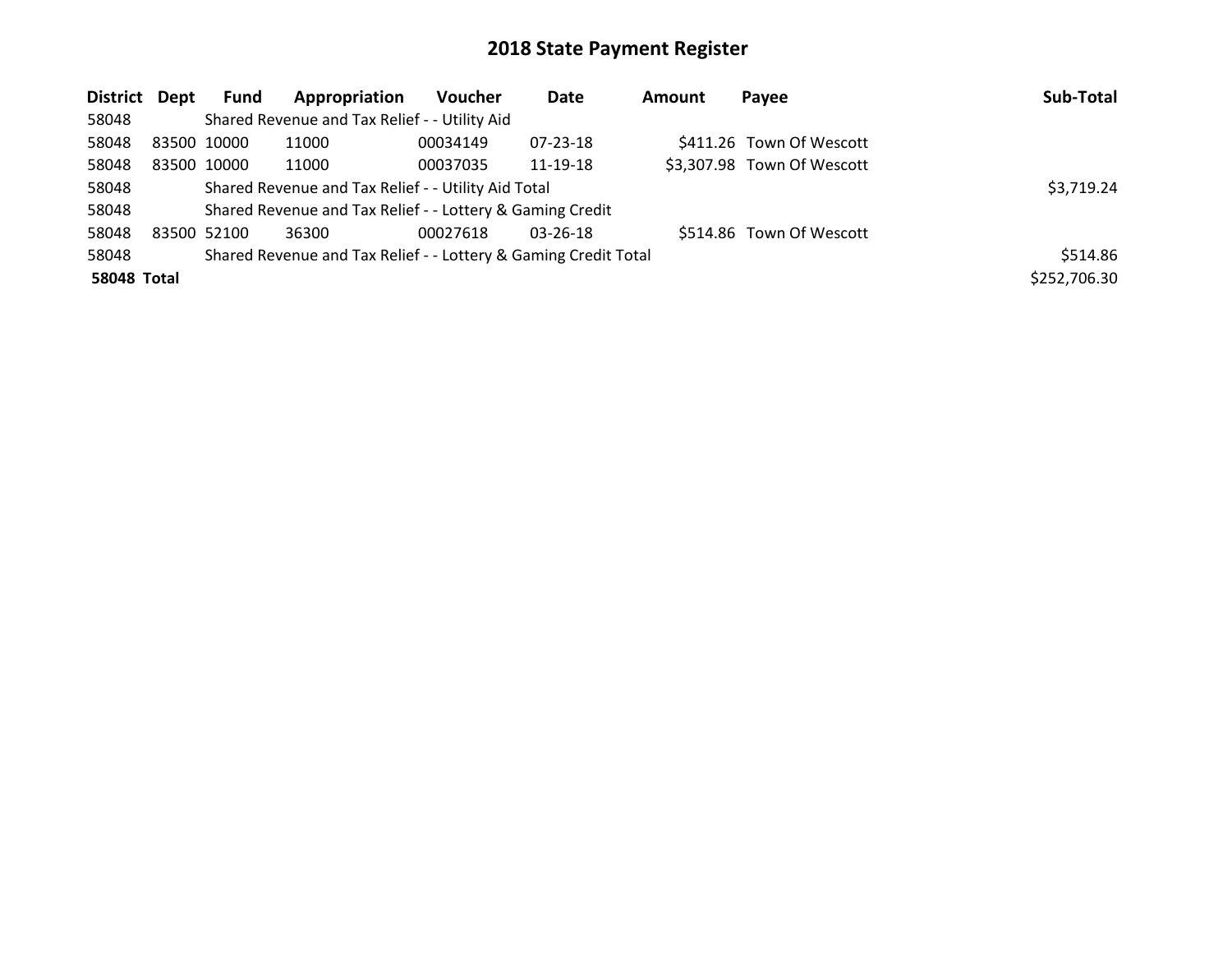| <b>District Dept</b> |             | <b>Fund</b> | Appropriation                                                        | Voucher  | Date           | Amount | Payee                          | Sub-Total   |
|----------------------|-------------|-------------|----------------------------------------------------------------------|----------|----------------|--------|--------------------------------|-------------|
| 58050                |             |             | Dept of Safety & Prof Services - - Fire Dues Distribution            |          |                |        |                                |             |
| 58050                | 16500 10000 |             | 22500                                                                | 00022516 | 07-25-18       |        | \$2,513.80 Town Of Wittenberg  |             |
| 58050                |             |             | Dept of Safety & Prof Services - - Fire Dues Distribution Total      |          |                |        |                                | \$2,513.80  |
| 58050                |             |             | Dept of Natural Resources - - Aids In Lieu Of Taxes - Gener          |          |                |        |                                |             |
| 58050                | 37000 10000 |             | 50300                                                                | 00212457 | 02-06-18       |        | \$939.44 Town Of Wittenberg    |             |
| 58050                | 37000 10000 |             | 50300                                                                | 00212458 | 02-06-18       |        | \$715.38 Town Of Wittenberg    |             |
| 58050                |             |             | Dept of Natural Resources - - Aids In Lieu Of Taxes - Gener Total    |          |                |        |                                | \$1,654.82  |
| 58050                |             |             | Dept of Natural Resources - - Resaids - Cnty Forst, Cl & Mfl         |          |                |        |                                |             |
| 58050                | 37000 21200 |             | 57100                                                                | 00248159 | 06-28-18       |        | \$991.87 Town Of Wittenberg    |             |
| 58050                |             |             | Dept of Natural Resources - - Resaids - Cnty Forst, CI & Mfl Total   |          |                |        |                                | \$991.87    |
| 58050                |             |             | Dept of Natural Resources - - Fin Asst For Responsible Units         |          |                |        |                                |             |
| 58050                | 37000 27400 |             | 67000                                                                | 00235793 | $05-14-18$     |        | \$1,389.99 Town Of Wittenberg  |             |
| 58050                |             |             | Dept of Natural Resources - - Fin Asst For Responsible Units Total   |          |                |        |                                | \$1,389.99  |
| 58050                |             |             | WI Dept of Transportation - - Trns Aids To Mnc.-Sf                   |          |                |        |                                |             |
| 58050                |             | 39500 21100 | 19100                                                                | 00205173 | 01-02-18       |        | \$24,266.26 Town Of Wittenberg |             |
| 58050                |             | 39500 21100 | 19100                                                                | 00235681 | 04-02-18       |        | \$24,266.26 Town Of Wittenberg |             |
| 58050                | 39500 21100 |             | 19100                                                                | 00269380 | 07-02-18       |        | \$24,266.26 Town Of Wittenberg |             |
| 58050                | 39500 21100 |             | 19100                                                                | 00303432 | 10-01-18       |        | \$24,266.29 Town Of Wittenberg |             |
| 58050                |             |             | WI Dept of Transportation - - Trns Aids To Mnc.-Sf Total             |          |                |        |                                | \$97,065.07 |
| 58050                |             |             | WI Dept of Transportation - - Loc Rd Imp Prg St Fd                   |          |                |        |                                |             |
| 58050                | 39500 21100 |             | 27800                                                                | 00243621 | 04-23-18       |        | \$14,392.50 Town Of Wittenberg |             |
| 58050                |             |             | WI Dept of Transportation - - Loc Rd Imp Prg St Fd Total             |          |                |        |                                | \$14,392.50 |
| 58050                |             |             | Department of Administration - - Hv Trans Ln Annual Impact Fee       |          |                |        |                                |             |
| 58050                | 50500 10000 |             | 17400                                                                | 00078655 | 05-02-18       |        | \$40,167.00 Town Of Wittenberg |             |
| 58050                |             |             | Department of Administration - - Hv Trans Ln Annual Impact Fee Total |          |                |        |                                | \$40,167.00 |
| 58050                |             |             | Department of Revenue - - Payments For Municipal Svcs                |          |                |        |                                |             |
| 58050                | 56600 10000 |             | 50100                                                                | 00026923 | $01 - 31 - 18$ |        | \$46.93 Town Of Wittenberg     |             |
| 58050                |             |             | Department of Revenue - - Payments For Municipal Svcs Total          |          |                |        |                                | \$46.93     |
| 58050                |             |             | Shared Revenue and Tax Relief - - County And Municipal Aid           |          |                |        |                                |             |
| 58050                | 83500 10000 |             | 10500                                                                | 00034150 | $07 - 23 - 18$ |        | \$9,346.64 Town Of Wittenberg  |             |
| 58050                | 83500 10000 |             | 10500                                                                | 00037036 | 11-19-18       |        | \$52,964.29 Town Of Wittenberg |             |
| 58050                |             |             | Shared Revenue and Tax Relief - - County And Municipal Aid Total     |          |                |        |                                | \$62,310.93 |
| 58050                |             |             | Shared Revenue and Tax Relief - - Exempt Computer Aid                |          |                |        |                                |             |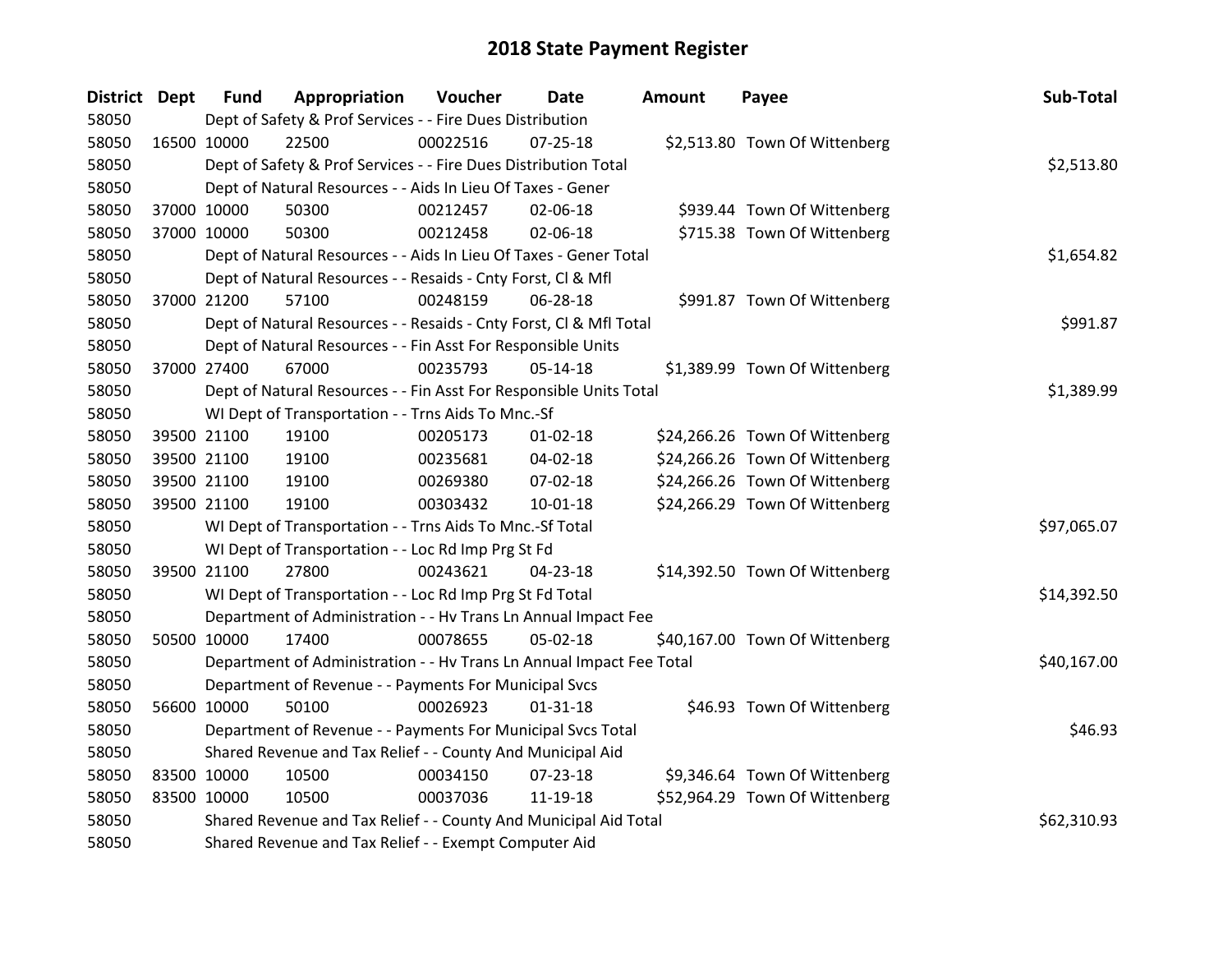| District Dept |             | <b>Fund</b> | Appropriation                                               | <b>Voucher</b> | <b>Date</b>    | Amount | Pavee                         | Sub-Total    |
|---------------|-------------|-------------|-------------------------------------------------------------|----------------|----------------|--------|-------------------------------|--------------|
| 58050         | 83500 10000 |             | 10900                                                       | 00031329       | $07 - 23 - 18$ |        | \$885.83 Town Of Wittenberg   |              |
| 58050         |             |             | Shared Revenue and Tax Relief - - Exempt Computer Aid Total |                |                |        |                               | \$885.83     |
| 58050         |             |             | Shared Revenue and Tax Relief - - Utility Aid               |                |                |        |                               |              |
| 58050         | 83500 10000 |             | 11000                                                       | 00034150       | 07-23-18       |        | \$1,099.03 Town Of Wittenberg |              |
| 58050         | 83500 10000 |             | 11000                                                       | 00037036       | 11-19-18       |        | \$6,610.33 Town Of Wittenberg |              |
| 58050         |             |             | Shared Revenue and Tax Relief - - Utility Aid Total         |                |                |        |                               | \$7,709.36   |
| 58050 Total   |             |             |                                                             |                |                |        |                               | \$229,128.10 |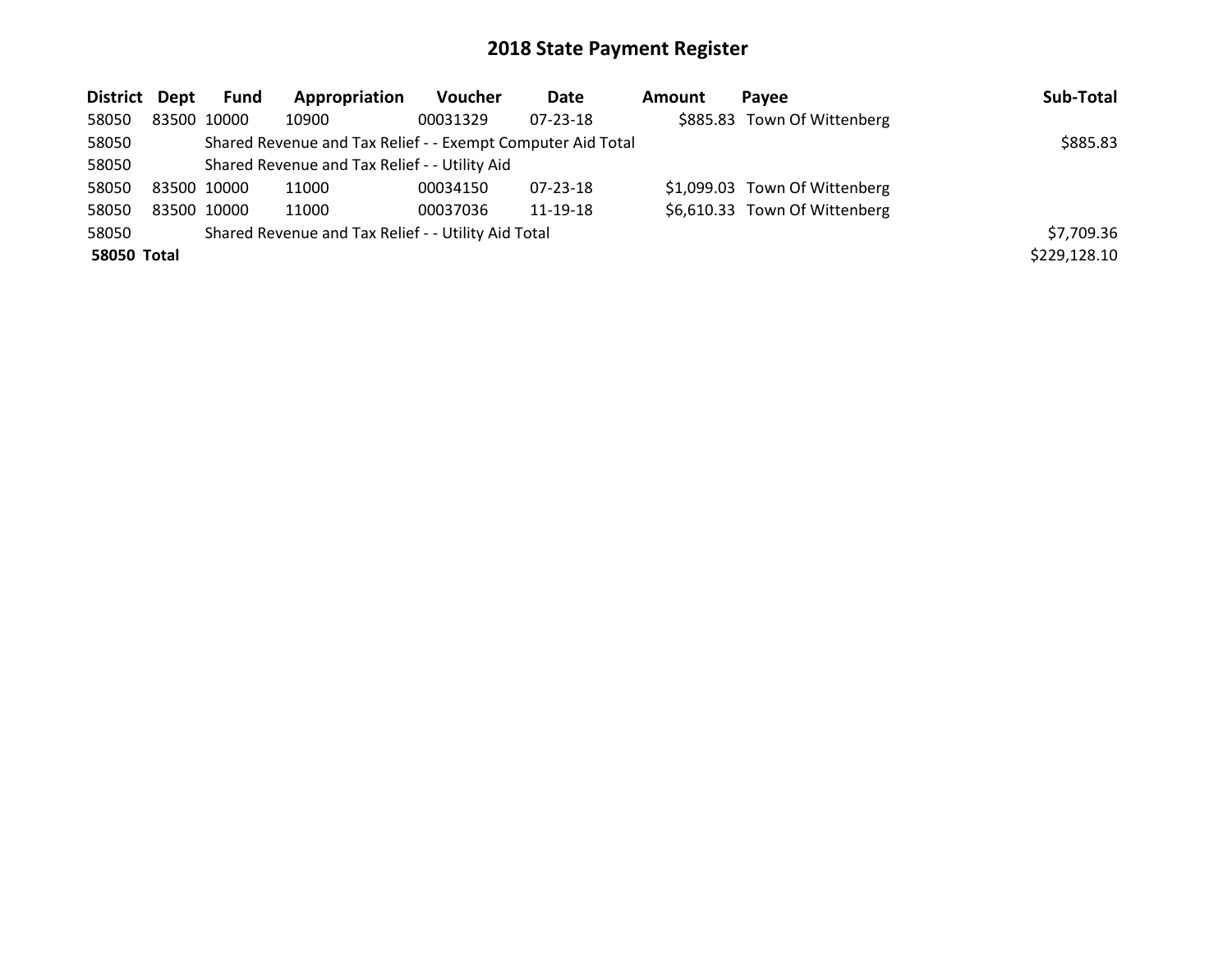| District Dept      |             | <b>Fund</b> | Appropriation                                                      | Voucher  | Date           | <b>Amount</b> | Payee                        | Sub-Total   |
|--------------------|-------------|-------------|--------------------------------------------------------------------|----------|----------------|---------------|------------------------------|-------------|
| 58101              |             |             | Dept of Safety & Prof Services - - Fire Dues Distribution          |          |                |               |                              |             |
| 58101              | 16500 10000 |             | 22500                                                              | 00022517 | $07 - 24 - 18$ |               | \$340.91 Village Of Aniwa    |             |
| 58101              |             |             | Dept of Safety & Prof Services - - Fire Dues Distribution Total    |          |                |               |                              | \$340.91    |
| 58101              |             |             | Dept of Natural Resources - - Aids In Lieu Of Taxes - Gener        |          |                |               |                              |             |
| 58101              |             | 37000 10000 | 50300                                                              | 00212433 | 02-06-18       |               | \$9.95 Village Of Aniwa      |             |
| 58101              |             |             | Dept of Natural Resources - - Aids In Lieu Of Taxes - Gener Total  |          |                |               |                              | \$9.95      |
| 58101              |             |             | Dept of Natural Resources - - Resaids - Cnty Forst, Cl & Mfl       |          |                |               |                              |             |
| 58101              | 37000 21200 |             | 57100                                                              | 00248160 | 06-28-18       |               | \$25.51 Village Of Aniwa     |             |
| 58101              |             |             | Dept of Natural Resources - - Resaids - Cnty Forst, CI & Mfl Total |          |                |               |                              | \$25.51     |
| 58101              |             |             | Dept of Natural Resources - - Fin Asst For Responsible Units       |          |                |               |                              |             |
| 58101              | 37000 27400 |             | 67000                                                              | 00235987 | $05 - 11 - 18$ |               | \$210.40 Village Of Aniwa    |             |
| 58101              |             |             | Dept of Natural Resources - - Fin Asst For Responsible Units Total |          |                |               |                              | \$210.40    |
| 58101              |             |             | WI Dept of Transportation - - Trns Aids To Mnc.-Sf                 |          |                |               |                              |             |
| 58101              | 39500 21100 |             | 19100                                                              | 00205174 | $01 - 02 - 18$ |               | \$2,663.73 Village Of Aniwa  |             |
| 58101              | 39500 21100 |             | 19100                                                              | 00235682 | 04-02-18       |               | \$2,663.73 Village Of Aniwa  |             |
| 58101              | 39500 21100 |             | 19100                                                              | 00269381 | $07 - 02 - 18$ |               | \$2,663.73 Village Of Aniwa  |             |
| 58101              | 39500 21100 |             | 19100                                                              | 00303433 | $10 - 01 - 18$ |               | \$2,663.75 Village Of Aniwa  |             |
| 58101              |             |             | WI Dept of Transportation - - Trns Aids To Mnc.-Sf Total           |          |                |               |                              | \$10,654.94 |
| 58101              |             |             | Shared Revenue and Tax Relief - - County And Municipal Aid         |          |                |               |                              |             |
| 58101              | 83500 10000 |             | 10500                                                              | 00034151 | 07-23-18       |               | \$9,427.64 Village Of Aniwa  |             |
| 58101              | 83500 10000 |             | 10500                                                              | 00037037 | 11-19-18       |               | \$53,486.81 Village Of Aniwa |             |
| 58101              |             |             | Shared Revenue and Tax Relief - - County And Municipal Aid Total   |          |                |               |                              | \$62,914.45 |
| 58101              |             |             | Shared Revenue and Tax Relief - - Exempt Computer Aid              |          |                |               |                              |             |
| 58101              | 83500 10000 |             | 10900                                                              | 00031330 | $07 - 23 - 18$ |               | \$1.01 Village Of Aniwa      |             |
| 58101              |             |             | Shared Revenue and Tax Relief - - Exempt Computer Aid Total        |          |                |               |                              | \$1.01      |
| 58101              |             |             | Shared Revenue and Tax Relief - - Lottery & Gaming Credit          |          |                |               |                              |             |
| 58101              | 83500 52100 |             | 36300                                                              | 00027619 | 03-26-18       |               | \$661.20 Village Of Aniwa    |             |
| 58101              |             |             | Shared Revenue and Tax Relief - - Lottery & Gaming Credit Total    | \$661.20 |                |               |                              |             |
| <b>58101 Total</b> |             |             |                                                                    |          |                |               |                              | \$74,818.37 |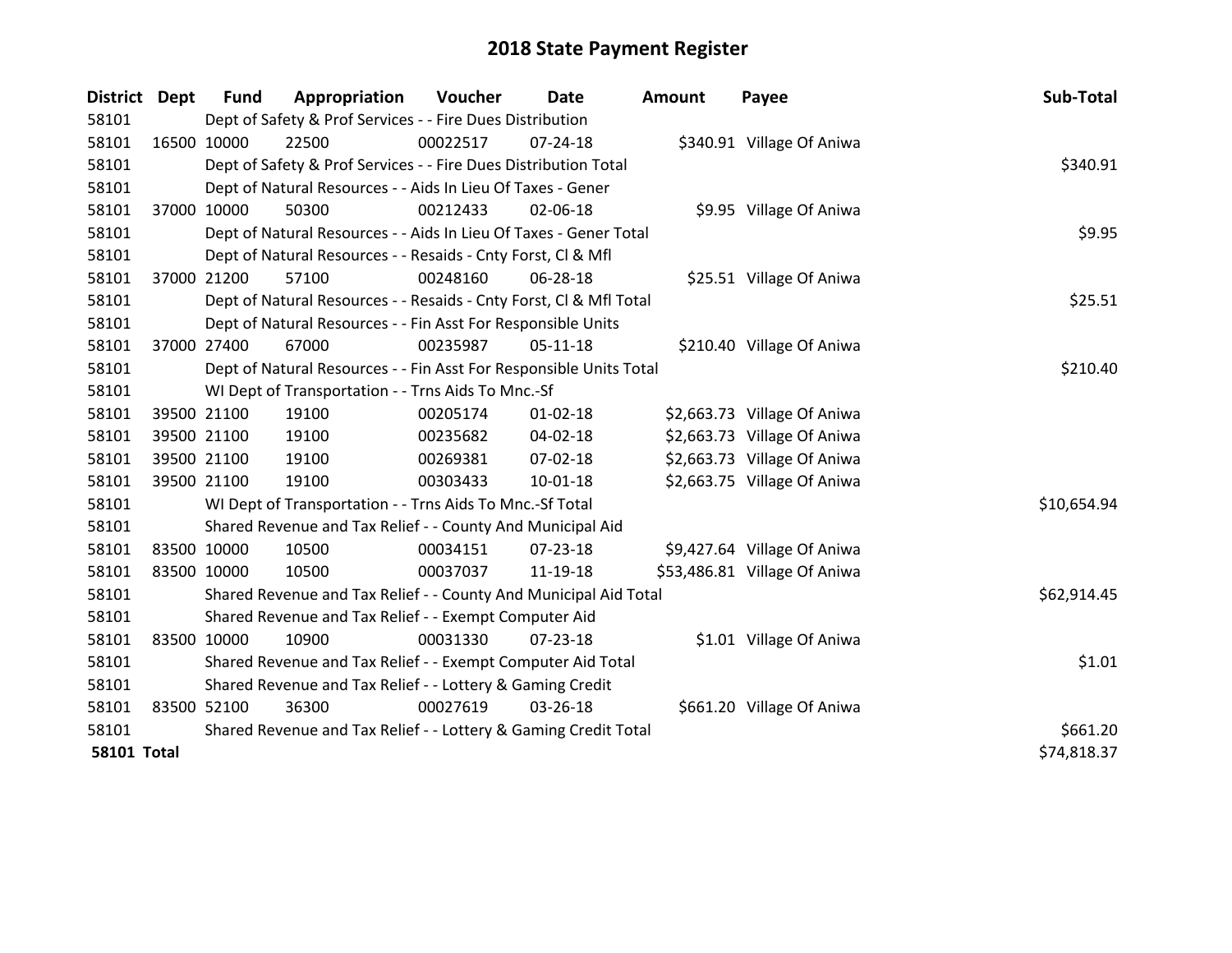| <b>District</b>    | Dept        | <b>Fund</b>                                                     | Appropriation                                                      | Voucher  | Date           | <b>Amount</b> | Payee                             | Sub-Total    |
|--------------------|-------------|-----------------------------------------------------------------|--------------------------------------------------------------------|----------|----------------|---------------|-----------------------------------|--------------|
| 58106              |             |                                                                 | Dept of Safety & Prof Services - - Fire Dues Distribution          |          |                |               |                                   |              |
| 58106              | 16500 10000 |                                                                 | 22500                                                              | 00022518 | $07 - 25 - 18$ |               | \$1,435.27 Village Of Birnamwood  |              |
| 58106              |             |                                                                 | Dept of Safety & Prof Services - - Fire Dues Distribution Total    |          |                |               |                                   | \$1,435.27   |
| 58106              |             |                                                                 | Dept of Natural Resources - - Aids In Lieu Of Taxes - Gener        |          |                |               |                                   |              |
| 58106              | 37000 10000 |                                                                 | 50300                                                              | 00212677 | 02-06-18       |               | \$203.33 Village Of Birnamwood    |              |
| 58106              |             |                                                                 | Dept of Natural Resources - - Aids In Lieu Of Taxes - Gener Total  |          |                |               |                                   | \$203.33     |
| 58106              |             |                                                                 | Dept of Natural Resources - - Fin Asst For Responsible Units       |          |                |               |                                   |              |
| 58106              | 37000 27400 |                                                                 | 67000                                                              | 00235709 | 05-11-18       |               | \$553.93 Village Of Birnamwood    |              |
| 58106              |             |                                                                 | Dept of Natural Resources - - Fin Asst For Responsible Units Total |          |                |               |                                   | \$553.93     |
| 58106              |             |                                                                 | WI Dept of Transportation - - Trns Aids To Mnc.-Sf                 |          |                |               |                                   |              |
| 58106              |             | 39500 21100                                                     | 19100                                                              | 00205175 | $01 - 02 - 18$ |               | \$6,641.89 Village Of Birnamwood  |              |
| 58106              | 39500 21100 |                                                                 | 19100                                                              | 00235683 | 04-02-18       |               | \$6,641.89 Village Of Birnamwood  |              |
| 58106              | 39500 21100 |                                                                 | 19100                                                              | 00269382 | 07-02-18       |               | \$6,641.89 Village Of Birnamwood  |              |
| 58106              | 39500 21100 |                                                                 | 19100                                                              | 00303434 | 10-01-18       |               | \$6,641.92 Village Of Birnamwood  |              |
| 58106              |             |                                                                 | WI Dept of Transportation - - Trns Aids To Mnc.-Sf Total           |          |                |               |                                   | \$26,567.59  |
| 58106              |             |                                                                 | Shared Revenue and Tax Relief - - County And Municipal Aid         |          |                |               |                                   |              |
| 58106              | 83500 10000 |                                                                 | 10500                                                              | 00034152 | 07-23-18       |               | \$15,127.35 Village Of Birnamwood |              |
| 58106              | 83500 10000 |                                                                 | 10500                                                              | 00037038 | 11-19-18       |               | \$85,721.66 Village Of Birnamwood |              |
| 58106              |             |                                                                 | Shared Revenue and Tax Relief - - County And Municipal Aid Total   |          |                |               |                                   | \$100,849.01 |
| 58106              |             |                                                                 | Shared Revenue and Tax Relief - - Exempt Computer Aid              |          |                |               |                                   |              |
| 58106              | 83500 10000 |                                                                 | 10900                                                              | 00031331 | 07-23-18       |               | \$6.09 Village Of Birnamwood      |              |
| 58106              | 83500 10000 |                                                                 | 10900                                                              | 00032514 | 07-23-18       |               | \$2,567.21 Village Of Birnamwood  |              |
| 58106              |             |                                                                 | Shared Revenue and Tax Relief - - Exempt Computer Aid Total        |          |                |               |                                   | \$2,573.30   |
| 58106              |             |                                                                 | Shared Revenue and Tax Relief - - Utility Aid                      |          |                |               |                                   |              |
| 58106              | 83500 10000 |                                                                 | 11000                                                              | 00034152 | $07 - 23 - 18$ |               | \$108.33 Village Of Birnamwood    |              |
| 58106              | 83500 10000 |                                                                 | 11000                                                              | 00037038 | 11-19-18       |               | \$621.47 Village Of Birnamwood    |              |
| 58106              |             |                                                                 | Shared Revenue and Tax Relief - - Utility Aid Total                |          |                |               |                                   | \$729.80     |
| 58106              |             | Shared Revenue and Tax Relief - - Lottery & Gaming Credit       |                                                                    |          |                |               |                                   |              |
| 58106              | 83500 52100 |                                                                 | 36300                                                              | 00027620 | 03-26-18       |               | \$1,843.00 Village Of Birnamwood  |              |
| 58106              |             | Shared Revenue and Tax Relief - - Lottery & Gaming Credit Total |                                                                    |          |                |               |                                   | \$1,843.00   |
| <b>58106 Total</b> |             |                                                                 |                                                                    |          |                |               |                                   | \$134,755.23 |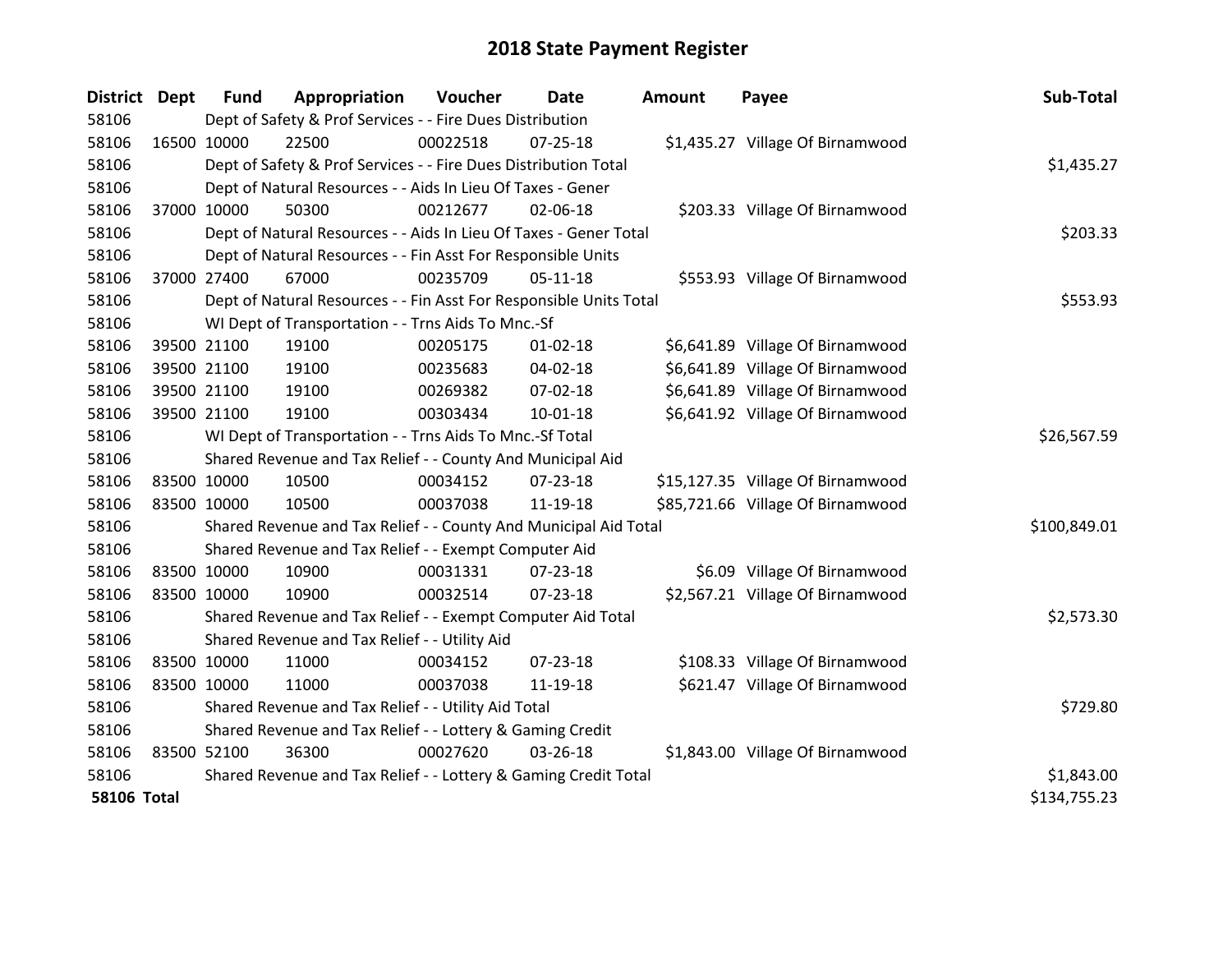| District Dept |             | <b>Fund</b> | Appropriation                                                         | Voucher      | Date           | <b>Amount</b> | Payee                           | Sub-Total    |
|---------------|-------------|-------------|-----------------------------------------------------------------------|--------------|----------------|---------------|---------------------------------|--------------|
| 58107         |             |             | Dept of Safety & Prof Services - - Fire Dues Distribution             |              |                |               |                                 |              |
| 58107         | 16500 10000 |             | 22500                                                                 | 00022519     | $07 - 24 - 18$ |               | \$3,472.69 Village Of Bonduel   |              |
| 58107         |             |             | Dept of Safety & Prof Services - - Fire Dues Distribution Total       |              |                |               |                                 | \$3,472.69   |
| 58107         |             |             | Dept of Natural Resources - - Aids In Lieu Of Taxes - Gener           |              |                |               |                                 |              |
| 58107         | 37000 10000 |             | 50300                                                                 | 00212648     | 02-06-18       |               | \$121.82 Village Of Bonduel     |              |
| 58107         |             |             | Dept of Natural Resources - - Aids In Lieu Of Taxes - Gener Total     | \$121.82     |                |               |                                 |              |
| 58107         |             |             | Dept of Natural Resources - - Fin Asst For Responsible Units          |              |                |               |                                 |              |
| 58107         | 37000 27400 |             | 67000                                                                 | 00235140     | 05-11-18       |               | \$6,208.19 Village Of Bonduel   |              |
| 58107         |             |             | Dept of Natural Resources - - Fin Asst For Responsible Units Total    |              |                |               |                                 | \$6,208.19   |
| 58107         |             |             | WI Dept of Transportation - - Trns Aids To Mnc.-Sf                    |              |                |               |                                 |              |
| 58107         | 39500 21100 |             | 19100                                                                 | 00205176     | 01-02-18       |               | \$26,796.52 Village Of Bonduel  |              |
| 58107         | 39500 21100 |             | 19100                                                                 | 00235684     | 04-02-18       |               | \$26,796.52 Village Of Bonduel  |              |
| 58107         | 39500 21100 |             | 19100                                                                 | 00269383     | 07-02-18       |               | \$26,796.52 Village Of Bonduel  |              |
| 58107         | 39500 21100 |             | 19100                                                                 | 00303435     | $10 - 01 - 18$ |               | \$26,796.55 Village Of Bonduel  |              |
| 58107         |             |             | WI Dept of Transportation - - Trns Aids To Mnc.-Sf Total              | \$107,186.11 |                |               |                                 |              |
| 58107         |             |             | WI Dept of Transportation - - Hwy Mgmt & Opers Sf                     |              |                |               |                                 |              |
| 58107         | 39500 21100 |             | 36500                                                                 | 00282737     | 08-06-18       |               | \$500.00 Village Of Bonduel     |              |
| 58107         |             |             | WI Dept of Transportation - - Hwy Mgmt & Opers Sf Total               |              |                |               |                                 | \$500.00     |
| 58107         |             |             | Department of Justice - - Law Enforcement Train, Local                |              |                |               |                                 |              |
| 58107         | 45500 10000 |             | 23100                                                                 | 00040020     | $01 - 04 - 18$ |               | \$480.00 Village Of Bonduel     |              |
| 58107         | 45500 10000 |             | 23100                                                                 | 00052127     | 09-25-18       |               | \$320.00 Village Of Bonduel     |              |
| 58107         |             |             | Department of Justice - - Law Enforcement Train, Local Total          |              |                |               |                                 | \$800.00     |
| 58107         |             |             | Department of Military Affairs - - Major Disaster Assist; Pif         |              |                |               |                                 |              |
| 58107         | 46500 27200 |             | 36500                                                                 | 00051565     | 11-06-18       |               | \$5,083.84 Village Of Bonduel   |              |
| 58107         |             |             | Department of Military Affairs - - Major Disaster Assist; Pif Total   |              |                |               |                                 | \$5,083.84   |
| 58107         |             |             | Shared Revenue and Tax Relief - - Expenditure Restraint Program       |              |                |               |                                 |              |
| 58107         | 83500 10000 |             | 10100                                                                 | 00034153     | 07-23-18       |               | \$17,766.14 Village Of Bonduel  |              |
| 58107         | 83500 10000 |             | 10100                                                                 | 00037039     | 11-19-18       |               | \$0.07 Village Of Bonduel       |              |
| 58107         |             |             | Shared Revenue and Tax Relief - - Expenditure Restraint Program Total |              |                |               |                                 | \$17,766.21  |
| 58107         |             |             | Shared Revenue and Tax Relief - - County And Municipal Aid            |              |                |               |                                 |              |
| 58107         | 83500 10000 |             | 10500                                                                 | 00034153     | 07-23-18       |               | \$27,287.17 Village Of Bonduel  |              |
| 58107         | 83500 10000 |             | 10500                                                                 | 00037039     | 11-19-18       |               | \$154,627.32 Village Of Bonduel |              |
| 58107         |             |             | Shared Revenue and Tax Relief - - County And Municipal Aid Total      |              |                |               |                                 | \$181,914.49 |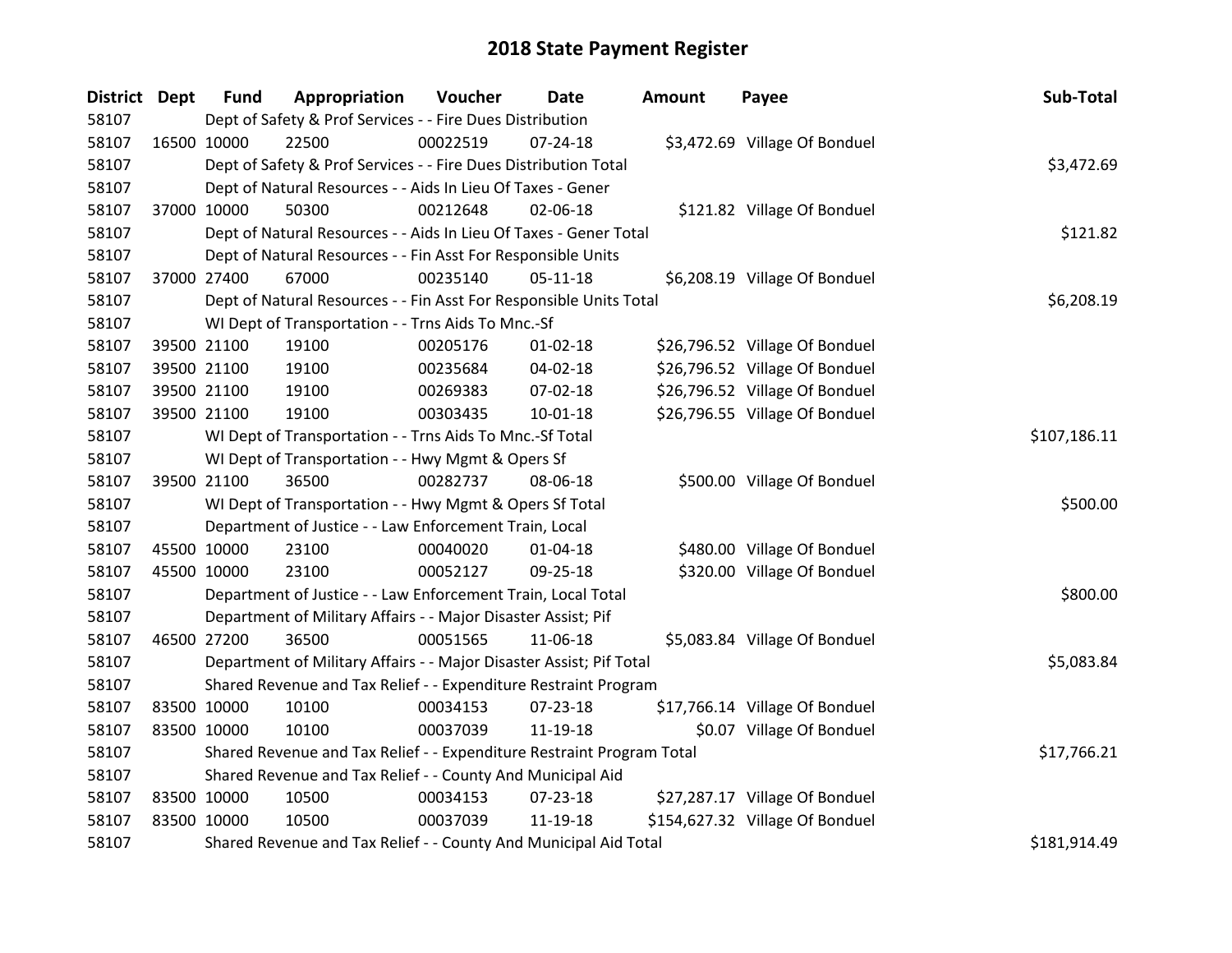| District Dept      |             | Fund                                                        | Appropriation                                         | <b>Voucher</b> | Date           | <b>Amount</b> | Payee                         | Sub-Total    |
|--------------------|-------------|-------------------------------------------------------------|-------------------------------------------------------|----------------|----------------|---------------|-------------------------------|--------------|
| 58107              |             |                                                             | Shared Revenue and Tax Relief - - Exempt Computer Aid |                |                |               |                               |              |
| 58107              |             | 83500 10000                                                 | 10900                                                 | 00031332       | 07-23-18       |               | \$1,722.96 Village Of Bonduel |              |
| 58107              |             | 83500 10000                                                 | 10900                                                 | 00032515       | $07 - 23 - 18$ |               | \$284.36 Village Of Bonduel   |              |
| 58107              |             | Shared Revenue and Tax Relief - - Exempt Computer Aid Total |                                                       | \$2,007.32     |                |               |                               |              |
| 58107              |             |                                                             | Shared Revenue and Tax Relief - - Utility Aid         |                |                |               |                               |              |
| 58107              | 83500 10000 |                                                             | 11000                                                 | 00034153       | $07 - 23 - 18$ |               | \$593.08 Village Of Bonduel   |              |
| 58107              |             | 83500 10000                                                 | 11000                                                 | 00037039       | 11-19-18       |               | \$3,444.85 Village Of Bonduel |              |
| 58107              |             |                                                             | Shared Revenue and Tax Relief - - Utility Aid Total   |                |                |               |                               | \$4,037.93   |
| <b>58107 Total</b> |             |                                                             |                                                       |                |                |               |                               | \$329,098.60 |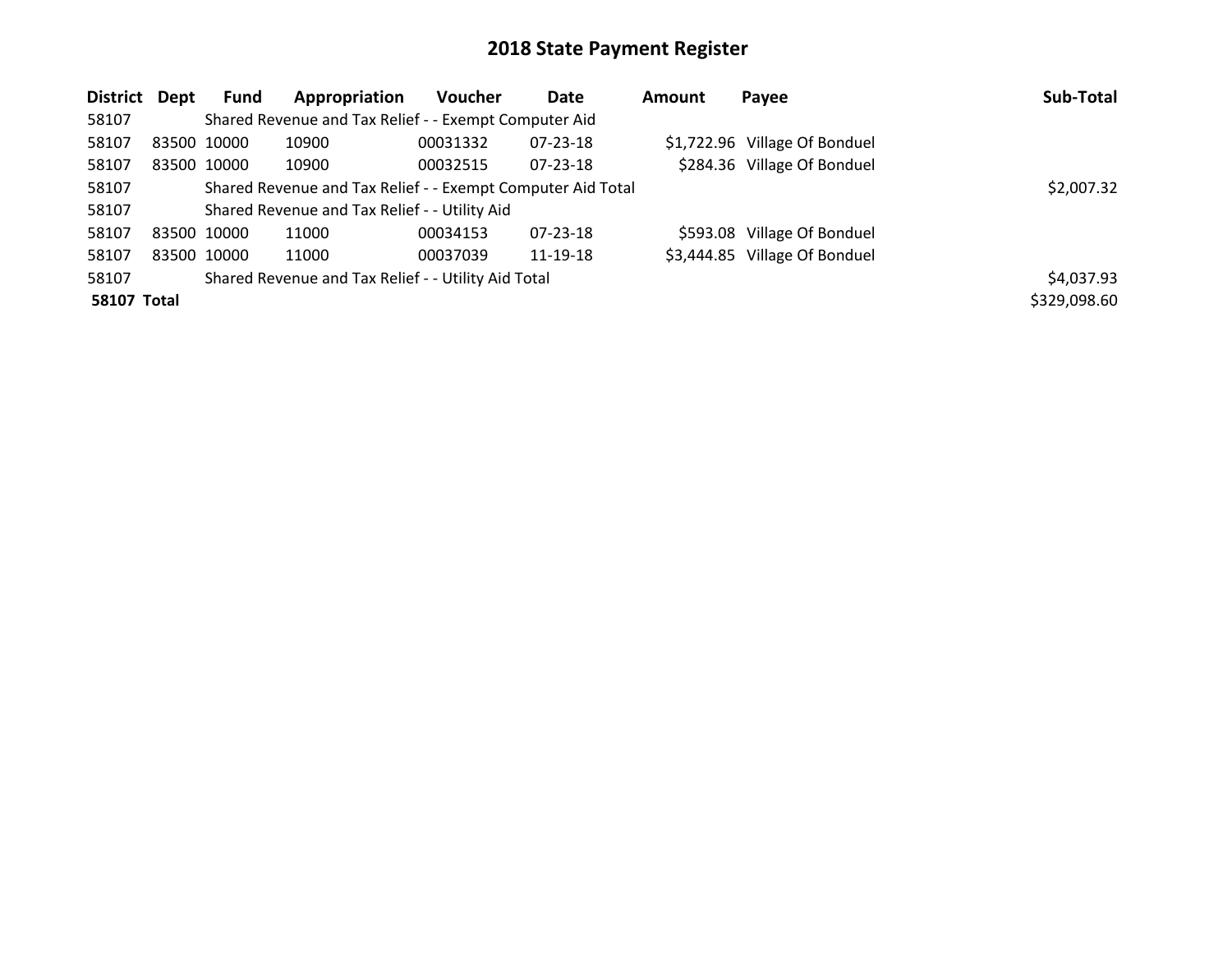| District Dept |             | <b>Fund</b> | Appropriation                                                      | Voucher  | Date           | <b>Amount</b> | Payee                         | Sub-Total   |
|---------------|-------------|-------------|--------------------------------------------------------------------|----------|----------------|---------------|-------------------------------|-------------|
| 58108         |             |             | Dept of Safety & Prof Services - - Fire Dues Distribution          |          |                |               |                               |             |
| 58108         | 16500 10000 |             | 22500                                                              | 00025288 | $07 - 26 - 18$ |               | \$422.90 Village Of Bowler    |             |
| 58108         |             |             | Dept of Safety & Prof Services - - Fire Dues Distribution Total    |          |                |               |                               | \$422.90    |
| 58108         |             |             | Dept of Natural Resources - - Aids In Lieu Of Taxes - Gener        |          |                |               |                               |             |
| 58108         | 37000 10000 |             | 50300                                                              | 00212397 | 02-06-18       |               | \$81.94 Village Of Bowler     |             |
| 58108         |             |             | Dept of Natural Resources - - Aids In Lieu Of Taxes - Gener Total  |          |                |               |                               | \$81.94     |
| 58108         |             |             | Dept of Natural Resources - - Gen Program Ops-State Funds-Fr       |          |                |               |                               |             |
| 58108         | 37000 21200 |             | 16600                                                              | 00209909 | $01 - 25 - 18$ |               | \$317.04 Village Of Bowler    |             |
| 58108         |             |             | Dept of Natural Resources - - Gen Program Ops-State Funds-Fr Total |          |                |               |                               | \$317.04    |
| 58108         |             |             | Dept of Natural Resources - - General Program Operations --        |          |                |               |                               |             |
| 58108         | 37000 21200 |             | 25400                                                              | 00228564 | 04-20-18       |               | \$216.96 Village Of Bowler    |             |
| 58108         | 37000 21200 |             | 25400                                                              | 00255880 | 07-31-18       |               | \$241.98 Village Of Bowler    |             |
| 58108         | 37000 21200 |             | 25400                                                              | 00275265 | $10 - 25 - 18$ |               | \$317.04 Village Of Bowler    |             |
| 58108         |             |             | Dept of Natural Resources - - General Program Operations -- Total  |          |                |               |                               | \$775.98    |
| 58108         |             |             | Dept of Natural Resources - - Resaids - Cnty Forst, Cl & Mfl       |          |                |               |                               |             |
| 58108         | 37000 21200 |             | 57100                                                              | 00248161 | 06-28-18       |               | \$8.47 Village Of Bowler      |             |
| 58108         |             |             | Dept of Natural Resources - - Resaids - Cnty Forst, Cl & Mfl Total |          |                |               |                               | \$8.47      |
| 58108         |             |             | Dept of Natural Resources - - Petrostorage Envr Remd Awards        |          |                |               |                               |             |
| 58108         | 37000 27200 |             | 66700                                                              | 00206886 | $01 - 11 - 18$ |               | \$9,678.96 Village Of Bowler  |             |
| 58108         | 37000 27200 |             | 66700                                                              | 00206907 | $01 - 11 - 18$ |               | \$1,067.44 Village Of Bowler  |             |
| 58108         |             | 37000 27200 | 66700                                                              | 00222515 | 03-26-18       |               | \$5,334.83 Village Of Bowler  |             |
| 58108         | 37000 27200 |             | 66700                                                              | 00246179 | 06-26-18       |               | \$2,128.28 Village Of Bowler  |             |
| 58108         | 37000 27200 |             | 66700                                                              | 00272905 | $10-19-18$     |               | \$5,590.07 Village Of Bowler  |             |
| 58108         |             |             | Dept of Natural Resources - - Petrostorage Envr Remd Awards Total  |          |                |               |                               | \$23,799.58 |
| 58108         |             |             | Dept of Natural Resources - - Fin Asst For Responsible Units       |          |                |               |                               |             |
| 58108         | 37000 27400 |             | 67000                                                              | 00235683 | $05-11-18$     |               | \$385.93 Village Of Bowler    |             |
| 58108         |             |             | Dept of Natural Resources - - Fin Asst For Responsible Units Total |          |                |               |                               | \$385.93    |
| 58108         |             |             | Dept of Natural Resources - - Land Acquisition                     |          |                |               |                               |             |
| 58108         | 37000 36300 |             | <b>TA100</b>                                                       | 00244996 | $06 - 27 - 18$ |               | \$25,865.00 Village Of Bowler |             |
| 58108         |             |             | Dept of Natural Resources - - Land Acquisition Total               |          |                |               |                               | \$25,865.00 |
| 58108         |             |             | WI Dept of Transportation - - Trns Aids To Mnc.-Sf                 |          |                |               |                               |             |
| 58108         | 39500 21100 |             | 19100                                                              | 00205177 | $01 - 02 - 18$ |               | \$2,239.68 Village Of Bowler  |             |
| 58108         | 39500 21100 |             | 19100                                                              | 00235685 | $04 - 02 - 18$ |               | \$2,239.68 Village Of Bowler  |             |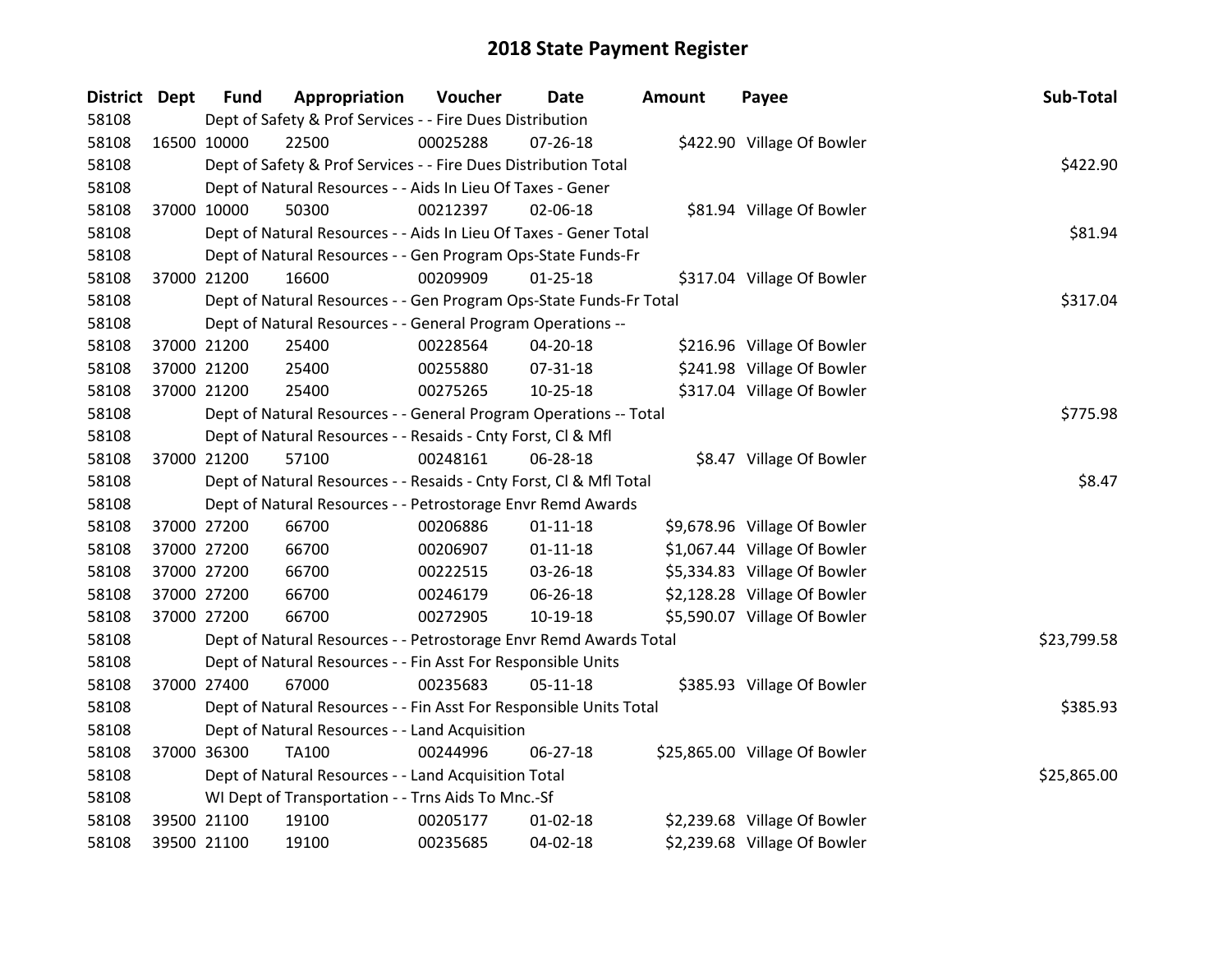| <b>District</b>    | Dept        | Fund        | Appropriation                                                    | Voucher  | Date           | <b>Amount</b> | Payee                         | Sub-Total    |
|--------------------|-------------|-------------|------------------------------------------------------------------|----------|----------------|---------------|-------------------------------|--------------|
| 58108              |             | 39500 21100 | 19100                                                            | 00269384 | 07-02-18       |               | \$2,239.68 Village Of Bowler  |              |
| 58108              |             | 39500 21100 | 19100                                                            | 00303436 | 10-01-18       |               | \$2,239.71 Village Of Bowler  |              |
| 58108              |             |             | WI Dept of Transportation - - Trns Aids To Mnc.-Sf Total         |          |                |               |                               | \$8,958.75   |
| 58108              |             |             | Department of Revenue - - Payments For Municipal Svcs            |          |                |               |                               |              |
| 58108              |             | 56600 10000 | 50100                                                            | 00026924 | $01 - 31 - 18$ |               | \$40.44 Village Of Bowler     |              |
| 58108              |             |             | Department of Revenue - - Payments For Municipal Svcs Total      |          |                |               |                               | \$40.44      |
| 58108              |             |             | Shared Revenue and Tax Relief - - County And Municipal Aid       |          |                |               |                               |              |
| 58108              |             | 83500 10000 | 10500                                                            | 00034154 | 07-23-18       |               | \$13,397.03 Village Of Bowler |              |
| 58108              | 83500 10000 |             | 10500                                                            | 00037040 | 11-19-18       |               | \$75,916.50 Village Of Bowler |              |
| 58108              |             |             | Shared Revenue and Tax Relief - - County And Municipal Aid Total |          |                |               |                               | \$89,313.53  |
| 58108              |             |             | Shared Revenue and Tax Relief - - Exempt Computer Aid            |          |                |               |                               |              |
| 58108              | 83500 10000 |             | 10900                                                            | 00031333 | 07-23-18       |               | \$5.07 Village Of Bowler      |              |
| 58108              |             |             | Shared Revenue and Tax Relief - - Exempt Computer Aid Total      |          |                |               |                               | \$5.07       |
| 58108              |             |             | Shared Revenue and Tax Relief - - Utility Aid                    |          |                |               |                               |              |
| 58108              | 83500 10000 |             | 11000                                                            | 00034154 | 07-23-18       |               | \$33.80 Village Of Bowler     |              |
| 58108              | 83500 10000 |             | 11000                                                            | 00037040 | 11-19-18       |               | \$197.58 Village Of Bowler    |              |
| 58108              |             |             | Shared Revenue and Tax Relief - - Utility Aid Total              |          |                |               |                               | \$231.38     |
| <b>58108 Total</b> |             |             |                                                                  |          |                |               |                               | \$150,206.01 |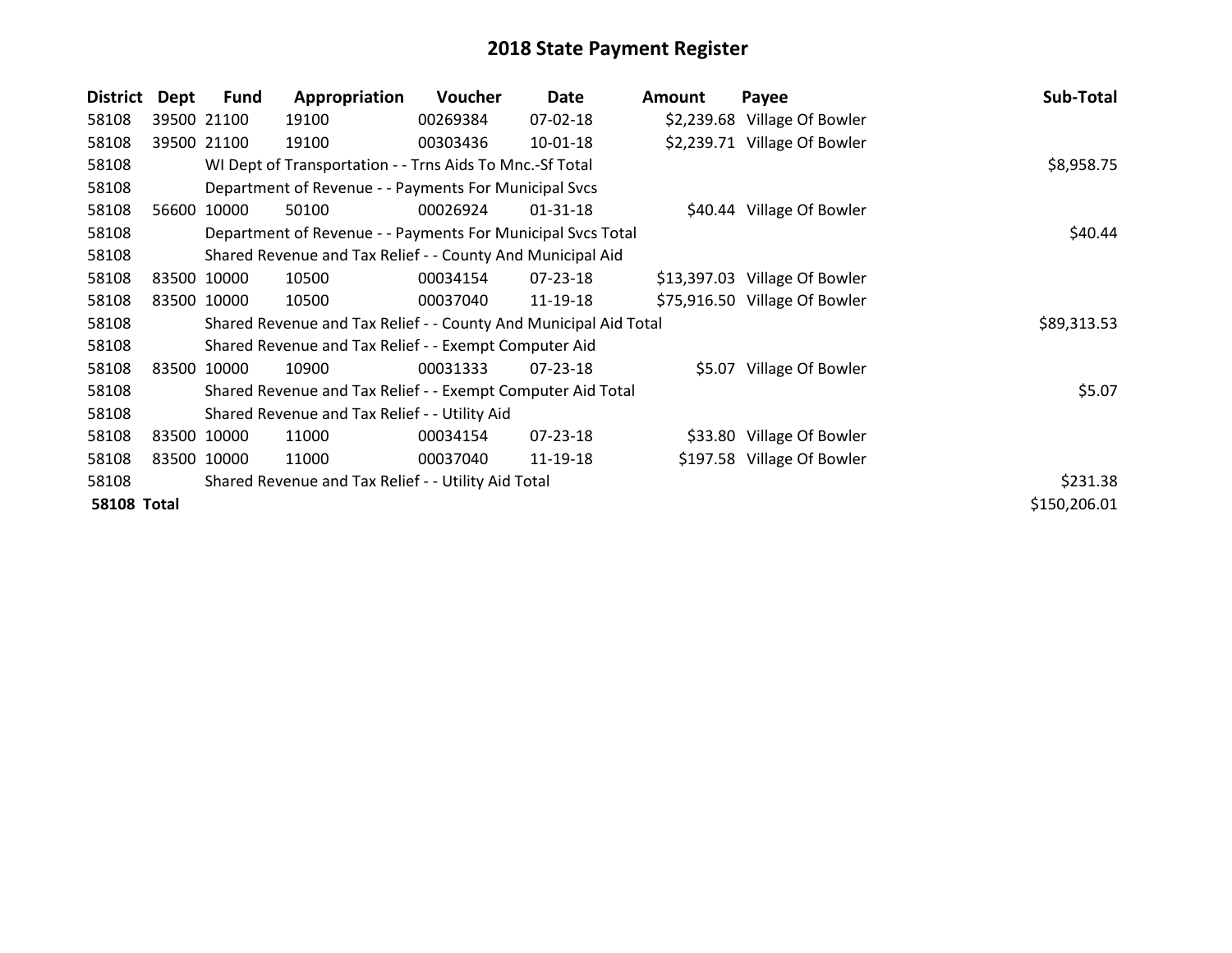| <b>District</b>    | Dept  | <b>Fund</b> | Appropriation                                                      | Voucher  | Date           | <b>Amount</b> | Payee                        | Sub-Total   |
|--------------------|-------|-------------|--------------------------------------------------------------------|----------|----------------|---------------|------------------------------|-------------|
| 58111              |       |             | Dept of Safety & Prof Services - - Fire Dues Distribution          |          |                |               |                              |             |
| 58111              | 16500 | 10000       | 22500                                                              | 00022521 | 07-25-18       |               | \$1,696.24 Village Of Cecil  |             |
| 58111              |       |             | Dept of Safety & Prof Services - - Fire Dues Distribution Total    |          |                |               |                              | \$1,696.24  |
| 58111              |       |             | Dept of Natural Resources - - Fin Asst For Responsible Units       |          |                |               |                              |             |
| 58111              | 37000 | 27400       | 67000                                                              | 00235457 | 05-11-18       |               | \$483.41 Village Of Cecil    |             |
| 58111              |       |             | Dept of Natural Resources - - Fin Asst For Responsible Units Total |          |                |               |                              | \$483.41    |
| 58111              |       |             | WI Dept of Transportation - - Trns Aids To Mnc.-Sf                 |          |                |               |                              |             |
| 58111              |       | 39500 21100 | 19100                                                              | 00205178 | $01 - 02 - 18$ |               | \$4,545.47 Village Of Cecil  |             |
| 58111              |       | 39500 21100 | 19100                                                              | 00235686 | 04-02-18       |               | \$4,545.47 Village Of Cecil  |             |
| 58111              |       | 39500 21100 | 19100                                                              | 00269385 | 07-02-18       |               | \$4,545.47 Village Of Cecil  |             |
| 58111              |       | 39500 21100 | 19100                                                              | 00303437 | 10-01-18       |               | \$4,545.50 Village Of Cecil  |             |
| 58111              |       |             | WI Dept of Transportation - - Trns Aids To Mnc.-Sf Total           |          |                |               |                              | \$18,181.91 |
| 58111              |       |             | WI Dept of Transportation - - Loc Rd Imp Prg St Fd                 |          |                |               |                              |             |
| 58111              |       | 39500 21100 | 27800                                                              | 00279505 | $07 - 26 - 18$ |               | \$9,000.00 Village Of Cecil  |             |
| 58111              |       |             | WI Dept of Transportation - - Loc Rd Imp Prg St Fd Total           |          |                |               |                              | \$9,000.00  |
| 58111              |       |             | Shared Revenue and Tax Relief - - County And Municipal Aid         |          |                |               |                              |             |
| 58111              |       | 83500 10000 | 10500                                                              | 00034155 | $07 - 23 - 18$ |               | \$3,628.69 Village Of Cecil  |             |
| 58111              |       | 83500 10000 | 10500                                                              | 00037041 | 11-19-18       |               | \$20,562.56 Village Of Cecil |             |
| 58111              |       |             | Shared Revenue and Tax Relief - - County And Municipal Aid Total   |          |                |               |                              | \$24,191.25 |
| 58111              |       |             | Shared Revenue and Tax Relief - - Exempt Computer Aid              |          |                |               |                              |             |
| 58111              |       | 83500 10000 | 10900                                                              | 00031334 | $07 - 23 - 18$ |               | \$12.18 Village Of Cecil     |             |
| 58111              |       |             | Shared Revenue and Tax Relief - - Exempt Computer Aid Total        |          |                |               |                              | \$12.18     |
| <b>58111 Total</b> |       |             |                                                                    |          |                |               |                              | \$53,564.99 |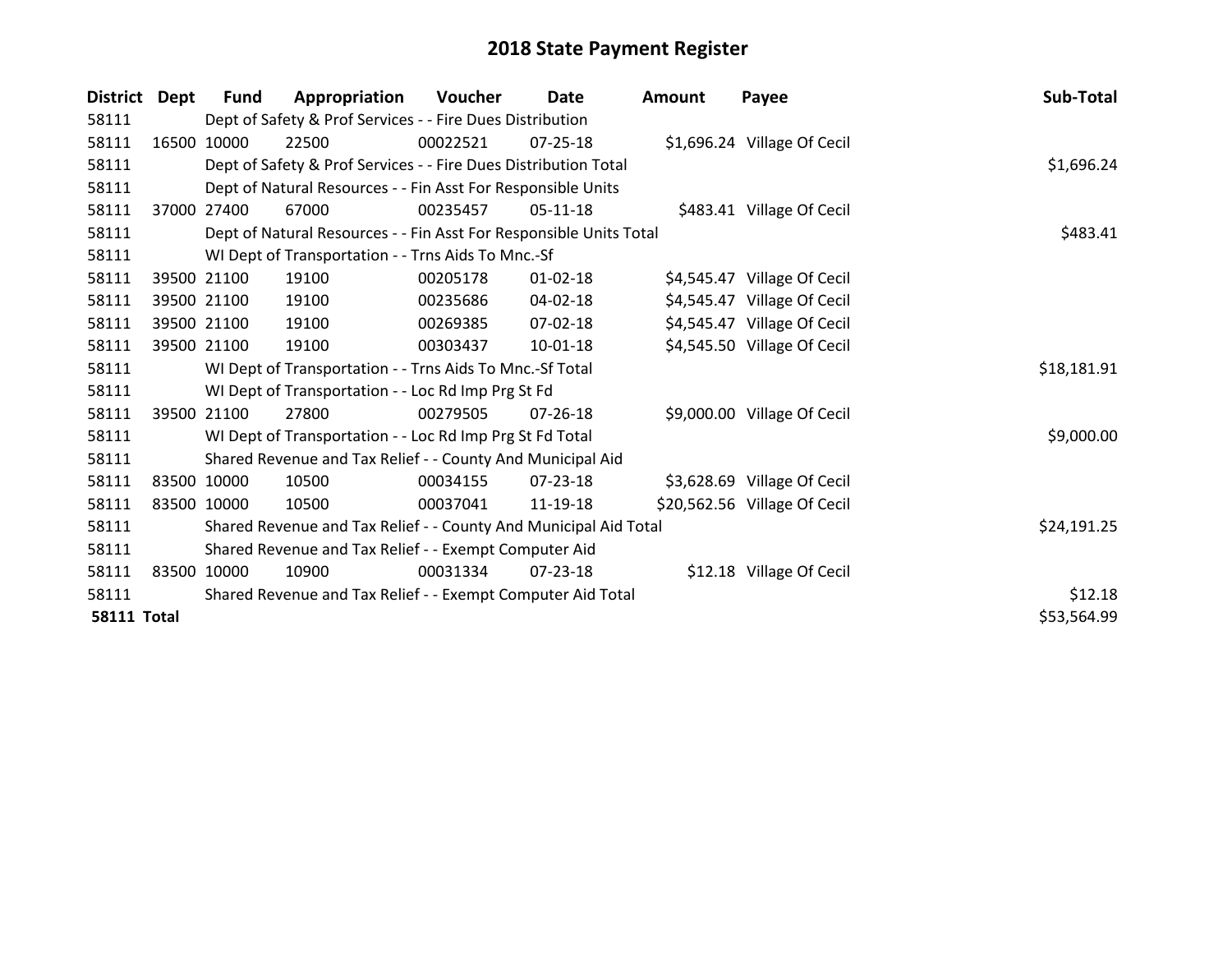| District           | Dept  | <b>Fund</b> | Appropriation                                                      | Voucher  | Date           | <b>Amount</b> | Payee                        | Sub-Total   |
|--------------------|-------|-------------|--------------------------------------------------------------------|----------|----------------|---------------|------------------------------|-------------|
| 58121              |       |             | Dept of Safety & Prof Services - - Fire Dues Distribution          |          |                |               |                              |             |
| 58121              |       | 16500 10000 | 22500                                                              | 00022522 | 07-24-18       |               | \$380.74 Village Of Eland    |             |
| 58121              |       |             | Dept of Safety & Prof Services - - Fire Dues Distribution Total    |          |                |               |                              | \$380.74    |
| 58121              |       |             | Dept of Natural Resources - - Aids In Lieu Of Taxes - Gener        |          |                |               |                              |             |
| 58121              | 37000 | 10000       | 50300                                                              | 00212440 | 02-06-18       |               | \$121.04 Village Of Eland    |             |
| 58121              |       |             | Dept of Natural Resources - - Aids In Lieu Of Taxes - Gener Total  |          |                |               |                              | \$121.04    |
| 58121              |       |             | Dept of Natural Resources - - Resaids - Cnty Forst, CI & Mfl       |          |                |               |                              |             |
| 58121              | 37000 | 21200       | 57100                                                              | 00248162 | 06-28-18       |               | \$6.73 Village Of Eland      |             |
| 58121              |       |             | Dept of Natural Resources - - Resaids - Cnty Forst, Cl & Mfl Total |          |                |               |                              | \$6.73      |
| 58121              |       |             | Dept of Natural Resources - - Fin Asst For Responsible Units       |          |                |               |                              |             |
| 58121              |       | 37000 27400 | 67000                                                              | 00235467 | 05-11-18       |               | \$257.55 Village Of Eland    |             |
| 58121              |       |             | Dept of Natural Resources - - Fin Asst For Responsible Units Total |          |                |               |                              | \$257.55    |
| 58121              |       |             | WI Dept of Transportation - - Trns Aids To Mnc.-Sf                 |          |                |               |                              |             |
| 58121              |       | 39500 21100 | 19100                                                              | 00205179 | $01 - 02 - 18$ |               | \$2,980.27 Village Of Eland  |             |
| 58121              |       | 39500 21100 | 19100                                                              | 00235687 | 04-02-18       |               | \$2,980.27 Village Of Eland  |             |
| 58121              |       | 39500 21100 | 19100                                                              | 00269386 | $07 - 02 - 18$ |               | \$2,980.27 Village Of Eland  |             |
| 58121              |       | 39500 21100 | 19100                                                              | 00303438 | $10 - 01 - 18$ |               | \$2,980.30 Village Of Eland  |             |
| 58121              |       |             | WI Dept of Transportation - - Trns Aids To Mnc.-Sf Total           |          |                |               |                              | \$11,921.11 |
| 58121              |       |             | Shared Revenue and Tax Relief - - County And Municipal Aid         |          |                |               |                              |             |
| 58121              |       | 83500 10000 | 10500                                                              | 00034156 | 07-23-18       |               | \$6,530.21 Village Of Eland  |             |
| 58121              |       | 83500 10000 | 10500                                                              | 00037042 | 11-19-18       |               | \$37,004.49 Village Of Eland |             |
| 58121              |       |             | Shared Revenue and Tax Relief - - County And Municipal Aid Total   |          |                |               |                              | \$43,534.70 |
| <b>58121 Total</b> |       |             |                                                                    |          |                |               |                              | \$56,221.87 |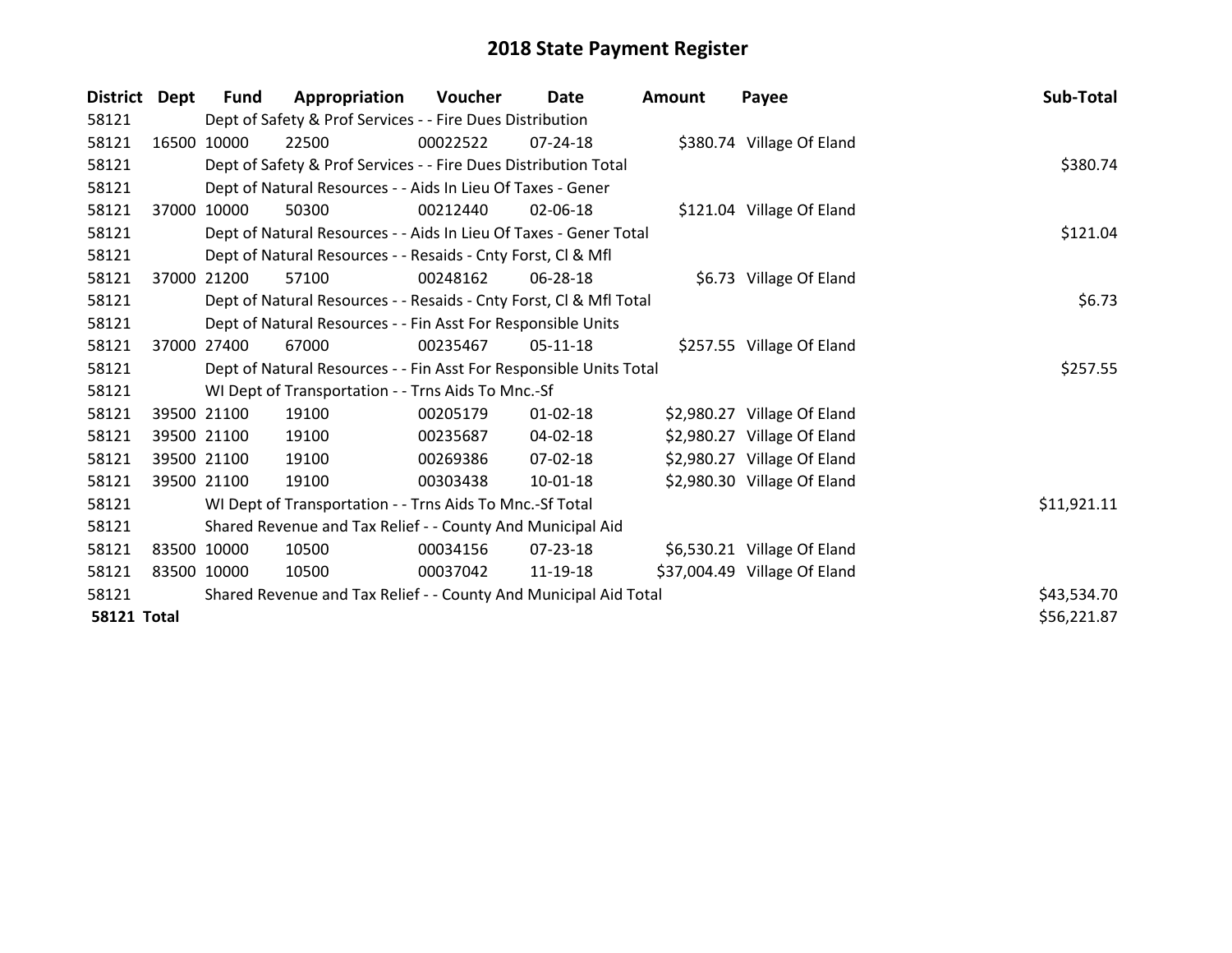| <b>District</b>    | <b>Dept</b> | <b>Fund</b> | Appropriation                                                      | <b>Voucher</b> | Date           | <b>Amount</b> | Payee                           | Sub-Total    |
|--------------------|-------------|-------------|--------------------------------------------------------------------|----------------|----------------|---------------|---------------------------------|--------------|
| 58131              |             |             | Dept of Safety & Prof Services - - Fire Dues Distribution          |                |                |               |                                 |              |
| 58131              | 16500 10000 |             | 22500                                                              | 00022523       | $07 - 24 - 18$ |               | \$829.93 Village Of Gresham     |              |
| 58131              |             |             | Dept of Safety & Prof Services - - Fire Dues Distribution Total    |                |                |               |                                 | \$829.93     |
| 58131              |             |             | Dept of Natural Resources - - Aids In Lieu Of Taxes - Gener        |                |                |               |                                 |              |
| 58131              | 37000 10000 |             | 50300                                                              | 00212621       | 02-06-18       |               | \$98.40 Village Of Gresham      |              |
| 58131              |             |             | Dept of Natural Resources - - Aids In Lieu Of Taxes - Gener Total  |                |                |               |                                 | \$98.40      |
| 58131              |             |             | Dept of Natural Resources - - Fin Asst For Responsible Units       |                |                |               |                                 |              |
| 58131              | 37000 27400 |             | 67000                                                              | 00235577       | $05-11-18$     |               | \$2,231.59 Village Of Gresham   |              |
| 58131              |             |             | Dept of Natural Resources - - Fin Asst For Responsible Units Total |                |                |               |                                 | \$2,231.59   |
| 58131              |             |             | WI Dept of Transportation - - Trns Aids To Mnc.-Sf                 |                |                |               |                                 |              |
| 58131              | 39500 21100 |             | 19100                                                              | 00205180       | $01 - 02 - 18$ |               | \$4,844.58 Village Of Gresham   |              |
| 58131              | 39500 21100 |             | 19100                                                              | 00235688       | $04 - 02 - 18$ |               | \$4,844.58 Village Of Gresham   |              |
| 58131              | 39500 21100 |             | 19100                                                              | 00269387       | 07-02-18       |               | \$4,844.58 Village Of Gresham   |              |
| 58131              | 39500 21100 |             | 19100                                                              | 00303439       | $10 - 01 - 18$ |               | \$4,844.60 Village Of Gresham   |              |
| 58131              |             |             | WI Dept of Transportation - - Trns Aids To Mnc.-Sf Total           |                |                |               |                                 | \$19,378.34  |
| 58131              |             |             | Shared Revenue and Tax Relief - - County And Municipal Aid         |                |                |               |                                 |              |
| 58131              | 83500 10000 |             | 10500                                                              | 00034157       | 07-23-18       |               | \$21,290.77 Village Of Gresham  |              |
| 58131              | 83500 10000 |             | 10500                                                              | 00037043       | 11-19-18       |               | \$120,647.67 Village Of Gresham |              |
| 58131              |             |             | Shared Revenue and Tax Relief - - County And Municipal Aid Total   |                |                |               |                                 | \$141,938.44 |
| 58131              |             |             | Shared Revenue and Tax Relief - - Exempt Computer Aid              |                |                |               |                                 |              |
| 58131              | 83500 10000 |             | 10900                                                              | 00031335       | $07 - 23 - 18$ |               | \$57.84 Village Of Gresham      |              |
| 58131              | 83500 10000 |             | 10900                                                              | 00032516       | 07-23-18       |               | \$138.89 Village Of Gresham     |              |
| 58131              |             |             | Shared Revenue and Tax Relief - - Exempt Computer Aid Total        |                |                |               |                                 | \$196.73     |
| 58131              |             |             | Shared Revenue and Tax Relief - - Lottery & Gaming Credit          |                |                |               |                                 |              |
| 58131              | 83500 52100 |             | 36300                                                              | 00027621       | 03-26-18       |               | \$1,736.88 Village Of Gresham   |              |
| 58131              |             |             | Shared Revenue and Tax Relief - - Lottery & Gaming Credit Total    | \$1,736.88     |                |               |                                 |              |
| <b>58131 Total</b> |             |             |                                                                    |                |                |               |                                 | \$166,410.31 |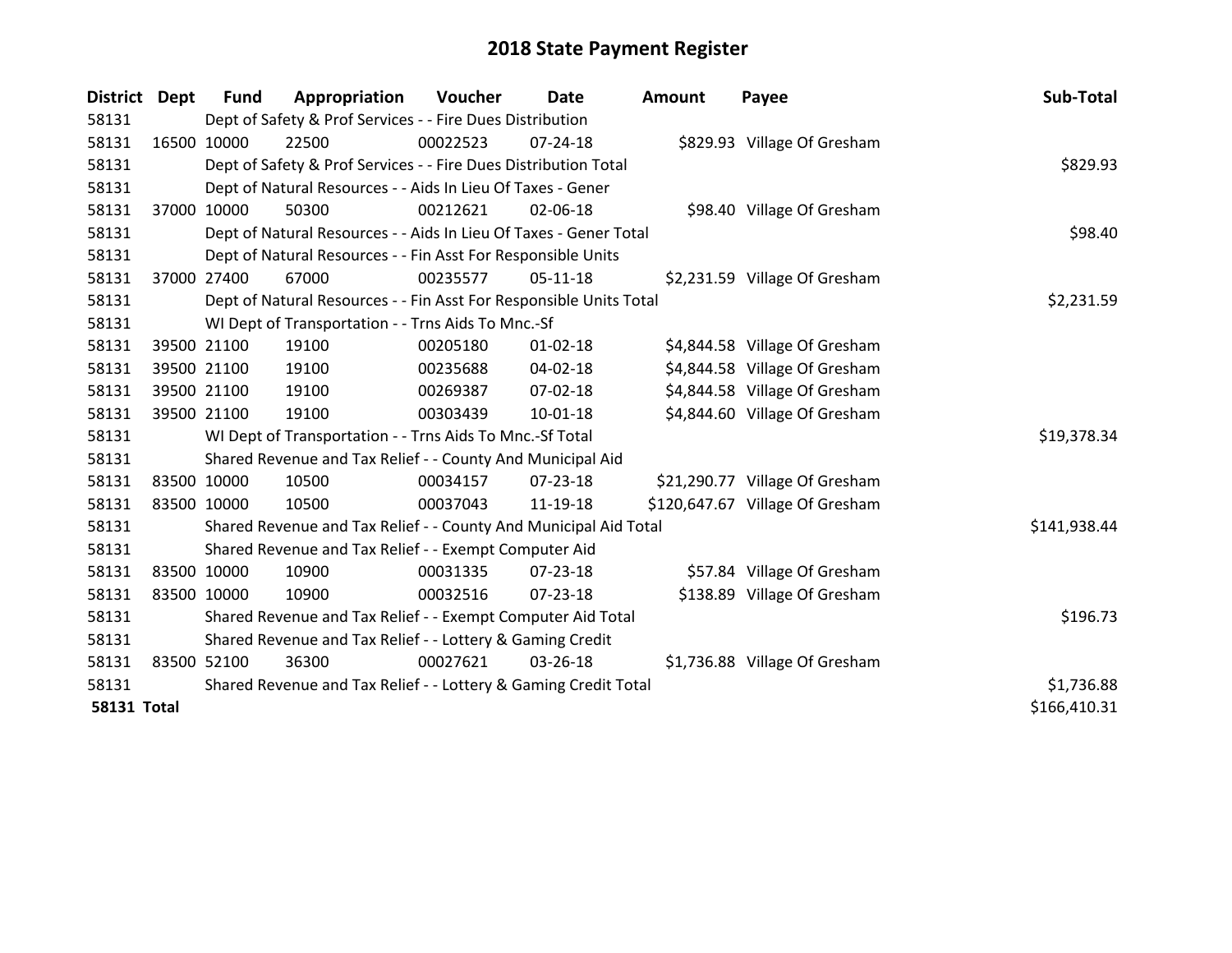| <b>District</b>    | Dept  | <b>Fund</b> | Appropriation                                                      | Voucher  | Date           | <b>Amount</b> | Payee                           | Sub-Total    |
|--------------------|-------|-------------|--------------------------------------------------------------------|----------|----------------|---------------|---------------------------------|--------------|
| 58151              |       |             | Dept of Safety & Prof Services - - Fire Dues Distribution          |          |                |               |                                 |              |
| 58151              |       | 16500 10000 | 22500                                                              | 00022524 | 07-24-18       |               | \$489.17 Village Of Mattoon     |              |
| 58151              |       |             | Dept of Safety & Prof Services - - Fire Dues Distribution Total    |          |                |               |                                 | \$489.17     |
| 58151              |       |             | Dept of Natural Resources - - Fin Asst For Responsible Units       |          |                |               |                                 |              |
| 58151              | 37000 | 27400       | 67000                                                              | 00235935 | $05-11-18$     |               | \$2,140.30 Village Of Mattoon   |              |
| 58151              |       |             | Dept of Natural Resources - - Fin Asst For Responsible Units Total |          |                |               |                                 | \$2,140.30   |
| 58151              |       |             | WI Dept of Transportation - - Trns Aids To Mnc.-Sf                 |          |                |               |                                 |              |
| 58151              |       | 39500 21100 | 19100                                                              | 00205181 | $01 - 02 - 18$ |               | \$3,410.29 Village Of Mattoon   |              |
| 58151              |       | 39500 21100 | 19100                                                              | 00235689 | 04-02-18       |               | \$3,410.29 Village Of Mattoon   |              |
| 58151              |       | 39500 21100 | 19100                                                              | 00269388 | 07-02-18       |               | \$3,410.29 Village Of Mattoon   |              |
| 58151              |       | 39500 21100 | 19100                                                              | 00303440 | 10-01-18       |               | \$3,410.32 Village Of Mattoon   |              |
| 58151              |       |             | WI Dept of Transportation - - Trns Aids To Mnc.-Sf Total           |          |                |               |                                 | \$13,641.19  |
| 58151              |       |             | Shared Revenue and Tax Relief - - County And Municipal Aid         |          |                |               |                                 |              |
| 58151              |       | 83500 10000 | 10500                                                              | 00034158 | 07-23-18       |               | \$27,567.45 Village Of Mattoon  |              |
| 58151              |       | 83500 10000 | 10500                                                              | 00037044 | 11-19-18       |               | \$156,215.52 Village Of Mattoon |              |
| 58151              |       |             | Shared Revenue and Tax Relief - - County And Municipal Aid Total   |          |                |               |                                 | \$183,782.97 |
| 58151              |       |             | Shared Revenue and Tax Relief - - Exempt Computer Aid              |          |                |               |                                 |              |
| 58151              |       | 83500 10000 | 10900                                                              | 00031336 | $07 - 23 - 18$ |               | \$3.04 Village Of Mattoon       |              |
| 58151              |       |             | Shared Revenue and Tax Relief - - Exempt Computer Aid Total        |          |                |               |                                 | \$3.04       |
| 58151              |       |             | Shared Revenue and Tax Relief - - Utility Aid                      |          |                |               |                                 |              |
| 58151              |       | 83500 10000 | 11000                                                              | 00034158 | $07 - 23 - 18$ |               | \$46.54 Village Of Mattoon      |              |
| 58151              |       | 83500 10000 | 11000                                                              | 00037044 | 11-19-18       |               | \$265.63 Village Of Mattoon     |              |
| 58151              |       |             | Shared Revenue and Tax Relief - - Utility Aid Total                |          |                |               |                                 | \$312.17     |
| <b>58151 Total</b> |       |             |                                                                    |          |                |               |                                 | \$200,368.84 |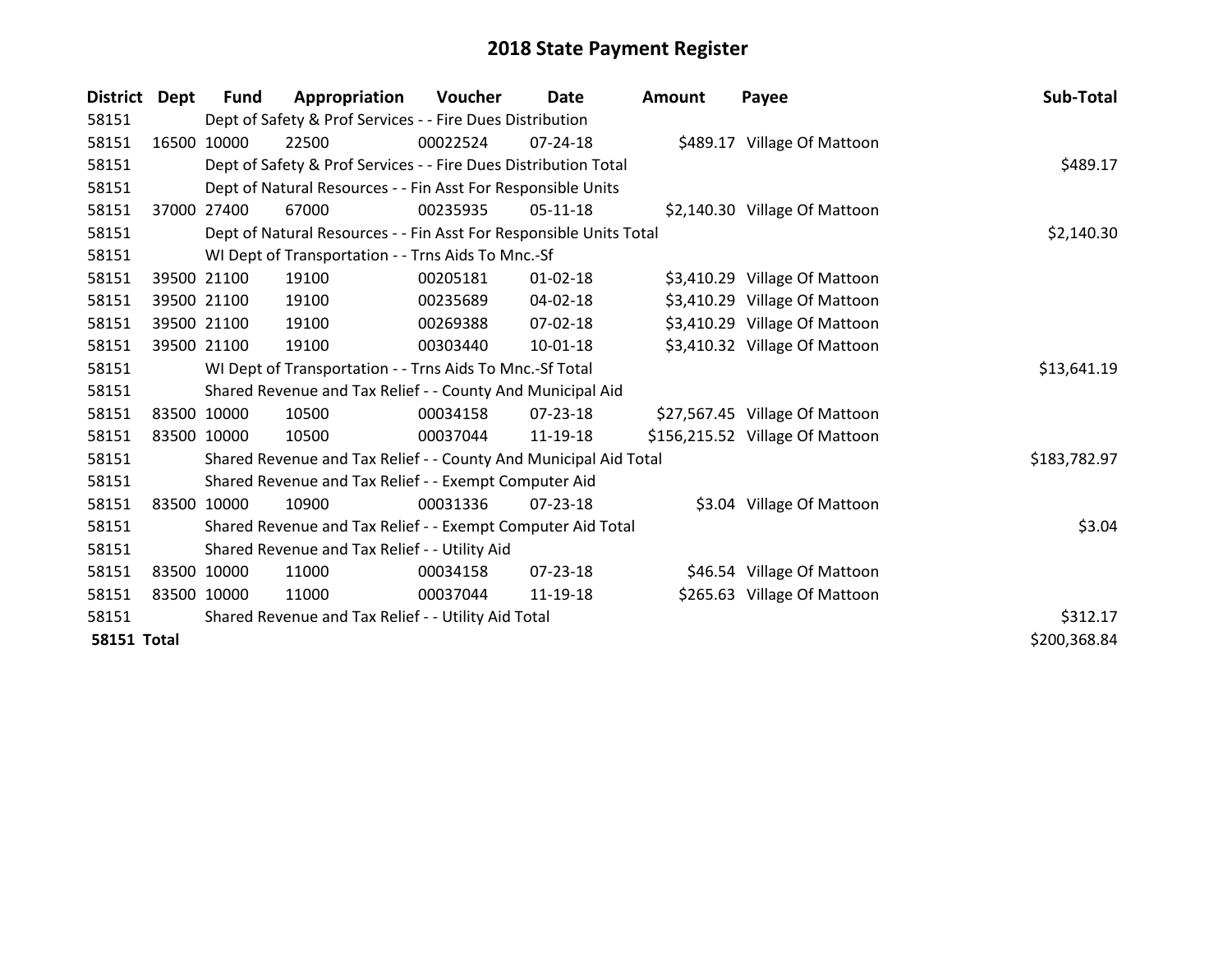| District Dept |             | <b>Fund</b> | Appropriation                                                                   | Voucher   | Date           | <b>Amount</b> | Payee                            | Sub-Total   |
|---------------|-------------|-------------|---------------------------------------------------------------------------------|-----------|----------------|---------------|----------------------------------|-------------|
| 58186         |             |             | Dept of Safety & Prof Services - - Fire Dues Distribution                       |           |                |               |                                  |             |
| 58186         | 16500 10000 |             | 22500                                                                           | 00022525  | 07-24-18       |               | \$1,007.47 Village Of Tigerton   |             |
| 58186         |             |             | Dept of Safety & Prof Services - - Fire Dues Distribution Total                 |           |                |               |                                  | \$1,007.47  |
| 58186         |             |             | Dept of Natural Resources - - Aids In Lieu Of Taxes - Gener                     |           |                |               |                                  |             |
| 58186         |             | 37000 10000 | 50300                                                                           | 00212632  | 02-06-18       |               | \$172.81 Village Of Tigerton     |             |
| 58186         |             |             | Dept of Natural Resources - - Aids In Lieu Of Taxes - Gener Total               |           |                |               |                                  | \$172.81    |
| 58186         |             |             | Dept of Natural Resources - - Ra- Atv Prj Aids, Gas Tax Pymt                    |           |                |               |                                  |             |
| 58186         |             | 37000 21200 | 57600                                                                           | 00210065  | $01 - 25 - 18$ |               | \$31,703.04 Village Of Tigerton  |             |
| 58186         | 37000 21200 |             | 57600                                                                           | 00283035  | 12-06-18       |               | \$36,542.04 Village Of Tigerton  |             |
| 58186         |             | 37000 21200 | 57600                                                                           | 00283036  | 12-06-18       |               | \$20,500.00 Village Of Tigerton  |             |
| 58186         |             |             | Dept of Natural Resources - - Ra- Atv Prj Aids, Gas Tax Pymt Total              |           |                |               |                                  | \$88,745.08 |
| 58186         |             |             | Dept of Natural Resources - - Fin Asst For Responsible Units                    |           |                |               |                                  |             |
| 58186         |             | 37000 27400 | 67000                                                                           | 00235404  | $05 - 11 - 18$ |               | \$1,219.61 Village Of Tigerton   |             |
| 58186         |             |             | Dept of Natural Resources - - Fin Asst For Responsible Units Total              |           |                |               |                                  | \$1,219.61  |
| 58186         |             |             | WI Dept of Transportation - - Trns Aids To Mnc.-Sf                              |           |                |               |                                  |             |
| 58186         |             | 39500 21100 | 19100                                                                           | 00205182  | $01 - 02 - 18$ |               | \$8,467.93 Village Of Tigerton   |             |
| 58186         |             | 39500 21100 | 19100                                                                           | 00235690  | 04-02-18       |               | \$8,467.93 Village Of Tigerton   |             |
| 58186         |             | 39500 21100 | 19100                                                                           | 00269389  | 07-02-18       |               | \$8,467.93 Village Of Tigerton   |             |
| 58186         | 39500 21100 |             | 19100                                                                           | 00303441  | 10-01-18       |               | \$8,467.95 Village Of Tigerton   |             |
| 58186         |             |             | WI Dept of Transportation - - Trns Aids To Mnc.-Sf Total                        |           |                |               |                                  | \$33,871.74 |
| 58186         |             |             | Department of Health Services - - Prepaid Medical Transport Reimbursement       |           |                |               |                                  |             |
| 58186         | 43500 10000 |             | 16300                                                                           | AMBULANCE | 11-08-18       |               | \$7,948.26 Village Of Tigerton   |             |
| 58186         |             |             | Department of Health Services - - Prepaid Medical Transport Reimbursement Total |           |                |               |                                  | \$7,948.26  |
| 58186         |             |             | Department of Justice - - Law Enforcement Train, Local                          |           |                |               |                                  |             |
| 58186         | 45500 10000 |             | 23100                                                                           | 00053770  | $10 - 25 - 18$ |               | \$160.00 Village Of Tigerton     |             |
| 58186         |             |             | Department of Justice - - Law Enforcement Train, Local Total                    |           |                |               |                                  | \$160.00    |
| 58186         |             |             | Shared Revenue and Tax Relief - - Expenditure Restraint Program                 |           |                |               |                                  |             |
| 58186         |             | 83500 10000 | 10100                                                                           | 00034159  | 07-23-18       |               | \$757.28 Village Of Tigerton     |             |
| 58186         | 83500 10000 |             | 10100                                                                           | 00037045  | 11-19-18       |               | \$0.07 Village Of Tigerton       |             |
| 58186         |             |             | Shared Revenue and Tax Relief - - Expenditure Restraint Program Total           |           |                |               |                                  | \$757.35    |
| 58186         |             |             | Shared Revenue and Tax Relief - - County And Municipal Aid                      |           |                |               |                                  |             |
| 58186         | 83500 10000 |             | 10500                                                                           | 00034159  | 07-23-18       |               | \$55,698.38 Village Of Tigerton  |             |
| 58186         | 83500 10000 |             | 10500                                                                           | 00037045  | 11-19-18       |               | \$307,675.88 Village Of Tigerton |             |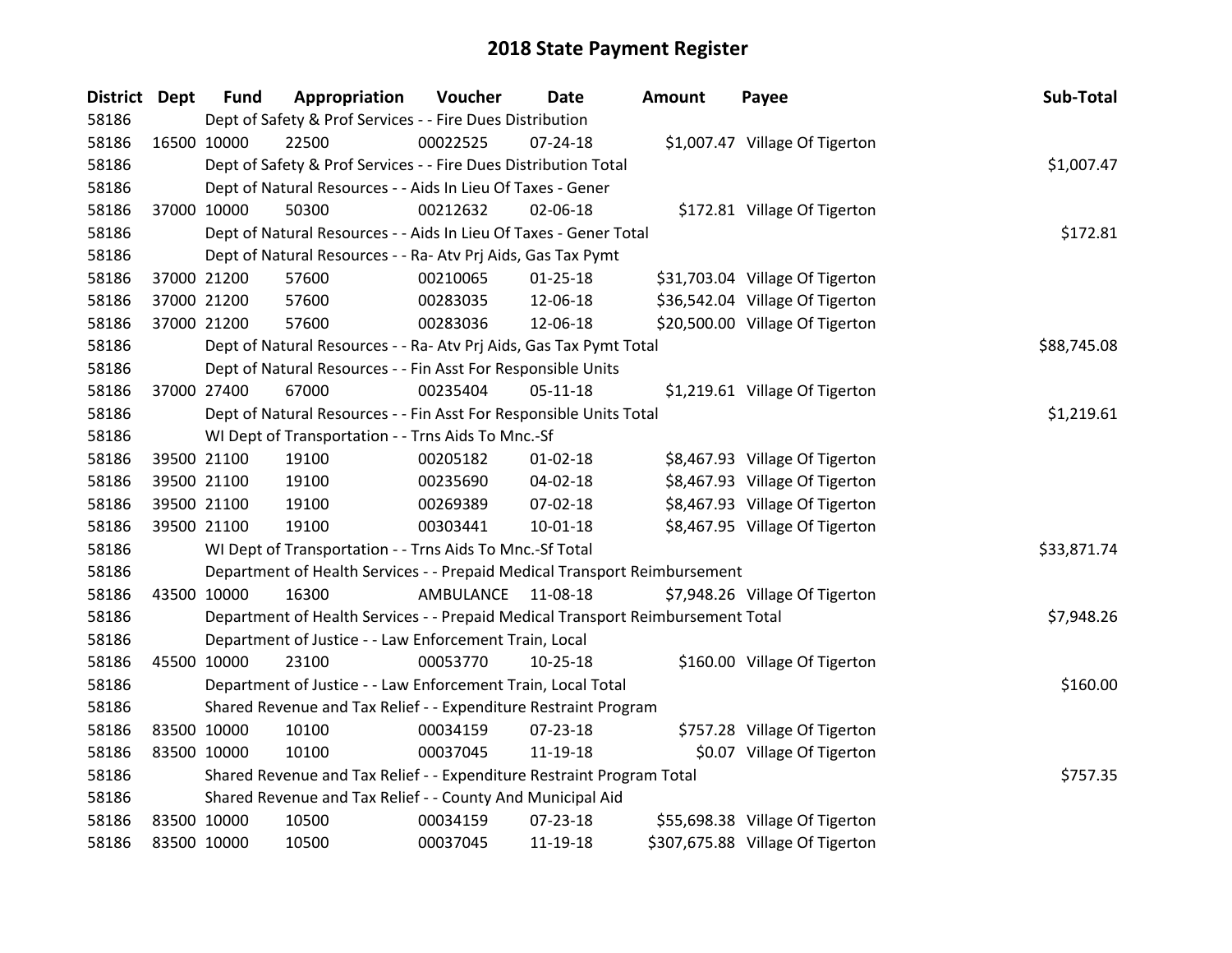| <b>District</b>    | Dept        | Fund                                                             | Appropriation                                                   | <b>Voucher</b> | Date           | <b>Amount</b> | Payee                        | Sub-Total    |
|--------------------|-------------|------------------------------------------------------------------|-----------------------------------------------------------------|----------------|----------------|---------------|------------------------------|--------------|
| 58186              |             | Shared Revenue and Tax Relief - - County And Municipal Aid Total | \$363,374.26                                                    |                |                |               |                              |              |
| 58186              |             |                                                                  | Shared Revenue and Tax Relief - - Exempt Computer Aid           |                |                |               |                              |              |
| 58186              | 83500 10000 |                                                                  | 10900                                                           | 00031337       | 07-23-18       |               | \$263.82 Village Of Tigerton |              |
| 58186              | 83500 10000 |                                                                  | 10900                                                           | 00032517       | 07-23-18       |               | \$171.60 Village Of Tigerton |              |
| 58186              |             |                                                                  | Shared Revenue and Tax Relief - - Exempt Computer Aid Total     |                |                |               |                              | \$435.42     |
| 58186              |             |                                                                  | Shared Revenue and Tax Relief - - Utility Aid                   |                |                |               |                              |              |
| 58186              | 83500 10000 |                                                                  | 11000                                                           | 00034159       | 07-23-18       | \$28.77       | Village Of Tigerton          |              |
| 58186              | 83500 10000 |                                                                  | 11000                                                           | 00037045       | 11-19-18       |               | \$165.48 Village Of Tigerton |              |
| 58186              |             |                                                                  | Shared Revenue and Tax Relief - - Utility Aid Total             |                |                |               |                              | \$194.25     |
| 58186              |             |                                                                  | Shared Revenue and Tax Relief - - Lottery & Gaming Credit       |                |                |               |                              |              |
| 58186              | 83500 52100 |                                                                  | 36300                                                           | 00027622       | $03 - 26 - 18$ |               | \$339.84 Village Of Tigerton |              |
| 58186              |             |                                                                  | Shared Revenue and Tax Relief - - Lottery & Gaming Credit Total |                |                |               |                              | \$339.84     |
| <b>58186 Total</b> |             |                                                                  |                                                                 |                |                |               |                              | \$498,226.09 |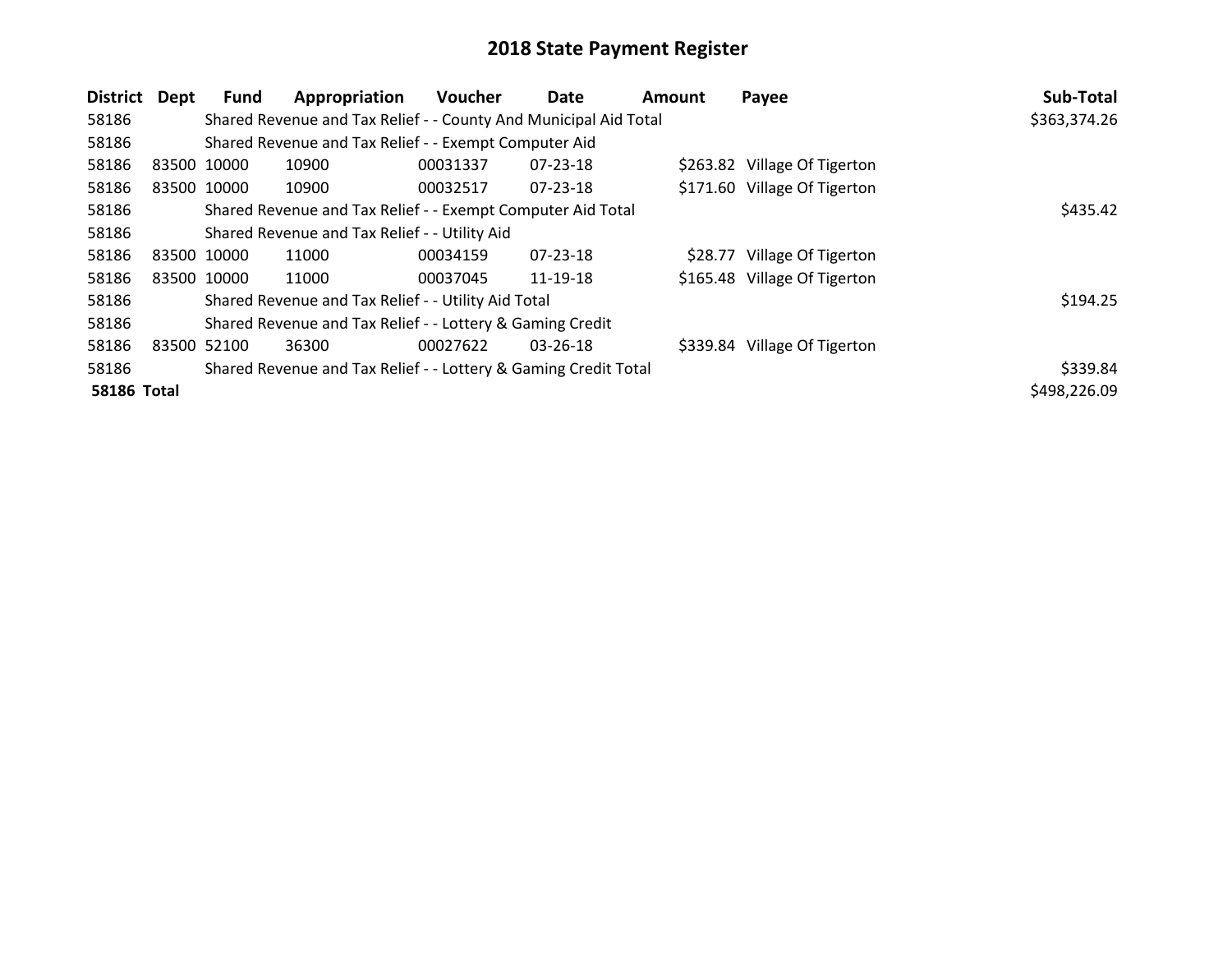| District Dept      |             | <b>Fund</b> | Appropriation                                                      | Voucher  | Date           | <b>Amount</b> | Payee                              | Sub-Total    |
|--------------------|-------------|-------------|--------------------------------------------------------------------|----------|----------------|---------------|------------------------------------|--------------|
| 58191              |             |             | Dept of Safety & Prof Services - - Fire Dues Distribution          |          |                |               |                                    |              |
| 58191              | 16500 10000 |             | 22500                                                              | 00017975 | $07 - 02 - 18$ |               | \$2,239.99 Village Of Wittenberg   |              |
| 58191              |             |             | Dept of Safety & Prof Services - - Fire Dues Distribution Total    |          |                |               |                                    | \$2,239.99   |
| 58191              |             |             | Dept of Natural Resources - - Aids In Lieu Of Taxes - Gener        |          |                |               |                                    |              |
| 58191              | 37000 10000 |             | 50300                                                              | 00212629 | 02-05-18       |               | \$119.63 Village Of Wittenberg     |              |
| 58191              |             |             | Dept of Natural Resources - - Aids In Lieu Of Taxes - Gener Total  |          |                |               |                                    | \$119.63     |
| 58191              |             |             | Dept of Natural Resources - - Fin Asst For Responsible Units       |          |                |               |                                    |              |
| 58191              | 37000 27400 |             | 67000                                                              | 00235176 | $05-11-18$     |               | \$703.71 Village Of Wittenberg     |              |
| 58191              |             |             | Dept of Natural Resources - - Fin Asst For Responsible Units Total |          |                |               |                                    | \$703.71     |
| 58191              |             |             | WI Dept of Transportation - - Trns Aids To Mnc.-Sf                 |          |                |               |                                    |              |
| 58191              |             | 39500 21100 | 19100                                                              | 00205183 | $01 - 02 - 18$ |               | \$10,038.86 Village Of Wittenberg  |              |
| 58191              |             | 39500 21100 | 19100                                                              | 00235691 | 04-02-18       |               | \$10,038.86 Village Of Wittenberg  |              |
| 58191              |             | 39500 21100 | 19100                                                              | 00269390 | 07-02-18       |               | \$10,038.86 Village Of Wittenberg  |              |
| 58191              | 39500 21100 |             | 19100                                                              | 00303442 | $10 - 01 - 18$ |               | \$10,038.89 Village Of Wittenberg  |              |
| 58191              |             |             | WI Dept of Transportation - - Trns Aids To Mnc.-Sf Total           |          |                |               |                                    | \$40,155.47  |
| 58191              |             |             | Shared Revenue and Tax Relief - - County And Municipal Aid         |          |                |               |                                    |              |
| 58191              | 83500 10000 |             | 10500                                                              | 00034160 | $07 - 23 - 18$ |               | \$47,541.14 Village Of Wittenberg  |              |
| 58191              | 83500 10000 |             | 10500                                                              | 00037046 | 11-19-18       |               | \$269,399.77 Village Of Wittenberg |              |
| 58191              |             |             | Shared Revenue and Tax Relief - - County And Municipal Aid Total   |          |                |               |                                    | \$316,940.91 |
| 58191              |             |             | Shared Revenue and Tax Relief - - Exempt Computer Aid              |          |                |               |                                    |              |
| 58191              | 83500 10000 |             | 10900                                                              | 00031338 | $07 - 23 - 18$ |               | \$643.32 Village Of Wittenberg     |              |
| 58191              | 83500 10000 |             | 10900                                                              | 00032518 | $07 - 23 - 18$ |               | \$2,071.68 Village Of Wittenberg   |              |
| 58191              |             |             | Shared Revenue and Tax Relief - - Exempt Computer Aid Total        |          |                |               |                                    | \$2,715.00   |
| 58191              |             |             | Shared Revenue and Tax Relief - - Lottery & Gaming Credit          |          |                |               |                                    |              |
| 58191              | 83500 52100 |             | 36300                                                              | 00027623 | 03-26-18       |               | \$816.00 Village Of Wittenberg     |              |
| 58191              |             |             | Shared Revenue and Tax Relief - - Lottery & Gaming Credit Total    |          |                |               |                                    | \$816.00     |
| <b>58191 Total</b> |             |             |                                                                    |          |                |               |                                    | \$363,690.71 |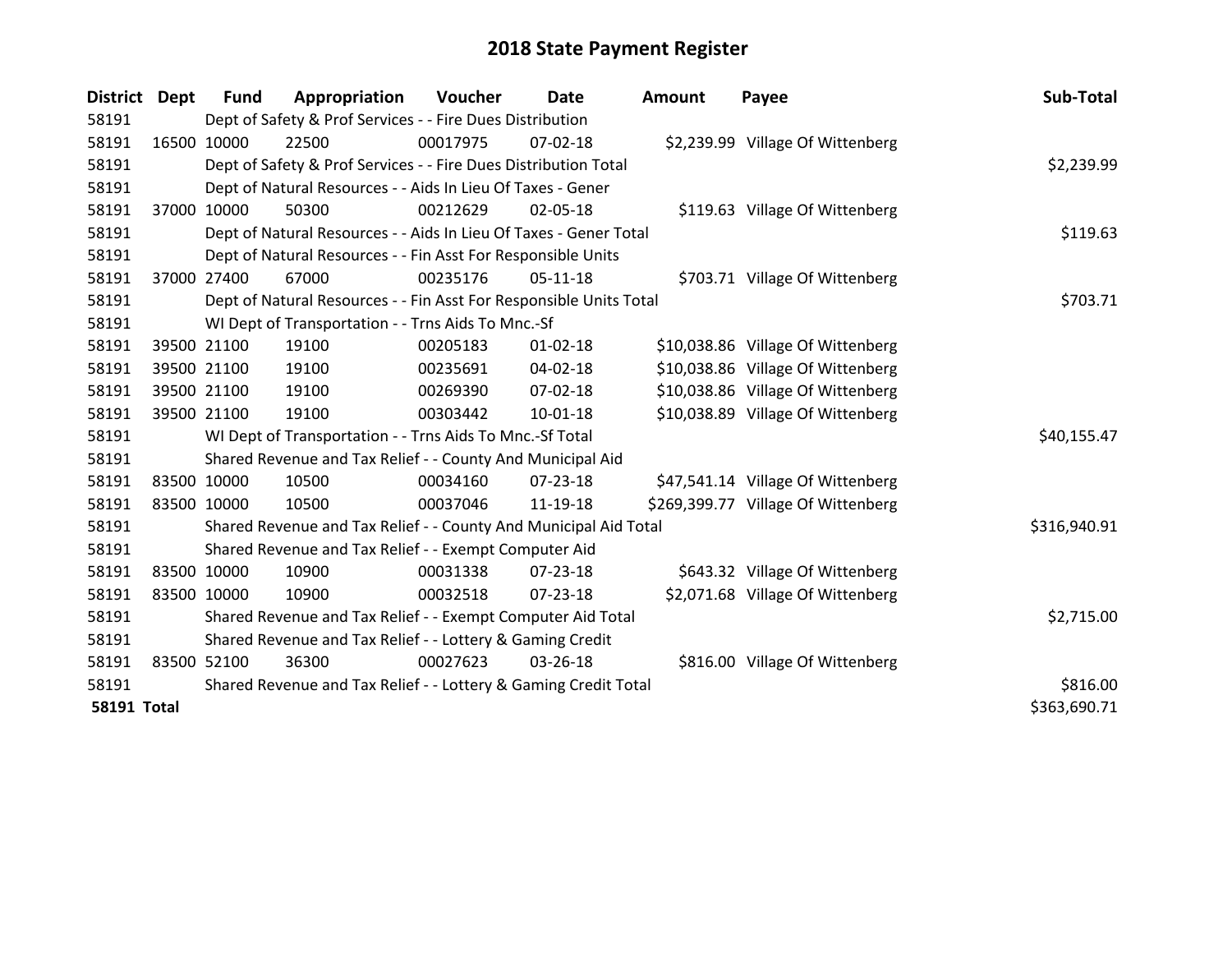| <b>District</b>    | Dept | <b>Fund</b> | Appropriation                                                        | Voucher  | Date           | <b>Amount</b> | Payee                       | Sub-Total    |
|--------------------|------|-------------|----------------------------------------------------------------------|----------|----------------|---------------|-----------------------------|--------------|
| 58252              |      |             | Dept of Natural Resources - - Rec & Resource Aids, Fed               |          |                |               |                             |              |
| 58252              |      | 37000 21200 | 58300                                                                | 00261909 | 08-24-18       |               | \$760.28 City Of Marion     |              |
| 58252              |      |             | Dept of Natural Resources - - Rec & Resource Aids, Fed Total         | \$760.28 |                |               |                             |              |
| 58252              |      |             | WI Dept of Transportation - - Hwy Mgmt & Opers Sf                    |          |                |               |                             |              |
| 58252              |      | 39500 21100 | 36500                                                                | 00237730 | 04-03-18       |               | \$121.61 City Of Marion     |              |
| 58252              |      | 39500 21100 | 36500                                                                | 00269986 | 07-02-18       |               | \$125.60 City Of Marion     |              |
| 58252              |      | 39500 21100 | 36500                                                                | 00304480 | 09-27-18       |               | \$125.60 City Of Marion     |              |
| 58252              |      | 39500 21100 | 36500                                                                | 00338138 | 12-28-18       |               | \$107.29 City Of Marion     |              |
| 58252              |      |             | WI Dept of Transportation - - Hwy Mgmt & Opers Sf Total              |          |                |               |                             | \$480.10     |
| 58252              |      |             | WI Dept of Transportation - - Routine Maint Sf                       |          |                |               |                             |              |
| 58252              |      | 39500 21100 | 36800                                                                | 00237730 | 04-03-18       |               | \$47.77 City Of Marion      |              |
| 58252              |      | 39500 21100 | 36800                                                                | 00269986 | 07-02-18       |               | \$49.34 City Of Marion      |              |
| 58252              |      | 39500 21100 | 36800                                                                | 00304480 | 09-27-18       |               | \$49.34 City Of Marion      |              |
| 58252              |      | 39500 21100 | 36800                                                                | 00338138 | 12-28-18       |               | \$42.15 City Of Marion      |              |
| 58252              |      |             | WI Dept of Transportation - - Routine Maint Sf Total                 |          |                |               |                             | \$188.60     |
| 58252              |      |             | Department of Justice - - Law Enforcement Train, Local               |          |                |               |                             |              |
| 58252              |      | 45500 10000 | 23100                                                                | 00053266 | 10-18-18       |               | \$800.00 City Of Marion     |              |
| 58252              |      |             | Department of Justice - - Law Enforcement Train, Local Total         |          |                |               |                             | \$800.00     |
| 58252              |      |             | Department of Administration - - Federal Aid, Local Assistance       |          |                |               |                             |              |
| 58252              |      | 50500 10000 | 74300                                                                | 00088035 | 09-12-18       |               | \$123,933.15 City Of Marion |              |
| 58252              |      | 50500 10000 | 74300                                                                | 00089832 | $10-10-18$     |               | \$132,768.05 City Of Marion |              |
| 58252              |      | 50500 10000 | 74300                                                                | 00092167 | 11-19-18       |               | \$115,919.73 City Of Marion |              |
| 58252              |      |             | Department of Administration - - Federal Aid, Local Assistance Total |          |                |               |                             | \$372,620.93 |
| 58252              |      |             | Shared Revenue and Tax Relief - - Exempt Computer Aid                |          |                |               |                             |              |
| 58252              |      | 83500 10000 | 10900                                                                | 00031339 | $07 - 23 - 18$ |               | \$103.50 City Of Marion     |              |
| 58252              |      |             | Shared Revenue and Tax Relief - - Exempt Computer Aid Total          |          |                |               |                             | \$103.50     |
| <b>58252 Total</b> |      |             |                                                                      |          |                |               |                             | \$374,953.41 |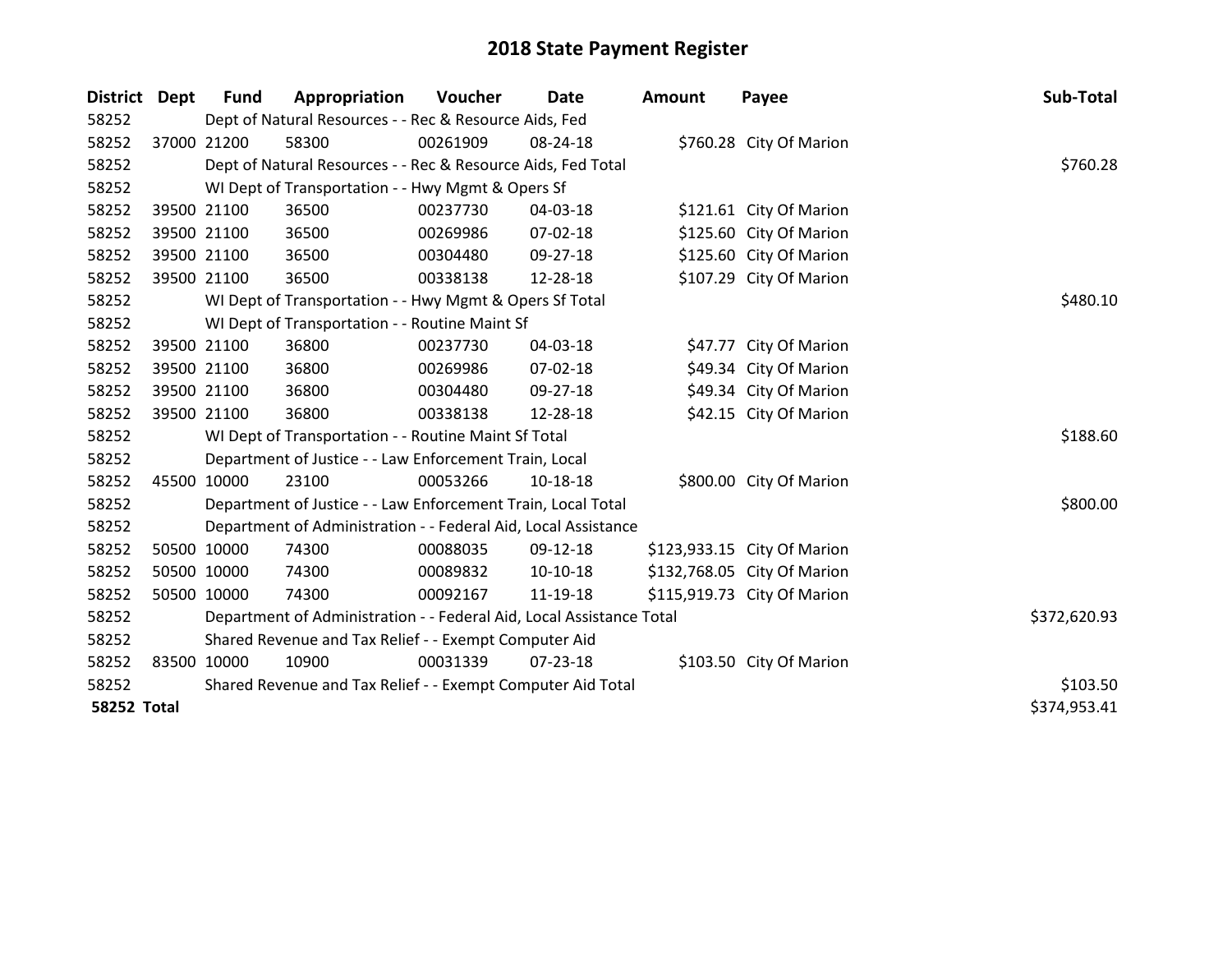| District Dept |             | <b>Fund</b>                                                     | Appropriation                                                      | Voucher     | Date           | <b>Amount</b> | Payee                       | Sub-Total   |
|---------------|-------------|-----------------------------------------------------------------|--------------------------------------------------------------------|-------------|----------------|---------------|-----------------------------|-------------|
| 58281         |             | Dept of Safety & Prof Services - - Fire Dues Distribution       |                                                                    |             |                |               |                             |             |
| 58281         | 16500 10000 |                                                                 | 22500                                                              | 00017976    | $07 - 02 - 18$ |               | \$21,982.33 City Of Shawano |             |
| 58281         |             | Dept of Safety & Prof Services - - Fire Dues Distribution Total |                                                                    | \$21,982.33 |                |               |                             |             |
| 58281         |             | Dept of Natural Resources - - Aids In Lieu Of Taxes - Gener     |                                                                    |             |                |               |                             |             |
| 58281         | 37000 10000 |                                                                 | 50300                                                              | 00212541    | 02-05-18       |               | \$9,604.51 City Of Shawano  |             |
| 58281         |             |                                                                 | Dept of Natural Resources - - Aids In Lieu Of Taxes - Gener Total  |             |                |               |                             | \$9,604.51  |
| 58281         |             |                                                                 | Dept of Natural Resources - - Rec & Resource Aids, Fed             |             |                |               |                             |             |
| 58281         | 37000 21200 |                                                                 | 58300                                                              | 00262145    | 08-27-18       |               | \$3,086.30 City Of Shawano  |             |
| 58281         |             |                                                                 | Dept of Natural Resources - - Rec & Resource Aids, Fed Total       |             |                |               |                             | \$3,086.30  |
| 58281         |             |                                                                 | Dept of Natural Resources - - Fin Asst For Responsible Units       |             |                |               |                             |             |
| 58281         | 37000 27400 |                                                                 | 67000                                                              | 00235788    | $05 - 11 - 18$ |               | \$28,361.61 City Of Shawano |             |
| 58281         |             |                                                                 | Dept of Natural Resources - - Fin Asst For Responsible Units Total |             |                |               |                             | \$28,361.61 |
| 58281         |             |                                                                 | WI Dept of Transportation - - Conn Hwy Aids St Fds                 |             |                |               |                             |             |
| 58281         | 39500 21100 |                                                                 | 16200                                                              | 00205631    | $01 - 02 - 18$ |               | \$20,462.03 City Of Shawano |             |
| 58281         | 39500 21100 |                                                                 | 16200                                                              | 00236139    | 04-02-18       |               | \$20,462.03 City Of Shawano |             |
| 58281         | 39500 21100 |                                                                 | 16200                                                              | 00269838    | 07-02-18       |               | \$20,462.03 City Of Shawano |             |
| 58281         | 39500 21100 |                                                                 | 16200                                                              | 00303890    | $10 - 01 - 18$ |               | \$20,462.05 City Of Shawano |             |
| 58281         |             |                                                                 | WI Dept of Transportation - - Conn Hwy Aids St Fds Total           |             |                |               |                             | \$81,848.14 |
| 58281         |             |                                                                 | WI Dept of Transportation - - Tc, Trns Oper Aid Sf                 |             |                |               |                             |             |
| 58281         | 39500 21100 |                                                                 | 17700                                                              | 00233441    | 03-23-18       |               | \$6,282.00 City Of Shawano  |             |
| 58281         | 39500 21100 |                                                                 | 17700                                                              | 00241421    | 04-13-18       |               | \$7,201.00 City Of Shawano  |             |
| 58281         | 39500 21100 |                                                                 | 17700                                                              | 00262502    | 06-13-18       |               | \$14,858.00 City Of Shawano |             |
| 58281         | 39500 21100 |                                                                 | 17700                                                              | 00289454    | 08-24-18       |               | \$44,574.00 City Of Shawano |             |
| 58281         |             |                                                                 | WI Dept of Transportation - - Tc, Trns Oper Aid Sf Total           |             |                |               |                             | \$72,915.00 |
| 58281         |             |                                                                 | WI Dept of Transportation - - Trnst/Trns-Rel Aid F                 |             |                |               |                             |             |
| 58281         | 39500 21100 |                                                                 | 18200                                                              | 00323501    | $11 - 15 - 18$ |               | \$25,015.35 City Of Shawano |             |
| 58281         | 39500 21100 |                                                                 | 18200                                                              | 00323502    | 11-15-18       |               | \$25,179.35 City Of Shawano |             |
| 58281         | 39500 21100 |                                                                 | 18200                                                              | 00323585    | 11-15-18       |               | \$4,489.98 City Of Shawano  |             |
| 58281         |             | WI Dept of Transportation - - Trnst/Trns-Rel Aid F Total        |                                                                    | \$54,684.68 |                |               |                             |             |
| 58281         |             |                                                                 | WI Dept of Transportation - - Hwy Sfty Loc Aid Ffd                 |             |                |               |                             |             |
| 58281         | 39500 21100 |                                                                 | 18500                                                              | 00248387    | 05-07-18       |               | \$7,359.24 City Of Shawano  |             |
| 58281         | 39500 21100 |                                                                 | 18500                                                              | 00257235    | 06-06-18       |               | \$9,932.62 City Of Shawano  |             |
| 58281         | 39500 21100 |                                                                 | 18500                                                              | 00272532    | $07 - 12 - 18$ |               | \$9,199.10 City Of Shawano  |             |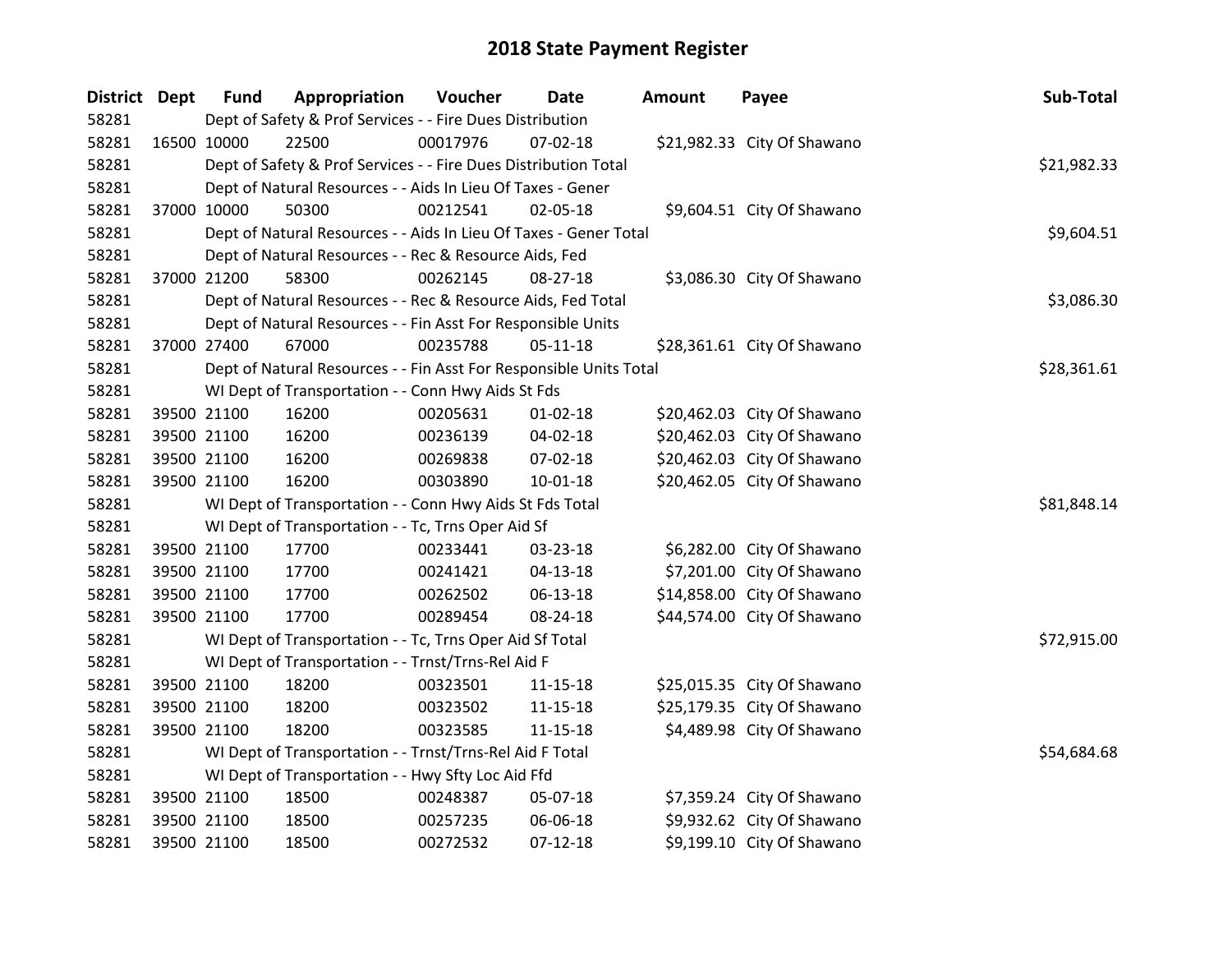| <b>District Dept</b> | <b>Fund</b> | Appropriation                                                         | Voucher     | <b>Date</b>    | Amount | Payee                        | Sub-Total      |
|----------------------|-------------|-----------------------------------------------------------------------|-------------|----------------|--------|------------------------------|----------------|
| 58281                | 39500 21100 | 18500                                                                 | 00278157    | 08-01-18       |        | \$12,459.50 City Of Shawano  |                |
| 58281                | 39500 21100 | 18500                                                                 | 00293256    | 09-12-18       |        | \$13,223.25 City Of Shawano  |                |
| 58281                | 39500 21100 | 18500                                                                 | 00297074    | 09-20-18       |        | \$6,192.32 City Of Shawano   |                |
| 58281                | 39500 21100 | 18500                                                                 | 00310476    | 10-18-18       |        | \$1,626.05 City Of Shawano   |                |
| 58281                |             | WI Dept of Transportation - - Hwy Sfty Loc Aid Ffd Total              | \$59,992.08 |                |        |                              |                |
| 58281                |             | WI Dept of Transportation - - Trns Aids To Mnc.-Sf                    |             |                |        |                              |                |
| 58281                | 39500 21100 | 19100                                                                 | 00205184    | $01 - 02 - 18$ |        | \$134,447.08 City Of Shawano |                |
| 58281                | 39500 21100 | 19100                                                                 | 00235692    | 04-02-18       |        | \$134,447.08 City Of Shawano |                |
| 58281                | 39500 21100 | 19100                                                                 | 00269391    | 07-02-18       |        | \$134,447.08 City Of Shawano |                |
| 58281                | 39500 21100 | 19100                                                                 | 00303443    | $10-01-18$     |        | \$134,447.10 City Of Shawano |                |
| 58281                |             | WI Dept of Transportation - - Trns Aids To Mnc.-Sf Total              |             |                |        |                              | \$537,788.34   |
| 58281                |             | WI Dept of Transportation - - Demand Management                       |             |                |        |                              |                |
| 58281                | 39500 27200 | 46400                                                                 | 00267507    | 06-27-18       |        | \$7,135.00 City Of Shawano   |                |
| 58281                |             | WI Dept of Transportation - - Demand Management Total                 |             |                |        |                              | \$7,135.00     |
| 58281                |             | Department of Justice - - Law Enforcement Train, Local                |             |                |        |                              |                |
| 58281                | 45500 10000 | 23100                                                                 | 00053722    | $10-22-18$     |        | \$3,200.00 City Of Shawano   |                |
| 58281                |             | Department of Justice - - Law Enforcement Train, Local Total          |             |                |        |                              | \$3,200.00     |
| 58281                |             | Department of Revenue - - Payments For Municipal Svcs                 |             |                |        |                              |                |
| 58281                | 56600 10000 | 50100                                                                 | 00026925    | $01 - 31 - 18$ |        | \$388.66 City Of Shawano     |                |
| 58281                |             | Department of Revenue - - Payments For Municipal Svcs Total           |             |                |        |                              | \$388.66       |
| 58281                |             | Shared Revenue and Tax Relief - - Expenditure Restraint Program       |             |                |        |                              |                |
| 58281                | 83500 10000 | 10100                                                                 | 00034161    | 07-23-18       |        | \$148,745.66 City Of Shawano |                |
| 58281                | 83500 10000 | 10100                                                                 | 00037047    | 11-19-18       |        | \$0.03 City Of Shawano       |                |
| 58281                |             | Shared Revenue and Tax Relief - - Expenditure Restraint Program Total |             |                |        |                              | \$148,745.69   |
| 58281                |             | Shared Revenue and Tax Relief - - County And Municipal Aid            |             |                |        |                              |                |
| 58281                | 83500 10000 | 10500                                                                 | 00034161    | 07-23-18       |        | \$169,428.96 City Of Shawano |                |
| 58281                | 83500 10000 | 10500                                                                 | 00037047    | 11-19-18       |        | \$960,097.45 City Of Shawano |                |
| 58281                |             | Shared Revenue and Tax Relief - - County And Municipal Aid Total      |             |                |        |                              | \$1,129,526.41 |
| 58281                |             | Shared Revenue and Tax Relief - - Exempt Computer Aid                 |             |                |        |                              |                |
| 58281                | 83500 10000 | 10900                                                                 | 00031340    | 07-23-18       |        | \$16,569.04 City Of Shawano  |                |
| 58281                | 83500 10000 | 10900                                                                 | 00032519    | $07 - 23 - 18$ |        | \$13,113.98 City Of Shawano  |                |
| 58281                |             | Shared Revenue and Tax Relief - - Exempt Computer Aid Total           |             |                |        |                              | \$29,683.02    |
| 58281                |             | Shared Revenue and Tax Relief - - Utility Aid                         |             |                |        |                              |                |